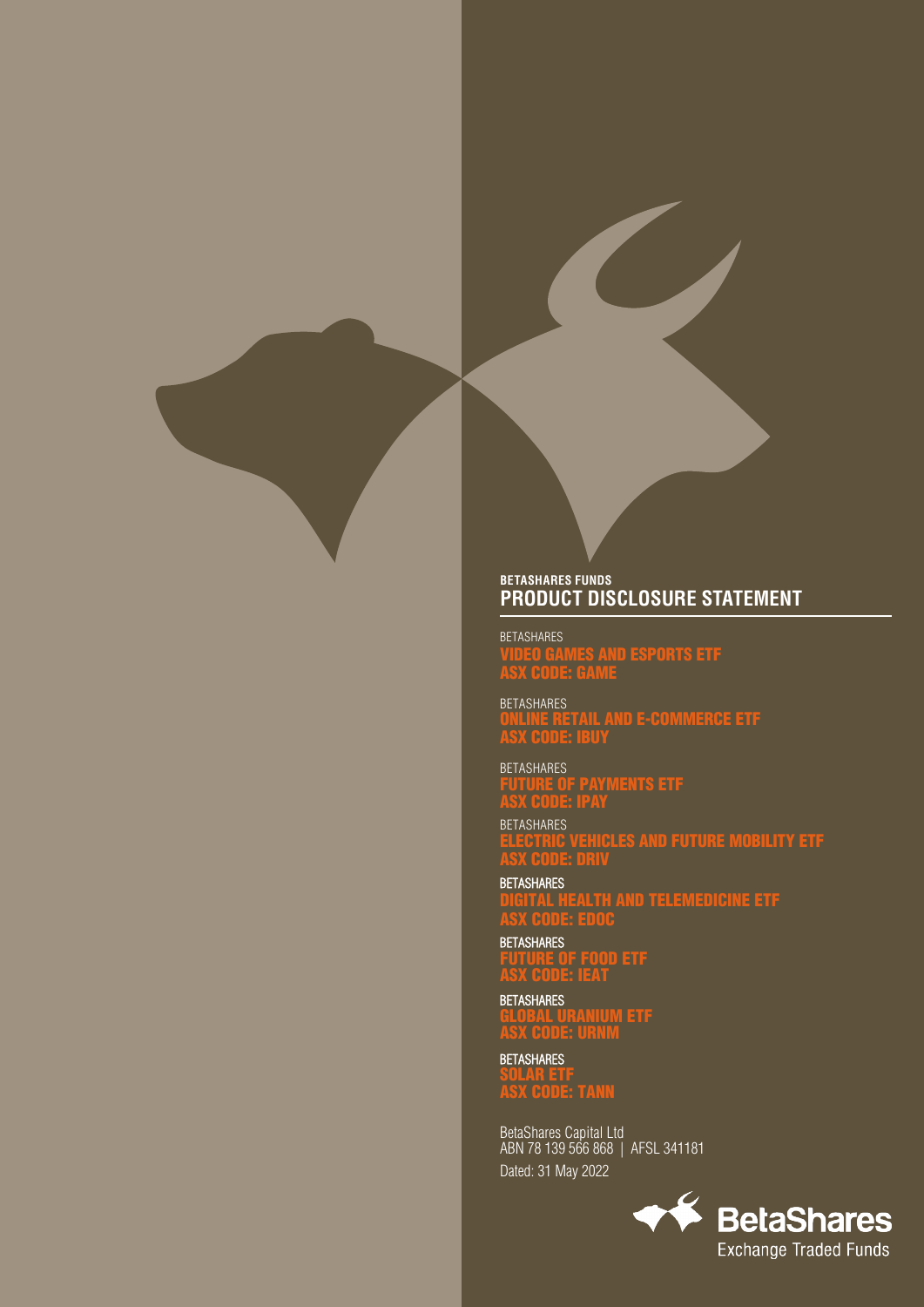#### **About this PDS**

This Product Disclosure Statement (**PDS**) is dated 31 May 2022.

BetaShares Capital Ltd ABN 78 139 566 868 AFS Licence 341181 is the issuer of this PDS and is responsible for its contents. In this PDS references to the "Responsible Entity", "BetaShares", "we", "our" and "us" refer to BetaShares Capital Ltd.

This PDS is the offer document for the following registered managed investment schemes: BetaShares Video Games and Esports ETF (ARSN: 654 543 601), BetaShares Future of Payments ETF (ARSN: 654 544 377), BetaShares Online Retail and E-Commerce ETF (ARSN: 654 544 037), BetaShares Electric Vehicles and Future Mobility ETF (ARSN: 654 544 475), BetaShares Digital Health and Telemedicine ETF (ARSN:654 542 640), BetaShares Future of Food ETF (ARSN: 656 267 382), BetaShares Solar ETF (ARSN: 656 267 293 and BetaShares Global Uranium ETF (ARSN: 656 267 391). These are referred to in this PDS individually as "Fund" and collectively as "Funds" or "BetaShares Funds".

A copy of this PDS has been lodged with the Australian Securities and Investments Commission (ASIC) on 31 May 2022. It supersedes the PDS dated 20 May 2022. Neither ASIC nor ASX Limited takes any responsibility for the contents of this PDS.

The BetaShares Future of Payments ETF and BetaShares Electric Vehicles and Future Mobility ETF commenced operations on 13 December 2021. The BetaShares Video Games and Esports ETF commenced operations on 7 February 2022. The BetaShares Online Retail and E-Commerce ETF commenced operations on 14 February 2022. The BetaShares Digital Health and Telemedicine ETF commenced operations on 28 March 2022. An application was made to, and approved by, the ASX for Units in each of these Funds to be quoted for trading on the AQUA market of the ASX. The Units are currently quoted for trading on the AQUA market of the ASX under the AQUA Rules.

The BetaShares Future of Food ETF commenced operations on 31 May 2022.

At the time of lodgement of this PDS with ASIC, Units in the BetaShares Future of Food ETF, BetaShares Solar ETF and BetaShares Global Uranium ETF are yet to be quoted for trading on the ASX. An application has been made to the ASX for Units in these Funds to be quoted for trading on the AQUA market of the ASX under the AQUA Rules.

No applications for Units in the BetaShares Solar ETF and BetaShares Global Uranium ETF will be accepted until the exposure period for the PDS, as it relates to these Funds, has expired. The exposure period for the PDS, as it relates to these Funds, expires seven days after lodgement of this PDS with ASIC, subject to possible extension by ASIC for a further period of up to seven days. An exposure period relating to the BetaShares Future of Food ETF has previously expired under a preceding product disclosure statement.

The PDS is designed so that one or a number of BetaShares exchange traded funds may be offered under it over time. Additional Funds may be added by the Responsible Entity issuing a supplementary PDS or a new PDS.

A copy of the latest PDS for the Funds being offered is available on the BetaShares website at [www.betashares.com.au](http://www.betashares.com.au/) or by contacting BetaShares on (02) 9290 6888. A paper copy will be provided free of charge on request.

#### **The offer**

The offer under this PDS is for certain financial institutions, called "Authorised Participants". Certain sections of the PDS (particularly those relating to applications for and redemptions of Units in the normal course) are of direct relevance to Authorised Participants only.

Other investors cannot apply for Units under this PDS, but can buy Units on the ASX through a stockbroker, or via a financial adviser. Such investors may use this PDS for information purposes only.

The offer to which this PDS relates is available to Authorised Participants receiving the PDS (electronically or otherwise) in Australia, or in certain overseas jurisdictions by direct arrangement with the Responsible Entity.

This PDS does not constitute an offer of securities in any jurisdiction where, or to any person to whom, it would be unlawful to make such an offer.

No action has been taken to register or qualify the Funds in any jurisdiction outside Australia and New Zealand, although the Responsible Entity reserves the right to do so at any time. The distribution of this PDS outside Australia and New Zealand may be restricted by law and persons who come into possession of this PDS outside Australia and New Zealand should seek advice on and observe any such restrictions. Any failure to comply with such restrictions may constitute a violation of applicable securities law.

Units have not been registered under the United States Securities Act of 1933 (as amended) and except in a transaction which does not violate such Act, may not be directly or indirectly offered or sold in the United States of America or any of its territories or for the benefit of a US Person (as defined in Regulation S of such Act).

#### **PDS updates**

Information in this PDS that is not materially adverse to investors is subject to change from time to time and may be updated by the Responsible Entity by publishing such information on the BetaShares website at www.betashares.com.au. A paper copy of any updated information will be provided free of charge on request. Any new or updated information that is materially adverse to investors will be available to investors via a supplementary or new PDS accessible via the ASX Market Announcements Platform.

#### **Risks**

An investment in the Units is subject to risk (refer to section 4 and the Product Supplement), which may include possible delays in repayment and loss of income and capital invested.

None of BetaShares Holdings Pty Ltd, BetaShares, or any of their related entities, directors or officers gives any guarantee or assurance as to the performance of, or the repayment of capital or income reinvested in, the Funds described in this PDS. BetaShares Holdings Pty Ltd and its related entities may invest in, lend to or provide other services to the Funds.

#### **Not personal advice**

This PDS is prepared for general information only and is not financial product advice. It is not intended to be a recommendation by the Responsible Entity, any of the Responsible Entity's associates or any other person to invest in the Funds. In preparing this PDS, the Responsible Entity did not take into account the investment objectives, financial situation or particular needs of any particular person. Before making an investment decision, investors need to consider whether an investment in the Funds is appropriate to their needs, objectives and circumstances.

Investors should consult a professional financial adviser and ensure they understand the risks of the Funds before investing.

#### **Definitions**

Certain terms used in this PDS are defined in the Glossary in section 8. All references to dollar amounts in this PDS are to Australian dollars unless otherwise stated.

For further details on BetaShares Funds, please contact a stockbroker or financial adviser or visit www.betashares.com.au.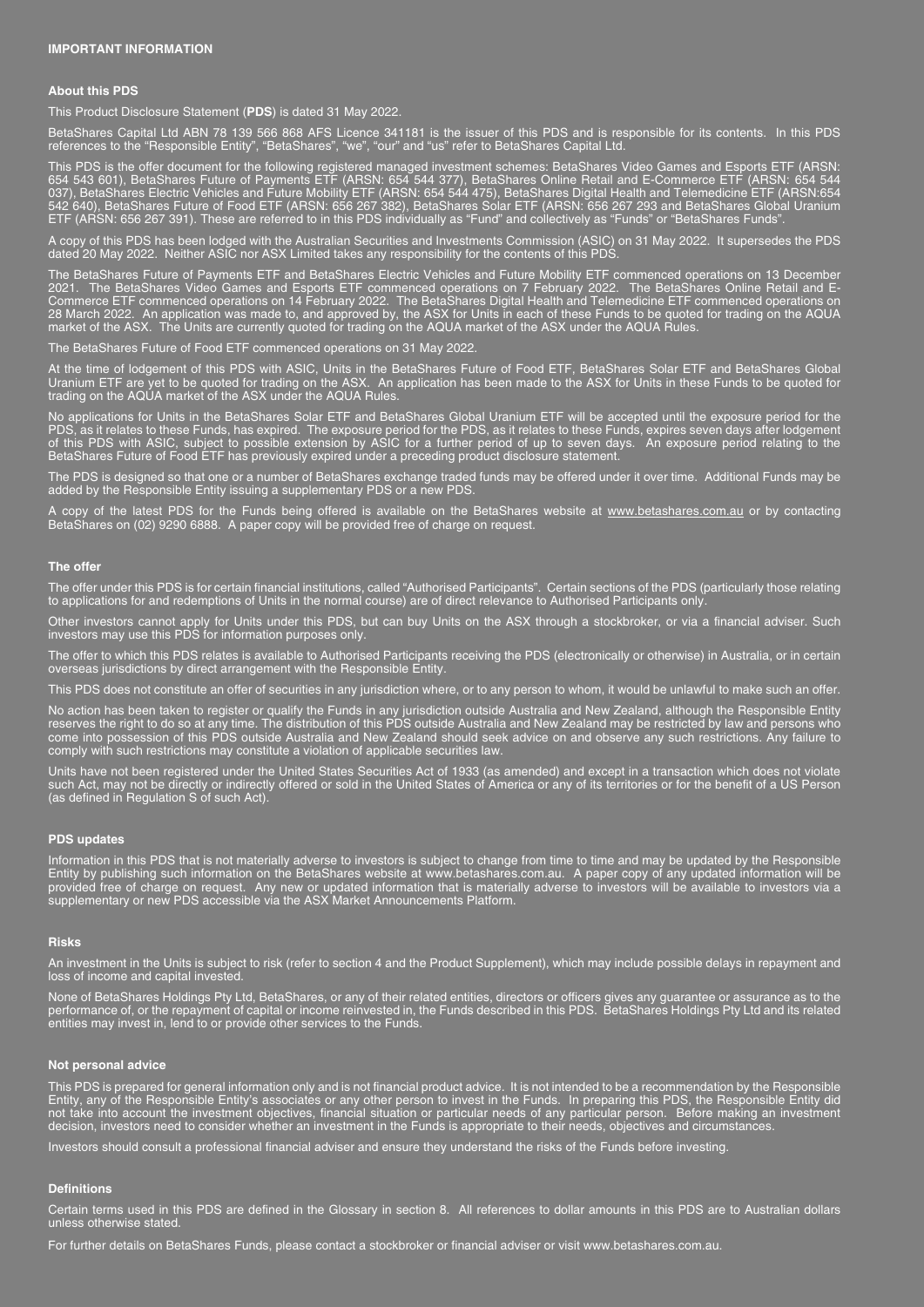## PRODUCT DISCLOSURE STATEMENT **CONTENTS**

| 1              | <b>Key features</b>                                                             | 3              |
|----------------|---------------------------------------------------------------------------------|----------------|
| $\overline{2}$ | <b>About the Funds</b>                                                          | $\overline{7}$ |
| 3              | <b>Fees and other costs</b>                                                     | $\mathcal{G}$  |
| 4              | <b>Risks</b>                                                                    | 19             |
| 5              | <b>How to buy and sell Units</b>                                                | 23             |
| 6              | <b>Additional information</b>                                                   | 25             |
| $\overline{1}$ | <b>Taxation</b>                                                                 | 33             |
| 8              | Glossary                                                                        | 35             |
|                | <b>Product Supplement: BetaShares Electric Vehicles and Future Mobility ETF</b> | 38             |
|                | <b>Product Supplement: BetaShares Future of Payments ETF</b>                    | 40             |
|                | <b>Product Supplement: BetaShares Video Games and Esports ETF</b>               | 42             |
|                | Product Supplement: BetaShares Online Retail and E-Commerce ETF                 | 45             |
|                | Product Supplement: BetaShares Digital Health and Telemedicine ETF              | 47             |
|                | <b>Product Supplement: BetaShares Future of Food ETF</b>                        | 50             |
|                | <b>Product Supplement: BetaShares Solar ETF</b>                                 | 53             |
|                | <b>Product Supplement: BetaShares Global Uranium ETF</b>                        | 55             |
|                | <b>APPLICATION FORM</b>                                                         | 58             |
|                | <b>REDEMPTION FORM</b>                                                          | 59             |
|                | <b>DIRECTORY</b>                                                                | 60             |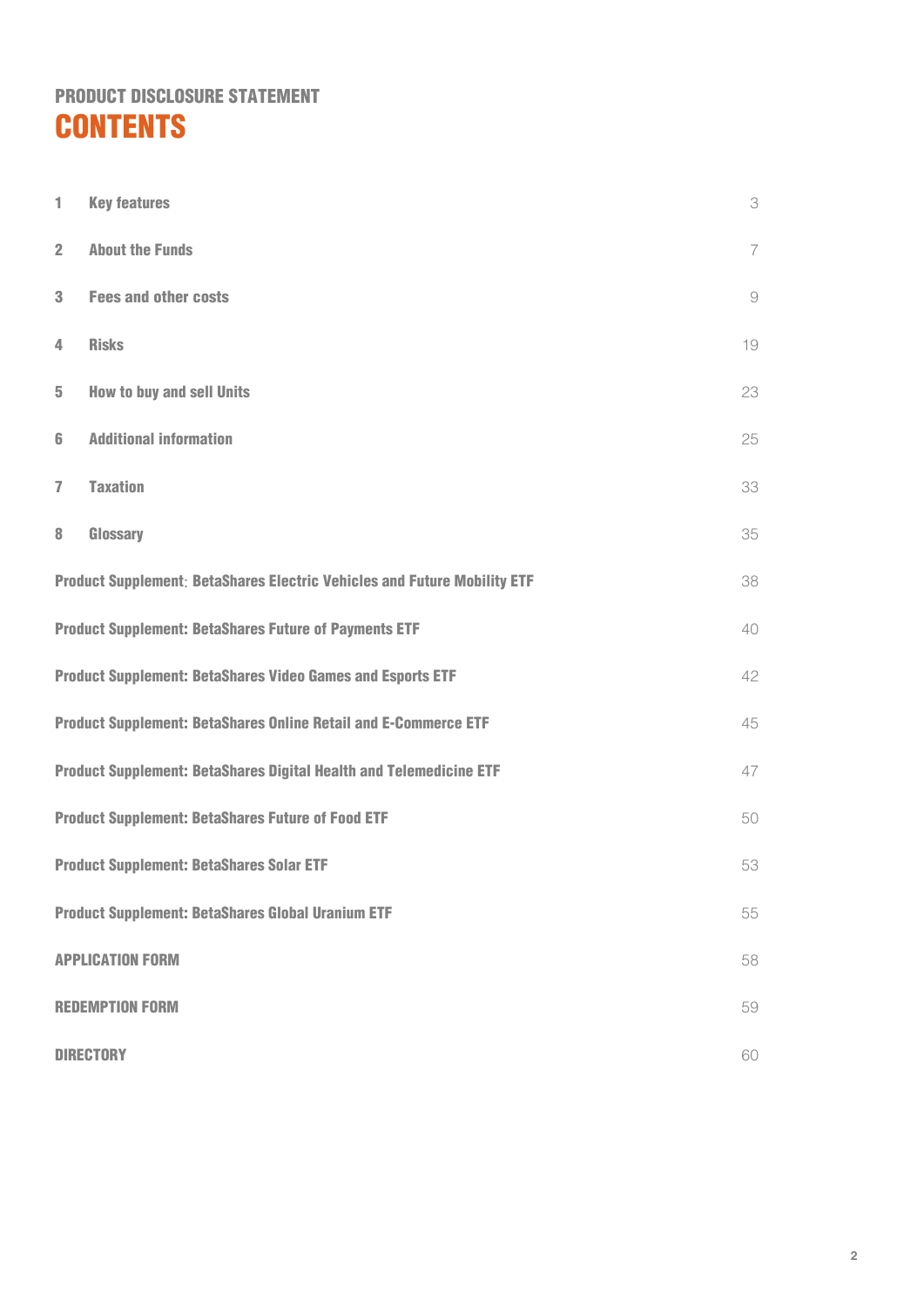# <span id="page-3-0"></span>1 KEY FEATURES

## 1.1 WHAT IS AN ETF?

An exchange traded fund (or "ETF") is an investment vehicle traded on a stock exchange, such as the ASX, much like listed shares. ETFs generally aim to provide investors with exposure to a return that tracks the return of a particular index.

Indices are a method of measuring the performance of a financial market, or a segment of a financial market. Most commonly, an index measures the performance of a particular portfolio of shares, bonds or other securities that comprise the index.

Information on the indices applicable to the BetaShares Funds is set out in the Product Supplement appearing after section 8.

An ETF may not replicate the performance of the relevant index exactly, but rather generally aims to minimise any deviation from the index, before fees and expenses, as much as possible.

ETFs combine certain features of traditional index managed funds and listed shares in one investment. Like traditional index managed funds, ETFs come with the benefits of diversification, transparency and attractive fee levels. Unlike traditional index managed funds, however, ETFs trade on a stock exchange so they also benefit from

simple trading, including the ability to buy and sell during the course of the trading day, much like listed shares.

The Funds carry certain investment risks. For information on the risks applicable to the Funds see sectio[n 4](#page-19-0) and the Product Supplement.

## 1.2 SUMMARY OF KEY INFORMATION

The following table briefly summarises some of the key information contained in this PDS. It is not a complete summary of this PDS and you should read the PDS in its entirety. You should seek your own professional investment advice before deciding to invest in the Funds.

The PDS is designed so that one or a number of BetaShares exchange traded funds may be offered under it over time. Such funds are referred to in this PDS as "Funds" or "BetaShares Funds". Additional Funds may be added by the Responsible Entity issuing a supplementary PDS or a new PDS.

Sections 1 to 8 of this PDS contain general information concerning the common features of all of the BetaShares Funds that may be offered under the PDS. The Product Supplement appearing after section 8 contains information specific to each BetaShares Fund being offered.

#### TABLE 1.2: SUMMARY OF KEY INFORMATION

| <b>TOPIC</b>                | <b>SUMMARY</b>                                                                                                                                                                                                                                                                                                                                     | <b>SECTION</b>              |
|-----------------------------|----------------------------------------------------------------------------------------------------------------------------------------------------------------------------------------------------------------------------------------------------------------------------------------------------------------------------------------------------|-----------------------------|
| <b>Investment objective</b> | The Funds provide investors with the opportunity to earn a return that aims to track<br>the performance of a particular Index, before fees and expenses.                                                                                                                                                                                           | $2.1$ and<br><b>Product</b> |
|                             | The Product Supplement sets out information specific to each Fund, including the<br>investment objective and information about the Index applicable to the Fund.                                                                                                                                                                                   | <b>Supplement</b>           |
|                             | There is no assurance or guarantee that a Fund's returns will meet the investment<br>objective.                                                                                                                                                                                                                                                    |                             |
| Investing                   | The offer in this PDS is only available to Authorised Participants.                                                                                                                                                                                                                                                                                | 5 and 6.3                   |
|                             | Units can only be acquired in whole multiples of a "Creation Unit" unless the<br>Responsible Entity agrees otherwise. The number of Units in a Creation Unit for<br>each Fund is determined by the Responsible Entity and notified to Authorised<br>Participants.                                                                                  |                             |
|                             | Application amounts are payable in cash in Australian dollars, unless the<br>Responsible Entity agrees otherwise. Applications are subject to an application fee<br>described in section 3.                                                                                                                                                        |                             |
|                             | Units in each Fund will be quoted on the ASX under the AQUA Rules. Once quoted<br>(and subject to market conditions), investors may purchase Units by trading on the<br>ASX. The purchase of Units on the ASX is not governed by the terms of this PDS<br>and therefore the minimum investment does not apply to purchases of Units on the<br>ASX. |                             |
| <b>Redemptions</b>          | A Unitholder can generally only redeem Units if it is an Authorised Participant.                                                                                                                                                                                                                                                                   | 5, 6.2.8 and 6.2.9          |
|                             | Units can only be redeemed in whole multiples of a Creation Unit unless the<br>Responsible Entity agrees otherwise. The number of Units that constitute a Creation<br>Unit for each Fund is determined by the Responsible Entity and notified to<br>Authorised Participants.                                                                       |                             |
|                             | The amount payable to a Unitholder on redemption will be paid in cash in Australian<br>dollars, unless the Responsible Entity agrees otherwise. Redemptions are subject to<br>a withdrawal fee described in section 3.                                                                                                                             |                             |
|                             | In certain specified circumstances, redemption requests may be delayed, rejected<br>or scaled down. See section 6.2.8 and 6.2.9 for further information.                                                                                                                                                                                           |                             |
|                             | Units in each Fund will be quoted on the ASX under the AQUA Rules. Once quoted<br>(and subject to market conditions), investors may sell their Units by trading on the                                                                                                                                                                             |                             |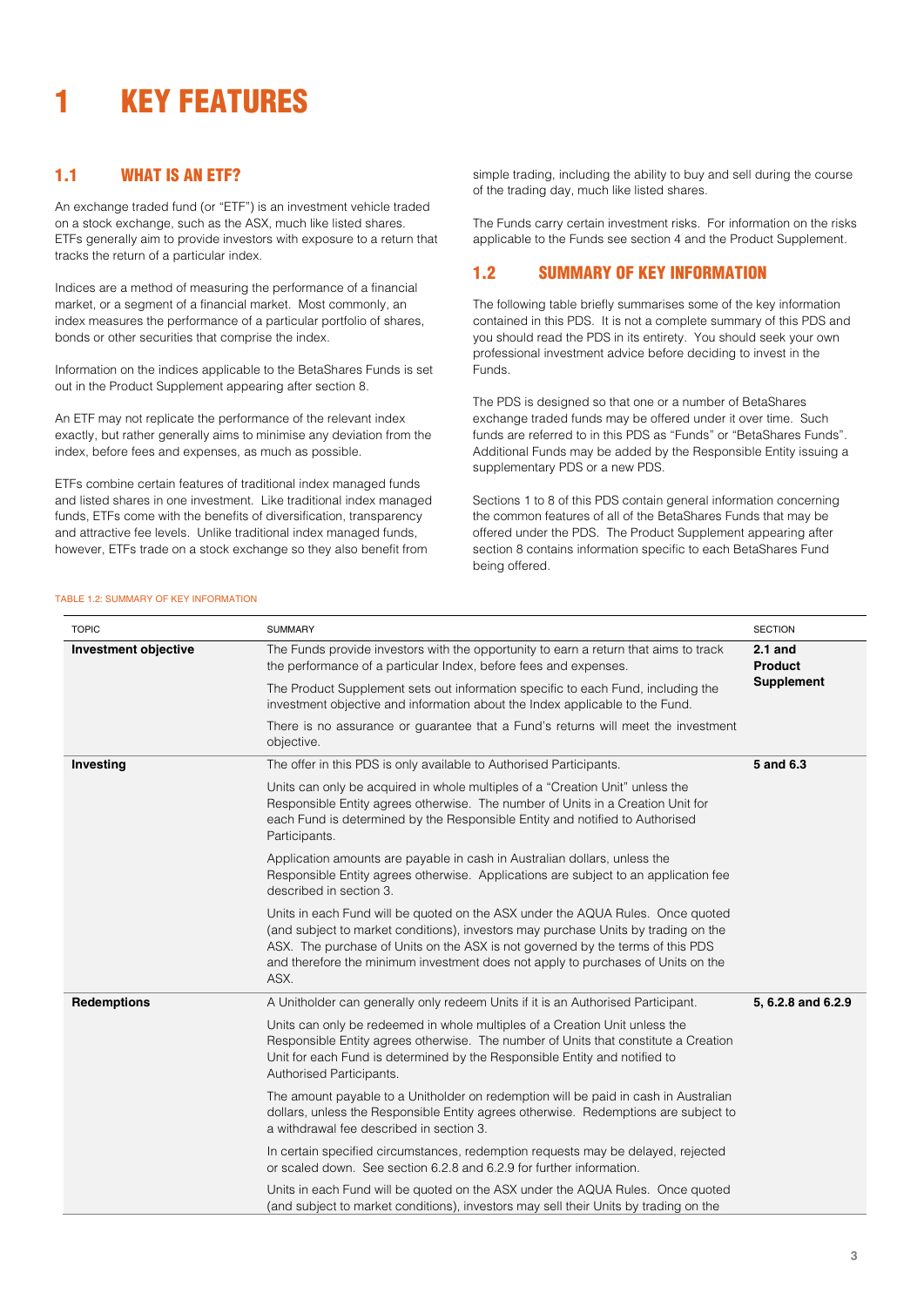| <b>TOPIC</b>              | SUMMARY                                                                                                                                                                                                                                                                                                                                                              | <b>SECTION</b>                       |
|---------------------------|----------------------------------------------------------------------------------------------------------------------------------------------------------------------------------------------------------------------------------------------------------------------------------------------------------------------------------------------------------------------|--------------------------------------|
|                           | ASX. The sale of Units on the ASX is not governed by the terms of this PDS and<br>therefore the minimum redemption does not apply to sales of Units on the ASX.                                                                                                                                                                                                      |                                      |
|                           | A Unitholder who is not an Authorised Participant can only redeem Units in the special                                                                                                                                                                                                                                                                               |                                      |
|                           | circumstances described in section 5.4.                                                                                                                                                                                                                                                                                                                              |                                      |
| <b>Distributions</b>      | The distribution period in relation to each Fund is set out in the Product Supplement.<br>The Responsible Entity intends to make distributions in respect of each Fund at least<br>annually (assuming there is distributable income).                                                                                                                                | 2.2 and Product<br><b>Supplement</b> |
| Risks                     | There are a number of risks associated with investing in the Funds. The key risks<br>include the following:                                                                                                                                                                                                                                                          | 4 and Product<br><b>Supplement</b>   |
|                           | There is no guarantee that a Fund's investment strategy will be successful<br>or that the investment objective will be achieved.                                                                                                                                                                                                                                     |                                      |
|                           | A Fund should not be expected to track the performance of an Index<br>$\bullet$<br>exactly, but it generally aims to minimise any deviation from the Index,<br>before fees and expenses, as much as possible.                                                                                                                                                        |                                      |
|                           | A Fund's investment returns will be influenced by the performance of the<br>$\bullet$<br>market or markets as a whole to which the Fund is exposed. Changes in<br>equity prices, which may be volatile and fluctuate from day to day, may<br>result in a loss in the value of Units.                                                                                 |                                      |
|                           | A significant percentage of a Fund's underlying Index may be comprised<br>$\bullet$<br>of securities concentrated in a single industry sector or only a small group<br>of industry sectors. Similarly, a significant percentage, or all, of a Fund's<br>underlying Index may be comprised of securities from a single country or<br>only a small group of countries. |                                      |
|                           | The Australian dollar value of a Fund's assets denominated in foreign<br>$\bullet$<br>currencies will increase or decrease as a result of exchange rate<br>fluctuations.                                                                                                                                                                                             |                                      |
|                           | In certain circumstances, the ASX may suspend trading of the Units of a<br>$\bullet$<br>Fund and in that event Unitholders would not be able to buy or sell Units<br>of that Fund on the ASX.                                                                                                                                                                        |                                      |
|                           | In certain circumstances, the Responsible Entity can suspend or scale<br>٠<br>down applications or redemptions.                                                                                                                                                                                                                                                      |                                      |
|                           | The trading price of Units on the ASX may differ from the Net Asset Value<br>per Unit.                                                                                                                                                                                                                                                                               |                                      |
|                           | Although the Units will be quoted on the ASX under the AQUA Rules, there<br>$\bullet$<br>can be no assurance that there will be a liquid market for Units, and no<br>assurance that there will be a liquid market for a Fund's investments.                                                                                                                          |                                      |
|                           | External events or a breakdown in administrative procedures or<br>operational controls may adversely affect the operation and performance<br>of a Fund.                                                                                                                                                                                                              |                                      |
|                           | The sponsor of an Index may change the Index methodology or stop<br>$\bullet$<br>publishing the Index, or the Responsible Entity's licence to use the Index<br>may terminate.                                                                                                                                                                                        |                                      |
|                           | This is not a comprehensive summary of all the risks of investing in the Funds.<br>Before investing in the Funds, investors should carefully consider the risks<br>associated with an investment in the Funds and obtain financial advice on whether<br>an investment in a Fund is suitable for their objectives, financial situation and needs.                     |                                      |
|                           | For further details of the risks of investing, see section 4 and the Product<br>Supplement.                                                                                                                                                                                                                                                                          |                                      |
| Fees and other costs      | Fees and other costs as described in section 3 of this PDS will apply.                                                                                                                                                                                                                                                                                               | 3                                    |
| Tax                       | Tax information of a general nature is set out in section 7. Investors should seek<br>their own professional tax advice which takes into account their particular<br>circumstances.                                                                                                                                                                                  | $\overline{7}$                       |
| <b>Complaints</b>         | The Responsible Entity has a process in place to deal with complaints from<br>Unitholders.                                                                                                                                                                                                                                                                           | 6.2.23                               |
| <b>Responsible Entity</b> | BetaShares Capital Ltd is the responsible entity of each Fund and is the issuer of<br>this PDS.                                                                                                                                                                                                                                                                      | 1.3                                  |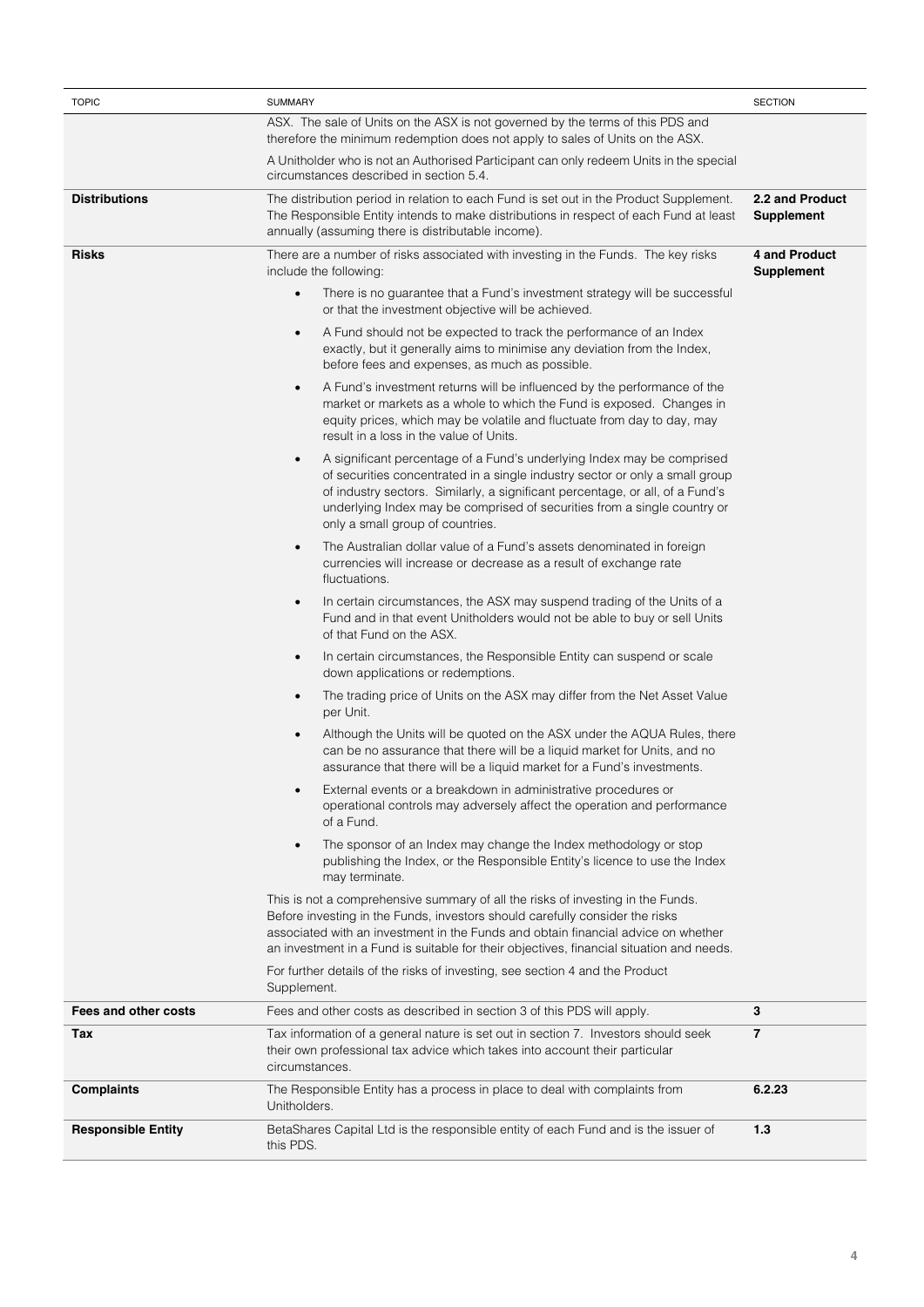## 1.3 ABOUT BETASHARES

BetaShares Capital Ltd is the responsible entity of the Funds and is responsible for the ongoing management of the Funds.

The Responsible Entity is an Australian asset management business located in Sydney which was established in 2009 to be a specialist provider of fund products that are exchange traded. The Responsible Entity launched its first funds in 2010. As at the date of this PDS, it manages over \$22 billion in assets and acts as responsible entity for over 70 funds whose units are quoted for trading on the Australian Securities Exchange under the AQUA Rules. These funds provide exposure to the performance of specific equity strategies, equity indices, fixed income strategies, fixed income indices, currencies, commodities or commodity indices. The primary focus of the Responsible Entity's business is the operation of funds that are exchange traded.

Neither BetaShares Capital Ltd nor any of its related entities, directors or officers gives any guarantee or assurance as to the performance of, or the repayment of capital invested in, the Funds.

The Responsible Entity has sufficient working capital to enable it to operate the Funds as outlined in this PDS.

## 1.4 ADMISSION TO TRADING UNDER THE AQUA RULES

An application has been made for the Units in the Funds to be admitted to trading status on the ASX under the AQUA Rules. The AQUA Rules form part of the ASX Operating Rules. The Funds will not be listed on the ASX under the ASX Listing Rules. The AQUA Rules provide a tailored framework for the quotation of exchange traded funds, managed funds and structured products on the ASX.

In operational terms, the market for products quoted under the AQUA Rules operates in the same way that it does for listed equities, with continuous matching of bids and offers and an opening and closing auction.

#### **1.4.1 AQUA Rules: fundamental difference**

The key distinction between products admitted under the ASX Listing Rules and those quoted under the AQUA Rules is the level of control and influence that the issuer of the relevant product has over the value of the underlying assets of the product.

Under the ASX Listing Rules, listed equity securities typically reflect the value of the business operated by the issuer. By contrast, the value of a product quoted under the AQUA Rules typically reflects the performance of the underlying assets.

The following table highlights the key specific differences between the AQUA Rules and the ASX Listing Rules.

| <b>ASX LISTING RULES</b>                                                                                                                                                                                                                                                                                                                                                                       | <b>AQUA RULES</b>                                                                                                                                                                                                                                                                                                                                                                                                                                                                                                                                                                                                                                                                                                                                                                                                                                                                                                                           |
|------------------------------------------------------------------------------------------------------------------------------------------------------------------------------------------------------------------------------------------------------------------------------------------------------------------------------------------------------------------------------------------------|---------------------------------------------------------------------------------------------------------------------------------------------------------------------------------------------------------------------------------------------------------------------------------------------------------------------------------------------------------------------------------------------------------------------------------------------------------------------------------------------------------------------------------------------------------------------------------------------------------------------------------------------------------------------------------------------------------------------------------------------------------------------------------------------------------------------------------------------------------------------------------------------------------------------------------------------|
| Control                                                                                                                                                                                                                                                                                                                                                                                        |                                                                                                                                                                                                                                                                                                                                                                                                                                                                                                                                                                                                                                                                                                                                                                                                                                                                                                                                             |
| An issuer of an entity listed under the ASX Listing Rules:                                                                                                                                                                                                                                                                                                                                     | An issuer of a product quoted under the AQUA Rules:                                                                                                                                                                                                                                                                                                                                                                                                                                                                                                                                                                                                                                                                                                                                                                                                                                                                                         |
| controls the value of its own securities and<br>$\bullet$<br>the business it runs; and<br>the value of those securities is directly<br>$\bullet$<br>influenced by the equity issuer's<br>performance and conduct.<br>For example, the management and board of a listed<br>company generally control the fate of the business<br>and, therefore, have direct influence over the share<br>price. | does not control the value of the assets underlying its products, but<br>offers products that give investors exposure to the underlying assets -<br>such as shares, indices, currencies or commodities.<br>The value (price) of products quoted under the AQUA Rules is dependent upon<br>the performance of the underlying assets rather than the financial performance of<br>the issuer itself e.g. an ETF issuer does not control the value of the shares it<br>invests in.                                                                                                                                                                                                                                                                                                                                                                                                                                                              |
| <b>Continuous Disclosure</b>                                                                                                                                                                                                                                                                                                                                                                   |                                                                                                                                                                                                                                                                                                                                                                                                                                                                                                                                                                                                                                                                                                                                                                                                                                                                                                                                             |
| Issuers are subject to the continuous disclosure<br>requirements under ASX Listing Rule 3.1 and Section<br>674 of the Corporations Act.                                                                                                                                                                                                                                                        | Issuers of products quoted under the AQUA Rules are not subject to the<br>continuous disclosure requirements under ASX Listing Rule 3.1 and section 674 of<br>the Corporations Act but must disclose information about:<br>the Net Tangible Assets ("NTA") or the Net Asset Value ("NAV") of the<br>funds:<br>distributions declared; and<br>any other information that is required to be disclosed to ASIC under<br>$\bullet$<br>section 675 of the Corporations Act must be disclosed via the ASX<br>Market Announcements Platform at the same time it is disclosed to<br>ASIC. The Responsible Entity also intends to post any such information<br>on its website www.betashares.com.au at the same time.<br>AQUA Product issuers must also disclose to the ASX any information the non-<br>disclosure of which may lead to the establishment of a false market in its products<br>or would materially affect the price of its products. |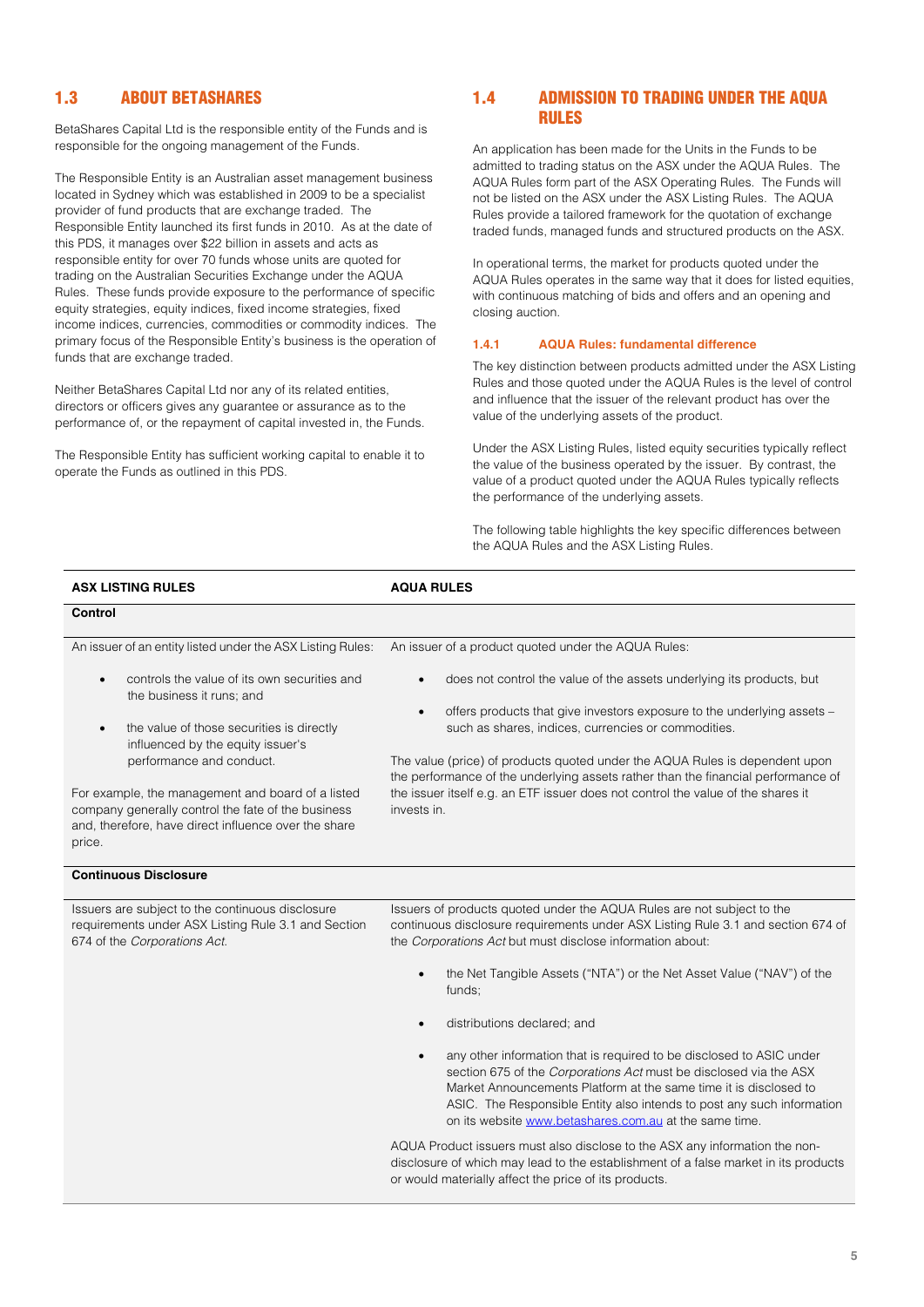| <b>ASX LISTING RULES</b>                                                                                                                                                                                                                                                                                    | <b>AQUA RULES</b>                                                                                                                                                                                                                                                                                                                                                                                                                                                                                                  |
|-------------------------------------------------------------------------------------------------------------------------------------------------------------------------------------------------------------------------------------------------------------------------------------------------------------|--------------------------------------------------------------------------------------------------------------------------------------------------------------------------------------------------------------------------------------------------------------------------------------------------------------------------------------------------------------------------------------------------------------------------------------------------------------------------------------------------------------------|
| <b>Periodic Disclosure</b>                                                                                                                                                                                                                                                                                  |                                                                                                                                                                                                                                                                                                                                                                                                                                                                                                                    |
| Issuers are required to disclose their half-yearly and<br>annual financial information or annual reports to the<br>ASX under Chapter 4 of the ASX Listing Rules.                                                                                                                                            | Financial reports relating to the issuer itself are not required to be disclosed to the<br>ASX. However, periodic financial reports relating to the AQUA Product must be<br>disclosed to the ASX at the same time they are lodged with ASIC under Chapter<br>2M of the Corporations Act.                                                                                                                                                                                                                           |
| <b>Corporate Control</b>                                                                                                                                                                                                                                                                                    |                                                                                                                                                                                                                                                                                                                                                                                                                                                                                                                    |
| Requirements in the Corporations Act and the ASX<br>Listing Rules in relation to matters such as takeover<br>bids, share buy-backs, change of capital, new issues,<br>restricted securities, disclosure of directors' interests<br>and substantial shareholdings, apply to companies<br>and listed schemes. | These requirements do not apply to AQUA Product issuers. Section 601FM of the<br>Corporations Act continues to apply to the removal or change of the responsible<br>entity. An extraordinary resolution would be required to change the responsible<br>entity. An extraordinary resolution is a resolution passed by a majority of the total<br>votes that may be cast by members entitled to vote on the resolution.                                                                                              |
| <b>Related Party Transactions</b>                                                                                                                                                                                                                                                                           |                                                                                                                                                                                                                                                                                                                                                                                                                                                                                                                    |
| Chapter 10 of the ASX Listing Rules, which relates to<br>transactions between an entity and persons in a<br>position to influence the entity, specifies controls over<br>related party transactions.                                                                                                        | Chapter 10 of the ASX Listing Rules does not apply to AQUA Products. Products<br>quoted under the AQUA Rules which are registered managed investment<br>schemes remain subject to the related party requirements in Part 5C.7 and<br>Chapter 2E of the Corporations Act.                                                                                                                                                                                                                                           |
| <b>Auditor Rotation Obligations</b>                                                                                                                                                                                                                                                                         |                                                                                                                                                                                                                                                                                                                                                                                                                                                                                                                    |
| There are specific requirements in relation to auditor<br>rotation under Part 2M.4 Division 5 of the Corporations<br>Act.                                                                                                                                                                                   | Issuers of products quoted under the AQUA Rules are not subject to the<br>requirements under Part 2M.4 Division 5 of the Corporations Act. A responsible<br>entity of a registered managed investment scheme will continue to be required to<br>undertake an independent audit of its compliance with the scheme's compliance<br>plan in accordance with Section 601HG of the Corporations Act and the auditor<br>must not be the auditor of the scheme's financial statements (but may be from the<br>same firm). |

.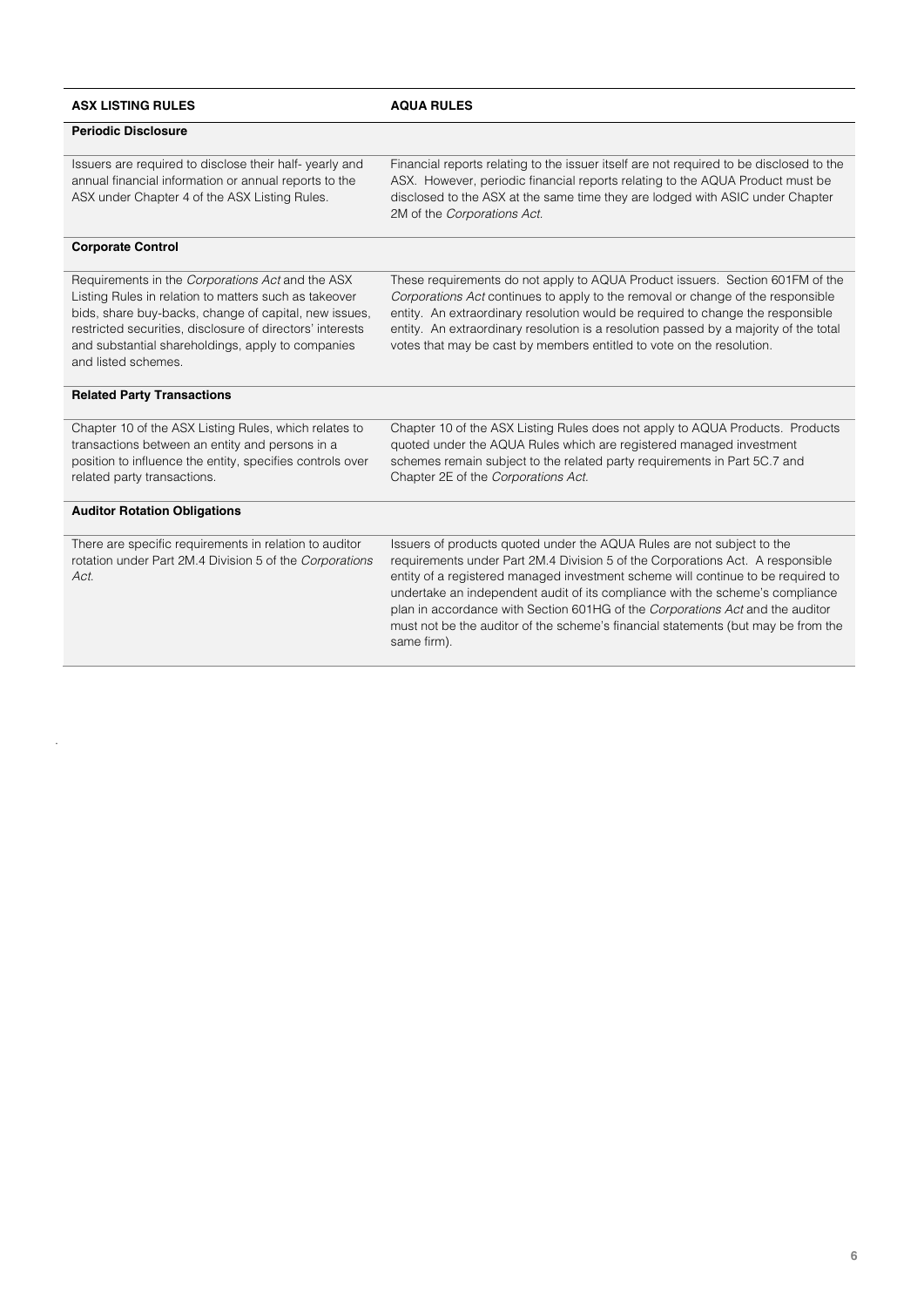## <span id="page-7-0"></span>2 ABOUT THE FUNDS

## 2.1 INVESTMENT POLICY

#### <span id="page-7-1"></span>**2.1.1 Investment objective**

The investment objective of each Fund is to provide an investment return, before fees and expenses, that aims to track the performance of the relevant Index.

The Index in relation to each Fund is set out in the Product Supplement. The Product Supplement also sets out more information about the investment objective of each Fund.

There is no assurance or guarantee that the returns of the Funds will meet their investment objectives.

#### <span id="page-7-2"></span>**2.1.2 Investment strategy**

In seeking to achieve the investment objective for each Fund, the Responsible Entity will employ a passive management approach designed to track the performance of the relevant Index, before fees and expenses.

Unless otherwise set out in the Product Supplement, each Fund will generally invest in the securities that comprise the relevant Index in proportion to the weightings of the securities in the Index. This is known as a "full replication" strategy. For such Funds, the timing and nature of any changes to the composition of the Fund's investments will generally correspond with the timing and nature of changes to the relevant Index.

In a variety of circumstances, however, the holdings of such a Fund may not exactly replicate its Index. For example, it may not be possible or practical to do so in some circumstances, such as where investment restrictions apply which would prevent direct investment in a particular security. A Fund, from time to time, may not hold all of the securities comprising the Index and may hold securities in weightings which differ from the Index.

Some Funds will generally not hold all of the securities comprising the relevant Index and may hold securities in weightings which differ from the Index. This is referred to as a "sampling" strategy. A sampling strategy is often used for funds tracking an index that is too broad to efficiently purchase all of the index's securities. As at the date of this PDS, there are no Funds which implement a sampling strategy. In the future, for Funds where a sampling strategy is used, this will be noted in the relevant Product Supplement.

For such Funds, the sampling strategy is based on a portfolio of securities that is a sub-set of all of the constituents of the Index and that aims to be representative of the characteristics of the constituents of the Index as a whole. The aim of the sampling strategy will be to construct a portfolio that provides a return comparable to that of the Index.

Under the sampling strategy, a Fund's exposure to individual securities may be above or below that security's actual weighting in the Index. The Fund may hold as many securities as the Responsible Entity believes is necessary to achieve the Fund's investment objective. The sample of securities will be determined based on a number of factors, including the liquidity of the security, the size of the Fund, the portfolio's exposure to countries, currencies and industry sectors and market capitalisations (in each case, relative to the corresponding exposures under the Index). The Responsible Entity expects that the consideration of liquidity of the

Index constituents will be increasingly significant if the size of the Fund increases.

All of the securities in which a Fund invests will be constituents of the Index. However, a Fund may continue to hold securities that cease to be Index constituents pending their disposal.

Investors will be able to regularly compare the performance of a Fund against the performance of its related index via the BetaShares website a[t www.betashares.com.au.](http://www.betashares.com.au/)

A Fund may from time to time hold exchange-traded derivatives contracts (e.g. futures contracts) and other investments that do not form part of the Index where this may help to achieve the Fund's investment objective. For example, exchange-traded derivatives may be used where direct investment in a particular security or securities is not possible or practical, to obtain an investment exposure without physically buying or selling the underlying asset, to manage cash flows or to facilitate timely exposure to the market. Derivatives will only be used in limited circumstances and will not be used to leverage the Fund.

As at the date of this PDS, the Responsible Entity does not intend to engage in securities lending in connection with a Fund, although it may do so in the future provided that any such change is notified in advance to investors and potential investors via a supplementary or new PDS accessible through the ASX Market Announcements Platform.

Each Fund will not use derivatives, short selling, leverage or gearing to seek to enhance its returns.

Small cash balances may be held in a Fund from time to time.

The assets of each Fund, whether securities or cash, will be held by the Fund's custodian, other than cash held as collateral for any derivatives positions.

#### *Currency Exposure*

As each Fund's assets will be denominated in one or more overseas currencies, the Australian dollar value of the assets will increase or decrease as a result of exchange rate fluctuations. The Responsible Entity does not intend to hedge a Fund's currency exposure.

#### **2.1.3 Labour standards and environmental, social and ethical considerations**

The Responsible Entity does not take into account labour standards or environmental, social or ethical considerations when selecting, retaining or realising investments.

#### **2.1.4 Performance**

Performance information for each Fund, and the Net Asset Value for each Fund, will be published on the BetaShares website at [www.betashares.com.au.](http://www.betashares.com.au/) Information relating to past performance is not a reliable indicator of future performance.

#### **2.1.5 Changes to investment objectives and strategy**

The Responsible Entity may from time to time vary the investment mandate (i.e. the investment objective and strategy as described in sections [2.1.1](#page-7-1) and [2.1.2](#page-7-2) and, if applicable, in the Product Supplement) for any Fund as set out in this PDS.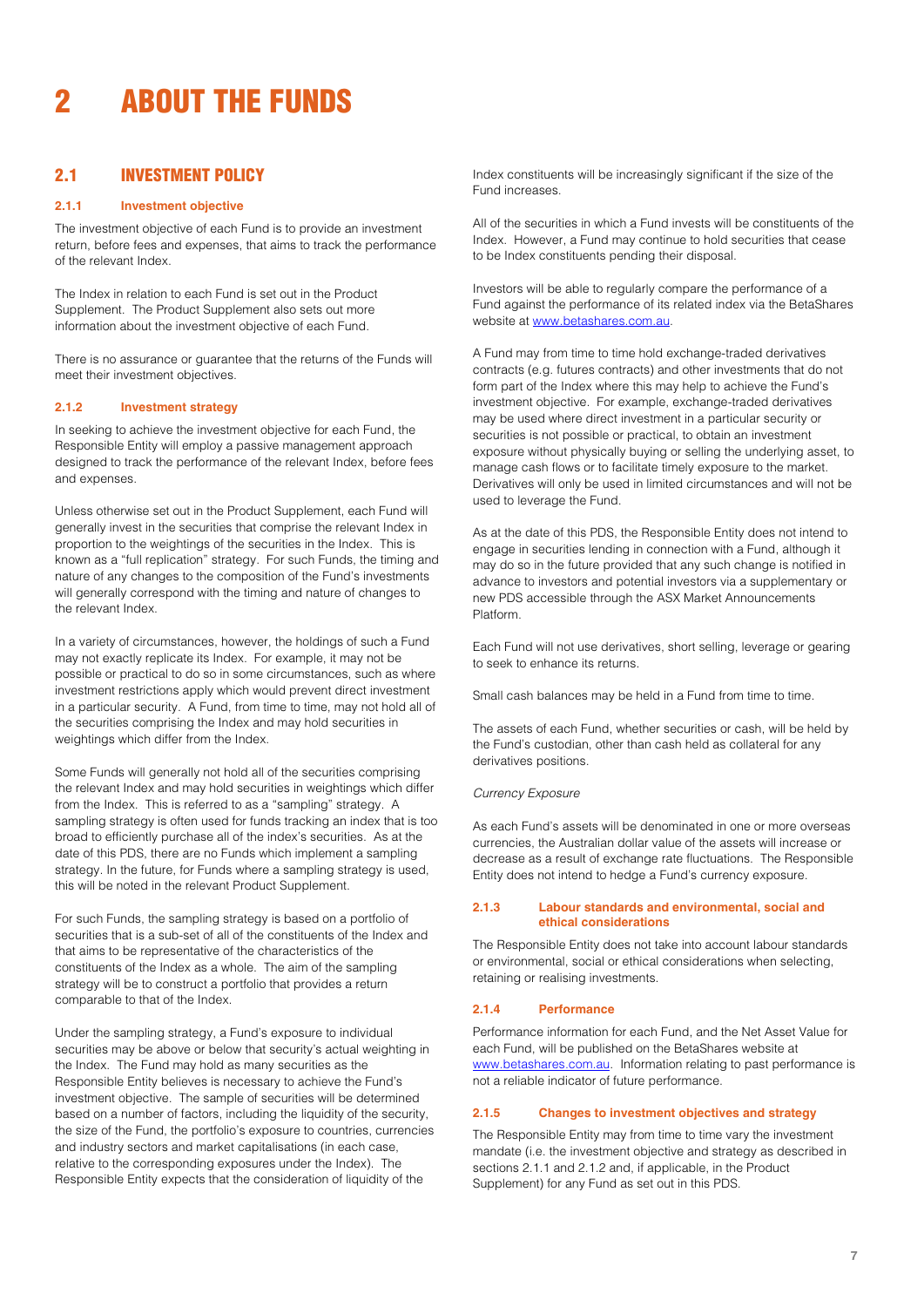Any significant change to the investment mandate will be notified to investors and potential investors via a supplementary or new PDS accessible through the ASX Market Announcements Platform.

## 2.2 DISTRIBUTIONS

The Funds may earn income such as dividends and interest. The Funds may also realise capital gains or losses on the disposal of securities, or derive other assessable income.

#### <span id="page-8-0"></span>**2.2.1 Distributions**

Unitholders holding Units in a Fund at the end of a distribution period are entitled to a pro-rata share of the distributable income (if any) for that period based on the number of Units held in that Fund at the end of the distribution period.

The distribution periods in relation to a Fund are set out in the Product Supplement. The amount of distributable income at the end of any distribution period will be determined by the Responsible Entity. Under the AMIT tax rules, a Fund may make cash distributions that differ from taxable income attributed by the Fund to Unitholders. See section 7 for further information.

Each Fund's NAV per Unit will normally fall after the end of each distribution period if a distribution is payable. Consequently, if you invest just before the end of a distribution period, some of your capital may be returned to you as income in the form of a distribution.

Unless the distribution reinvestment applies (see section 2.2.3 below), distributions will generally be paid within 15 business days of the end of the distribution period to which they relate by deposit to a Unitholder's nominated Australian bank, building society or credit union account.

The amount of the distribution paid by a Fund may vary from period to period, and there may be periods when a Fund will not pay a distribution.

The Responsible Entity may, in its discretion, change the duration of a distribution period for a Fund (provided that distribution periods cannot be longer than one year).

Unitholders may also become entitled to the distributable income of a Fund on the redemption of their Units. See section 7.1.6 for further information.

Information about the timetable for each distribution and the declared distribution amount will be announced via the ASX Market Announcements Platform.

#### **2.2.2 Tax statements**

The Responsible Entity will, as soon as reasonably practicable after the end of each financial year, issue to each Unitholder who received an entitlement to the distributable income and / or who was attributed taxable income of a Fund during a financial year, a tax statement which outlines the amount and composition of the taxable income to which the Unitholder became entitled and / or was attributed. Where a Fund is an Attribution Managed Investment Trust ("AMIT") for the financial year, the tax statement is referred to as an AMIT member annual statement ("AMMA").

#### **2.2.3 Distribution Reinvestment Plan**

The Product Supplement states whether a distribution reinvestment plan ("DRP") is available for each Fund.

Participation in the DRP is subject to the terms and conditions of the DRP policy document, which is available at no charge by contacting BetaShares on 1300 487 577 (within Australia). Any DRP is currently available only to Unitholders who have a registered address in Australia or New Zealand, unless otherwise determined by the Responsible Entity.

Where a DRP is available, Unitholders can choose to:

- If eligible, participate in the DRP, meaning distributions from the relevant Fund will be reinvested in additional Units in that Fund; or
- have their distributions paid directly to a nominated Australian bank, building society or credit union account.

Full or partial reinvestment will be available. If no DRP election is made, the distributions will automatically be paid into the nominated Australian bank, building society or credit union account.

Eligible Unitholders can elect to participate in the DRP by completing an on-line form available on the Registrar's website or by contacting the Registrar (further information will be provided in the information pack sent to you when you become a Unitholder).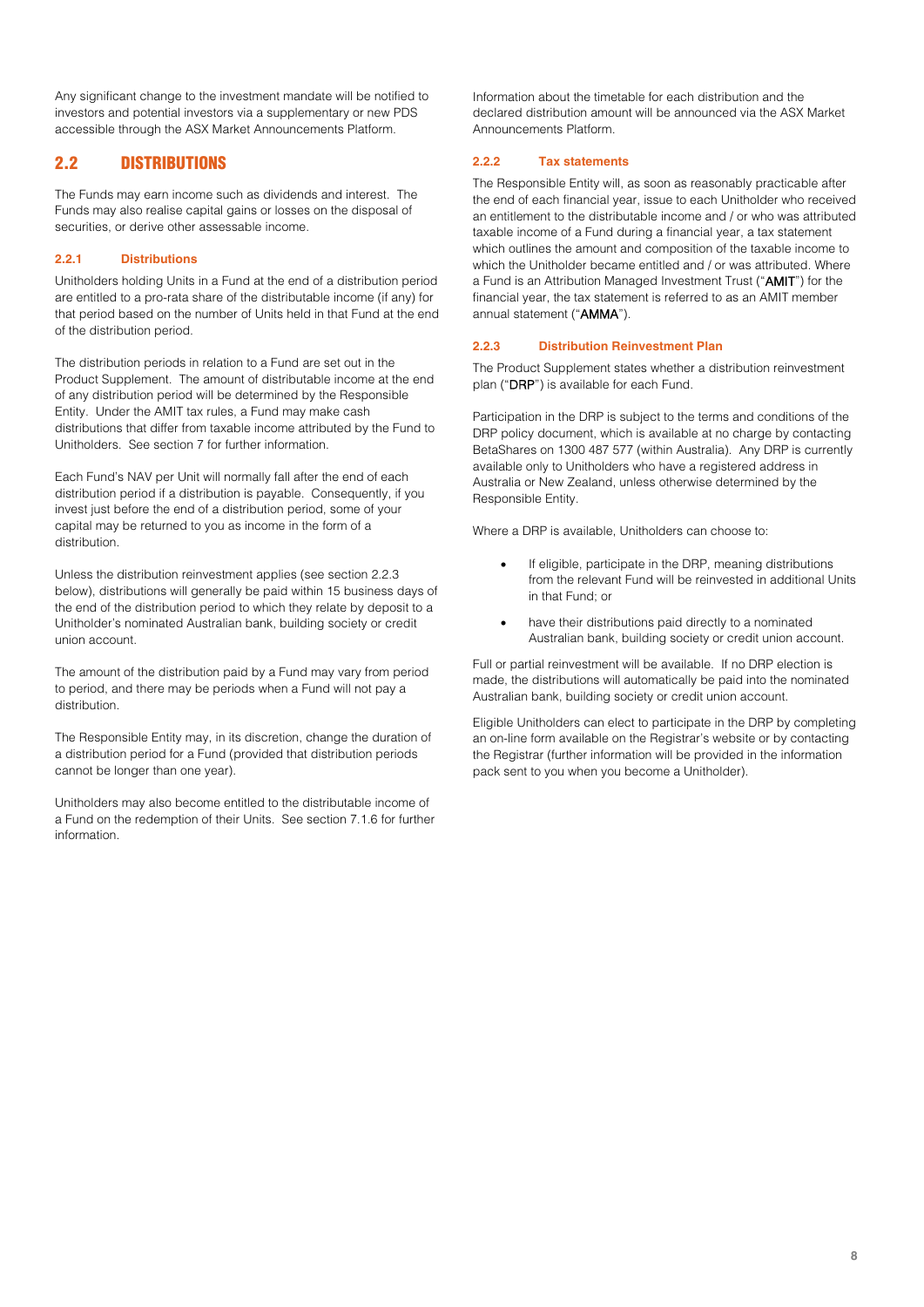# <span id="page-9-0"></span>3 FEES AND OTHER COSTS

### DID YOU KNOW?

Small differences in both investment performance and fees and costs can have a substantial impact on your long term returns.

For example, total annual fees and costs of 2% of your account balance rather than 1% could reduce your final return by up to 20% over a 30 year period (for example, reduce it from \$100,000 to \$80,000).

You should consider whether features such as superior investment performance or the provision of better member services justify higher fees and costs.

You may be able to negotiate to pay lower fees. Ask the fund or your financial adviser.

#### TO FIND OUT MORE

If you would like to find out more, or see the impact of the fees based on your own circumstances, the Australian Securities and Investments Commission (ASIC) Moneysmart website (www.moneysmart.gov.au) has a managed funds fee calculator to help you check out different fee options.

## 3.1 FEES AND OTHER COSTS

This section shows fees and other costs that you may be charged. These fees and costs may be deducted from your money, from the returns on your investment or from the assets of each managed investment scheme as a whole.

Taxes are set out in another part of this PDS.

You should read all the information about fees and costs because it is important to understand their impact on your investment.

#### TABLE 3.1: FEES AND COSTS SUMMARY

BetaShares Video Games and Esports ETF, BetaShares Future of Payments ETF, BetaShares Online Retail and E-Commerce ETF, BetaShares Electric Vehicles and Future Mobility ETF, BetaShares Digital Health and Telemedicine ETF, BetaShares Future of Food ETF, BetaShares Solar ETF and BetaShares Global Uranium ETF

| <b>TYPE OF FEE OR COST</b>                                                       | <b>AMOUNT</b>                                                                                                                                                                                                                          | <b>HOW AND WHEN PAID</b>                                                                                                                                                     |
|----------------------------------------------------------------------------------|----------------------------------------------------------------------------------------------------------------------------------------------------------------------------------------------------------------------------------------|------------------------------------------------------------------------------------------------------------------------------------------------------------------------------|
| Ongoing annual fees and costs                                                    |                                                                                                                                                                                                                                        |                                                                                                                                                                              |
| Management fees and costs:<br>The fees and costs for<br>managing your investment | BetaShares Future of Payments ETF,<br>BetaShares Online Retail and E-Commerce ETF,<br>BetaShares Electric Vehicles and Future<br>Mobility ETF, BetaShares Digital Health and<br>Telemedicine ETF, and BetaShares Future of<br>Food ETF |                                                                                                                                                                              |
|                                                                                  | 0.67% per annum of each Fund's Net Asset Value                                                                                                                                                                                         |                                                                                                                                                                              |
|                                                                                  | As at the date of this PDS, the management fees<br>and costs of these Funds consist of the following<br>components:                                                                                                                    |                                                                                                                                                                              |
|                                                                                  | Management fee - 0.67% per annum of<br>$\bullet$<br>each Fund's Net Asset Value: PLUS                                                                                                                                                  | The management fee is calculated and accrued<br>daily as a percentage of the Fund's Net Asset                                                                                |
|                                                                                  | Recoverable expenses - estimated at<br>$\bullet$<br>0.00% per annum of each Fund's Net<br>Asset Value; <sup>1</sup> PLUS                                                                                                               | Value, and reflected in the daily Net Asset Value<br>per Unit. The amount is deducted from the Fund's<br>assets monthly on or after the first day of the<br>following month. |
|                                                                                  | Indirect costs - estimated at 0.00% per<br>$\bullet$<br>annum of each Fund's Net Asset Value. <sup>2</sup>                                                                                                                             | Any expenses normally incurred in operating each<br>Fund are paid as and when they arise by the                                                                              |
|                                                                                  | BetaShares Video Games and Esports ETF                                                                                                                                                                                                 | Responsible Entity out of its own resources. Any                                                                                                                             |
|                                                                                  | 0.57% per annum of the Fund's Net Asset Value                                                                                                                                                                                          | extraordinary expenses are deducted from the<br>Fund's assets as and when they arise.                                                                                        |
|                                                                                  | As at the date of this PDS, the management fees<br>and costs of the Fund consist of the following<br>components:                                                                                                                       | Any indirect costs are calculated and accrued<br>daily as a percentage of the relevant Fund's Net                                                                            |
|                                                                                  | Management fee - 0.57% per annum of<br>$\bullet$<br>the Fund's Net Asset Value: PLUS                                                                                                                                                   | Asset Value, and reflected in the daily Net Asset<br>Value per Unit. The amount is deducted from the<br>Fund's assets as and when incurred.                                  |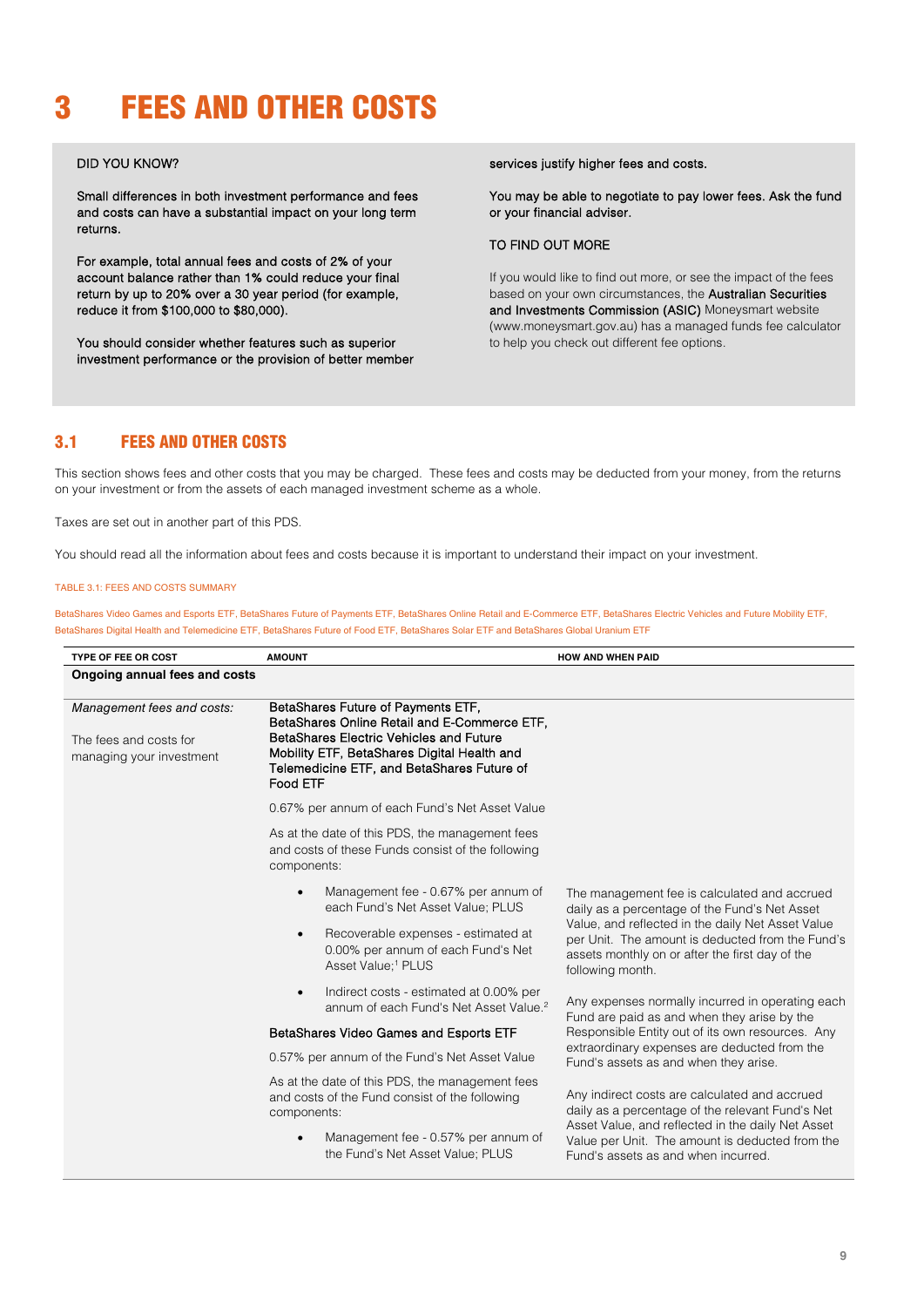| <b>TYPE OF FEE OR COST</b>                                                                | <b>AMOUNT</b>                                                                                                           | <b>HOW AND WHEN PAID</b>                                                                                                                                    |
|-------------------------------------------------------------------------------------------|-------------------------------------------------------------------------------------------------------------------------|-------------------------------------------------------------------------------------------------------------------------------------------------------------|
|                                                                                           | Recoverable expenses - estimated at<br>$\bullet$<br>0.00% per annum of the Fund's Net<br>Asset Value; <sup>1</sup> PLUS |                                                                                                                                                             |
|                                                                                           | Indirect costs - estimated at 0.00% per<br>$\bullet$<br>annum of the Fund's Net Asset Value. <sup>2</sup>               |                                                                                                                                                             |
|                                                                                           | BetaShares Solar ETF and BetaShares Global<br>Uranium ETF                                                               |                                                                                                                                                             |
|                                                                                           | 0.69% per annum of the Fund's Net Asset Value                                                                           |                                                                                                                                                             |
|                                                                                           | As at the date of this PDS, the management fees<br>and costs of these Funds consists of the following<br>components:    |                                                                                                                                                             |
|                                                                                           | Management fee - 0.69% per annum of<br>$\bullet$<br>the Fund's Net Asset Value; PLUS                                    |                                                                                                                                                             |
|                                                                                           | Recoverable expenses - estimated at<br>$\bullet$<br>0.00% per annum of the Fund's Net<br>Asset Value; <sup>1</sup> PLUS |                                                                                                                                                             |
|                                                                                           | Indirect costs - estimated at 0.00% per<br>$\bullet$<br>annum of the Fund's Net Asset Value. <sup>2</sup>               |                                                                                                                                                             |
| Performance fees:                                                                         | Nil                                                                                                                     | Not applicable                                                                                                                                              |
| Amounts deducted from your<br>investment in relation to the<br>performance of the product |                                                                                                                         |                                                                                                                                                             |
| Transaction costs:                                                                        | <b>BetaShares Video Games and Esports ETF</b>                                                                           | Transaction costs reduce each Fund's Net Asset                                                                                                              |
| The costs incurred by the<br>scheme when buying or selling                                | Estimated at 0.04% per annum of the Fund's Net<br>Asset Value. <sup>3</sup>                                             | Value. How and when they are paid varies<br>depending on the type of transaction cost. Certain<br>costs, eg brokerage, are added to or deducted             |
| assets                                                                                    | <b>BetaShares Future of Payments ETF</b>                                                                                | from the amounts payable from the Fund's assets                                                                                                             |
|                                                                                           | Estimated at 0.02% per annum of the Fund's Net<br>Asset Value. <sup>3</sup>                                             | or receivable by the Fund at the time of settlement<br>in respect of investments purchased or sold for<br>the Fund. Other costs, eg transactional custodian |
|                                                                                           | <b>BetaShares Electric Vehicles and Future</b><br><b>Mobility ETF</b>                                                   | fees, are invoiced to each Fund and paid from the<br>Fund's assets according to a regular monthly or                                                        |
|                                                                                           | Estimated at 0.03% per annum of the Fund's Net<br>Asset Value. <sup>3</sup>                                             | quarterly cycle.                                                                                                                                            |
|                                                                                           | <b>BetaShares Online Retail and E-Commerce ETF</b>                                                                      |                                                                                                                                                             |
|                                                                                           | Estimated at 0.05% per annum of the Fund's Net<br>Asset Value. <sup>3</sup>                                             |                                                                                                                                                             |
|                                                                                           | <b>BetaShares Digital Health and Telemedicine</b><br><b>ETF</b>                                                         |                                                                                                                                                             |
|                                                                                           | Estimated at 0.05% per annum of the Fund's Net<br>Asset Value. <sup>3</sup>                                             |                                                                                                                                                             |
|                                                                                           | <b>BetaShares Future of Food ETF</b>                                                                                    |                                                                                                                                                             |
|                                                                                           | Estimated at 0.02% per annum of the Fund's Net<br>Asset Value. <sup>3</sup>                                             |                                                                                                                                                             |
|                                                                                           | <b>BetaShares Solar ETF</b>                                                                                             |                                                                                                                                                             |
|                                                                                           | Estimated at 0.04% per annum of the Fund's Net<br>Asset Value. <sup>3</sup>                                             |                                                                                                                                                             |
|                                                                                           | <b>BetaShares Global Uranium ETF</b>                                                                                    |                                                                                                                                                             |
|                                                                                           | Estimated at 0.02% per annum of the Fund's Net<br>Asset Value. <sup>3</sup>                                             |                                                                                                                                                             |
|                                                                                           | Member activity related fees and costs (fees for services or when your money moves in or out of the scheme)             |                                                                                                                                                             |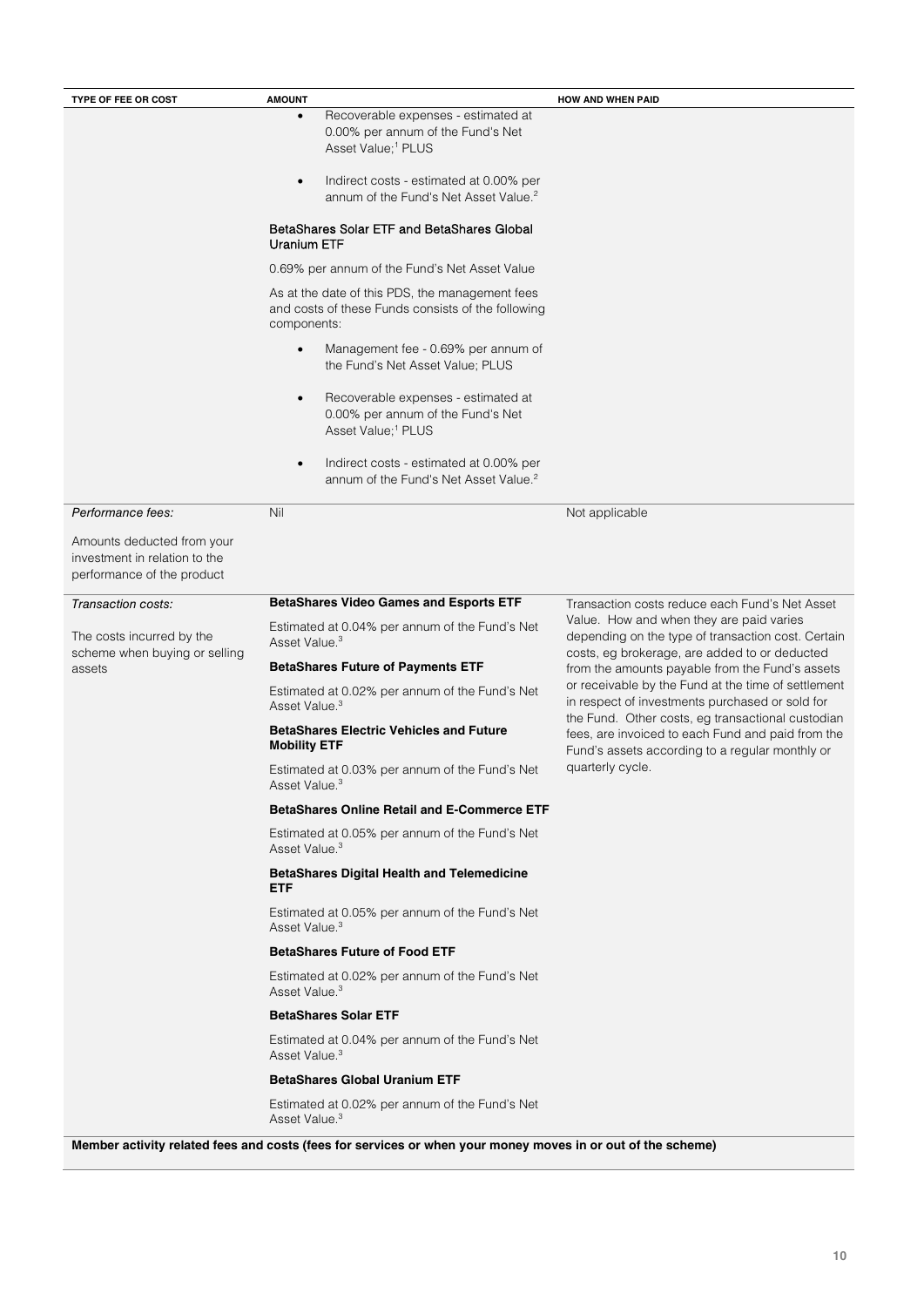| <b>TYPE OF FEE OR COST</b>                                                                                 | <b>AMOUNT</b>                                                                                                                                             | <b>HOW AND WHEN PAID</b>                                                                                                                                           |
|------------------------------------------------------------------------------------------------------------|-----------------------------------------------------------------------------------------------------------------------------------------------------------|--------------------------------------------------------------------------------------------------------------------------------------------------------------------|
| Establishment fee:                                                                                         | Nil.                                                                                                                                                      | Not applicable.                                                                                                                                                    |
| The fee to open your investment                                                                            |                                                                                                                                                           |                                                                                                                                                                    |
| Contribution fee:                                                                                          | If you are not an Authorised Participant - \$0.                                                                                                           | Payable only by Authorised Participants <sup>5</sup> .                                                                                                             |
| The fee on each amount<br>contributed to your investment                                                   | If you are an Authorised Participant - up to \$2,000<br>plus 0.15% of the application amount for cash<br>applications in Australian dollars. <sup>4</sup> | This fee will be payable by Authorised<br>Participants together with the application<br>consideration at the time of applying for Units, for<br>cash applications. |
| Buy-sell spread:                                                                                           | Nil. <sup>6</sup>                                                                                                                                         | Not applicable.                                                                                                                                                    |
| An amount deducted from your<br>investment representing costs<br>incurred in transactions by the<br>scheme |                                                                                                                                                           |                                                                                                                                                                    |
| Withdrawal fee:                                                                                            | If you are not an Authorised Participant - \$0                                                                                                            | Payable only by Authorised Participants <sup>5</sup> .                                                                                                             |
| The fee on each amount you<br>take out of your investment                                                  | If you are an Authorised Participant – up to \$2,000<br>plus 0.15% of the redemption amount for cash<br>redemptions in Australian dollars. <sup>4</sup>   | This fee will be deducted from the redemption<br>proceeds at the time of the redemption, for cash<br>redemptions.                                                  |
| Exit fee:                                                                                                  | Nil.                                                                                                                                                      | Not applicable.                                                                                                                                                    |
| The fee to close your investment                                                                           |                                                                                                                                                           |                                                                                                                                                                    |
| Switching fee:                                                                                             | Nil.                                                                                                                                                      | Not applicable.                                                                                                                                                    |
| The fee for changing investment<br>options                                                                 |                                                                                                                                                           |                                                                                                                                                                    |

<sup>1</sup> As each Fund is newly established, this figure reflects the recoverable expenses that the Responsible Entity, at the date of this PDS, reasonably estimates will apply for the current financial year (adjusted to reflect a 12 month period). For more information on recoverable expenses, please see section 3.3.3 in the "Additional Explanation of Fees and Costs" section below.

<sup>2</sup> As each Fund is newly established, this figure reflects the indirect costs that the Responsible Entity, at the date of this PDS, reasonably estimates will apply for the current financial year (adjusted to reflect a 12 month period). For more information on the meaning and calculation of indirect costs, see "Indirect costs" under the heading "Additional Explanation of Fees and Costs".

<sup>3</sup>. As each Fund is newly established, this figure reflects the transaction costs that the Responsible Entity, at the date of this PDS, reasonably estimates will apply for the current financial year (adjusted to reflect a 12 month period). This estimate is net of estimated transaction costs for which the Responsible Entity reimburses that Fund out of the application and redemption fees it receives from Authorised Participants, as described in section 3.3.6. For more information on transaction costs and the application and redemption fees (also referred to in this PDS as contribution fees and withdrawal fees) payable by Authorised Participants see "Transaction costs" and "Application and redemption fees for Authorised Participants" under the heading "Additional Explanation of Fees and Costs".

<sup>4</sup> In-kind applications and redemptions are only available if agreed by the Responsible Entity. Additional contribution and withdrawal fees may apply in the case of an in-kind application or redemption as agreed with the Responsible Entity from time to time.

<sup>5</sup> An Authorised Participant is a trading participant under the ASX Operating Rules who has entered into an agreement with the Responsible Entity in relation to Unit applications and redemptions. For an explanation of the contribution fees and withdrawal fees (also referred to in this PDS as application fees and redemption fees) please see section 3.3.6 "Application and Redemption Fees for Authorised Participants" in the "Additional Explanation of Fees and Costs" section. Unitholders who are not Authorised Participants may be charged a redemption fee if they redeem Units pursuant to their right to redeem in the special circumstances described in section 5.4 - see "Additional Explanation of Fees and Costs" section below for more information.

<sup>6</sup> While each Fund does not charge a buy-sell spread, as each Fund is traded on a securities exchange, investors may incur a bid-offer spread when trading on the exchange.

Certain additional costs may apply. See the "Additional Explanation of Fees and Costs" section below for more information.

Each fee set out in this table may in some cases be negotiated with wholesale clients. For more information, refer to the explanation of "Differential fees, rebates and related payments" in the "Additional Explanation of Fees and Costs" section below.

All fees and costs in the table above include Goods and Services Tax ("GST") net of any reduced input tax credits and are shown without any other adjustment in relation to any tax deduction available to the Responsible Entity.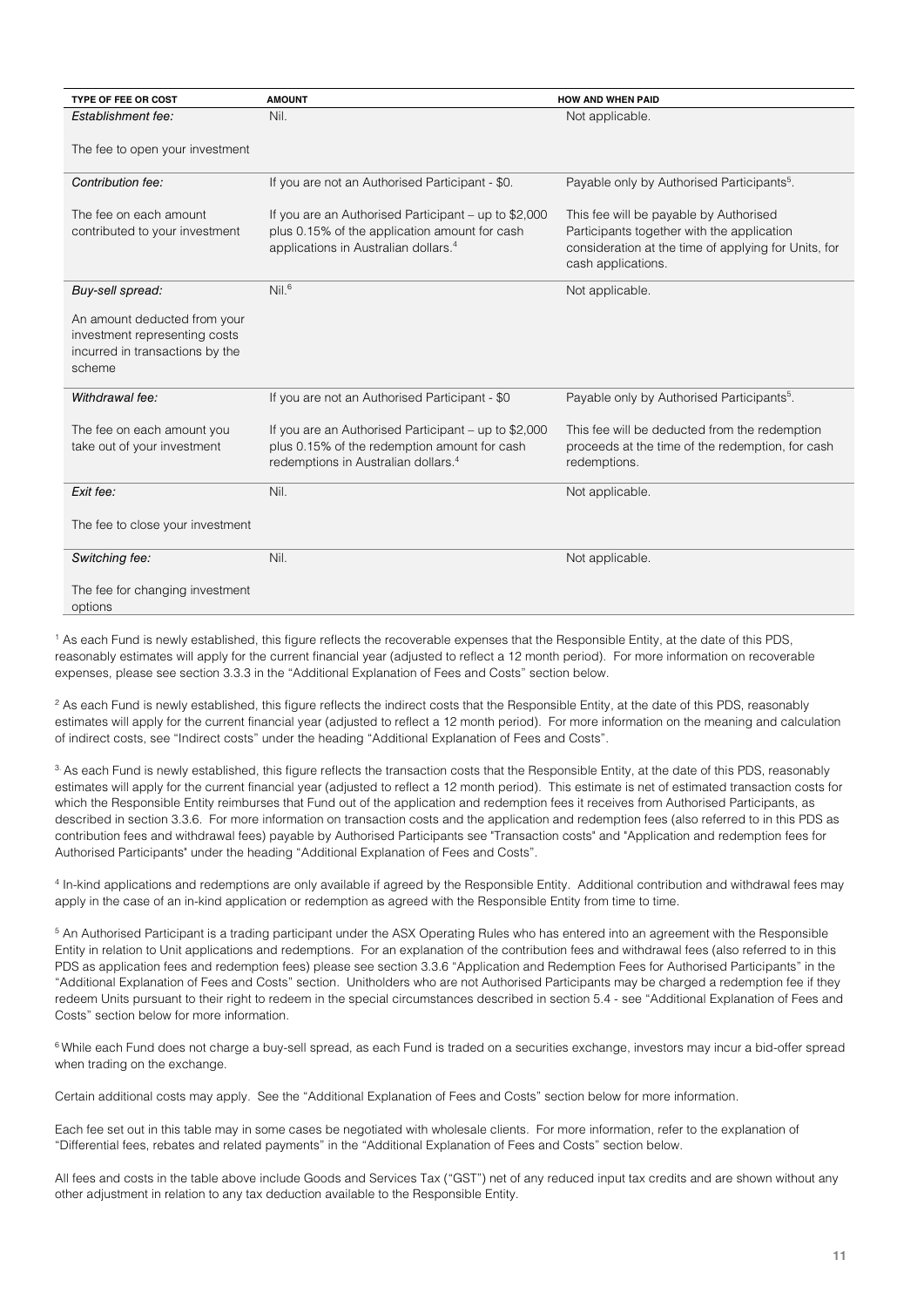## 3.2 EXAMPLE OF ANNUAL FEES AND COSTS

These tables give an example of how the ongoing annual fees and costs for each Fund can affect your investment over a one year period. You should use this table to compare this product with other products offered by managed investment schemes.

#### TABLE 3.2.1: EXAMPLE OF ANNUAL FEES AND COSTS

| <b>EXAMPLE</b> - BetaShares Video Games and           | <b>AMOUNT</b>                                                                                                                                             | <b>BALANCE OF \$50,000 WITH A CASH CONTRIBUTION OF \$5,000<sup>1</sup> DURING THE YEAR</b>                                                                                                                                                                                                                |
|-------------------------------------------------------|-----------------------------------------------------------------------------------------------------------------------------------------------------------|-----------------------------------------------------------------------------------------------------------------------------------------------------------------------------------------------------------------------------------------------------------------------------------------------------------|
| <b>Esports ETF</b>                                    |                                                                                                                                                           |                                                                                                                                                                                                                                                                                                           |
| Contribution fees <sup>2</sup>                        |                                                                                                                                                           | For every additional \$5,000 you put in, you will be charged:                                                                                                                                                                                                                                             |
|                                                       | \$0 if you are not an<br>Authorised Participant;<br><b>or</b>                                                                                             | \$0 if you are not an Authorised Participant; or                                                                                                                                                                                                                                                          |
|                                                       | \$2,000 plus 0.15% of<br>the application amount<br>for cash applications in<br>Australian dollars if you<br>are an Authorised<br>Participant <sup>2</sup> | \$2,007.50 if you are an Authorised Participant.                                                                                                                                                                                                                                                          |
| <b>PLUS</b> Management fees and<br>costs <sup>3</sup> | 0.57% p.a. of the Fund's<br>Net Asset Value                                                                                                               | And, for every \$50,000 you have in the Fund you will be charged or have<br>deducted from your investment \$285 each year.                                                                                                                                                                                |
| <b>PLUS</b> Performance fees                          | Nil                                                                                                                                                       | And, you will be charged or have deducted from your investment \$0 in<br>performance fees each year. <sup>6</sup>                                                                                                                                                                                         |
| <b>PLUS</b> Transaction costs <sup>4</sup>            | Estimated at 0.04% of<br>the Fund's Net Asset<br>Value                                                                                                    | And, you will be charged or have deducted from your investment \$20 in<br>transaction costs                                                                                                                                                                                                               |
| <b>EQUALS</b> Cost of Fund                            |                                                                                                                                                           | If you had an investment of \$50,000 at the beginning of the year and you<br>put in an additional \$5,000 <sup>5</sup> during that year, you would be charged fees<br>and costs of \$305 (if you are not an Authorised Participant) or \$2,312.50<br>(if you are an Authorised Participant for the Fund). |
|                                                       |                                                                                                                                                           | What it costs you will depend on whether you are an Authorised<br>Participant, the investment option you choose and the fees you<br>negotiate.                                                                                                                                                            |

| <b>EXAMPLE</b> - BetaShares Future of                 | <b>AMOUNT</b>                                                                                                                                             | <b>BALANCE OF \$50,000 WITH A CASH CONTRIBUTION OF \$5,000<sup>1</sup> DURING THE YEAR</b>                                                                                                                                                                                                                |  |
|-------------------------------------------------------|-----------------------------------------------------------------------------------------------------------------------------------------------------------|-----------------------------------------------------------------------------------------------------------------------------------------------------------------------------------------------------------------------------------------------------------------------------------------------------------|--|
| Payments ETF                                          |                                                                                                                                                           |                                                                                                                                                                                                                                                                                                           |  |
| Contribution fees <sup>2</sup>                        |                                                                                                                                                           | For every additional \$5,000 you put in, you will be charged:                                                                                                                                                                                                                                             |  |
|                                                       | \$0 if you are not an<br>Authorised Participant; or                                                                                                       | \$0 if you are not an Authorised Participant; or                                                                                                                                                                                                                                                          |  |
|                                                       | \$2,000 plus 0.15% of the<br>application amount for<br>cash applications in<br>Australian dollars if you<br>are an Authorised<br>Participant <sup>2</sup> | \$2,007.50 if you are an Authorised Participant.                                                                                                                                                                                                                                                          |  |
| <b>PLUS</b> Management fees and<br>costs <sup>3</sup> | 0.67% p.a. of the Fund's<br>Net Asset Value                                                                                                               | And, for every \$50,000 you have in the Fund you will be charged or have<br>deducted from your investment \$335 each year.                                                                                                                                                                                |  |
| <b>PLUS</b> Performance fees                          | Nil                                                                                                                                                       | And, you will be charged or have deducted from your investment \$0 in<br>performance fees each year. <sup>6</sup>                                                                                                                                                                                         |  |
| <b>PLUS</b> Transaction costs <sup>4</sup>            | Estimated at 0.02% of the<br>Fund's Net Asset Value                                                                                                       | And, you will be charged or have deducted from your investment \$10 in<br>transaction costs.                                                                                                                                                                                                              |  |
| <b>EQUALS</b> Cost of Fund                            |                                                                                                                                                           | If you had an investment of \$50,000 at the beginning of the year and you<br>put in an additional \$5,000 <sup>5</sup> during that year, you would be charged fees<br>and costs of \$345 (if you are not an Authorised Participant) or \$2,352.50<br>(if you are an Authorised Participant for the Fund). |  |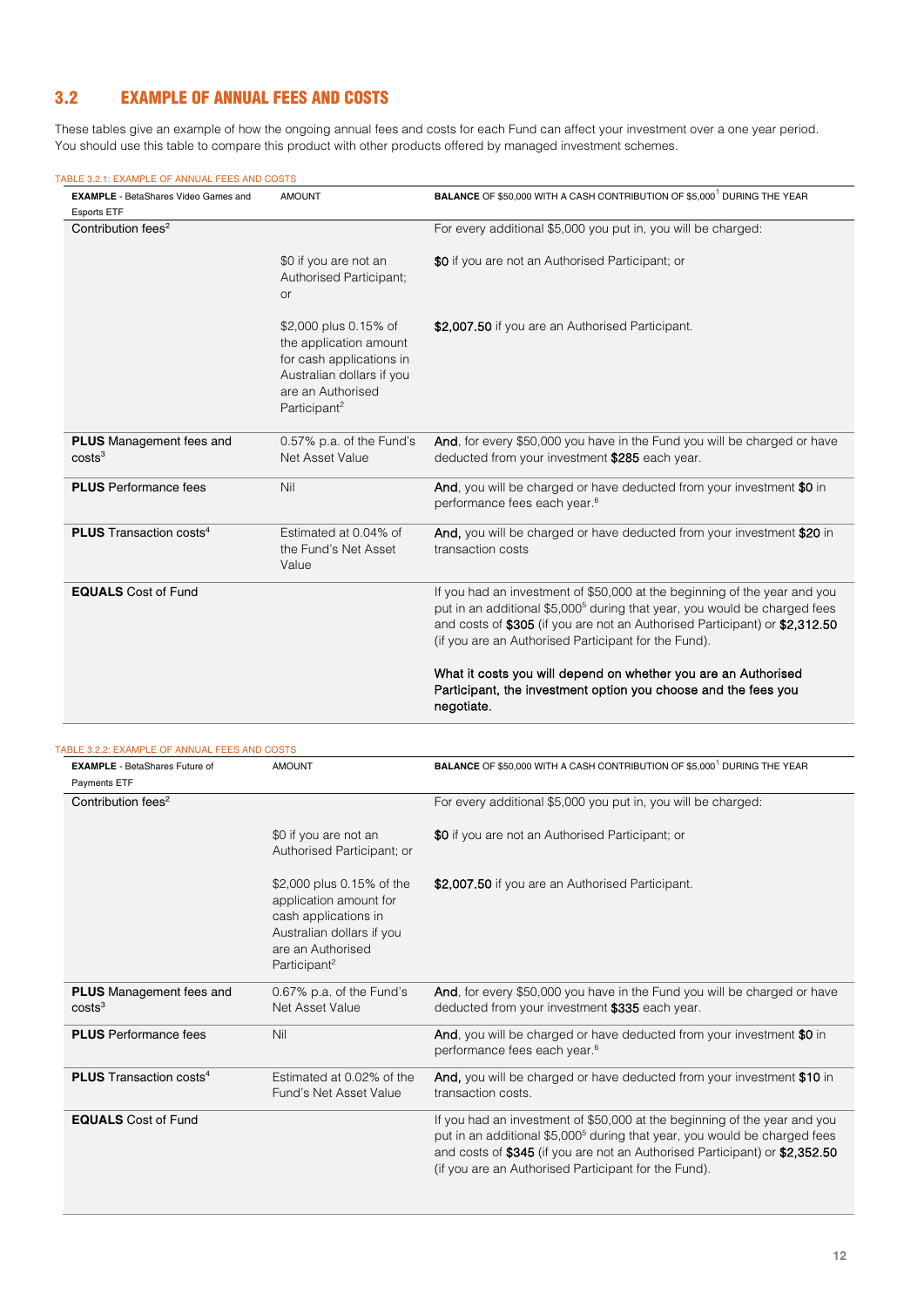What it costs you will depend on whether you are an Authorised Participant, the investment option you choose and the fees you negotiate.

| <b>EXAMPLE - BetaShares Electric Vehicles</b><br>and Future Mobility ETF | <b>AMOUNT</b>                                                                                                                                             | BALANCE OF \$50,000 WITH A CASH CONTRIBUTION OF \$5,000' DURING THE YEAR                                                                                                                                                                                                                                  |
|--------------------------------------------------------------------------|-----------------------------------------------------------------------------------------------------------------------------------------------------------|-----------------------------------------------------------------------------------------------------------------------------------------------------------------------------------------------------------------------------------------------------------------------------------------------------------|
| Contribution fees <sup>2</sup>                                           |                                                                                                                                                           | For every additional \$5,000 you put in, you will be charged:                                                                                                                                                                                                                                             |
|                                                                          | \$0 if you are not an<br>Authorised Participant; or                                                                                                       | \$0 if you are not an Authorised Participant; or                                                                                                                                                                                                                                                          |
|                                                                          | \$2,000 plus 0.15% of the<br>application amount for<br>cash applications in<br>Australian dollars if you<br>are an Authorised<br>Participant <sup>2</sup> | \$2,007.50 if you are an Authorised Participant.                                                                                                                                                                                                                                                          |
| <b>PLUS</b> Management fees and<br>costs <sup>3</sup>                    | 0.67% p.a. of the Fund's<br>Net Asset Value                                                                                                               | And, for every \$50,000 you have in the Fund you will be charged or have<br>deducted from your investment \$335 each year.                                                                                                                                                                                |
| <b>PLUS</b> Performance fees                                             | Nil                                                                                                                                                       | And, you will be charged or have deducted from your investment \$0 in<br>performance fees each year. <sup>6</sup>                                                                                                                                                                                         |
| <b>PLUS</b> Transaction costs <sup>4</sup>                               | Estimated at 0.03% of the<br>Fund's Net Asset Value                                                                                                       | And, you will be charged or have deducted from your investment \$15 in<br>transaction costs.                                                                                                                                                                                                              |
| <b>EQUALS</b> Cost of Fund                                               |                                                                                                                                                           | If you had an investment of \$50,000 at the beginning of the year and you<br>put in an additional \$5,000 <sup>5</sup> during that year, you would be charged fees<br>and costs of \$350 (if you are not an Authorised Participant) or \$2,357.50<br>(if you are an Authorised Participant for the Fund). |
|                                                                          |                                                                                                                                                           | What it costs you will depend on whether you are an Authorised<br>Participant, the investment option you choose and the fees you<br>negotiate.                                                                                                                                                            |

| <b>EXAMPLE - BetaShares Online Retail and</b><br>E-Commerce ETF | <b>AMOUNT</b>                                                                                                                                             | BALANCE OF \$50,000 WITH A CASH CONTRIBUTION OF \$5,000' DURING THE YEAR                                                                                                                                                                                                                                  |
|-----------------------------------------------------------------|-----------------------------------------------------------------------------------------------------------------------------------------------------------|-----------------------------------------------------------------------------------------------------------------------------------------------------------------------------------------------------------------------------------------------------------------------------------------------------------|
| Contribution fees <sup>2</sup>                                  |                                                                                                                                                           | For every additional \$5,000 you put in, you will be charged:                                                                                                                                                                                                                                             |
|                                                                 | \$0 if you are not an<br>Authorised Participant; or                                                                                                       | \$0 if you are not an Authorised Participant; or                                                                                                                                                                                                                                                          |
|                                                                 | \$2,000 plus 0.15% of the<br>application amount for<br>cash applications in<br>Australian dollars if you<br>are an Authorised<br>Participant <sup>2</sup> | \$2,007.50 if you are an Authorised Participant.                                                                                                                                                                                                                                                          |
| <b>PLUS</b> Management fees and<br>costs <sup>3</sup>           | 0.67% p.a. of the Fund's<br>Net Asset Value                                                                                                               | And, for every \$50,000 you have in the Fund you will be charged or have<br>deducted from your investment \$335 each year.                                                                                                                                                                                |
| <b>PLUS</b> Performance fees                                    | Nil                                                                                                                                                       | And, you will be charged or have deducted from your investment \$0 in<br>performance fees each year. <sup>6</sup>                                                                                                                                                                                         |
| <b>PLUS</b> Transaction costs <sup>4</sup>                      | Estimated at 0.05% of the<br>Fund's Net Asset Value                                                                                                       | And, you will be charged or have deducted from your investment \$25 in<br>transaction costs.                                                                                                                                                                                                              |
| <b>EQUALS</b> Cost of Fund                                      |                                                                                                                                                           | If you had an investment of \$50,000 at the beginning of the year and you<br>put in an additional \$5,000 <sup>5</sup> during that year, you would be charged fees<br>and costs of \$360 (if you are not an Authorised Participant) or \$2,367.50<br>(if you are an Authorised Participant for the Fund). |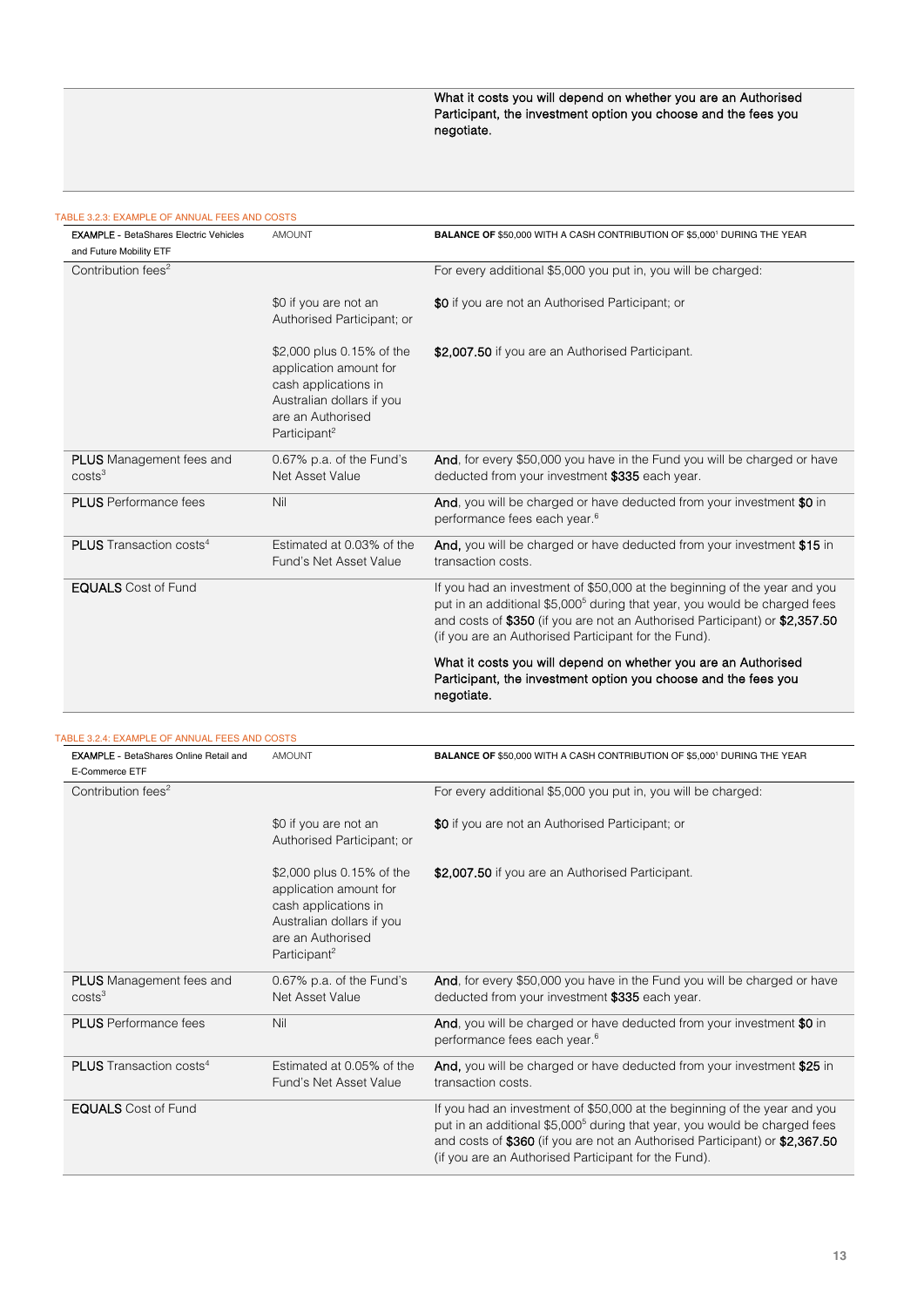What it costs you will depend on whether you are an Authorised Participant, the investment option you choose and the fees you negotiate.

| <b>EXAMPLE - BetaShares Digital Health and</b><br><b>Telemedicine ETF</b> | <b>AMOUNT</b>                                                                                                                                             | BALANCE OF \$50,000 WITH A CASH CONTRIBUTION OF \$5,000' DURING THE YEAR                                                                                                                                                                                                                                  |
|---------------------------------------------------------------------------|-----------------------------------------------------------------------------------------------------------------------------------------------------------|-----------------------------------------------------------------------------------------------------------------------------------------------------------------------------------------------------------------------------------------------------------------------------------------------------------|
| Contribution fees <sup>2</sup>                                            |                                                                                                                                                           | For every additional \$5,000 you put in, you will be charged:                                                                                                                                                                                                                                             |
|                                                                           | \$0 if you are not an<br>Authorised Participant; or                                                                                                       | \$0 if you are not an Authorised Participant; or                                                                                                                                                                                                                                                          |
|                                                                           | \$2,000 plus 0.15% of the<br>application amount for<br>cash applications in<br>Australian dollars if you<br>are an Authorised<br>Participant <sup>2</sup> | \$2,007.50 if you are an Authorised Participant.                                                                                                                                                                                                                                                          |
| <b>PLUS</b> Management fees and<br>costs <sup>3</sup>                     | 0.67% p.a. of the Fund's<br>Net Asset Value                                                                                                               | And, for every \$50,000 you have in the Fund you will be charged or have<br>deducted from your investment \$335 each year.                                                                                                                                                                                |
| <b>PLUS</b> Performance fees                                              | Nil                                                                                                                                                       | And, you will be charged or have deducted from your investment \$0 in<br>performance fees each year. <sup>6</sup>                                                                                                                                                                                         |
| <b>PLUS</b> Transaction costs <sup>4</sup>                                | Estimated at 0.05% of the<br>Fund's Net Asset Value                                                                                                       | And, you will be charged or have deducted from your investment \$25 in<br>transaction costs.                                                                                                                                                                                                              |
| <b>EQUALS</b> Cost of Fund                                                |                                                                                                                                                           | If you had an investment of \$50,000 at the beginning of the year and you<br>put in an additional \$5,000 <sup>5</sup> during that year, you would be charged fees<br>and costs of \$360 (if you are not an Authorised Participant) or \$2,367.50<br>(if you are an Authorised Participant for the Fund). |
|                                                                           |                                                                                                                                                           | What it costs you will depend on whether you are an Authorised<br>Participant, the investment option you choose and the fees you<br>negotiate.                                                                                                                                                            |

|  | TABLE 3.2.6: EXAMPLE OF ANNUAL FEES AND COSTS |  |  |  |
|--|-----------------------------------------------|--|--|--|
|  |                                               |  |  |  |

| <b>EXAMPLE - BetaShares Future of Food</b><br>ETF     | <b>AMOUNT</b>                                                                                                                                             | BALANCE OF \$50,000 WITH A CASH CONTRIBUTION OF \$5,000' DURING THE YEAR                                                                                                                                                                                                                                  |
|-------------------------------------------------------|-----------------------------------------------------------------------------------------------------------------------------------------------------------|-----------------------------------------------------------------------------------------------------------------------------------------------------------------------------------------------------------------------------------------------------------------------------------------------------------|
| Contribution fees <sup>2</sup>                        |                                                                                                                                                           | For every additional \$5,000 you put in, you will be charged:                                                                                                                                                                                                                                             |
|                                                       | \$0 if you are not an<br>Authorised Participant; or                                                                                                       | \$0 if you are not an Authorised Participant; or                                                                                                                                                                                                                                                          |
|                                                       | \$2,000 plus 0.15% of the<br>application amount for<br>cash applications in<br>Australian dollars if you<br>are an Authorised<br>Participant <sup>2</sup> | \$2,007.50 if you are an Authorised Participant.                                                                                                                                                                                                                                                          |
| <b>PLUS</b> Management fees and<br>costs <sup>3</sup> | 0.67% p.a. of the Fund's<br>Net Asset Value                                                                                                               | And, for every \$50,000 you have in the Fund you will be charged or have<br>deducted from your investment \$335 each year.                                                                                                                                                                                |
| <b>PLUS</b> Performance fees                          | Nil                                                                                                                                                       | And, you will be charged or have deducted from your investment \$0 in<br>performance fees each year. <sup>6</sup>                                                                                                                                                                                         |
| <b>PLUS</b> Transaction costs <sup>4</sup>            | Estimated at 0.02% of the<br>Fund's Net Asset Value                                                                                                       | And, you will be charged or have deducted from your investment \$10 in<br>transaction costs.                                                                                                                                                                                                              |
| <b>EQUALS</b> Cost of Fund                            |                                                                                                                                                           | If you had an investment of \$50,000 at the beginning of the year and you<br>put in an additional \$5,000 <sup>5</sup> during that year, you would be charged fees<br>and costs of \$345 (if you are not an Authorised Participant) or \$2,352.50<br>(if you are an Authorised Participant for the Fund). |
|                                                       |                                                                                                                                                           | What it costs you will depend on whether you are an Authorised<br>Participant, the investment option you choose and the fees you<br>negotiate.                                                                                                                                                            |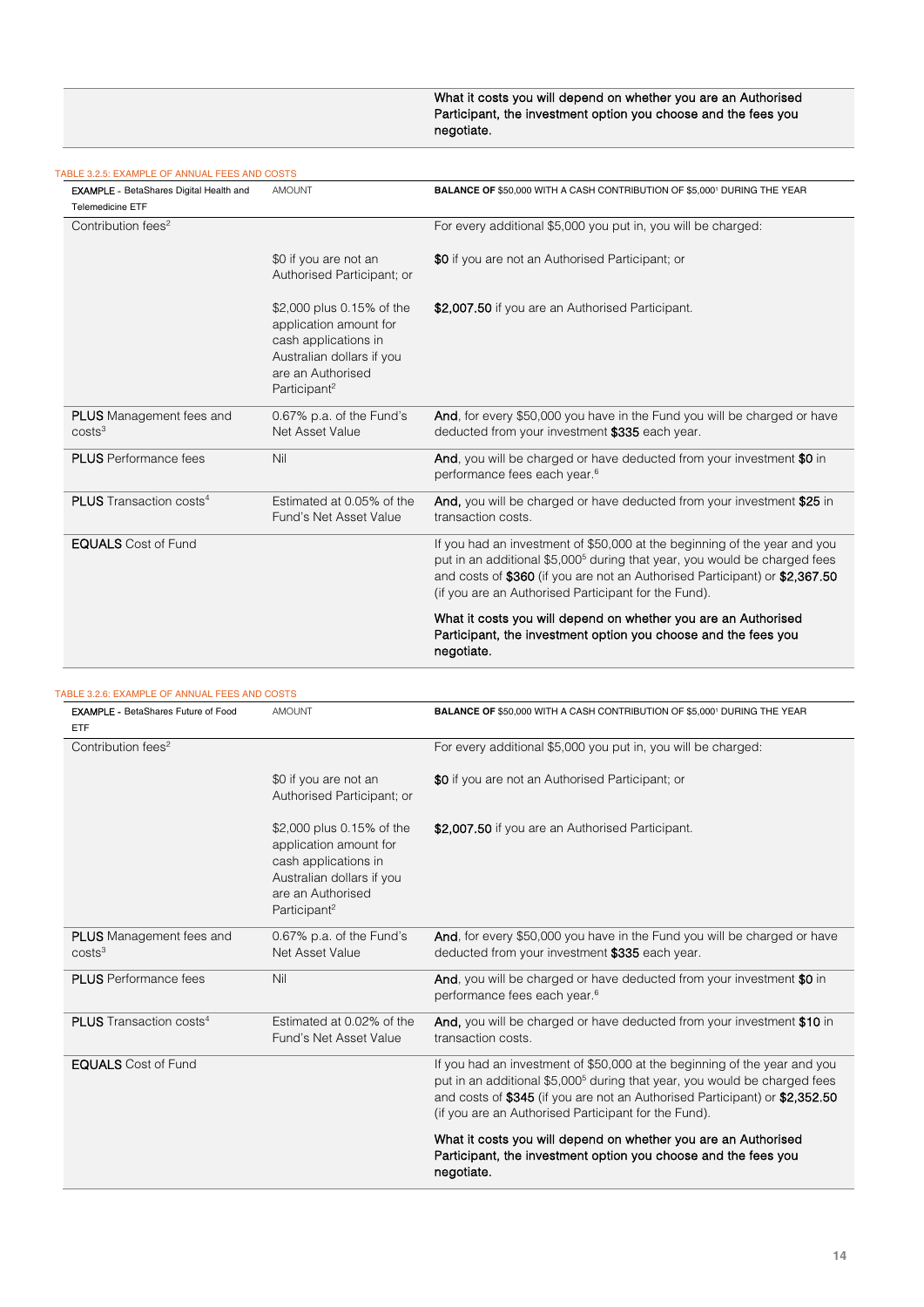#### TABLE 3.2.7: EXAMPLE OF ANNUAL FEES AND COSTS

| <b>EXAMPLE - BetaShares Solar ETF</b>                 | <b>AMOUNT</b>                                                                                                                                             | BALANCE OF \$50,000 WITH A CASH CONTRIBUTION OF \$5,000' DURING THE YEAR                                                                                                                                                                                                                                  |
|-------------------------------------------------------|-----------------------------------------------------------------------------------------------------------------------------------------------------------|-----------------------------------------------------------------------------------------------------------------------------------------------------------------------------------------------------------------------------------------------------------------------------------------------------------|
| Contribution fees <sup>2</sup>                        |                                                                                                                                                           | For every additional \$5,000 you put in, you will be charged:                                                                                                                                                                                                                                             |
|                                                       | \$0 if you are not an<br>Authorised Participant; or                                                                                                       | \$0 if you are not an Authorised Participant; or                                                                                                                                                                                                                                                          |
|                                                       | \$2,000 plus 0.15% of the<br>application amount for<br>cash applications in<br>Australian dollars if you<br>are an Authorised<br>Participant <sup>2</sup> | \$2,007.50 if you are an Authorised Participant.                                                                                                                                                                                                                                                          |
| <b>PLUS</b> Management fees and<br>costs <sup>3</sup> | 0.69% p.a. of the Fund's<br>Net Asset Value                                                                                                               | And, for every \$50,000 you have in the Fund you will be charged or have<br>deducted from your investment \$345 each year.                                                                                                                                                                                |
| <b>PLUS</b> Performance fees                          | Nil                                                                                                                                                       | And, you will be charged or have deducted from your investment \$0 in<br>performance fees each year. <sup>6</sup>                                                                                                                                                                                         |
| <b>PLUS</b> Transaction costs <sup>4</sup>            | Estimated at 0.04% of the<br>Fund's Net Asset Value                                                                                                       | And, you will be charged or have deducted from your investment \$20 in<br>transaction costs.                                                                                                                                                                                                              |
| <b>EQUALS</b> Cost of Fund                            |                                                                                                                                                           | If you had an investment of \$50,000 at the beginning of the year and you<br>put in an additional \$5,000 <sup>5</sup> during that year, you would be charged fees<br>and costs of \$365 (if you are not an Authorised Participant) or \$2,372.50<br>(if you are an Authorised Participant for the Fund). |
|                                                       |                                                                                                                                                           | What it costs you will depend on whether you are an Authorised<br>Participant, the investment option you choose and the fees you<br>negotiate.                                                                                                                                                            |

## TABLE 3.2.8: EXAMPLE OF ANNUAL FEES AND COSTS

| <b>EXAMPLE - BetaShares Global Uranium</b><br><b>ETF</b> | <b>AMOUNT</b>                                                                                                                                             | BALANCE OF \$50,000 WITH A CASH CONTRIBUTION OF \$5,000' DURING THE YEAR                                                                                                                                                                                                                                  |
|----------------------------------------------------------|-----------------------------------------------------------------------------------------------------------------------------------------------------------|-----------------------------------------------------------------------------------------------------------------------------------------------------------------------------------------------------------------------------------------------------------------------------------------------------------|
| Contribution fees <sup>2</sup>                           |                                                                                                                                                           | For every additional \$5,000 you put in, you will be charged:                                                                                                                                                                                                                                             |
|                                                          | \$0 if you are not an<br>Authorised Participant; or                                                                                                       | \$0 if you are not an Authorised Participant; or                                                                                                                                                                                                                                                          |
|                                                          | \$2,000 plus 0.15% of the<br>application amount for<br>cash applications in<br>Australian dollars if you<br>are an Authorised<br>Participant <sup>2</sup> | \$2,007.50 if you are an Authorised Participant.                                                                                                                                                                                                                                                          |
| <b>PLUS</b> Management fees and<br>costs <sup>3</sup>    | 0.69% p.a. of the Fund's<br>Net Asset Value                                                                                                               | And, for every \$50,000 you have in the Fund you will be charged or have<br>deducted from your investment \$345 each year.                                                                                                                                                                                |
| <b>PLUS</b> Performance fees                             | Nil                                                                                                                                                       | And, you will be charged or have deducted from your investment \$0 in<br>performance fees each year. <sup>6</sup>                                                                                                                                                                                         |
| <b>PLUS</b> Transaction costs <sup>4</sup>               | Estimated at 0.02% of the<br>Fund's Net Asset Value                                                                                                       | And, you will be charged or have deducted from your investment \$10 in<br>transaction costs.                                                                                                                                                                                                              |
| <b>EQUALS</b> Cost of Fund                               |                                                                                                                                                           | If you had an investment of \$50,000 at the beginning of the year and you<br>put in an additional \$5,000 <sup>5</sup> during that year, you would be charged fees<br>and costs of \$355 (if you are not an Authorised Participant) or \$2,362.50<br>(if you are an Authorised Participant for the Fund). |
|                                                          |                                                                                                                                                           | What it costs you will depend on whether you are an Authorised<br>Participant, the investment option you choose and the fees you<br>negotiate.                                                                                                                                                            |

An Authorised Participant who redeems Units directly will also be charged a withdrawal fee of up to \$2,000 plus 0.15% of the redemption amount (for a cash redemption in Australian dollars based on a balance of \$50,000). Unitholders who are not Authorised Participants may be charged a redemption fee if they redeem Units pursuant to their right to redeem in the special circumstances described in section 5.4 – see "Redemption fees for other unitholders" in the "Additional Explanation of Fees and Costs" section below for more information.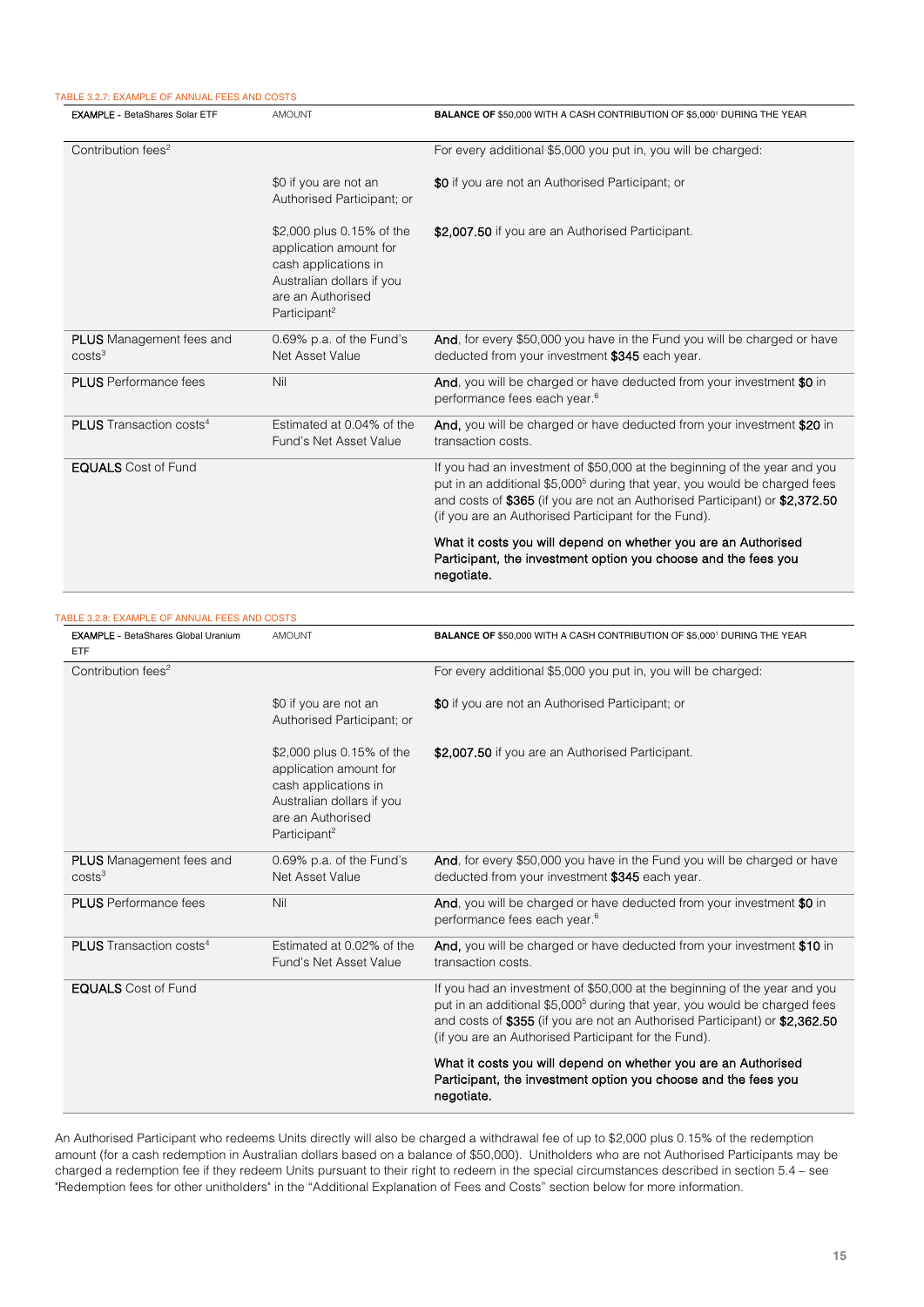Each fee in this table may in some cases be negotiated with wholesale clients. For more information, refer to the explanation of "Differential fees, rebates and related payments" in the "Additional Explanation of Fees and Costs" section below.

<sup>1</sup> Please note the minimum investment in a Fund by an Authorised Participant is one Creation Unit, unless the Responsible Entity agrees otherwise.<br><sup>2</sup> Assumes the maximum contribution fee set out in Table 3.1 applies.

<sup>3</sup> Management fees and costs are made up of the management fee, recoverable expenses and indirect costs. As each Fund is newly established, the figures used in the example above represent the amounts that the Responsible Entity, as at the date of this PDS, reasonably estimates will apply for the current financial year (adjusted to reflect a 12 month period). For more information, refer to the "Additional Explanation of Fees and Costs" section below.

4 As each Fund is newly established, this figure reflects the transaction costs that the Responsible Entity, at the date of this PDS, reasonably estimates will apply for the current financial year (adjusted to reflect a 12 month period). This estimate is net of estimated transaction costs for which the Responsible Entity reimburses that Fund out of the application and redemption fees it receives from Authorised Participants, as described in section 3.3.6. For more information on transaction costs and the application and redemption fees payable by Authorised Participants see "Transaction costs" and "Application and redemption fees for Authorised Participants" under the heading "Additional Explanation of Fees and Costs".

5 Assumes the \$50,000 is invested for the entire year and the \$5,000 investment occurs on the last day of the year, and therefore the fees and costs in this example are calculated using the \$50,000 balance only.

<sup>6</sup> Each Fund does not charge, and there is no right for the Responsible Entity to charge, a performance fee.

### 3.3 ADDITIONAL EXPLANATION OF FEES AND **COSTS**

#### **3.3.1 Management fees and costs**

The management fees and costs for each Fund incorporate all relevant ongoing fees and other costs involved in managing that Fund and deriving investment returns. The management fees and costs comprise:

- Responsible Entity's management fee;
- recoverable expenses; and
- indirect costs.

Management fees and costs do not include:

- transaction costs, such as brokerage, transactional custodian fees, and other transaction fees associated with buying and selling the relevant Fund's assets; and
- other costs that an investor would ordinarily incur when investing directly in the relevant Fund's underlying assets.

(These costs are therefore not included in the management fees and costs set out in Table 3.1 and Table 3.2 above, but they are paid out of the relevant Fund's assets).

#### **3.3.2 Management fee**

The management fee is charged by the Responsible Entity for managing each Fund and making it available to investors. It is calculated and accrued daily as a percentage of the relevant Fund's Net Asset Value, and reflected in the daily Net Asset Value per Unit. The amount is deducted from the relevant Fund's assets monthly on or after the first day of the following month.

#### **3.3.3 Recoverable expenses**

The recoverable expenses represent the operating expenses incurred in the operation of each Fund. A Fund's Constitution allows all properly incurred expenses to be recovered from the Fund and does not place any limit on the amount or types of expenses that can be recovered.

The expenses normally incurred in the day to day operation of each Fund include custodian, fund administration, unit registry, ASX and audit costs (other than transaction costs described above). These expenses normally incurred and charged to a Fund will be paid by the Responsible Entity out of its own resources while this PDS is current. The Responsible Entity may withdraw or replace this PDS at any time.

The recoverable expenses normally incurred by each Fund that will apply for the current financial year (adjusted to reflect a 12 month period) will be 0.00%p.a. of the relevant Fund's Net Asset Value, as these expenses will be paid out of the Responsible Entity's own resources as and when they arise.

Extraordinary expenses are expenses that are not normally incurred in the day to day operation of each Fund and are not necessarily incurred in any given year. They may include costs associated with holding unitholder meetings, changing the Fund's constitution, or defending or pursuing legal proceedings. Extraordinary expenses will not be paid out of the Responsible Entity's own resources. Any such expenses will be recovered from the relevant Fund and reflected in its Net Asset Value per Unit. The Responsible Entity, as at the date of this PDS, reasonably estimates that the extraordinary expenses of each Fund that will apply for the current financial year (adjusted to reflect a 12 month period) will be nil.

#### **3.3.4 Indirect costs**

Indirect costs are any amounts that we know or where required, reasonably estimate, will reduce a Fund's returns that are paid from the relevant Fund's assets (other than the management fee, recoverable expenses, and transaction costs described elsewhere in this section) or that are paid from the assets of any interposed vehicle (such as an underlying fund) in which a Fund may invest.

The Responsible Entity, as at the date of this PDS, reasonably estimates that the indirect costs of each Fund that will apply for the current financial year (adjusted to reflect a 12 month period) will be 0.00% p.a. of the Net Asset Value of that Fund.

#### **3.3.5 Transaction costs**

Each Fund incurs transaction costs, such as brokerage, clearing costs, transactional custodian fees, and other transaction fees associated with buying and selling a Fund's assets. Transaction costs also include costs incurred by an interposed vehicle that would be transaction costs if they had been incurred by the Fund. Transaction costs are an additional cost to investors (to the extent they are not off-set by the application and redemption fees charged by the Responsible Entity to Authorised Participants) and are not included in the management fees and costs shown in Table 3.1.

Transaction costs reduce a Fund's Net Asset Value. How and when they are paid varies depending on the type of transaction cost. Certain costs, eg brokerage, are added to or deducted from the amounts payable from a Fund's assets or receivable by the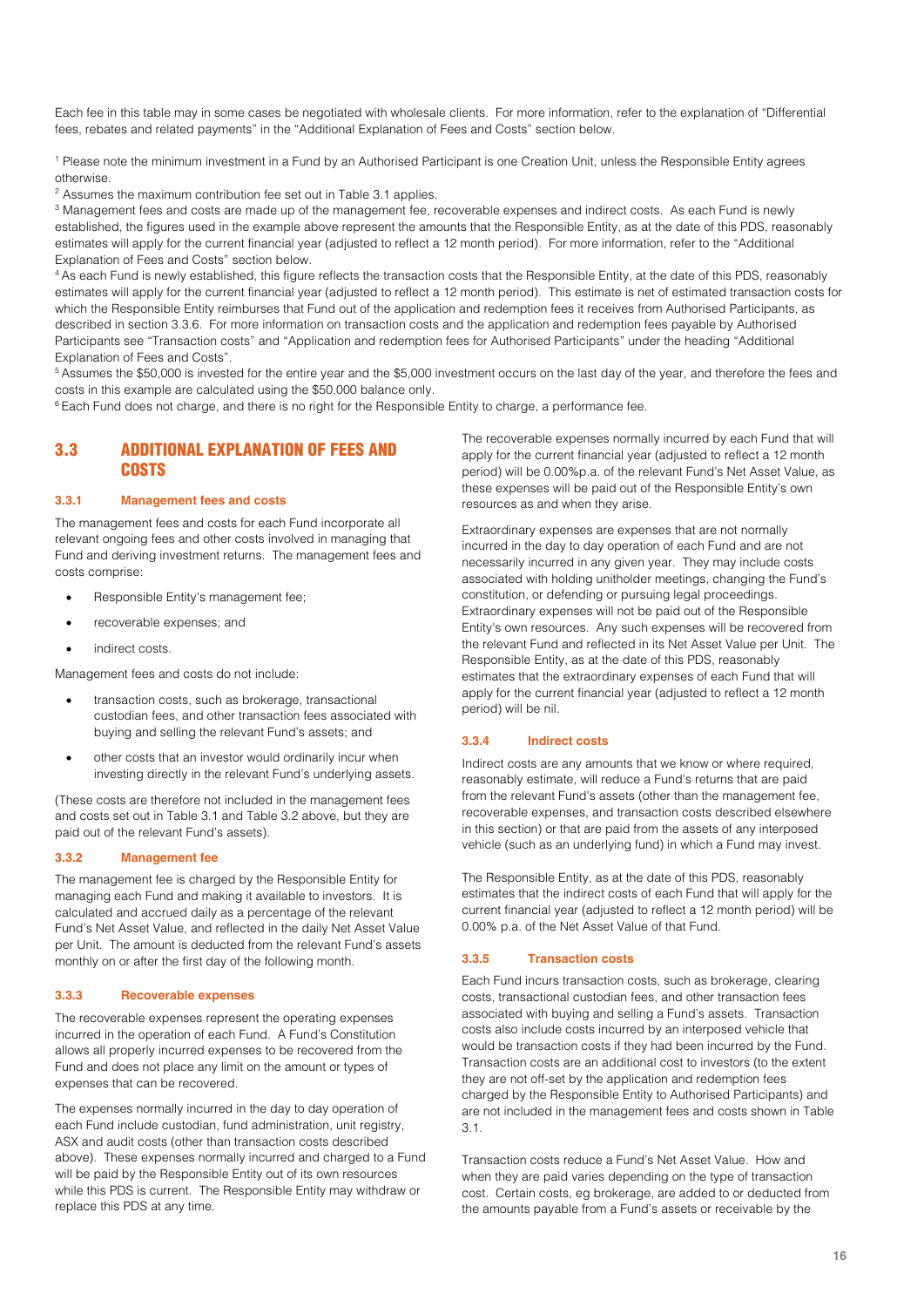Fund at the time of settlement in respect of investments purchased or sold for the Fund. Other costs, eg transactional custodian fees, are invoiced and paid from a Fund's assets according to a regular monthly or quarterly cycle.

The table below sets out our reasonable estimate, as at the date of this PDS, of each Fund's total transaction costs that will apply for the current financial year (adjusted to reflect a 12 month period). However, the Responsible Entity reimburses the Fund for certain transaction costs out of the application and redemption fees it receives, as described in section 3.3.6. Our estimate of the net transaction costs of each Fund (representing the total transaction costs minus the transaction costs reimbursed to the Fund out of the application and redemption fees) that will apply for the current financial year (adjusted to reflect a 12 month period) are also set out in the table below. The net transaction costs are borne by the Fund.

|                                                                                 | <b>Estimated total</b><br>transaction costs - %<br>p.a. of the Fund's Net<br><b>Asset Value</b> | <b>Estimated net transaction</b><br>costs - % p.a. of the Fund's<br><b>Net Asset Value</b> |
|---------------------------------------------------------------------------------|-------------------------------------------------------------------------------------------------|--------------------------------------------------------------------------------------------|
| <b>BetaShares Video Games</b><br>and Esports ETF                                | 0.08%                                                                                           | 0.04% (or \$20 for every<br>\$50,000 you have in the<br>Fund)                              |
| <b>BetaShares Future of</b><br><b>Payments ETF</b>                              | 0.06%                                                                                           | 0.02% (or \$10 for every<br>\$50,000 you have in the<br>Fund)                              |
| <b>BetaShares Electric</b><br><b>Vehicles and Future</b><br><b>Mobility ETF</b> | 0.06%                                                                                           | 0.03% (or \$15 for every<br>\$50,000 you have in the<br>Fund)                              |
| <b>BetaShares Online Retail</b><br>and E-Commerce ETF                           | 0.15%                                                                                           | 0.05% (or \$25 for every<br>\$50,000 you have in the<br>Fund)                              |
| <b>BetaShares Digital Health</b><br>and Telemedicine FTF                        | 0.10%                                                                                           | 0.05% (or \$25 for every<br>\$50,000 you have in the<br>Fund)                              |
| <b>BetaShares Future of</b><br>Food ETF                                         | 0.09%                                                                                           | 0.02% (or \$10 for every<br>\$50,000 you have in the<br>Fund)                              |
| <b>BetaShares Solar ETF</b>                                                     | 0.10%                                                                                           | 0.04% (or \$20 for every<br>\$50,000 you have in the<br>Fund)                              |
| <b>BetaShares Global</b><br><b>Uranium ETF</b>                                  | 0.07%                                                                                           | 0.02% (or \$10 for every<br>\$50,000 you have in the<br>Fund)                              |

The transaction costs estimate shown in the fees and costs summary in Table 3.1 is shown net of any amount for which the Responsible Entity reimburses the Fund out of the application and redemption fees it receives from Authorised Participants.

The amount of these costs can be expected to vary from year to year depending on the volume and value of transactions undertaken.

#### **3.3.6 Application and redemption fees for Authorised Participants**

No application fees or redemption fees are payable by investors who buy and sell Units on the ASX. However, brokerage charges may apply.

Subject to section 3.3.7 below, application fees and redemption fees will only be payable by Authorised Participants on an application for or redemption of Units directly with a Fund.

The applicable application and redemption fees are set out in Table 3.1 above and are paid by Authorised Participants to the Responsible Entity. Out of these fees, the Responsible Entity pays directly, or reimburses each Fund for, the estimated transaction costs associated with the cash application or redemption.

The application and redemption fees payable by Authorised Participants seek to ensure that the transaction costs associated with applications and redemptions are borne by the transacting Authorised Participants and not by other investors.

#### **3.3.7 Redemption fees for other Unitholders**

Unitholders who are not Authorised Participants may be charged a redemption fee if they redeem Units pursuant to their right to redeem in the special circumstances described in section 5.6. The redemption fee per Unit will not be greater than the redemption fee per Unit that would be payable by an Authorised Participant for a cash redemption when withdrawing the minimum parcel of Units.

#### **3.3.8 Stockbroker fees**

Investors may incur customary brokerage fees and commissions when buying and selling Units on the ASX, as for any listed or quoted security. Please consult a stockbroker for more information in relation to their fees and charges.

#### **3.3.9 Can fees and costs change and what are the maximums?**

Yes, fees and costs can change subject to maximums in each Fund's Constitution.

The Constitution of each Fund limits the amount of the Responsible Entity's management fee to a maximum of 3% p.a. of the relevant Fund's Net Asset Value (plus GST).

The Constitution of each Fund provides for the following maximum  $f_{\text{P}}$ 

- a maximum contribution fee of 5% of the aggregate Issue Price of the Units applied for (plus GST);
- a maximum withdrawal fee of 5% of the aggregate Withdrawal Amount of the relevant Units (plus GST).

The Responsible Entity also has the right under the Constitution to recover from a Fund all expenses properly incurred in the performance of its duties.

As at the date of this PDS, the Responsible Entity does not have any intention to change the fees and costs described in this PDS, although it has the right to do so at any time without investor consent. Any increase in the fees for a Fund will be announced to the ASX via the Market Announcements Platform at least 30 days before it occurs.

As each Fund is newly established, any estimates of fees and costs in this PDS are based on information available as at the date of this PDS. As such, the actual fees and costs may differ and are subject to change from time to time. Information in this PDS that is not materially adverse to investors is subject to change from time to time and may be updated by the Responsible Entity by publishing such information on the BetaShares website at www.betashares.com.au. A paper copy of any updated information will be provided free of charge on request.

#### **3.3.10 Differential fees, rebates and related payments**

The Responsible Entity may, from time to time, agree with wholesale clients to rebate or reduce some of the management or other fees on a case by case basis. The amount of fee reduction is at the Responsible Entity's discretion. The Responsible Entity will achieve these reductions and meet any rebates in relation to management fees by payments from its own resources. For more information, please contact the Responsible Entity at the address specified in the 'Directory' section of this PDS.

Any reduction in management fees offered by the Responsible Entity to a wrap platform or master trust operator may be passed on to the clients of the operator or retained by the operator.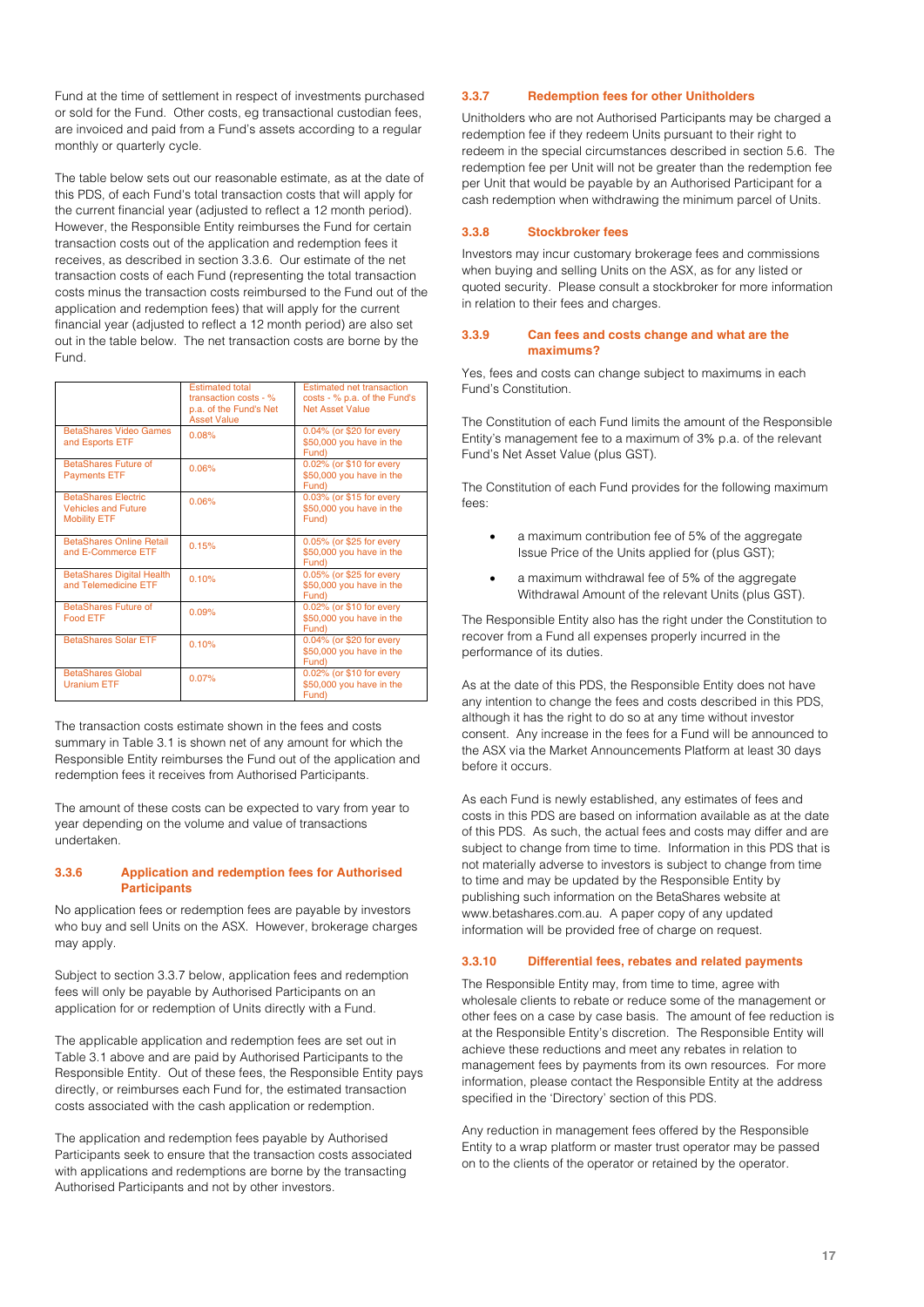Subject to applicable law, the Responsible Entity may also pay one-off or annual product access payments to wrap platform or master trust operators for including the Funds in their offering. As of the date of this PDS, no product access payments have been made. The Responsible Entity would make any such payment from its own resources.

#### **3.3.11 Indirect investors**

Indirect investors investing through a wrap platform or master trust should note that the fees outlined in this sectio[n 3](#page-9-0) are in addition to any other fees and costs imposed by the wrap platform or master trust operator.

#### **3.3.12 Taxation**

Information in relation to taxation is set out in section 7 of this PDS.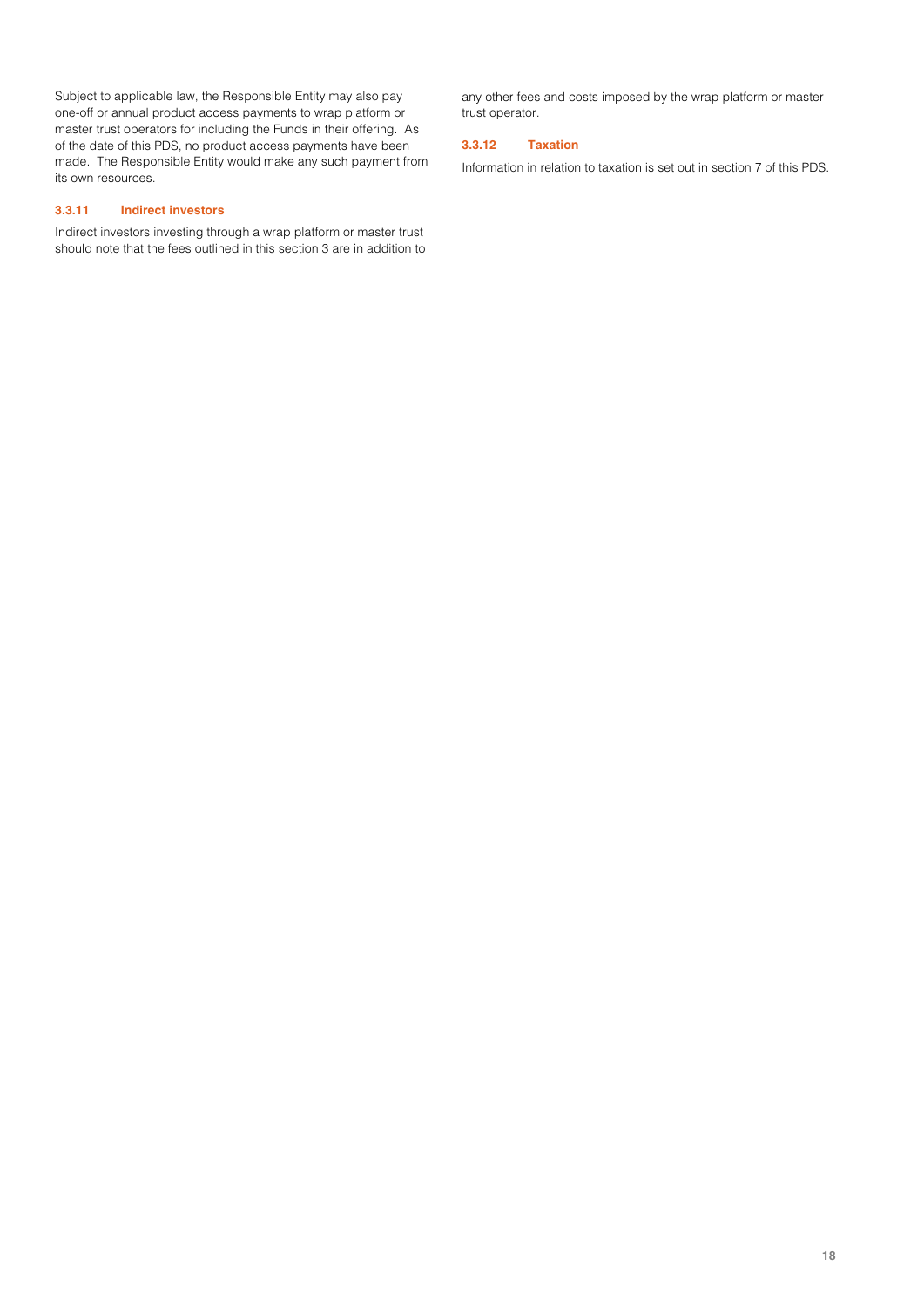<span id="page-19-0"></span>

Unitholders in the Funds face a number of investment risks. There are risks associated with any investment. Generally, the higher the expected return of an investment, the higher the risk and the greater the variability of returns.

The market price and Net Asset Value per Unit can fluctuate within a wide range. When considering an investment in the Funds, personal tolerance for fluctuating market values should be taken into account.

The most common risks associated with investing in the Funds are described below, but there could be other risks that affect the performance of the Funds. The discussion below is general in nature. You should also read the Product Supplement for a discussion of any additional risks that are relevant to each specific Fund.

The Responsible Entity does not provide assurances or guarantees on future profitability, returns, distributions or return of capital. An investment in a Fund could lose money over short or long periods.

You should seek your own professional advice on the appropriateness of this investment to your circumstances. You should also consider how an investment in the Funds fits into your overall investment portfolio.

## 4.1 INVESTMENT OBJECTIVE RISK

There is no assurance that a Fund's investment objective will be achieved or that an investment in a Fund will earn any positive return in the short or long-term.

## 4.2 MARKET RISK

Market risk is the risk that the value of a Fund's investment portfolio will fluctuate as a result of changes in market prices. The Funds invest in listed securities of companies that operate in global markets, each with different market risks. Changes in equity prices may result in a loss in the value of each Fund's Units. Therefore, the market factors that drive changes in the prices of equities, including global events (such as natural disasters, wars and other conflicts, and outbreaks of infectious diseases), general economic conditions, investor sentiment, industry specific factors and the financial performance of specific issuers, can be expected to influence the value of Units. Share markets can be and have been volatile, and have the potential to fall by large amounts over short periods of time. This volatility may cause the value of an investment in a Fund to decrease.

## 4.3 INTERNATIONAL INVESTMENT RISK

International investments may be affected by political and economic uncertainties, lower regulatory supervision, different accounting and auditing standards, movements in foreign currency and interest rates, and more volatile, less liquid markets, compared with Australian investments.

Each Fund may have some exposure to emerging markets. Emerging markets are generally considered riskier than developed markets and may experience increased asset price volatility, and face higher currency, default, liquidity and legal risk.

The countries to which a Fund has material exposure may change over time.

## 4.4 SECURITY SPECIFIC RISK

Factors specific to a particular equity security may cause its return to differ from that of the broader market. Such factors may include changes in a company's operations, such as changes in management, or the loss of a significant customer, or changes in the market environment the company operates in, or actions by regulators or competitors. An Index that tracks the performance of a portfolio of equity securities, and hence a Fund linked to such an Index, may be sensitive to security specific risk for those securities which form a material component of the index.

## 4.5 INDUSTRY CONCENTRATION RISK

A significant percentage of a Fund's underlying Index may be comprised of securities concentrated in a single industry sector or only a small group of industry sectors. Similarly, a significant percentage, or all, of a Fund's underlying Index may be comprised of securities from a single country or only a small group of countries. At times, such sector(s)/ countries may underperform other sectors/countries, causing a greater impact on the value of a Fund's Units than would be the case if the Index were more broadly diversified over numerous industry sectors/countries.

## 4.6 COUNTRY RISK

Country risk is the risk that the assets of a Fund may fluctuate in value due to political and/or financial events in the relevant country of domicile. The Funds invest in securities from one or more overseas countries.

## 4.7 FOREIGN EXCHANGE RISK

Foreign exchange risk is the risk that the Australian dollar value of Fund assets denominated in foreign currencies will increase or decrease as a result of exchange rate fluctuations.

If the currency in which an investment of a Fund is denominated depreciates relative to the Australian dollar, then the value of that investment (in Australian dollar terms, and assuming no other changes) will decrease (and vice versa).

## 4.8 SAMPLING RISK

Funds that employ a sampling strategy (as specified in the relevant Product Supplement) invest in only some of the constituents of the relevant Index. For such Funds, there is a risk that the sampling strategy could result in tracking error between the performance of the sample portfolio held by the Fund, and the performance of the Index. This means there may be a difference between the performance of a Fund and the performance of the underlying Index for the Fund. See 'Risk of Index Tracking Error' for further discussion.

## 4.9 DERIVATIVES RISK

Exchange traded derivatives will only be used in limited circumstances and will not be used to leverage a Fund. The value of such derivatives is not expected to exceed 1% of a Fund's Net Asset Value. The primary risks associated with the use of such derivatives are:

the values of the derivative failing to move in line with the underlying asset;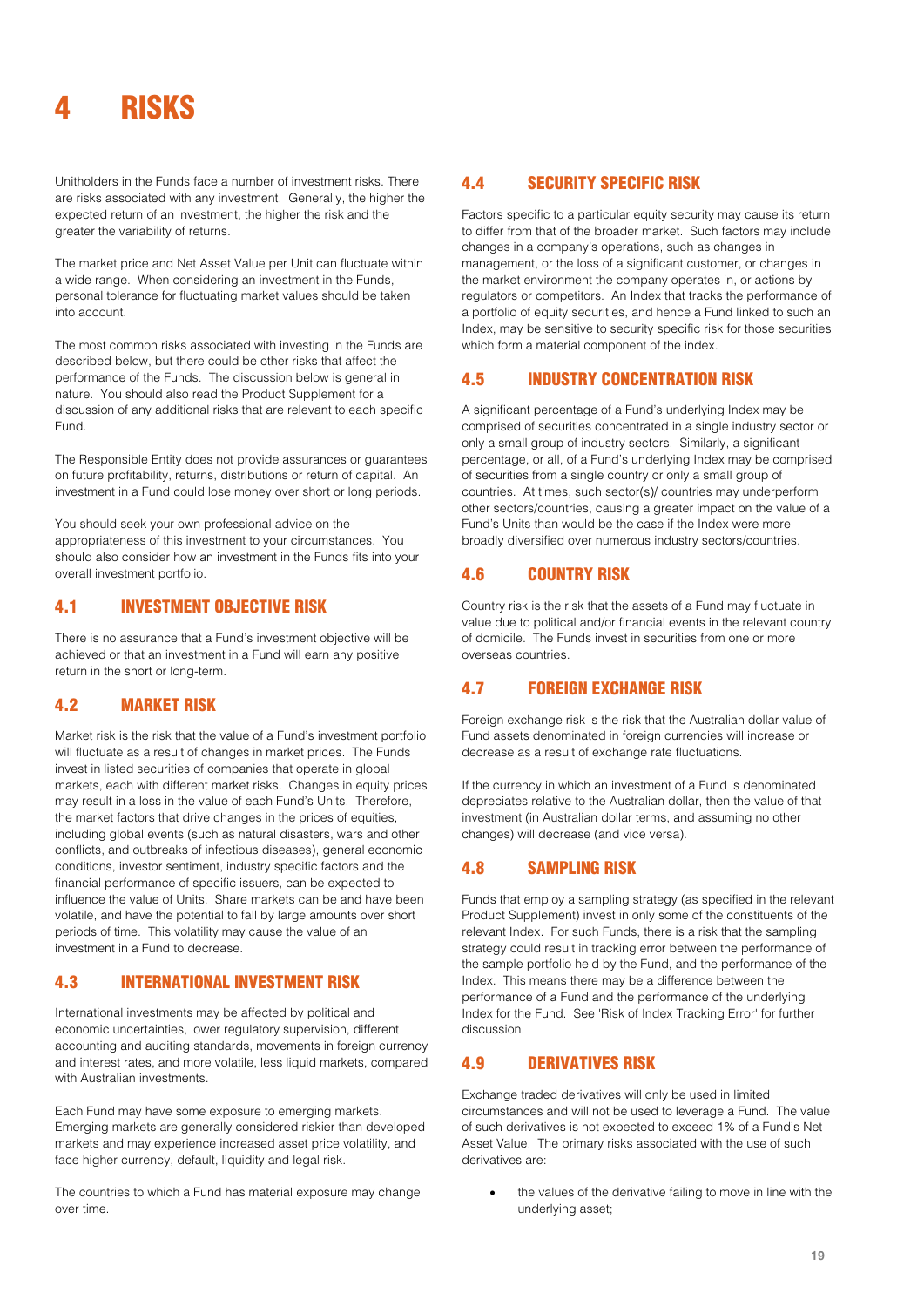- the potential lack of liquidity of the derivative:
- the potential to incur substantial losses in excess of the initial amount invested;
- the possibility that the derivative position is difficult or costly to manage or reverse;
- a Fund may not be able to meet payment obligations as they arise, including any requirements to make margin or collateral payments to the clearing broker;
- the counterparties involved in trading derivatives (the relevant central clearing house or clearing broker) may not meet their contractual obligations;
- the collateral obligations in respect of margin requirements on derivative contracts can cause liquidity issues if insufficient collateral is available; and
- the electronic platforms on which such derivatives are traded are subject to risks related to system access, varying response times, security and system failure.

Any of the above factors could cause a Fund to incur losses, suffer increased costs, fail to realise gains or fail to achieve a high correlation with the performance of the Index.

The Responsible Entity will aim to ensure that there is sufficient cash and other liquid assets available in the Fund at all times to meet any payment obligations under derivatives.

## 4.10 INFLATION RISK

The returns on an investment in a Fund may not keep pace with inflation, which would reduce the real return earned by investors.

## 4.11 GENERAL REGULATORY RISK

This is the risk that a government or regulator may introduce regulatory and/or tax changes, or a court makes a decision regarding the interpretation of the law, which affects the value of the Units or the tax treatment of a Fund and its Unitholders.

The Funds may be affected by changes to legislation or government policy in Australia or in overseas countries. These changes are monitored by the Responsible Entity and action is taken, where appropriate, to facilitate the achievement of the investment objectives of the Funds. The Responsible Entity may not always be in a position to take such action.

## 4.12 TAX RISK

Taxation law is complex and subject to changes by government authorities, possibly with retrospective effect.

As the circumstances of each investor are different, the Responsible Entity strongly recommends that investors obtain professional independent tax advice relating to the tax implications of investing in and dealing in Units.

Unitholders redeeming their Units should note the risk of potentially adverse tax implications where the Units are not held as trading stock or as revenue assets and should seek their own advice in this regard. The tax implications of redemptions may be different to selling Units on the ASX. These and other taxation matters are dealt with in section 7 of this PDS.

## 4.13 MANAGER RISK

This is the risk that the Responsible Entity's investment strategy is not successful, or not successfully implemented, resulting in a

Fund failing to meet its objectives. No assurance can be given that the trading systems and strategies utilised by the Responsible Entity will prove successful under all or any market conditions.

## 4.14 FUND RISK

There is a risk that a Fund could terminate, that fees and expenses or a Fund's investment strategy could change, or that the Responsible Entity may not be able to continue to act, for example if it loses its Australian financial services licence (in which case it could be replaced as responsible entity of a Fund or that Fund could be wound up). Any replacement responsible entity might achieve different results for investors, positive or negative, than would otherwise be the case.

There is also a risk that investing in a Fund may give a different result than investing directly into the securities comprising the relevant Fund's underlying Index.

## 4.15 OPERATIONAL RISK

A Fund's day to day operations may be adversely affected by circumstances beyond the reasonable control of the Responsible Entity, such as failure of technology or infrastructure, or natural disasters. A breakdown in administrative procedures and risk control measures implemented by the Responsible Entity or its service providers may also adversely affect the operation and performance of a Fund.

## 4.16 EFFECT OF APPLICATIONS AND REDEMPTIONS ON DISTRIBUTIONS

The distribution per Unit amount for a distribution period may be affected by application and redemption activity during the period and therefore there is no assurance that the yield on a Fund's Units will be same as the yield on the securities in that Fund's underlying Index. The issue of Units during a distribution period will tend to reduce the amount of the distribution per Unit for that period (which will be associated with a smaller decline in the NAV per Unit at the time of the distribution). Conversely, the redemption of Units during a distribution period will tend to increase the amount of the distribution per Unit for that period (which will be associated with a larger decline in the NAV per Unit at the time of the distribution).

## 4.17 TRADING RISK

In certain circumstances, the ASX may suspend trading of the Units of a Fund and in that event Unitholders would not be able to buy or sell Units of that Fund on the ASX. In these circumstances, the Responsible Entity may suspend the application and redemption process.

There may be other occasions where the Responsible Entity may suspend the application and redemption process, such as around the end of a distribution period or where other factors prevent the accurate calculation of Unit prices, such as the suspension or restriction of trading in securities held by a Fund, or where a securities exchange is closed because of a national holiday of a country. This may cause a Fund's Units to be suspended from trading on the ASX. Although it should be possible for investors to trade in Units in each Fund on ASX at such times, the suspension may affect the relationship between the market price of Units and their underlying value.

The ASX also imposes certain requirements for Units to continue to be quoted. The Responsible Entity will endeavour to meet these requirements at all times to ensure the Units remain quoted, although there can be no assurance that Units will remain quoted on the ASX. Under these circumstances, the Responsible Entity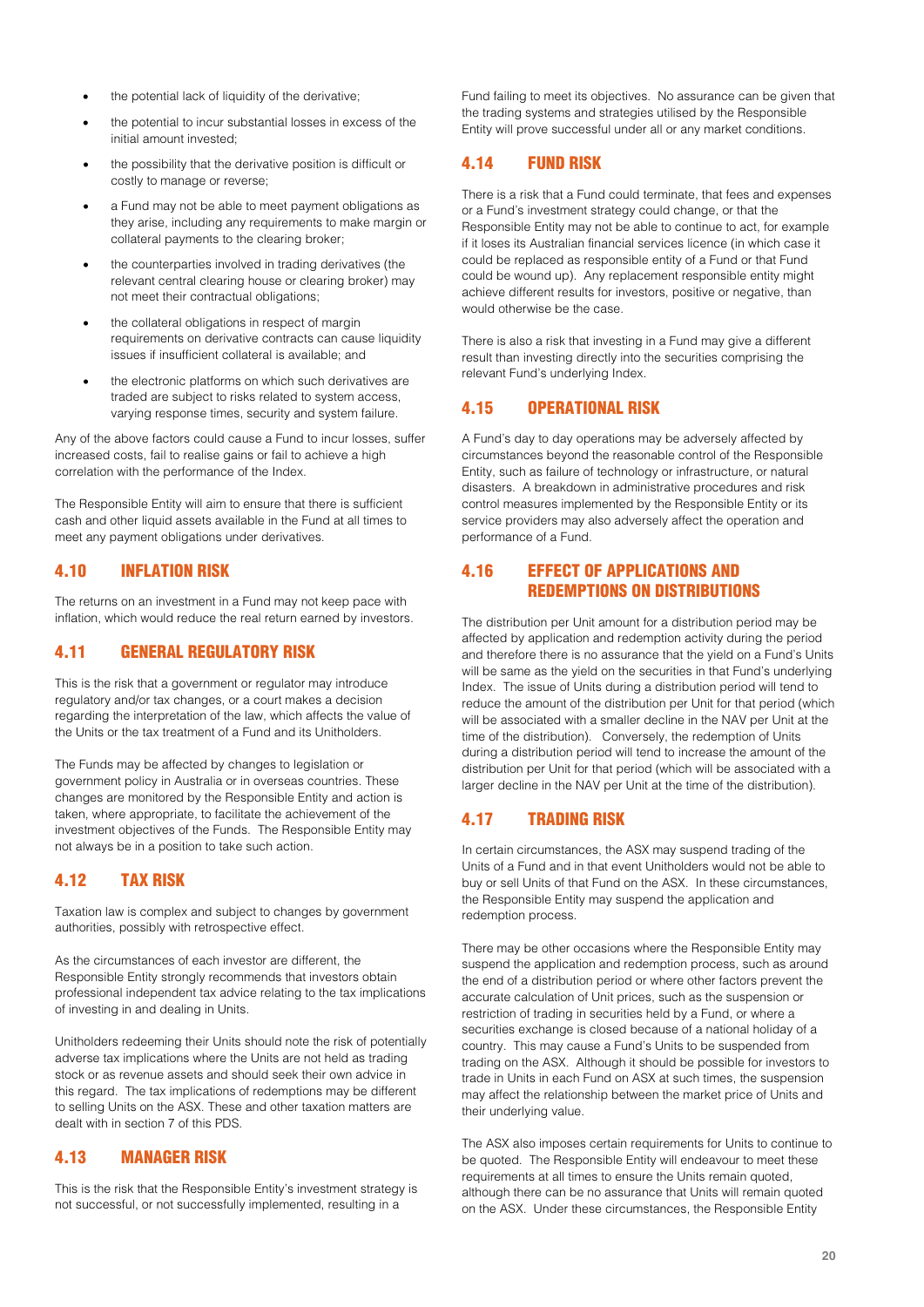may take measures such as suspending the application and redemption process or potentially terminating a Fund.

## 4.18 LIQUIDITY RISK

Although the Units will be quoted on the ASX under the AQUA Rules, there can be no assurances that there will be a liquid market for Units. The Responsible Entity has in place market making arrangements to assist in maintaining liquidity for the Funds on the ASX. The Responsible Entity cannot guarantee that a market maker will fulfil its obligations or that a market maker will continue to be appointed. The market making arrangements agreed by the Responsible Entity with a market maker also specify certain permitted circumstances where the market making obligations may be suspended (such as operational disruptions, market disruptions or unusual conditions (including those which make the market maker's ability to perform the market making function impossible, impracticable or unduly onerous such as an unusually volatile or "fast market"), other events set out in the ASX Operating Rules, the suspension or rejection of applications for Units or redemption requests, or the market maker not having ASIC relief to allow short selling of Units). If a market maker defaults on its obligations, the Responsible Entity may seek to replace the market maker, although the arrangements with the market maker may limit or exclude any liability on the part of the market maker.

In addition, there is the risk that one or more assets held by a Fund may suffer from restricted or limited liquidity, which may be associated with wider than usual bid-offer spreads for such assets, preventing the Fund from closing out certain positions or rebalancing in a timely manner and at a fair price. The bid-offer spread for Units can be expected to increase if there is decreased liquidity for underlying securities and/or their bid-offer spreads widen due to market conditions.

The Fund's monthly average bid-offer spread will be reported in the ASX Investment Products Monthly Update, which can be viewed on the ASX's website at www.asx.com.au.

## 4.19 TRADING PRICE OF UNITS MAY DIFFER FROM NET ASSET VALUE PER UNIT

As with any exchange traded fund, it is possible that the trading price of Units of a Fund on the ASX may differ from the Net Asset Value per Unit for that Fund. The trading price is dependent on a number of factors including the demand for and supply of Units, investor confidence, the availability of market maker services during the course of the trading day, the bid-offer spread charged by a market maker and how closely the value of the assets of a Fund tracks the performance of the relevant Index. The application and redemption facility is designed to reduce the likelihood of Units trading at a significant discount or premium to the Net Asset Value per Unit. If the application or redemption facility for a Fund is closed on a particular day, the trading price might diverge further from the Net Asset Value per Unit.

If the trading of securities or assets which form part of an Index is suspended or restricted, the Net Asset Value of a Fund that tracks such an Index may also be affected.

The Net Asset Value per Unit of a Fund is calculated as at a time that is significantly later than the ASX market close. As a consequence, there is an increased risk of a divergence between the last trade price for Units and the Net Asset Value per Unit for that day.

Periods of increased market volatility or disruptions to the market making function may result in wider bid-offer spreads for Units and trading prices that differ significantly from a Fund's Net Asset Value per Unit. This risk may be higher in the period shortly after the ASX opens for trading and near the close of trading. If an investor purchases Units at a time when the market price is at a premium to the Net Asset Value per Unit or sells at a time when the market price is at a discount to the Net Asset Value per Unit, then the investor may sustain losses. Investors should consider placing "limit orders" to reduce the risk of trading at unfavourable prices.

## 4.20 SETTLEMENT RISK

The application and redemption processes associated with the issue or redemption of Units are subject to settlement procedures through CHESS. A Fund is exposed to some risk if an Authorised Participant or other market participant fails to comply with its settlement obligations. These risks are mitigated by the fact that Authorised Participants and other market participants are subject to usual CHESS trading practices including sanctions for failure to comply with obligations. A Fund may also suffer loss if an Authorised Participant fails to deliver the application consideration for Units, or redeliver Units in relation to a redemption, by the settlement time and a Fund has entered into transactions in reliance on delivery occurring.

## 4.21 INDEX RISK

Each Fund aims to provide Unitholders with a return that tracks the return of the relevant Index before fees and expenses. Each Fund will therefore employ a "passive" management approach, which means that the Responsible Entity will not seek to reposition investments in an attempt to avoid or limit any underperformance of a security held in the portfolio.

Occasionally, the published Index return may differ from what would be expected under the accepted index calculation methodology. The Index provider may or may not re-publish, restate, or advise market participants of an adjusted or corrected figure. In these circumstances, the Responsible Entity may recalculate returns, based on the figure generally accepted to be the correct figure.

As described in sectio[n 6.2.7,](#page-26-1) the sponsor of an Index may change the Index methodology or stop publishing the Index, or the Responsible Entity's licence to use the Index may terminate, in which case the Responsible Entity may change the index for a Fund. The Net Asset Value of a Fund may be adversely affected by such adjustments.

## 4.22 RISK OF INDEX TRACKING ERROR

A Fund should not be expected to track the performance of an Index exactly, automatically and continuously. A Fund's returns may not match the returns of the underlying Index for various reasons. For example, a Fund will incur fees, operating expenses and transaction costs in buying and selling securities, which are not applicable to the underlying Index. In addition, performance may differ due to differences between a Fund's portfolio and the underlying Index resulting from regulatory or other investment restrictions, liquidity or other constraints, a Fund's need to hold an amount of cash to pay fees and expenses, a Fund employing a sampling strategy, or other factors.

## 4.23 EARLY CLOSING RISK

Unanticipated early closings of a securities exchange on which securities held by a Fund are traded may result in a Fund being unable to sell or buy securities on that day. If the relevant exchange closes early on a day when a Fund needs to execute a high volume of securities trades late in the trading day (in order to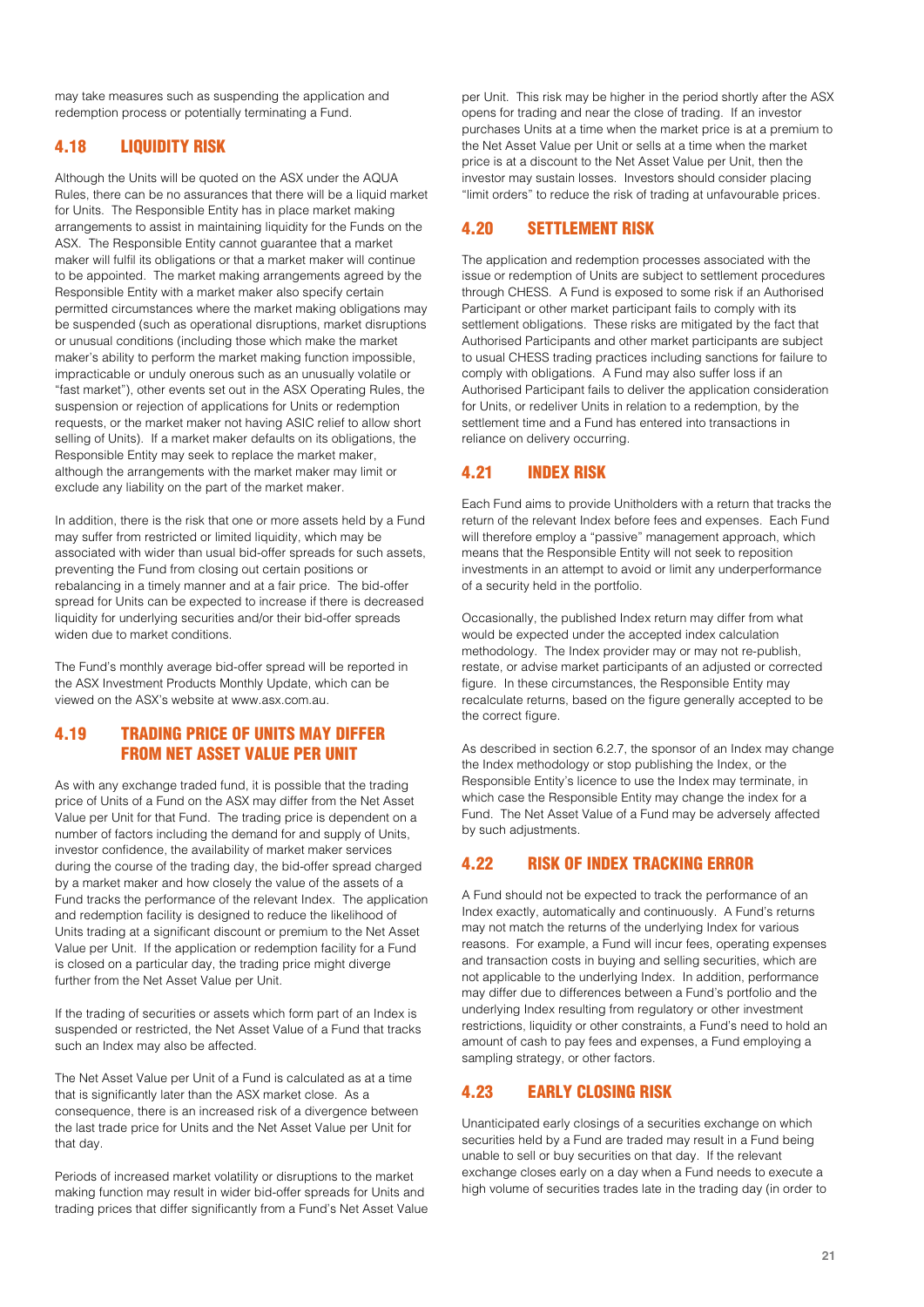implement application or redemption requests), that Fund may incur trading losses.

## 4.24 COUNTERPARTY RISK

Counterparties used in connection with a Fund's investment activities may default on their obligations, for instance by failing to make a payment when due. This may be due to insolvency or other events of default. Such counterparties may include service providers and trading and derivatives counterparties, as well as a Fund's custodian. Default on the part of a counterparty could result in financial loss to a Fund.

## 4.25 CYBER-SECURITY RISK

With the increased use of technology to conduct business, the Responsible Entity, the Funds and their service providers can be susceptible to information security and related risks including cyber-security attacks or incidents.

Cyber incidents can result from deliberate attacks or unintentional events, and include gaining unauthorised access to digital systems, networks or devices for purposes of misappropriating assets or sensitive information, corrupting data, or causing operational disruption. Cyber-attacks may also be carried out in a manner that does not require gaining unauthorised access, such as causing denial-of-service attacks on websites (i.e. efforts to make network services unavailable to intended users).

Cyber-security breaches may cause disruptions to a Fund's operations, potentially resulting in financial loss.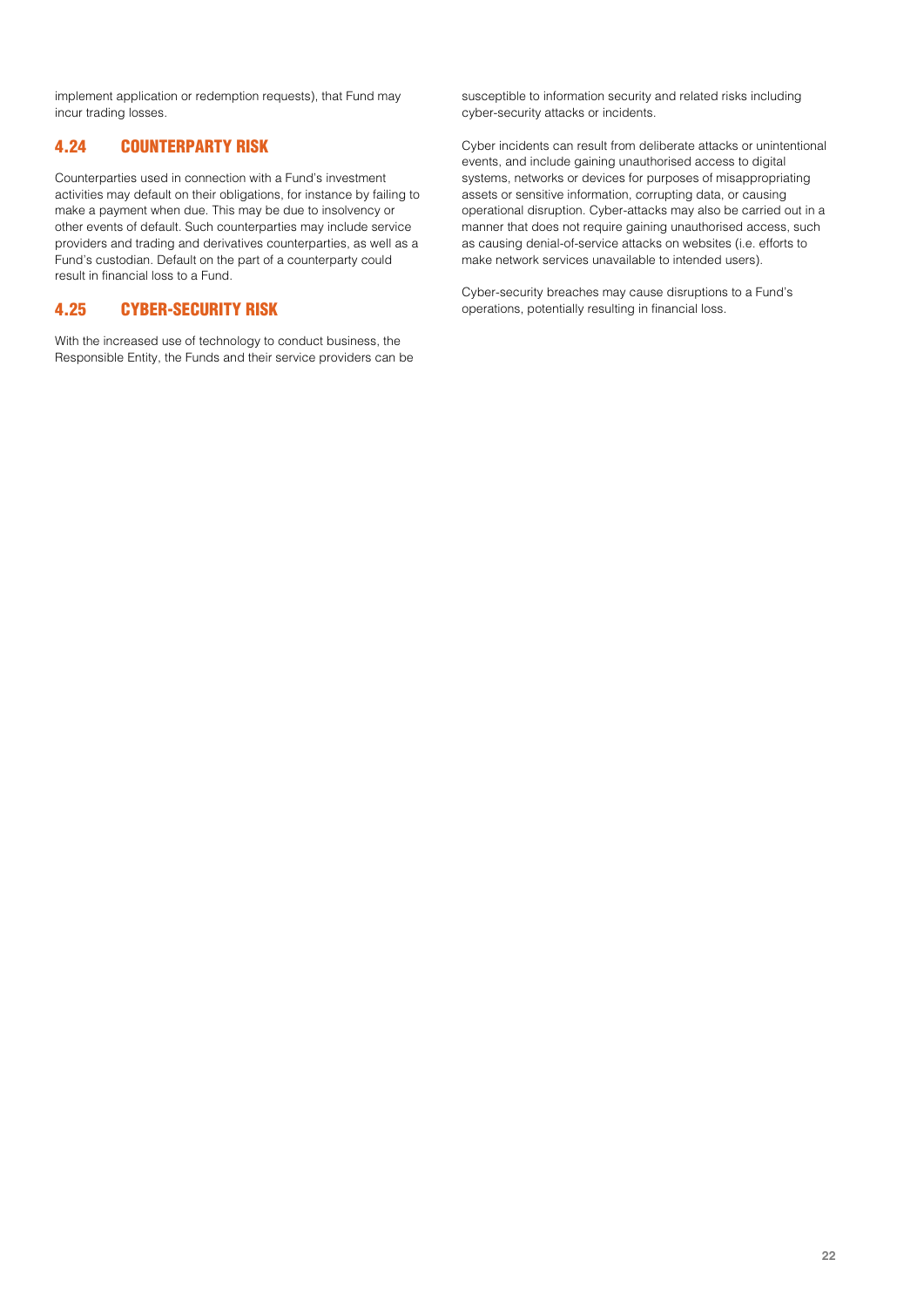## <span id="page-23-0"></span>5 HOW TO BUY AND SELL UNITS

Only Authorised Participants may apply for Units directly through this PDS.

#### Other investors cannot apply for Units through this PDS. Such investors may buy and sell Units by trading on the ASX through a stockbroker or via a financial adviser.

Prior to being issued Units, an Authorised Participant must execute an Authorised Participant Agreement that deals with, amongst other things, the rights and obligations of the Authorised Participant in relation to applying for Units. See section 6.3 for further information about the Authorised Participant Agreement.

Unitholders who are not Authorised Participants may only redeem Units in the special circumstances described in section 5.4. However, all Unitholders may normally sell their Units by trading on the ASX.

To effect an application or redemption, Authorised Participants must complete the Application Form or Redemption Form attached to this PDS (or available on the BetaShares website at [www.betashares.com.au\)](http://www.betashares.com.au/).

Applications for, and redemptions of, Units will be settled through the CHESS system.

## 5.1 MINIMUM APPLICATIONS AND **REDEMPTIONS**

The minimum application and redemption amount is one Creation Unit, unless otherwise agreed with the Responsible Entity. The number of Units that constitute a Creation Unit for each Fund is determined by the Responsible Entity and notified to Authorised Participants.

Applications and redemptions must be for whole multiples of Creation Units, unless otherwise agreed with the Responsible Entity.

Application and redemption amounts are payable or receivable (as applicable) in cash in Australian dollars, unless otherwise agreed with the Responsible Entity.

## 5.2 PROCESSING OF APPLICATIONS AND **REDEMPTIONS**

Application/Redemption Forms received from Authorised Participants before the Dealing Deadline on a Dealing Day are processed at the Issue Price/Withdrawal Amount (being the Net Asset Value per Unit) for a Fund applicable to that day.

Application/Redemption Forms received from Authorised Participants on or after the Dealing Deadline on a Dealing Day, or on a non-Dealing Day, will be treated as being received on the next Dealing Day.

## 5.3 APPLICATIONS AND REDEMPTIONS

For applications, Authorised Participants must deliver to the Responsible Entity or custodian an amount of Australian dollars equal to the Issue Price for the relevant Units, plus the application fee. In return, they will receive the relevant Units.

For redemptions, Authorised Participants must deliver, or arrange for delivery of, the relevant Units to the Responsible Entity or custodian. In return, they will receive an amount of Australian dollars equal to the Withdrawal Amount for the relevant Units, less the redemption fee.

Details of the amounts payable pursuant to applications, or receivable upon redemptions, will be notified to the Authorised Participant on the ASX Business Day following the effective date of the application or redemption.

An application received by the Dealing Deadline (on day T) will generally enable the Authorised Participant to receive the new Units in its CHESS account in accordance with the standard CHESS settlement period (two ASX Business Days later (T+2) as at the date of this PDS), provided the Authorised Participant has paid the application consideration and application fee by no later than the standard CHESS settlement cut-off time (11:30am as at the date of this PDS) on that settlement day or as otherwise agreed with the Authorised Participant.

Units will generally be issued on the ASX Business Day after the trade date and quoted with effect from the settlement of the issue of the relevant Units through CHESS.

A redemption request received by the Dealing Deadline (on day T) will generally enable the Authorised Participant to receive the redemption payment (less the redemption fee) four ASX Business Days later (T+4), provided the Authorised Participant has transferred the Units by no later than the standard CHESS settlement cut-off time (11:30am as at the date of this PDS) on T+4 or as otherwise agreed with the Authorised Participant.

The relevant settlement period for applications and redemptions may be extended to accommodate applicable overseas public holidays or other days on which an exchange, on which a Fund's portfolio of investments is traded, is closed on the Dealing Day or during the settlement period.

By signing an Authorised Participant Agreement, an Authorised Participant agrees to be bound by certain execution and settlement procedures in relation to applications for and redemptions of Units which are set out in the Authorised Participant Agreement. Settlement failure procedures apply if an Authorised Participant does not comply with its obligations under the procedures. The procedures allow the Responsible Entity to cancel an application or redemption in certain circumstances and to take certain other action. The Responsible Entity may also reject any application in whole or in part at any time, without giving reasons.

## 5.4 UNITHOLDER REDEMPTIONS IN SPECIAL **CIRCUMSTANCES**

All Unitholders may normally sell their Units by trading on the ASX. Unitholders who are not Authorised Participants will not normally have a right to redeem their Units directly with a Fund. However, all Unitholders will have a right to a cash redemption and to receive payment within a reasonable time if Units are suspended from quotation on the ASX for more than five consecutive trading days, unless:

the relevant Fund is being wound up;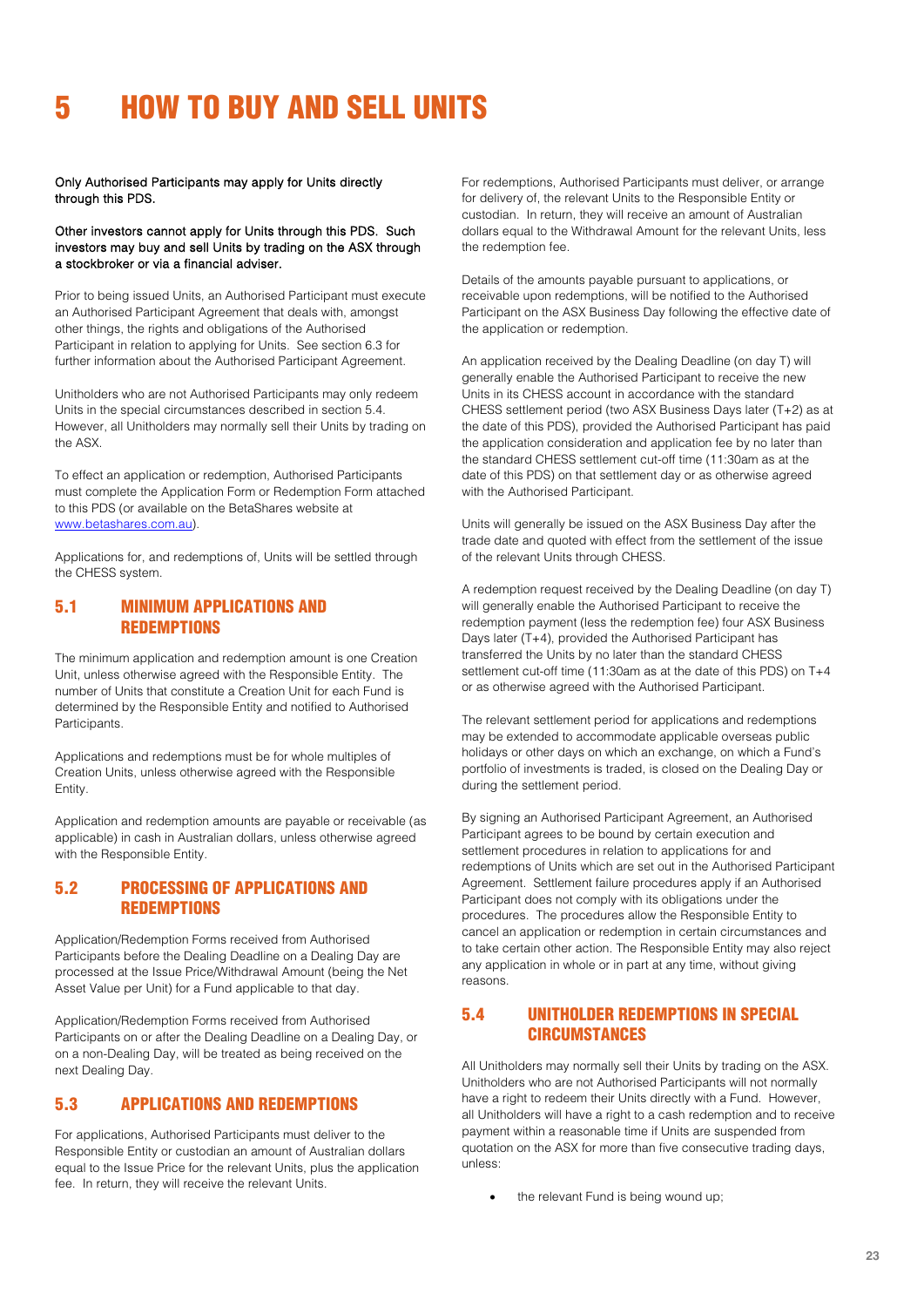- the relevant Fund is not "liquid" as defined in the *Corporations Act*; or
- the Responsible Entity has suspended redemptions in accordance with the Constitution for a Fund.

Unitholders may redeem in these circumstances by completing the Redemption Form attached to this PDS. They will receive cash in Australian dollars equal to the aggregate Withdrawal Amount for the relevant Units (less any redemption fee).

No minimum redemption amount will apply.

## 5.5 SUSPENSIONS OF APPLICATIONS AND **REDEMPTIONS**

There may be occasions where the Responsible Entity may suspend the issue of Units or delay or reject redemption requests. This may occur, for example, around the end of a distribution period when the Responsible Entity is calculating and paying the distributable income for the relevant period or where there are factors, as determined by the Responsible Entity, which prevent the accurate calculation of Unit prices. The Responsible Entity will advise Unitholders of any suspension of applications or delay or rejection of redemptions.

Where the Responsible Entity cannot accurately determine the Net Asset Value per Unit, the Responsible Entity may suspend applications for Units and/or delay or reject redemptions of Units.

The Responsible Entity may also scale down redemptions in certain circumstances.

See section 6.2.8 and 6.2.9 for further information.

## 5.6 VALUATIONS AND PRICING

The amount per Unit payable by an Authorised Participant upon an application for Units is known as the Issue Price, and is equal to the Net Asset Value per Unit.

The amount per Unit to which an Authorised Participant (or other Unitholder as described in section 5.4) is entitled on the redemption of Units is known as the Withdrawal Amount, and is equal to the Net Asset Value per Unit.

The Issue Price and the Withdrawal Amount are calculated in the same manner and will have the same value at any time. This value is determined by dividing the Net Asset Value of the relevant Fund by the number of Units on issue in that Fund at the time the Issue Price and/or Withdrawal Amount are determined (the valuation time).

The assets held by a Fund are normally valued at the "closing price" for the day for the relevant security on its relevant market and converted to Australian dollars using 4pm London time exchange rates for currency markets, unless otherwise determined by the Responsible Entity.

The Withdrawal Amount paid to a Unitholder on the redemption of Units may include a distribution of the distributable income of the Fund. Please refer to section 7.1.6 for information regarding how this entitlement is determined.

The Net Asset Value of a Fund is calculated by deducting from the aggregate value of the assets of the Fund all liabilities such as accrued fees and other costs, and provisions relating to the Fund. Fees and other costs, including the Responsible Entity's fees, are normally accrued daily. A Fund's assets reflect their market value. The valuation methods applied by the Responsible Entity to value a Fund's assets and liabilities must be consistent with the range of ordinary commercial practice for valuing them.

Details of the daily Net Asset Value per Unit (and hence the Issue Price and Withdrawal Amount) will be made available on the BetaShares website at [www.betashares.com.au.](http://www.betashares.com.au/)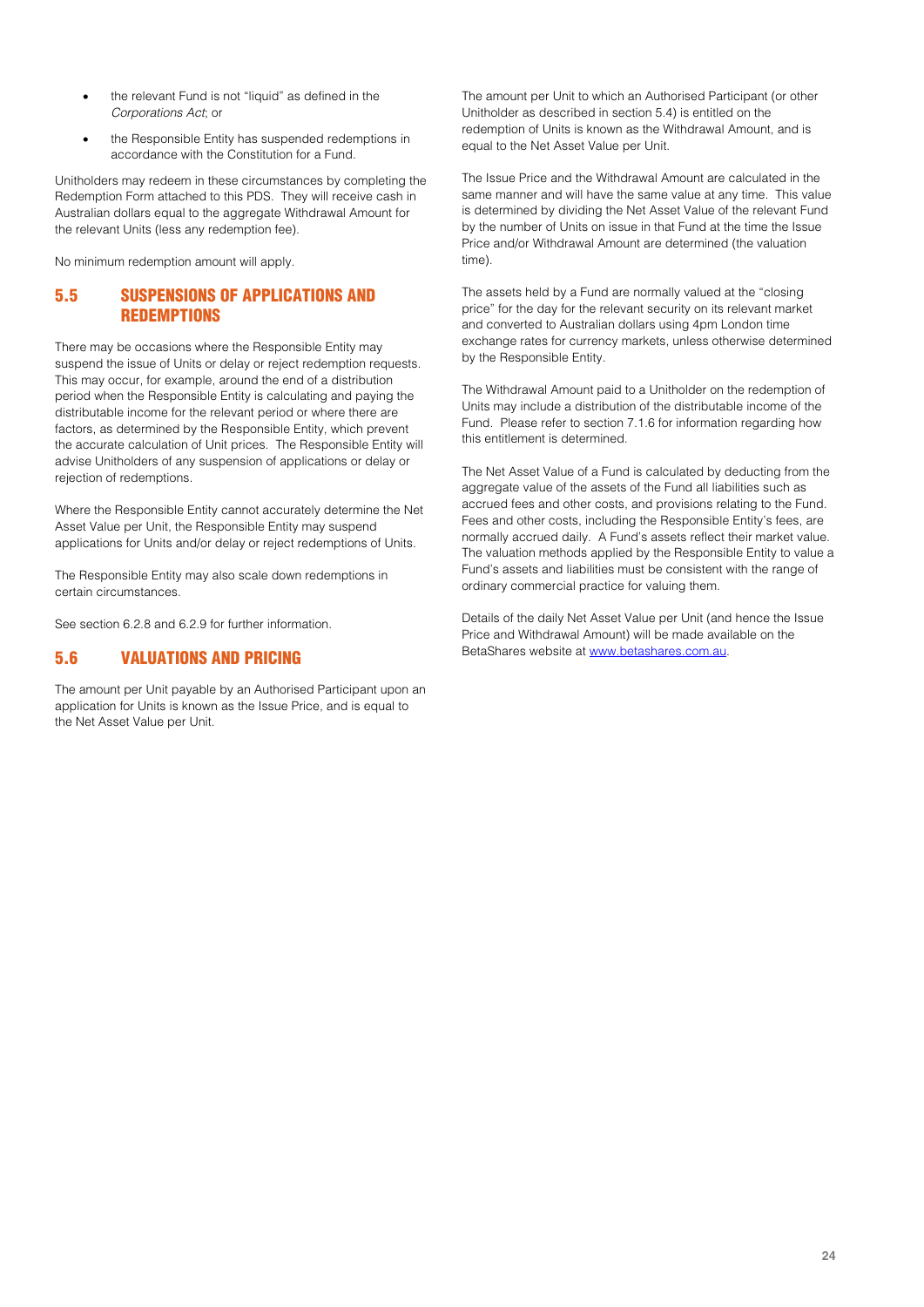## <span id="page-25-0"></span>6 ADDITIONAL INFORMATION

## 6.1 THE ROLE OF CERTAIN ENTITIES IN REGARD TO BETASHARES FUNDS

There are a number of parties, in addition to the Responsible Entity, involved in the ongoing operation and administration of the Funds or who otherwise provide services in connection with the Funds:

#### **6.1.1 Custodian and Administrator**

The custodian provides custodial services to the Responsible Entity, including holding the assets of the Funds. The custodian may, from time to time, appoint sub-custodians. The custodian has a limited role and has no obligation to monitor whether the Responsible Entity is complying with its obligations as responsible entity of a Fund.

The administrator provides administration services to the Responsible Entity. These services include fund accounting, maintenance of books and records, calculating distribution amounts, valuing a Fund's assets and liabilities, calculating the Issue Price and Withdrawal Amount, and taxation and other services.

The Responsible Entity may change the custodian and administrator without prior notice to Unitholders.

As of the date of this PDS, the custodian and administrator for the Funds is:

Citigroup Pty Limited Level 23 2 Park Street Sydney NSW 2000

#### **6.1.2 Registrar**

As for any quoted security, the role of the Registrar is to keep a record of the Unitholders in the Funds. This includes details such as the quantity of Units held, tax file numbers (if provided) and details of distribution reinvestment plan participation. The Responsible Entity may change the Registrar without prior notice to Unitholders.

As of the date of this PDS, the registrar for the Funds is:

Link Market Services Level 12 680 George Street Sydney NSW 2000

#### **6.1.3 Market maker**

The role of a market maker is to provide liquidity in the market for Units and to satisfy supply and demand for Units. They do this by:

- subject to certain conditions, providing liquidity to the market through acting as the buyer and seller of Units during a significant part of the trading day; and
- creating and redeeming Units in the primary market pursuant to this PDS, which helps to ensure the number of Units on issue matches supply and demand.

The Responsible Entity seeks to appoint market making firms:

- that have experience in making markets in exchangetraded securities both in Australia and internationally;
- that have the necessary skill and expertise to perform market making functions; and
- that are ASX participants (or trade through an ASX participant).

To qualify for admission as an ASX participant, a firm must meet admission requirements set out in the ASX Operating Rules, which require the firm to hold an Australian financial services licence that authorises it to carry on its business as a market participant and to satisfy the ASX of various matters including organisational competence and business integrity.

Information about the market maker(s) selected by the Responsible Entity from time to time can be obtained by contacting the Responsible Entity.

The arrangements with the market maker specify certain permitted circumstances where the market making obligations may be suspended (such as operational disruptions, market disruptions or unusual conditions (including those which make the market maker's ability to perform the market making function impossible, impracticable or unduly onerous such as an unusually volatile or "fast market"), other events set out in the ASX Operating Rules, the suspension or rejection of applications for Units or redemption requests, or the market maker not having ASIC relief to allow short selling of Units). If a market maker defaults on its obligations, the Responsible Entity may seek to replace the market maker, although the arrangements with the market maker may limit or exclude any liability on the part of the market maker. The arrangements with the market maker may also provide that the market maker has no liability or responsibility to Unitholders for any act or omission made in connection with the market making arrangements.

Unitholders should be aware that a market maker will retain for its own account any trading profit and bear any loss which may be generated by its market making activities. Subject to the AQUA Rules and the agreement with the market maker, the Responsible Entity may appoint or terminate a market maker in respect of a Fund. The Responsible Entity may determine to no longer appoint a market maker in respect of a Fund in circumstances where it is no longer required to do so under the AQUA Rules.

#### **6.1.4 Auditor**

The Responsible Entity has appointed KPMG as the auditor of the financial statements of the Funds and of the Responsible Entity's compliance plan for the Funds.

#### **6.1.5 Monitoring of service providers**

The Responsible Entity has procedures in place to monitor the performance of those service providers to whom functions have been outsourced. Monitoring methods include, where appropriate, daily observation of service provider performance, review of regular compliance and audit reports, regular meetings with service providers and performance assessments.

## 6.2 OTHER INFORMATION YOU NEED TO KNOW

#### **6.2.1 BetaShares as the responsible entity**

BetaShares, as the responsible entity, is responsible for the management and administration of the Funds. The Responsible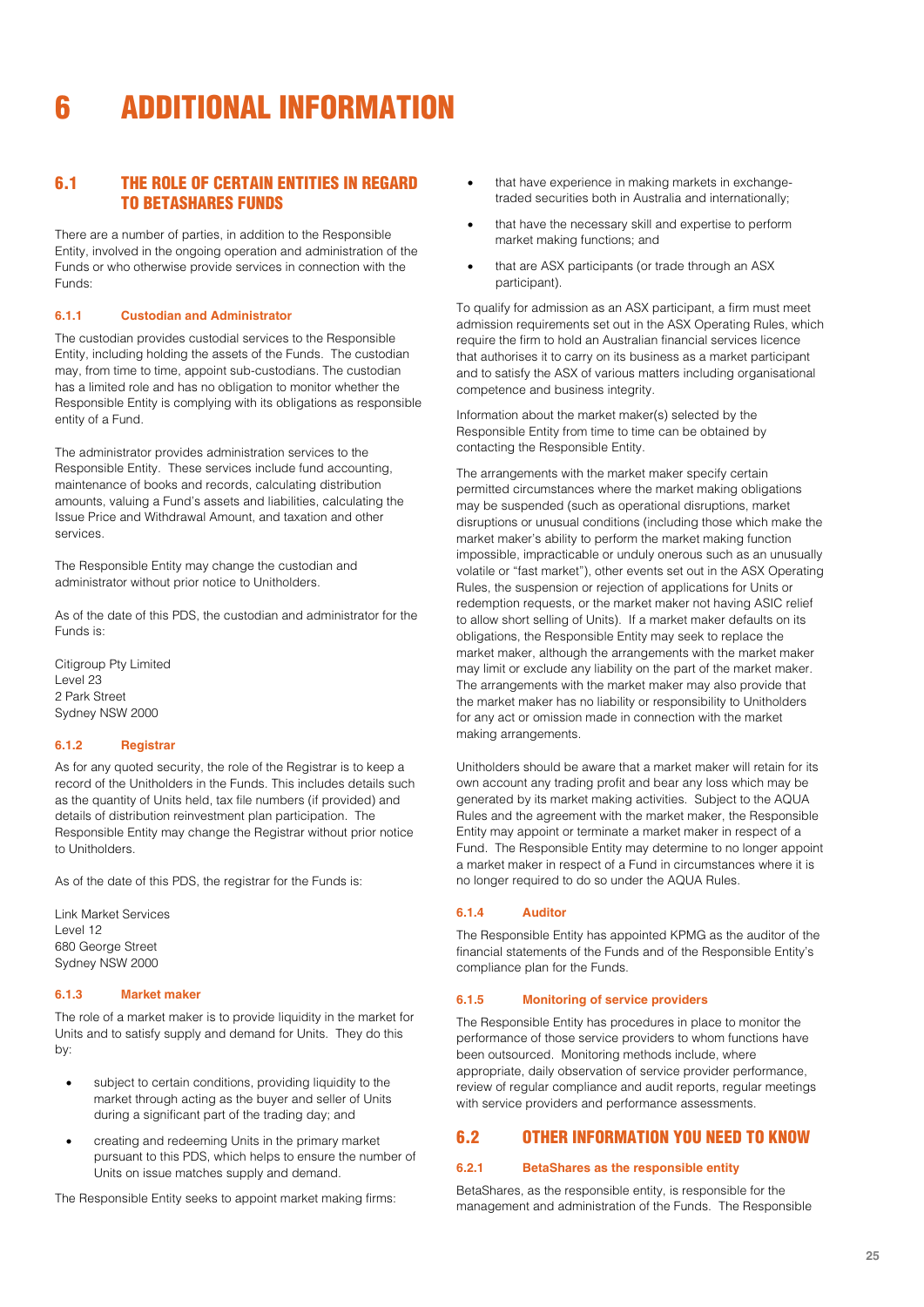Entity holds an Australian Financial Services Licence (AFSL 341181) that authorises it to act as the responsible entity of the Funds. The powers and duties of the Responsible Entity are set out in the Constitution of each Fund, the *Corporations Act* and general trust law.

The Responsible Entity has the power to appoint an agent, or otherwise engage a person, to do anything that it is authorised to do in connection with a Fund and, for the purpose of determining whether the Responsible Entity has properly performed its duties as responsible entity, the Responsible Entity is taken to have done (or failed to do) anything that the agent or person has done (or failed to do) because of the appointment or engagement, even if they were acting fraudulently or outside the scope of their authority or engagement.

#### **6.2.2 The Constitution**

Each Fund is a registered managed investment scheme governed by a Constitution. Under the Constitution of each Fund, the Responsible Entity has all the powers it is possible to confer on a trustee as though it were the absolute owner of that Fund's assets and acting in its personal capacity. The Constitution for each Fund sets out the rights of the Unitholders and the obligations of the Responsible Entity, as responsible entity of that Fund. This PDS outlines some of the more important provisions of the Constitutions of the Funds, all of which are substantially identical in terms of their material provisions.

A copy of the Constitution in relation to a Fund may be inspected by Unitholders at the Responsible Entity's office, during business hours. The Responsible Entity will provide Unitholders with a copy of the relevant Constitution upon request.

#### **6.2.3 Amendments to the Constitution**

The Responsible Entity may amend the Constitution of a Fund from time to time, subject to the provisions of the Constitution and the *Corporations Act.* Generally, the Responsible Entity can only amend the Constitution where the Responsible Entity reasonably considers that the change will not adversely affect the rights of Unitholders. Otherwise the Constitution can only be amended if approved at a meeting of Unitholders by a resolution approved by at least 75% of the votes cast by Unitholders entitled to vote on the resolution.

#### **6.2.4 The compliance plan**

The Responsible Entity has prepared and lodged a compliance plan for each Fund with ASIC. The compliance plan sets out the key criteria that the Responsible Entity will follow to ensure that it is complying with the *Corporations Act* and the Constitutions of the Funds. Each year the compliance plan, and the Responsible Entity's compliance with the compliance plan, will be independently audited, as required by the *Corporations Act,* and the auditor's report will be lodged with ASIC.

#### **6.2.5 The compliance committee**

The Responsible Entity has established a compliance committee with a majority of members that are external to the Responsible Entity. The compliance committee's functions include:

- monitoring the Responsible Entity's compliance with the compliance plans and reporting its findings to the Responsible Entity;
- reporting breaches of the *Corporations Act* or the relevant Constitution to the Responsible Entity;
- reporting to ASIC if the committee is of the view that the Responsible Entity has not taken or does not propose to

take appropriate actions to deal with breaches reported to it by the committee; and

assessing the adequacy of the compliance plan, recommending any changes and reporting these to the Responsible Entity.

#### **6.2.6 Unit pricing policy**

The Responsible Entity has documented its policy on how it exercises discretions when determining Unit prices for the Funds. The policy has been designed to meet ASIC requirements and is available on request to all Unitholders and prospective Unitholders at no charge.

#### <span id="page-26-1"></span>**6.2.7 Change of Index**

Subject to the contractual arrangements with any Index provider, it is possible that the Responsible Entity may change the Index applicable to a Fund. This may be for reasons such as (but not limited to):

- the Index provider ceases to publish the particular Index or materially changes the methodology or constituents of the Index;
- a new index becomes available which supersedes the existing Index;
- a new index becomes available which is, in the opinion of the Responsible Entity, more cost effective for a Fund and/or is regarded as the market standard for investors in the particular market and/or would be regarded as of greater benefit to the Unitholders (for reasons including a reduction in transaction costs) than the existing Index;
- it becomes difficult to invest in securities comprised within the particular Index:
- the Index provider increases its charges to a level which the Responsible Entity considers too high or if any Index licence provided by an Index provider in connection with the use of the Index is terminated; or
- the quality (including accuracy and availability of data) of a particular Index has, in the opinion of the Responsible Entity, deteriorated.

#### <span id="page-26-0"></span>**6.2.8 Suspensions of applications and redemptions**

The Constitution of each Fund allows the Responsible Entity to suspend the issue of Units in a Fund by publishing a notice to that effect. Application forms received during a period of suspension may be rejected or treated as received when the period of suspension ceases. The Responsible Entity may also reject any application in whole or in part at any time without giving reasons.

The Constitution of each Fund provides that, in some circumstances, the period for satisfaction of redemption requests (generally four ASX Business Days) may be extended, or that redemption requests may be suspended or rejected for as long as the relevant circumstances apply. Those circumstances are where:

- the Responsible Entity has taken all reasonable steps to realise sufficient assets to pay amounts due in respect of Units to which a redemption request applies and is unable to do so due to circumstances outside its control, such as restricted or suspended trading in the market for an asset;
- the Responsible Entity believes that it is impracticable or not possible to transfer, in the manner acceptable to the Responsible Entity, sufficient assets to satisfy the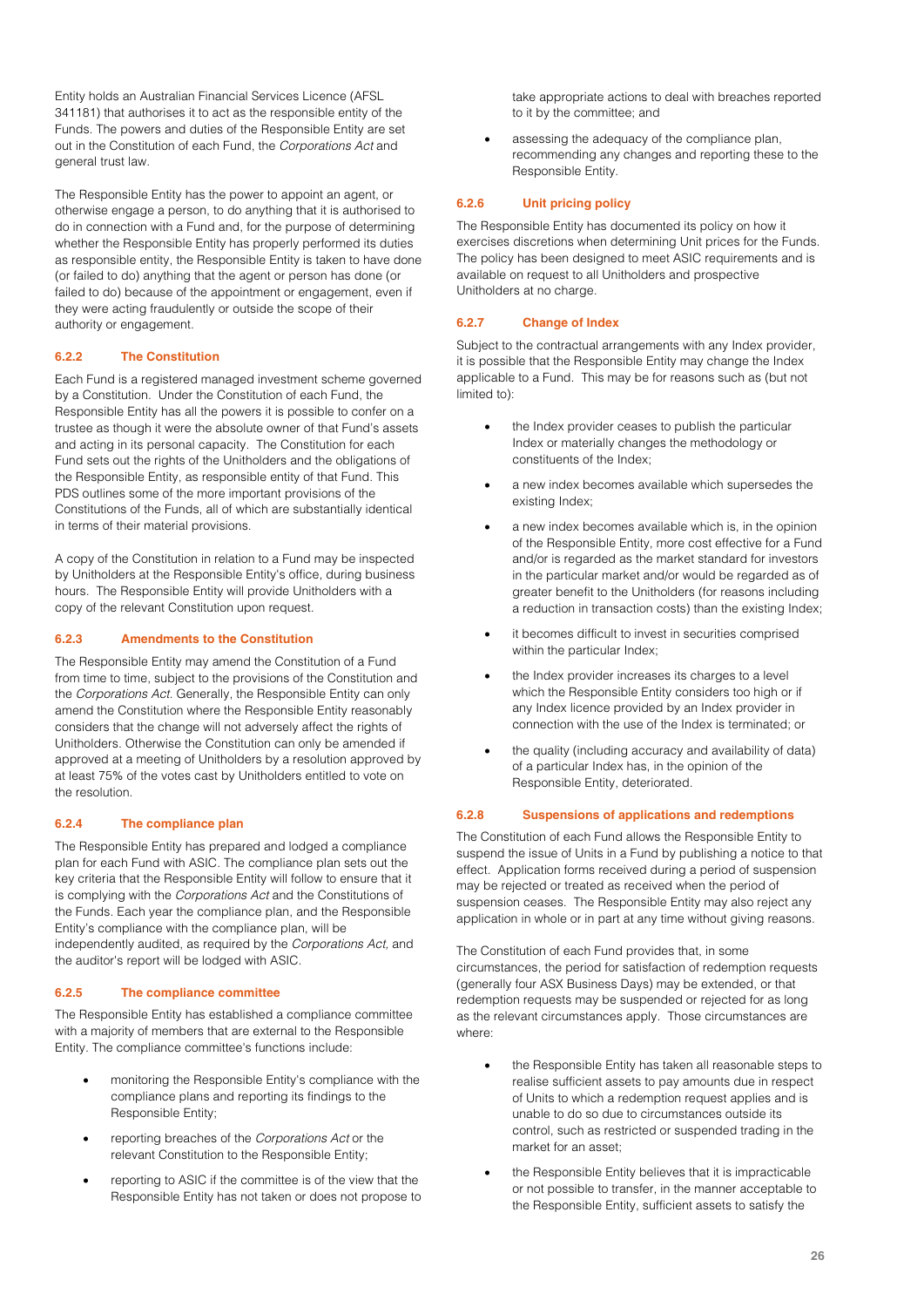redemption request (for example, because of disruption to a settlement or clearing system);

- the Responsible Entity believes that it is not practicable to determine the redemption securities for an in-kind redemption or carry out the calculations necessary to satisfy a redemption request (for example, because an index on which the redemption securities component is to be based is not compiled or published, or it is impracticable to calculate the Net Asset Value of a Fund because of restricted or suspended trading in the market for an asset or because the value of any asset cannot otherwise promptly or accurately be ascertained);
- the quotation of any Units on the ASX is suspended or the trading of any Units is otherwise halted, interrupted or restricted by the ASX, or the trading of any Units is subject to a period of deferred settlement;
- the Units cease to be admitted to trading status on the ASX;
- a redemption request is received in a financial year and the Responsible Entity determines that the date on which the completion of the redemption of the Units would otherwise occur would be in the next financial year;
- a redemption request is received during any period before or after a distribution date which period the Responsible Entity determines to be necessary or desirable to facilitate the calculation and distribution of distributable income;
- the Responsible Entity does not consider that it is in the best interests of Unitholders of the relevant Fund taken as a whole to transfer or realise sufficient assets to satisfy the redemption request; or
- the Responsible Entity believes that assets cannot be realised at prices that would be obtained if assets were realised in an orderly fashion over a reasonable period in a stable market.

#### <span id="page-27-0"></span>**6.2.9 Spreading redemption requests**

The Constitution of each Fund provides that, if the Responsible Entity receives one or more redemption requests in respect of a particular valuation time that seek the redemption in aggregate of more than 10% of the total number of Units on issue in that Fund, the Responsible Entity may scale down pro rata each redemption request so that no more than 10% of the number of Units on issue will be redeemed in respect of that valuation time. If a redemption request is scaled down in this way, the relevant Unitholder shall be deemed to have made a redemption request with respect to the unsatisfied balance of the Units the subject of the redemption request and that request will be deemed to have been received immediately following the first valuation time. The balance of such unsatisfied redemption request will be satisfied in priority to any subsequently received redemption request and will generally be satisfied in full no later than the  $10<sup>th</sup>$  valuation time following the first valuation time.

#### **6.2.10 Non-Authorised Participant redemption request**

If there are no Authorised Participants, the Responsible Entity may accept a redemption request from a person who is not an Authorised Participant, provided such person is an Australian Resident at the time of giving the redemption request.

#### **6.2.11 Information relating to redemptions**

The information in section [5](#page-23-0) relating to redemptions assumes that each Fund is liquid within the meaning of section 601KA of the *Corporations Act*. A Fund will be liquid if at least 80% of its assets, by value, are liquid assets under the *Corporations Act*. Broadly, liquid assets include money in an account or on deposit with a bank, bank accepted bills, marketable securities and other property which the Responsible Entity reasonably expects can be realised for its market value within the period specified in the Constitution for satisfying redemption requests. At the date of this PDS, the Responsible Entity expects that each Fund will be liquid under the *Corporations Act*. If a Fund is not liquid, a Unitholder will not have a right to redeem Units and can only redeem where the Responsible Entity makes a withdrawal offer to Unitholders in accordance with the *Corporations Act*. The Responsible Entity is not obliged to make such offers.

#### **6.2.12 Rights of a Unitholder**

A Unit confers a beneficial interest on a Unitholder in the assets of a Fund but not an entitlement or interest in any particular part of that Fund or any asset.

The terms and conditions of each Fund's Constitution are binding on each Unitholder in that Fund and all persons claiming through them respectively, as if the Unitholder or person were a party to the Constitution.

#### **6.2.13 Reimbursement of expenses**

In addition to any other indemnity which the Responsible Entity may have under a Fund's Constitution or at law, the Responsible Entity is indemnified and entitled to be reimbursed out of, or paid from, the assets of the relevant Fund for all liabilities, losses and expenses incurred in relation to the proper performance of its duties as responsible entity of that Fund.

#### **6.2.14 Retirement of BetaShares**

BetaShares may retire as responsible entity of a Fund by calling a meeting of Unitholders to enable Unitholders to vote on a resolution to choose a company to be the new responsible entity. The Responsible Entity may be removed from office by an extraordinary resolution (i.e. a resolution passed by at least 50% of the total votes that may be cast by Unitholders entitled to vote on the resolution) passed at a meeting of Unitholders, in accordance with the *Corporations Act.* 

#### **6.2.15 Termination**

The Responsible Entity may wind up a Fund at any time. Following winding up, the net proceeds will be distributed to Unitholders pro-rata according to the number of Units they hold.

#### **6.2.16 Limitation of liability of Unitholders**

The Constitution of each Fund provides that the liability of each Unitholder is limited to the amount subscribed, or agreed to be subscribed, by the Unitholder, subject to:

- the indemnities each Unitholder gives the Responsible Entity for losses or liabilities incurred by the Responsible Entity:
	- in relation to the Unitholder's failure to provide requested information;
	- o for tax or user pays fees as a result of a Unitholder's action or inaction, any act or omission by the Unitholder or any matter arising in connection with the Units held by the Unitholder;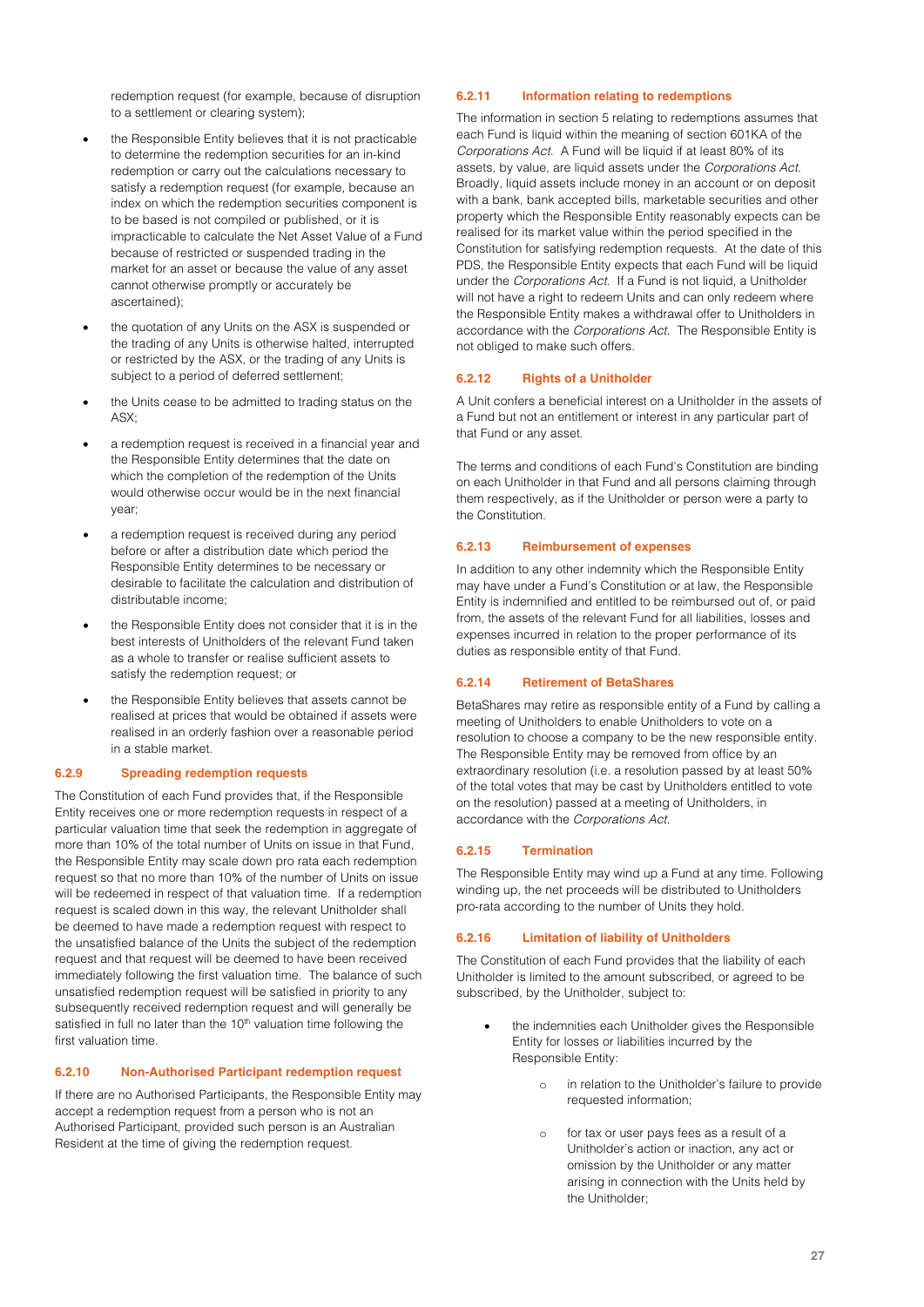- o in relation to the Unitholder paying or failing to pay the issue price or application or redemption fees in accordance with the Constitution of that Fund or otherwise failing to comply with the Constitution of that Fund; and
- execution and settlement procedures prescribed by the Responsible Entity that relate to the issue and redemption of Units.

Subject to the matters described above, a Unitholder is not required to indemnify the Responsible Entity or a creditor of the Responsible Entity against any liability of the Responsible Entity in respect of a Fund. However, no complete assurance can be given in this regard, as the ultimate liability of a Unitholder has not been finally determined by the courts.

#### **6.2.17 Meeting of Unitholders**

The Responsible Entity may convene a meeting of Unitholders of a Fund at any time, (e.g. to approve certain amendments to a Fund's Constitution or to wind up the Fund). The *Corporations Act* provides that Unitholders also have limited rights to call meetings and have the right to vote at any Unitholder meetings. Except where that Fund's Constitution provides otherwise, or the *Corporations Act* requires otherwise, a resolution of Unitholders must be passed by Unitholders who hold Units exceeding 50% in value of the total value of all Units held by Unitholders who vote on the resolution.

A resolution passed at a meeting of Unitholders held in accordance with a Fund's Constitution binds all Unitholders of that Fund.

#### **6.2.18 Indemnities and limitation of liability of the Responsible Entity**

The Responsible Entity is indemnified out of the assets of each Fund for any liability incurred by it in properly performing or exercising any of its powers or duties in relation to that Fund. To the extent permitted by the *Corporations Act*, the indemnity includes any liability incurred by the Responsible Entity as a result of any act or omission of a delegate or agent appointed by the Responsible Entity.

The Responsible Entity is not liable in contract, tort or otherwise to Unitholders for any loss suffered in any way relating to a Fund except to the extent that the *Corporations Act* imposes such liability.

#### **6.2.19 Defective applications**

The Constitution of each Fund allows the Responsible Entity to cancel Units in certain circumstances including where the Responsible Entity determines that the applicant was not entitled to apply for or hold the Units, the Application Form was incorrectly executed or was otherwise defective or where the execution and settlement procedures were not complied with.

#### **6.2.20 Discretionary redemptions**

The Constitution of each Fund allows the Responsible Entity to redeem some or all of a Unitholder's Units at any time. The Responsible Entity will give the Unitholder at least 60 days' notice of such redemption, unless the Unitholder is not entitled to hold Units under any applicable law.

#### **6.2.21 Information from Unitholders**

The Constitution of each Fund provides that the Responsible Entity may request any information from Unitholders where it believes that such information is necessary to (a) comply with any law or regulatory request; or (b) lessen the risk of that Fund or any Unitholder suffering a material detriment. If a Unitholder fails to provide the requested information, the Unitholder must indemnify the Responsible Entity for any loss suffered by the Responsible Entity in relation to such failure.

#### **6.2.22 Borrowings**

Each Fund's Constitution places no formal limits on borrowing. It is not the Responsible Entity's intention to enter into borrowing for a Fund, except that temporary overdrafts may be used occasionally to manage certain cash flows. Any borrowing may be on a secured or unsecured basis and any borrowing costs would be borne by the Fund.

#### **6.2.23 If you have a complaint**

If a Unitholder has a complaint regarding a Fund or services provided by the Responsible Entity, please contact Client Services on 1300 487 577 (within Australia) or +61 2 9290 6888 (outside Australia) from 9:00 am to 5:00 pm Sydney time, Monday to Friday, or refer the matter in writing to:

Manager Client Services BetaShares Capital Ltd Level 11, 50 Margaret Street Sydney NSW 2000

A copy of the complaints handling policy can be obtained at no charge by contacting the Responsible Entity.

To expedite a resolution of the matter, copies of all relevant documentation and other information supporting the complaint should be provided when making the complaint.

The Responsible Entity will try to resolve complaints as soon as possible, but in any event, will inform the Unitholder in writing of its determination regarding the complaint within 30 days of receiving the initial complaint.

In the event that a Unitholder is not satisfied with the outcome of a complaint, the Unitholder has the right to request the Responsible Entity to review its decision or to refer the matter to an external complaints resolution scheme. The Responsible Entity is a member of the Australian Financial Complaints Authority ("AFCA"). AFCA provides fair and independent financial services complaint resolution that is free to consumers. Unitholders can contact AFCA on:

| Website:       | www.afca.org.au                           |
|----------------|-------------------------------------------|
| Email:         | info@afca.org.au                          |
| Phone:         | 1800 931 678 (free call)                  |
| In writing to: | Australian Financial Complaints Authority |
|                | GPO Box 3, Melbourne VIC 3001             |

Certain eligibility requirements apply for AFCA to hear a complaint, as set out in AFCA's complaint resolution scheme rules. AFCA is only available to retail clients.

#### **6.2.24 Protecting your privacy**

Privacy laws regulate, among other matters, the way organisations collect, use, disclose, keep secure and give people access to their personal information.

The Responsible Entity is committed to respecting the privacy of a Unitholder's personal information. The Responsible Entity's privacy policy states how the Responsible Entity manages personal information.

The Responsible Entity collects personal information in the Application and Redemption Form, and may collect additional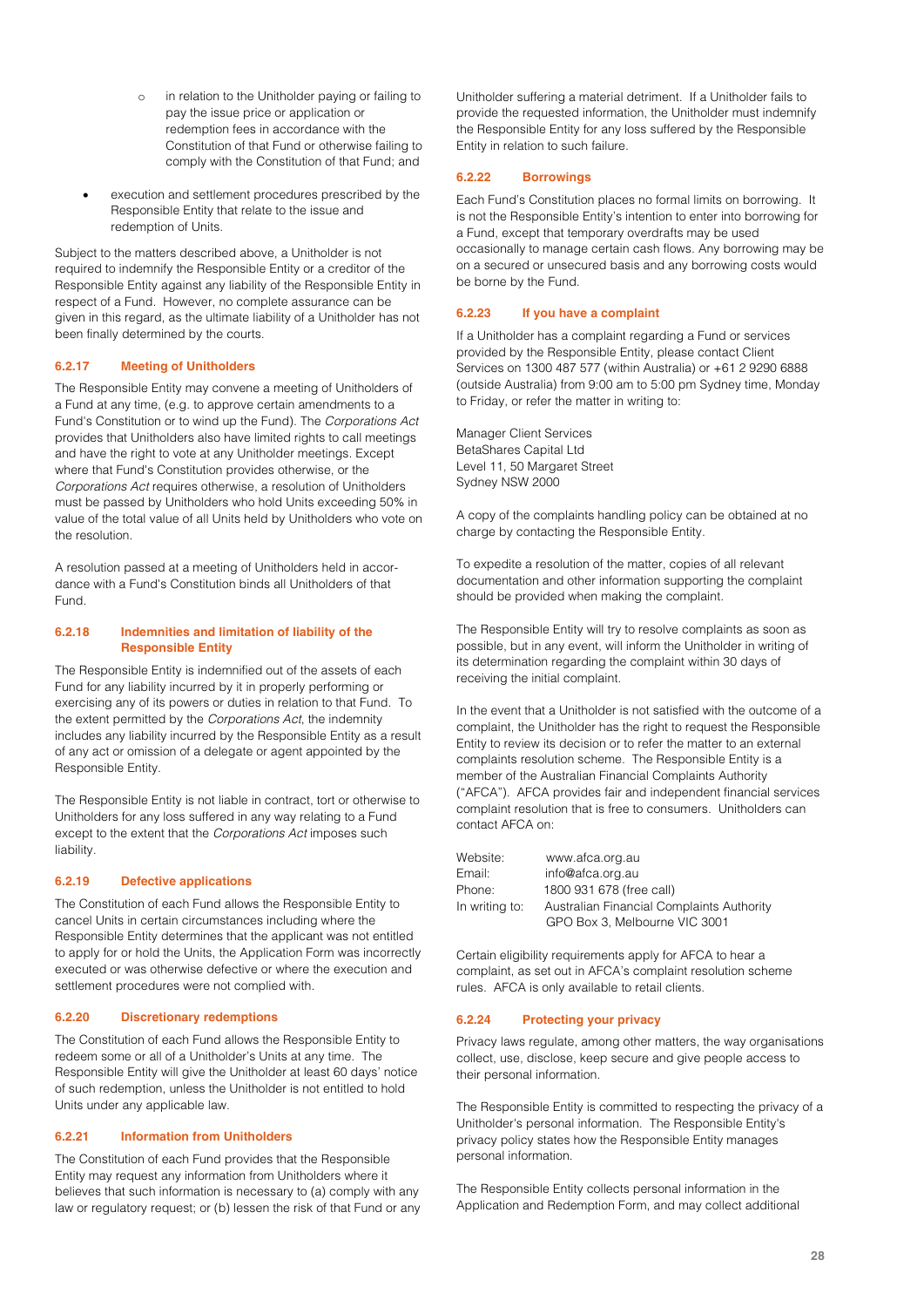personal information in the course of managing a Fund. Some information must be collected for the purposes of compliance with the *Anti-Money Laundering and Counter Terrorism Financing Act 2006.* 

The Responsible Entity may provide personal information to a Unitholder's adviser if written consent is provided to the Responsible Entity. The Responsible Entity may disclose personal information to authorities investigating criminal or suspicious activity and to the Australian Transaction Reports and Analysis Centre ("AUSTRAC") in connection with anti-money laundering and counter-terrorism financing.

The Responsible Entity may provide a Unitholder's personal information to its service providers for certain related purposes (as described under the *Privacy Act* 1988) such as account administration and the production and mailing of statements. The Responsible Entity may also use a Unitholder's personal information and disclose it to its service providers to improve customer service (including companies conducting market research) and to keep Unitholders informed of the Responsible Entity's or its partners' products and services, or to their financial adviser or broker to provide financial advice and ongoing service.

The Responsible Entity will assume consent to personal information being used for the purposes of providing information on services offered by the Responsible Entity and being disclosed to market research companies for the purposes of analysing the Responsible Entity's investor base unless otherwise advised.

Unitholders may request access to the personal information held about them at any time and ask the Responsible Entity to correct this information if it is incomplete, incorrect or out of date.

To obtain a copy of the privacy policy at no charge, contact the Responsible Entity on 1300 487 577 (within Australia) or +61 2 9290 6888 (outside Australia).

#### **6.2.25 Anti-money laundering**

The Responsible Entity is bound by laws regarding the prevention of money laundering and the financing of terrorism, including the *Anti-Money Laundering and Counter-Terrorism Financing Act 2006* ("AML/CTF Laws"). By completing the Application or Redemption Form, the Unitholder agrees that:

- it does not subscribe to a Fund under an assumed name;
- any money used to invest in the Units is not derived from or related to any criminal activities;
- any proceeds of the investment will not be used in relation to any criminal activities;
- if the Responsible Entity requests, the Unitholder will provide to it any additional information that is reasonably required for the purposes of AML/CTF Laws (including information about the investor, any beneficial interest in the Units, or the source of funds used to invest);
- the Responsible Entity may obtain information about the Unitholder or any beneficial owner of a Unit from third parties if it is believed this is necessary to comply with AML/CTF Laws; and
- in order to comply with AML/CTF Laws, the Responsible Entity may be required to take action, including:
	- o delaying or refusing the processing of any application or redemption; or

o disclosing information that the Responsible Entity holds about the Unitholder or any beneficial owner of the Units to the Responsible Entity's related bodies corporate or service providers, or relevant regulators of AML/CTF Laws (whether in or outside of Australia).

#### **6.2.26 Foreign Account Tax Compliance Act (FATCA) & OECD Common Reporting Standard (CRS)**

FATCA was enacted by the U.S. Congress to target noncompliance by U.S. taxpayers using foreign accounts. In order to prevent FATCA withholding tax being applied to any U.S. connected payments made to a Fund in Australia, that Fund is required to collect and report information to the Australian Taxation Office relating to certain U.S. accounts, which may be exchanged with the U.S. Internal Revenue Service.

Similar to FATCA, the CRS is the single global standard for the collection, reporting and exchange of financial account information on foreign tax residents. Australian financial institutions need to collect and report financial account information regarding non-residents to the Australian Taxation Office.

Accordingly, a Fund may request that you provide certain information about yourself (for individual investors) or your controlling persons (where you are an entity) in order for that Fund to comply with its FATCA or CRS compliance obligations.

#### **6.2.27 Other services**

The Responsible Entity in its personal capacity, or companies related to the Responsible Entity, may invest in or provide services to a Fund. Any such services will be provided on terms that would be reasonable if the parties were dealing at arm's length.

#### **6.2.28 Warning statement for New Zealand investors**

The following disclosure is made to enable a Fund's Units to be offered by the Responsible Entity in New Zealand under the mutual recognition scheme between Australia and New Zealand:

- 1. This offer to New Zealand investors is a regulated offer made under Australian and New Zealand law. In Australia, this is Chapter 8 of the Corporations Act 2001 (Aust) and regulations made under that Act. In New Zealand, this is subpart 6 of Part 9 of the Financial Markets Conduct Act 2013 and Part 9 of the Financial Markets Conduct Regulations 2014.
- 2. This offer and the content of the offer document are principally governed by Australian rather than New Zealand law. In the main, the Corporations Act 2001 (Aust) and the regulations made under that Act set out how the offer must be made.
- 3. There are differences in how financial products are regulated under Australian law. For example, the disclosure of fees for managed investment schemes is different under the Australian regime.
- 4. The rights, remedies, and compensation arrangements available to New Zealand investors in Australian financial products may differ from the rights, remedies, and compensation arrangements for New Zealand financial products.
- 5. Both the Australian and New Zealand financial markets regulators have enforcement responsibilities in relation to this offer. If you need to make a complaint about this offer, please contact the Financial Markets Authority, New Zealand [\(http://www.fma.govt.nz\)](http://www.fma.govt.nz/). The Australian and New Zealand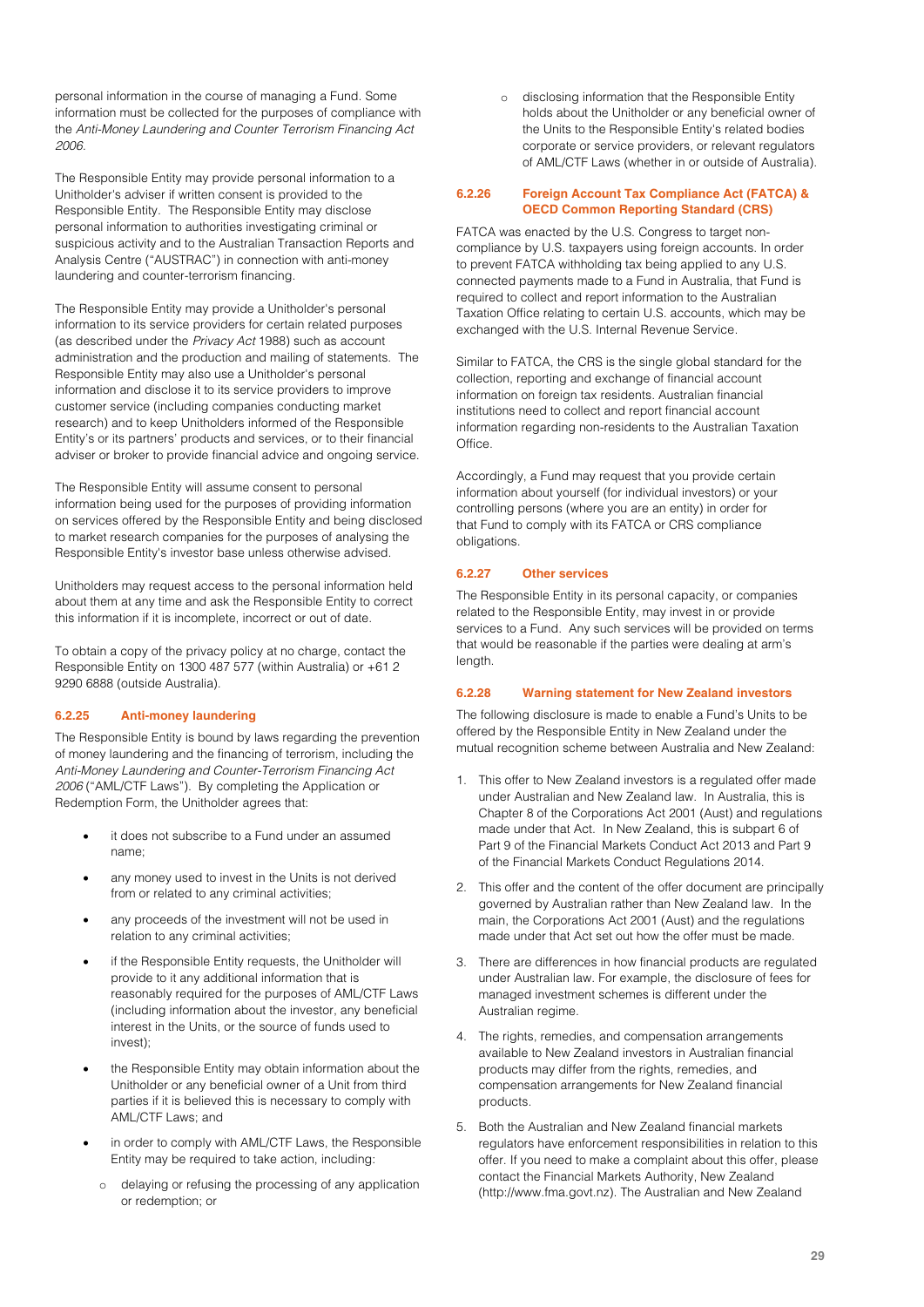regulators will work together to settle your complaint.

- 6. The taxation treatment of Australian financial products is not the same as for New Zealand financial products.
- 7. If you are uncertain about whether this investment is appropriate for you, you should seek the advice of a financial advice provider.

#### **Currency exchange risk**

- 1. The offer may involve a currency exchange risk. The currency for the financial products is not New Zealand dollars. The value of the financial products will go up or down according to changes in the exchange rate between that currency and New Zealand dollars. These changes may be significant.
- 2. If you expect the financial products to pay any amounts in a currency that is not New Zealand dollars, you may incur significant fees in having the funds credited to a bank account in New Zealand in New Zealand dollars.

#### **Trading on financial product market**

If the financial products are able to be traded on a financial product market and you wish to trade the financial products through that market, you will have to make arrangements for a participant in that market to sell the financial products on your behalf. If the financial product market does not operate in New Zealand, the way in which the market operates, the regulation of participants in that market, and the information available to you about the financial products and trading may differ from financial product markets that operate in New Zealand.

#### **Dispute resolution process**

The dispute resolution process described in this offer document is available only in Australia and is not available in New Zealand.

#### **6.2.29 No minimum Unit holding requirement**

The Responsible Entity does not require an investor who invests through an Australian securities exchange to hold a minimum number of Units in each Fund and therefore permits an investor who trades on an Australian securities exchange to establish a holding in each Fund of one Unit or more. The Responsible Entity may, after giving at least 60 days' notice to Unitholders, update this PDS to specify a minimum number of Units which must be held at any time. Where a minimum holding amount has been set and an existing Unitholder's holding is below the minimum holding amount, in accordance with each Fund's Constitution we may choose to redeem that Unitholder's holding, after giving 60 days' notice to the Unitholder.

This does not affect the minimum application and redemption amounts applicable to Authorised Participants who apply for, or redeem, Units directly with each Fund.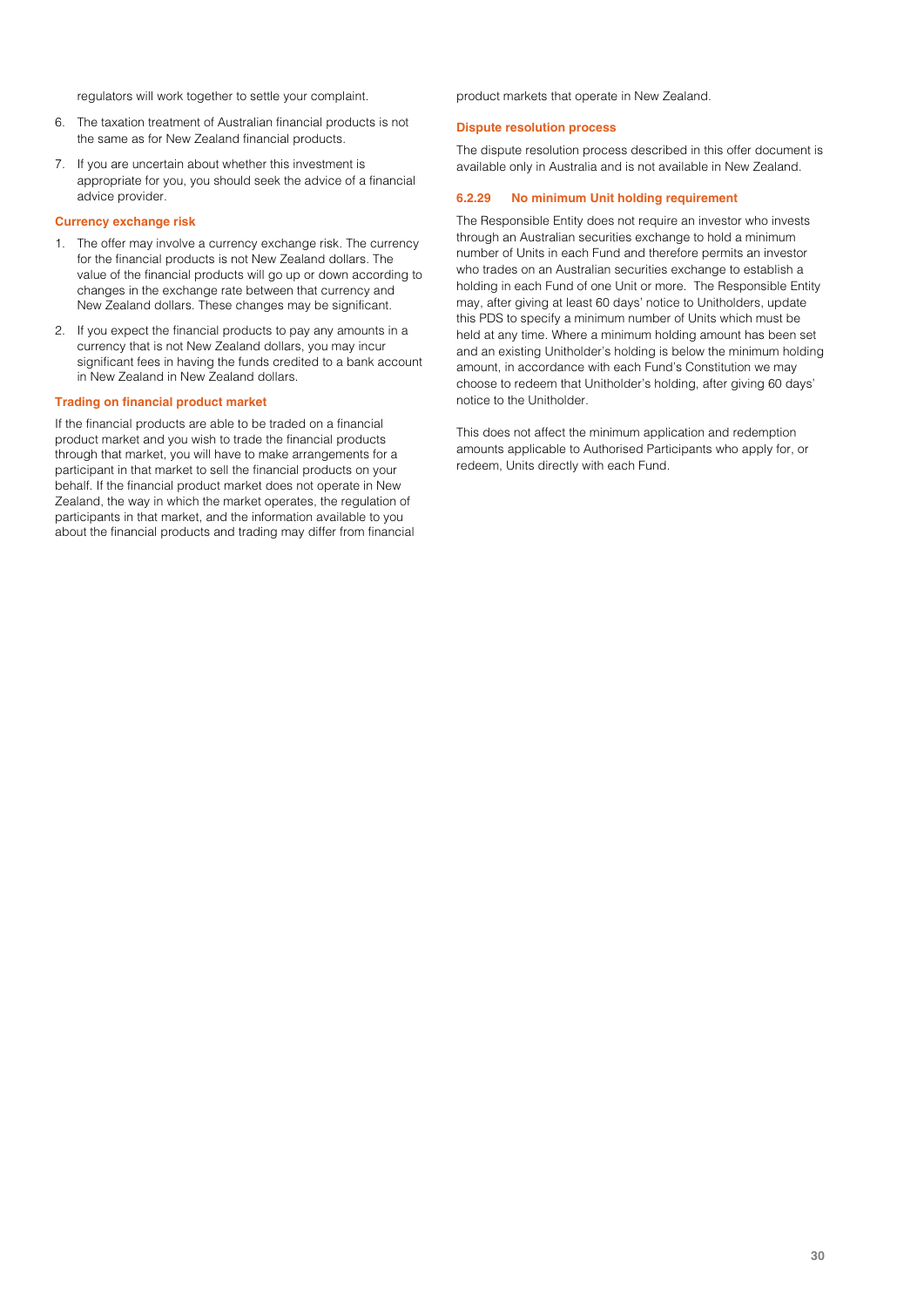## 6.3 MATERIAL CONTRACTS

The Responsible Entity has entered into a number of contracts in relation to the offer of the Funds, as set out below.

#### TABLE 6.3: MATERIAL CONTRACTS

| <b>CONTRACT AND PARTY</b>                                                    | <b>DESCRIPTION</b>                                                                                                                                                                                                                                                                                                                                                                                                                                                                                                                                                                                                                                                                                                     |
|------------------------------------------------------------------------------|------------------------------------------------------------------------------------------------------------------------------------------------------------------------------------------------------------------------------------------------------------------------------------------------------------------------------------------------------------------------------------------------------------------------------------------------------------------------------------------------------------------------------------------------------------------------------------------------------------------------------------------------------------------------------------------------------------------------|
| <b>Index Licence</b><br>Agreement                                            | The Index provider in relation to each Fund is set out in the Product Supplement. There is an Index<br>Licence Agreement in relation to each Fund that allows the Responsible Entity to use the relevant Index<br>in the operation of the Fund.                                                                                                                                                                                                                                                                                                                                                                                                                                                                        |
| <b>Custody agreement</b><br>Citigroup Pty Limited                            | This agreement sets out the services provided by the custodian on an ongoing basis together with<br>service standards.                                                                                                                                                                                                                                                                                                                                                                                                                                                                                                                                                                                                 |
| Services agreement<br>Citigroup Pty Limited                                  | This agreement sets out the services provided by the administrator (accountancy services, tax services<br>and fund administration services including Unit price calculations), together with service standards.                                                                                                                                                                                                                                                                                                                                                                                                                                                                                                        |
| <b>Registry agreement</b><br>Link Market Services<br>Limited                 | This agreement sets out the services provided by the Registrar on an ongoing basis together with the<br>service standards.                                                                                                                                                                                                                                                                                                                                                                                                                                                                                                                                                                                             |
| <b>Authorised participant</b><br>agreement<br><b>Authorised Participants</b> | An Authorised Participant Agreement deals with execution and settlement procedures in relation to the<br>application for and redemption of Units. The terms of each Authorised Participant Agreement may vary<br>and each may be amended from time to time.<br>Under the Authorised Participant Agreement, the Authorised Participant makes certain representations<br>to the Responsible Entity about its status as an appropriately licensed entity and agrees to comply with<br>the Constitution and with the execution and settlement procedures.                                                                                                                                                                  |
| Nominee deed poll<br><b>Citigroup Pty Limited</b>                            | Under this document, if applicable, the Applicant Nominee agrees to hold Units the subject of an<br>application by an Authorised Participant as nominee for the Authorised Participant pending settlement.                                                                                                                                                                                                                                                                                                                                                                                                                                                                                                             |
| <b>Nominee terms</b><br><b>Authorised Participants</b>                       | By signing the Application Form, if applicable, the Authorised Participant covenants for the benefit of the<br>Applicant Nominee to be bound by the Nominee Terms under which the Applicant Nominee will hold<br>application Units for the Authorised Participant subject to a security interest in favour of the Responsible<br>Entity pending settlement of the application. Under the Nominee Terms, if the Authorised Participant<br>does not comply with its obligations relating to the issue of Units, the Responsible Entity may direct the<br>Applicant Nominee that the Units not be transferred to the Authorised Participant, in which case the<br>Units are to be held solely for the Responsible Entity. |

### 6.4 ASIC RELIEF

#### **6.4.1 Equal Treatment Relief**

ASIC Class Order 13/721 exempts the Responsible Entity from the equal treatment requirement in section 601FC(1)(d) of the *Corporations Act*, to the extent necessary to allow the Responsible Entity to restrict eligibility to submit redemption requests in relation to Units to Authorised Participants. The Responsible Entity will not treat Unitholders of the same class equally to the extent that it restricts redemptions from a Fund to such Authorised Participants.

Relief is granted subject to certain conditions, including the condition that that all Unitholders will have a right to a cash redemption if Units are suspended from trading on the ASX for more than five consecutive trading days, unless:

- the relevant Fund is being wound up;
- the relevant Fund is no longer a liquid scheme; or

• the Responsible Entity has suspended redemptions in accordance with the relevant Fund's Constitution.

If such a redemption occurs, any redemption fee per Unit payable by Unitholders who are not Authorised Participants must not be greater than the redemption fee per Unit that would generally be payable on redemption by an Authorised Participant for a cash redemption when withdrawing the minimum parcel of Units.

#### **6.4.2 Ongoing Disclosure Relief**

ASIC Class Order 13/721 exempts the Responsible Entity from the ongoing disclosure requirements in section 1017B of the *Corporations Act* on the condition that the Responsible Entity complies with the continuous disclosure provisions of the *Corporations Act* that apply to an unlisted disclosing entity as if a Fund were an unlisted disclosing entity. The Responsible Entity will comply with these continuous disclosure provisions as if each Fund was an unlisted disclosing entity.

#### **6.4.3 Periodic Statements Relief**

ASIC Class Order 13/1200 exempts the Responsible Entity from certain periodic statement requirements. In particular, the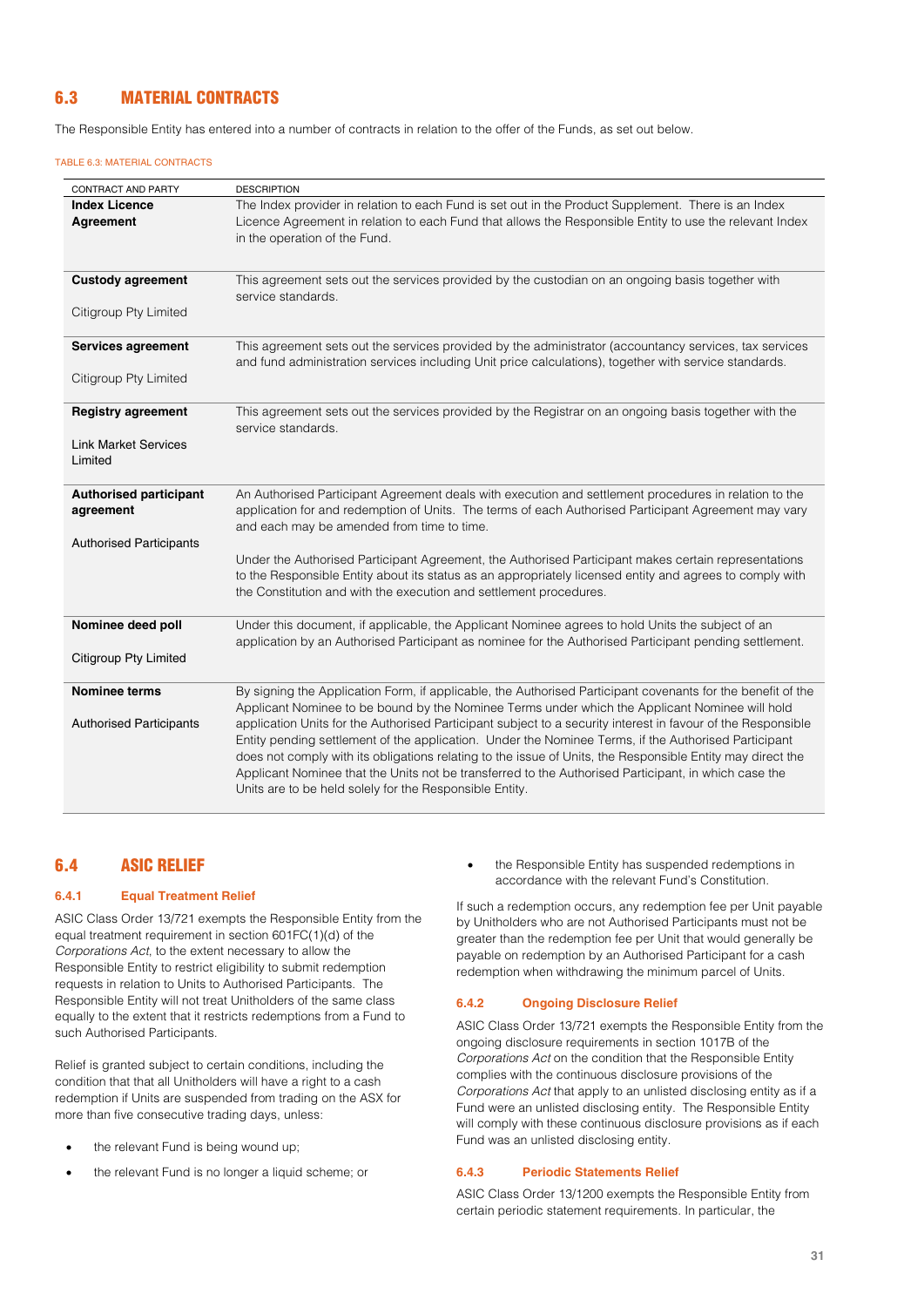Responsible Entity is not required (and does not propose) to include in periodic statements details of the price at which an investor transacts in Units on the ASX, or information on the return on an investment in Units acquired on the ASX (for the year in which the Units are acquired), if the Responsible Entity is not able to calculate this and the periodic statement explains why the information was not included and how it can be obtained.

## 6.5 DOCUMENTS LODGED WITH ASIC

The Responsible Entity is subject to certain regular reporting and disclosure obligations in relation to the Funds as if each Fund were an unlisted "disclosing entity" under the *Corporations Act*. We will comply with our continuous disclosure obligations under the law by publishing material information on our website in accordance with ASIC's good practice guidance for website disclosure.

As an investor in a Fund, a Unitholder may obtain the following documents from the Responsible Entity:

- the annual report most recently lodged with ASIC in respect of the Fund;
- any half-year financial report lodged with ASIC in respect of the Fund after the lodgement of the abovementioned annual report and before the date of this PDS; and
- any continuous disclosure notices given in respect of the Fund after the lodgement of the abovementioned annual report and before the date of this PDS.

The Responsible Entity will send a requesting Unitholder a printed or electronic copy of any of the above documents free of charge within 5 business days of the request.

Copies of documents lodged with ASIC in relation to a Fund may be obtained from, or inspected at, an ASIC office.

## 6.6 COOLING OFF

There is no cooling off period in relation to the subscription for Units in any of the Funds. This means that once an Application Form is submitted, an applicant cannot decide to withdraw the application.

## 6.7 INDIRECT INVESTORS

When an investor invests through a master trust or wrap platform or an IDPS, the operator of the trust, platform or IDPS is investing on the investor's behalf. Consequently the operator (or the custodian of the platform), and not the investor as an indirect investor, holds the Units and therefore has the rights of a Unitholder in the relevant Fund. For example, if an investor is an indirect investor they will not have rights to attend and vote at Unitholder meetings, to withdraw Units or receive distributions. Instead the platform operator will exercise those rights in accordance with their arrangements with the investor. For information about their investment, an investor should contact their platform operator.

## 6.8 INFORMATION AVAILABLE FROM **BETASHARES**

The Responsible Entity is subject to regular reporting and disclosure obligations, in its capacity as responsible entity of the Funds and issuer of the Units. The following information can be obtained from the Responsible Entity by visiting the BetaShares website at [www.betashares.com.au](http://www.betashares.com.au/) or by contacting BetaShares on 1300 487 577 (within Australia) or +61 2 9290 6888 (outside Australia):

- The daily Net Asset Value (NAV) for the Funds;
- The daily NAV per Unit for the Funds;
- The portfolio holdings for the Funds, updated daily;
- The Responsible Entity's Unit pricing policy;
- The latest PDS for the Funds:
- Copies of announcements made to the ASX via the ASX Market Announcements Platform (including continuous disclosure notices and distribution information);
- Information about distributions as soon as possible after they are declared;
- Annual and any half-year reports and financial statements for the Funds;
- Details of any Distribution Reinvestment Plan;
- Information in relation to the Funds to enable Authorised Participants and market makers to estimate the Net Asset Value per Unit of the Funds during the course of a trading day; and
- The Target Market Determination for each Fund prepared by the Responsible Entity pursuant to the "design and distribution" obligations set out in Part 7.8A of the Corporations Act, which sets out the class of consumers that comprise the target market for the Fund.

## 6.9 DISCLAIMER

Citigroup Pty Limited ("Citigroup") has been appointed as the custodian and administrator for the Funds. Citigroup's role as custodian is limited to holding the assets of each Fund. As administrator, Citigroup is responsible for the day to day administration of each Fund. Citigroup has no supervisory role in relation to the operation of the Funds and has no liability or responsibility to Unitholders for any act done or omission made in accordance with the custody and investment administration agreements.

Citigroup and the Funds' registrar, Link Market Services, were not involved in preparing, nor take any responsibility for this PDS and Citigroup and Link Market Services make no guarantee of the success of a Fund nor the repayment of capital or any particular rate of capital or income return.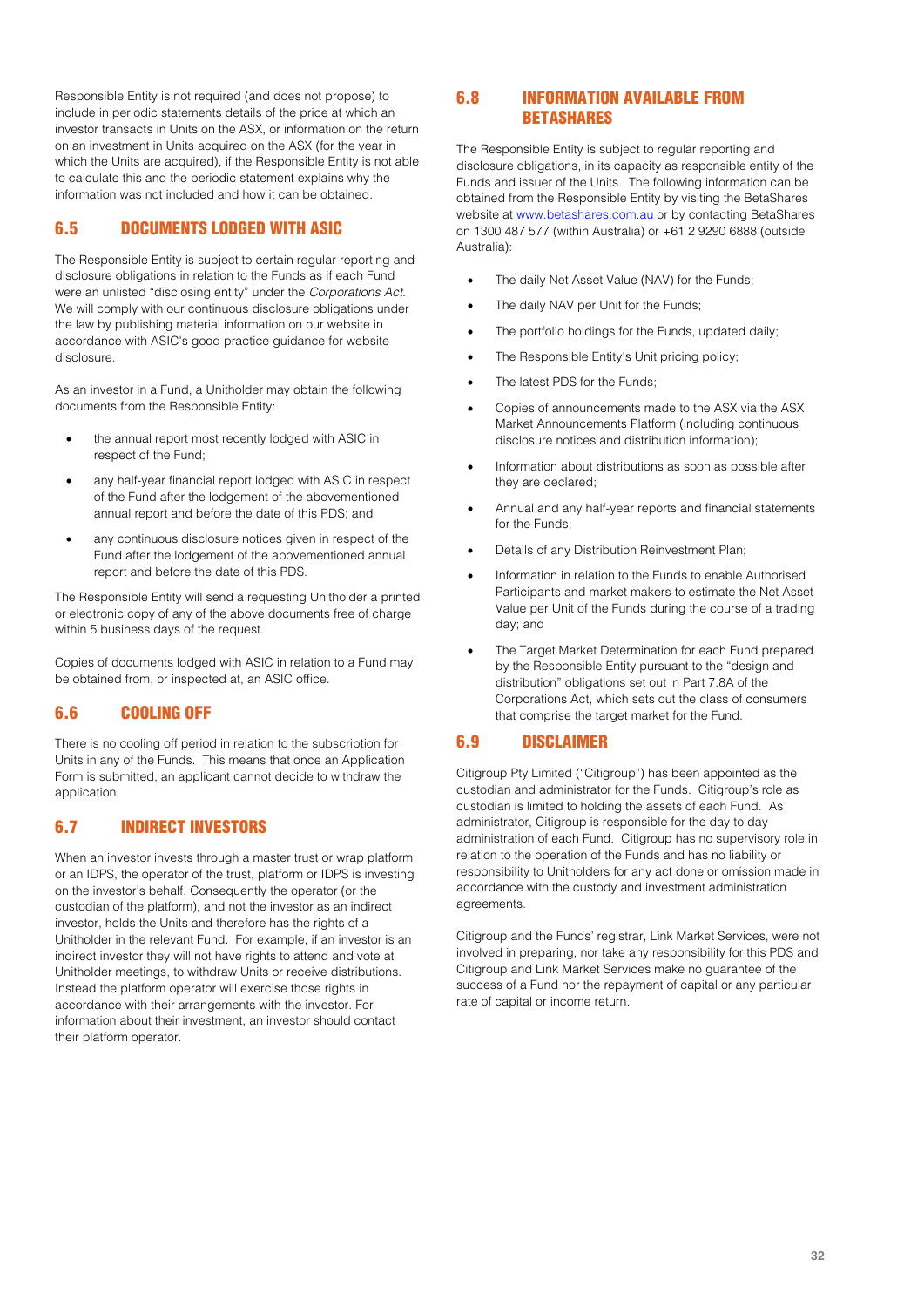# <span id="page-33-0"></span>**TAXATION**

The taxation information in this PDS is provided for general information only. It is a broad overview of some of the Australian tax consequences associated with investing in the Funds for a potential Australian resident investor.

It does not take into account the specific circumstances of each person who may invest in a Fund. It should not be used as the basis upon which potential investors make a decision to invest.

As the circumstances of each investor are different, the Responsible Entity strongly recommends that investors obtain professional independent tax advice relating to the tax implications of investing in and dealing in Units.

The taxation information in this PDS has been prepared based on tax laws and administrative interpretations of such laws available at the date of this PDS. These laws and interpretations may change.

#### **7.1.1 Taxation of the Funds**

The Responsible Entity intends to manage the Funds such that the Funds are not subject to Australian tax. Recent changes in the tax law provide a new elective taxation regime that is available to certain eligible management investment trusts, known as "Attribution Managed Investment Trusts" ("AMITs"). The AMIT regime became generally available from 1 July 2016, with the existing tax rules for managed funds applying unless an election is made to enter the regime.

As at the date of this PDS, the Responsible Entity intends that an irrevocable election for each Fund to enter the AMIT regime will be in effect from the financial year in which the relevant Fund is launched.

The Responsible Entity does not generally expect the Funds to be subject to tax on the income of the Funds, as it is intended that:

- for eligible funds that enter the AMIT regime: all taxable income and other relevant amounts will be "attributed'' to the Unitholders in each financial year; and
- for funds that have not entered the AMIT regime or cease to be eligible to be AMITs: Unitholders will be presently entitled to all the income of a fund in each financial year, with the existing non-AMIT tax rules for managed funds continuing to apply.

Instead, Unitholders pay tax on their share of each Fund's income. Under the AMIT regime, each Fund may make cash distributions that differ from taxable income attributed by the Fund to Unitholders.

#### **7.1.2 Taxation of Australian resident Unitholders**

The taxable income of a Fund which is attributed to Unitholders, or to which a Unitholder becomes entitled, during a financial year forms part of the Unitholder's assessable income for that year, even if payment of the entitlement does not occur until after the end of the financial year, or the proceeds are reinvested in more of a Fund's Units.

A Unitholder may receive an entitlement to the income of a Fund for a financial year if the Unitholder holds Units at the end of a distribution period, or if the Unitholder redeems any Unit during the financial year.

#### **7.1.3 Taxable income of the Funds**

The tax impact for a Unitholder of receiving an entitlement to the income of a Fund depends upon the nature of the Fund's income.

#### Types of income

A Fund can derive various types of income, depending on the types of investments it makes. A Fund can derive income in the form of dividends, interest, gains on the disposal of investments and other types of income.

Generally, such income derived by a Fund is taxable, although tax credits may be available to Unitholders to offset some or all of any resulting tax liability. For example, income received by a Fund from foreign sources may be subject to tax in the country of source, and Australian tax resident investors may be entitled to claim a foreign income tax offset against their Australian tax liability in respect of their share of the foreign tax paid.

#### Capital gains and losses

A trust that qualifies as a managed investment trust ("MIT") can elect to treat its gains and losses on disposal of certain investments as capital gains and losses. The Funds have made this election, where eligible.

Any assessable capital gains derived by a Fund to which a Unitholder becomes entitled or which is attributed to a Unitholder forms part of the Unitholder's assessable income.

A Unitholder may be eligible for the 50% CGT discount (where the Unitholder is an individual or trust) or a 33 1/3% CGT discount (where the Unitholder is a complying superannuation fund) in respect of the gain that forms part of that Unitholder's assessable income, depending on the Unitholder's circumstances. Unitholders should seek professional advice in relation to the availability of any CGT concession.

#### Tax deferred / non-assessable amounts

A Fund may distribute "tax deferred amounts" for non-AMITs, or other non-assessable amounts (other non-attributable amounts) for AMITs, relating to distributions of capital by the Fund, which are generally non-assessable for tax purposes. Where nonassessable, tax deferred amounts / non-assessable amounts reduce the capital gains tax ("CGT") cost base of a Unitholder's Units, and may increase the capital gain or reduce the capital loss subsequently realised on disposal of the Units. Where the total tax deferred amounts / non-assessable amounts received by a Unitholder have exceeded the cost base of their Units, the excess is treated as a capital gain to the Unitholder.

#### Taxation of Financial Arrangements ("TOFA")

The TOFA rules may apply to "financial arrangements" (e.g. debt securities) held by a fund. Under the TOFA rules, gains and losses on financial arrangements are generally assessed for tax purposes on a compounding accruals basis (where the gains/losses are sufficiently certain) rather than a realisation basis.

For Unitholders who hold Units as trading stock, distributions from the Funds including capital gains and tax deferred / non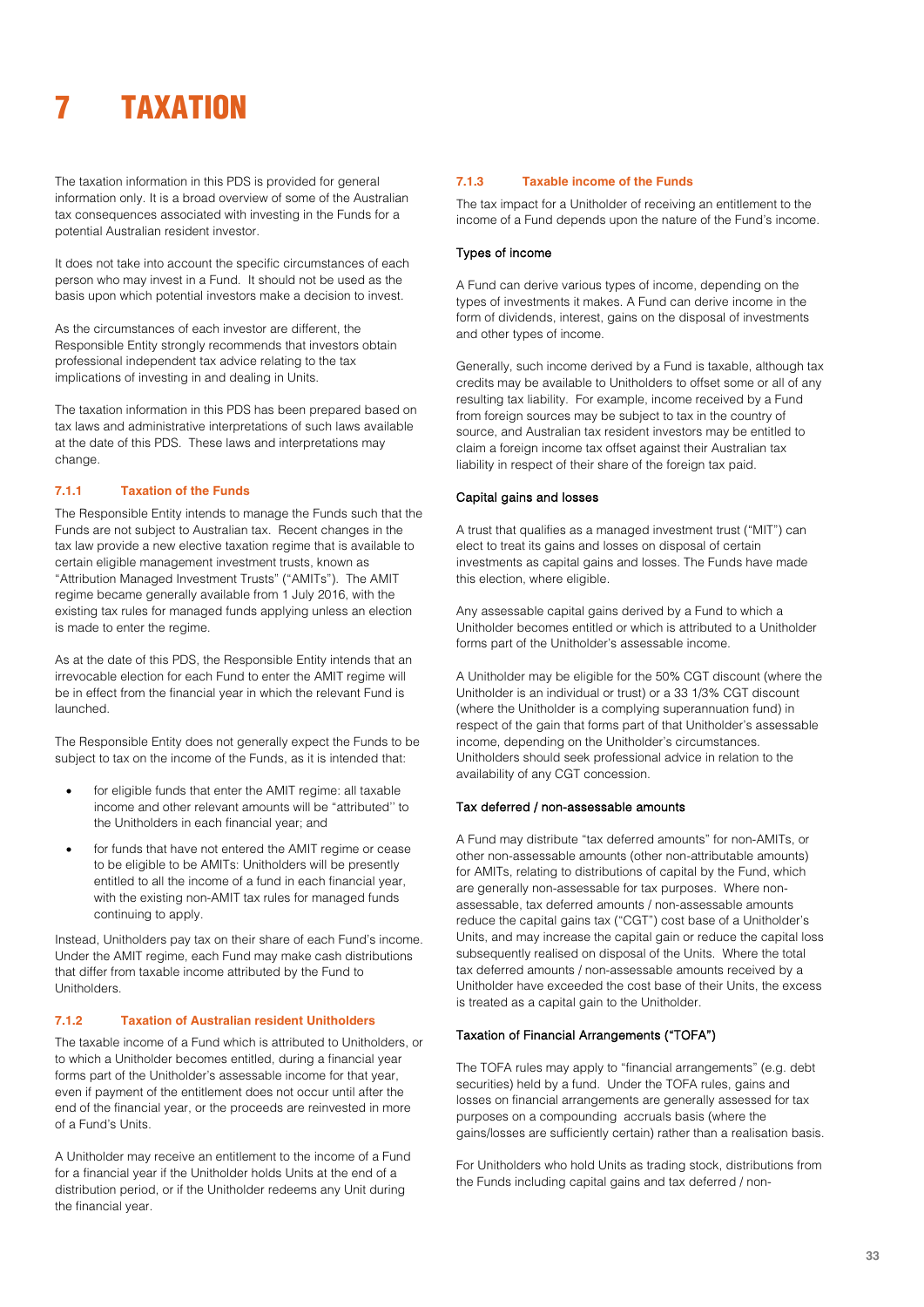assessable amounts may be fully taxable as ordinary income, depending on the Unitholder's particular circumstances.

Unitholders will be provided with statements after the end of each financial year detailing the components, for tax purposes, of any distributions or attribution of income received from a Fund during the financial year, including on the redemption of Units.

#### **7.1.4 Selling or transferring Units**

If a Unitholder disposes of Units by selling or transferring the Units to another person (e.g. selling on-market), the Unitholder may be liable for tax on any gains realised on that disposal of Units.

If a Unitholder is assessed otherwise than under the CGT provisions on a disposal of Units (e.g. if the Unitholder is in the business of dealing in securities like Units), any profits made on the disposal of the Units should be assessable as ordinary income. Such Unitholders may be able to deduct any losses made on the disposal of Units.

If a Unitholder is assessed under the CGT provisions on disposal of Units, the Unitholder may make a capital gain or loss on the disposal of those Units, in the year in which the contract for the disposal is entered into. Some Unitholders may be eligible for the CGT discount upon disposal of Units if the Units have been held for at least 12 months (excluding the acquisition and disposal dates) and the relevant requirements are satisfied. Unitholders should obtain professional independent tax advice about the availability of the CGT discount.

Any capital loss arising on a disposal of Units may be able to be offset against capital gains made in that year or in subsequent years.

#### **7.1.5 Goods and Services Tax (GST)**

The issue and redemption of Units should not be subject to GST. However, fees and expenses, such as management costs, incurred by the Fund would likely attract GST (at the rate of 10%).

Given the nature of the activities of the Funds, it may not be entitled to claim input-tax credits for the full amount of the GST incurred. However, for the majority of the expenses, a Reduced Input-Tax Credit (RITC) may be able to be claimed.

The GST and expected RITC relating to fees and expenses is incorporated in the management costs for the Funds.

#### **7.1.6 Applications and redemptions**

A person will generally only be eligible to apply for and redeem Units if they are an Authorised Participant.

This section seeks to provide a summary of the tax consequences for Authorised Participants who are assessed on the disposal of Units otherwise than under the CGT provisions (e.g. because they are in the business of dealing in securities like Units).

Authorised Participants should obtain professional independent tax advice regarding the tax consequences of applying for and the redemption of their Units, particularly if they are assessed on the disposal of Units under the capital gains provisions.

#### Applications

The Units which an Authorised Participant acquires on an application for Units should be taken to have been acquired at a cost equal to the purchase price of those Units.

#### Redemptions

An Authorised Participant who redeems Units will become entitled to receive the Withdrawal Amount on the redemption (this may be reduced by the redemption fee).

The redemption of Units by an Authorised Participant may result in the Authorised Participant being assessed on some of the taxable income of a Fund, through a distribution of income or an attribution under the AMIT regime. This includes, but is not limited to, income and other gains realised by a Fund to fund the redemption of Units by the Authorised Participant, and potentially, where fair and reasonable, a portion of undistributed income or gains for the year as at the time of the redemption.

The Withdrawal Amount may therefore comprise a share of the income of a Fund as well as the payment of the redemption price for the Units which are to be redeemed.

An Authorised Participant whose Units are redeemed should be assessed on any profit arising on the redemption of the Units. An Authorised Participant who redeems Units may be entitled to a deduction for any loss arising on the redemption of Units.

For the purposes of determining the profit or loss arising on the redemption, the redemption price (being the Withdrawal Amount less the share of income provided as part of the Withdrawal Amount) should be regarded as the proceeds received in respect of the disposal.

That part of the Withdrawal Amount that is a share of income should also be assessable, based on the components of the distribution of income.

The Responsible Entity will notify persons who have redeemed Units during a financial year of the composition of the Withdrawal Amount, including the composition of any income entitlement they received in connection with the redemption of Units during that year, following the end of the financial year, once that information becomes available.

#### **7.1.7 Tax reform**

Tax reform activity that affects trusts is generally ongoing, and such reforms may impact on the tax position of a Fund and its investors. Accordingly, Unitholders should monitor the progress of any proposed legislative changes or judicial developments, and seek their own professional advice, specific to their own circumstances, in relation to the taxation implications of investing in the Funds.

#### **7.1.8 Tax File Number ("TFN") or Australian Business Number ("ABN")**

Unitholders will be requested by the Funds to provide their TFN or ABN (if applicable) or claim an exemption in relation to their investment in a Fund. It should be noted that there is no obligation to provide a TFN, however, Unitholders who do not provide their TFN or ABN or claim an exemption may have tax deducted from distributions at the highest marginal rate.

#### **7.1.9 Other comments**

In cases where Units are to be redeemed by a Unitholder that is an Australian resident for tax purposes, a Fund should generally not be required to withhold any amounts from the Withdrawal Amount paid on redemption of Units.

Distributions to non-resident Unitholders (including on redemption) may have tax withheld by the Responsible Entity.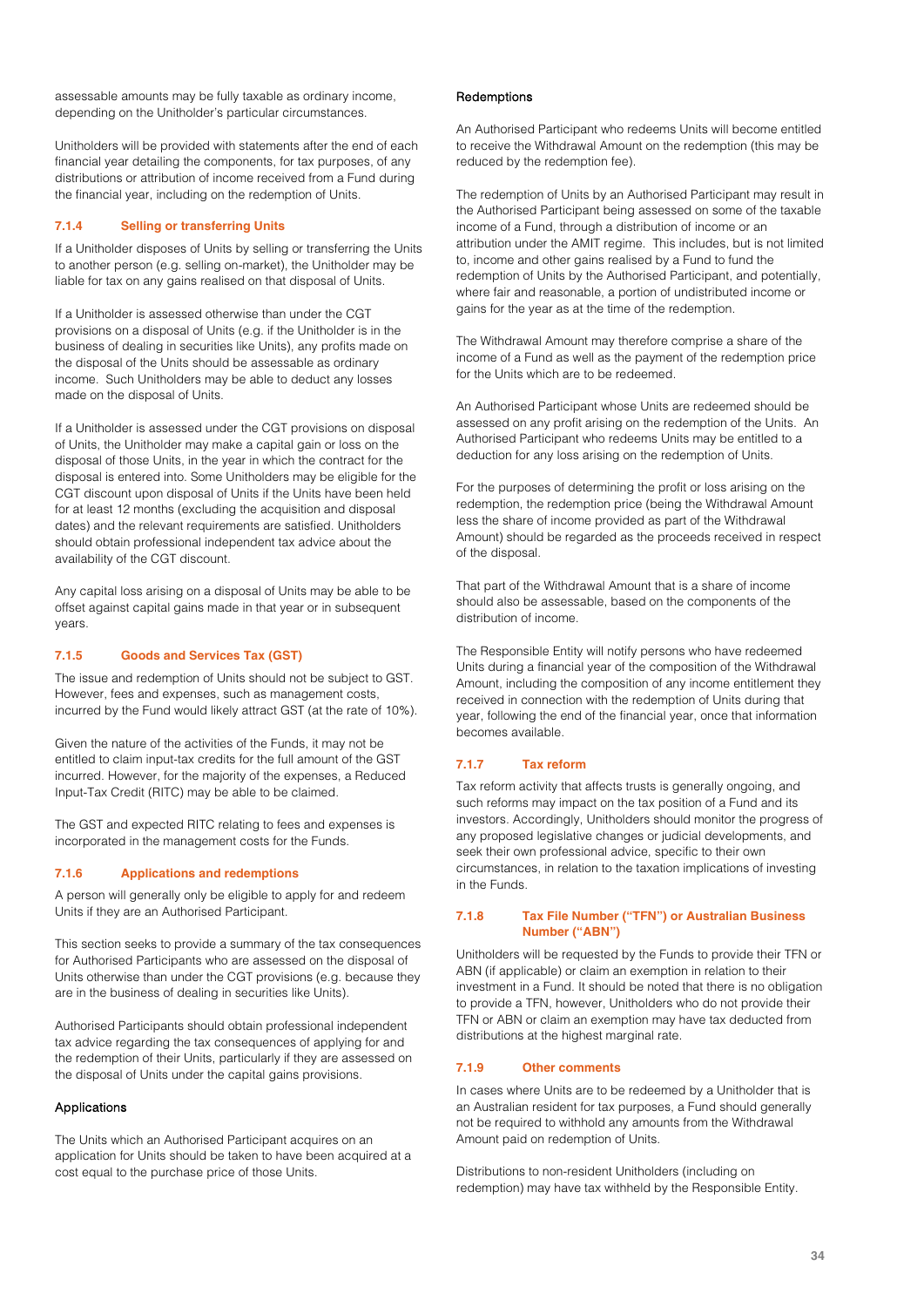# <span id="page-35-0"></span>8 GLOSSARY

These definitions are provided to assist investors in understanding some of the expressions used in this PDS:

| <b>Applicant Nominee</b>                | An entity which holds Units pending settlement on behalf of Authorised Participants applying<br>for Units. As at the date of this PDS the Applicant Nominee is Citigroup Pty Limited. The<br>Responsible Entity may determine that the Applicant Nominee is no longer to be appointed<br>to hold Units pending settlement on behalf of Authorised Participants applying for Units.                            |
|-----------------------------------------|---------------------------------------------------------------------------------------------------------------------------------------------------------------------------------------------------------------------------------------------------------------------------------------------------------------------------------------------------------------------------------------------------------------|
| <b>AQUA Product</b>                     | A product admitted under the ASX Operating Rules to the AQUA market of the ASX.                                                                                                                                                                                                                                                                                                                               |
| <b>AQUA Rules</b>                       | Schedule 10A of the ASX Operating Rules and related rules and procedures, as amended,<br>varied or waived from time to time.                                                                                                                                                                                                                                                                                  |
| <b>ASIC</b>                             | Australian Securities and Investments Commission.                                                                                                                                                                                                                                                                                                                                                             |
| ASX                                     | ASX Limited or the Australian Securities Exchange, as the case requires.                                                                                                                                                                                                                                                                                                                                      |
| <b>ASX Business Day</b>                 | A "Business Day" as defined in the ASX Operating Rules, unless determined otherwise by<br>the Responsible Entity.                                                                                                                                                                                                                                                                                             |
| <b>ASX Listing Rules</b>                | The listing rules of the ASX as amended, varied or waived from time to time.                                                                                                                                                                                                                                                                                                                                  |
| <b>ASX Operating Rules</b>              | The operating rules of the ASX as amended, varied or waived from time to time.                                                                                                                                                                                                                                                                                                                                |
| <b>Authorised Participant</b>           | A financial institution which is a trading participant under the ASX Operating Rules (or which<br>has engaged a trading participant to act on its behalf), which has entered into an Authorised<br>Participant Agreement with the Responsible Entity.                                                                                                                                                         |
| <b>Authorised Participant Agreement</b> | An agreement between the Responsible Entity and an Authorised Participant in relation to<br>Unit applications and redemptions.                                                                                                                                                                                                                                                                                |
| <b>CHESS</b>                            | The Clearing House Electronic Sub-Register System or any system that replaces it.                                                                                                                                                                                                                                                                                                                             |
| <b>Constitution</b>                     | In relation to a particular Fund, means the constitution governing the Fund, as amended or<br>replaced from time to time.                                                                                                                                                                                                                                                                                     |
| <b>Corporations Act</b>                 | Corporations Act 2001 (Cth).                                                                                                                                                                                                                                                                                                                                                                                  |
| <b>Creation Unit</b>                    | A particular number of Units of a Fund, as determined by the Responsible Entity from time to<br>time and notified to Authorised Participants.                                                                                                                                                                                                                                                                 |
| <b>Dealing Day</b>                      | A day that is both (a) an ASX Business Day and (b) a day on which exchanges, on which at<br>least 80% of a Fund's assets or derivatives are traded, are open for trading, unless the<br>Responsible Entity determines otherwise.                                                                                                                                                                              |
| <b>Dealing Deadline</b>                 | For a cash application/redemption 2:00 pm, and for an in-kind application/redemption (if<br>agreed to by the Responsible Entity) 4:00 pm, Sydney time on each Dealing Day (or such<br>other time advised by the Responsible Entity to Authorised Participants), being the time by<br>which an Application/Redemption Form must be received by the Responsible Entity to be<br>processed for that Dealing Day. |
| <b>ETF</b>                              | Exchange traded fund.                                                                                                                                                                                                                                                                                                                                                                                         |
| <b>Fund or BetaShares Fund</b>          | The relevant BetaShares exchange traded fund offered under this PDS, as the context<br>requires.                                                                                                                                                                                                                                                                                                              |
| Index                                   | In relation to a particular Fund, the index of securities or other assets whose performance<br>the Fund will aim to track, before fees and expenses, as set out in the Product Supplement.                                                                                                                                                                                                                    |
| <b>Issue Price</b>                      | The Net Asset Value divided by the number of Units on issue in the relevant Fund.                                                                                                                                                                                                                                                                                                                             |
| <b>Net Asset Value or NAV</b>           | The net asset value for a Fund calculated in accordance with section 5.6.                                                                                                                                                                                                                                                                                                                                     |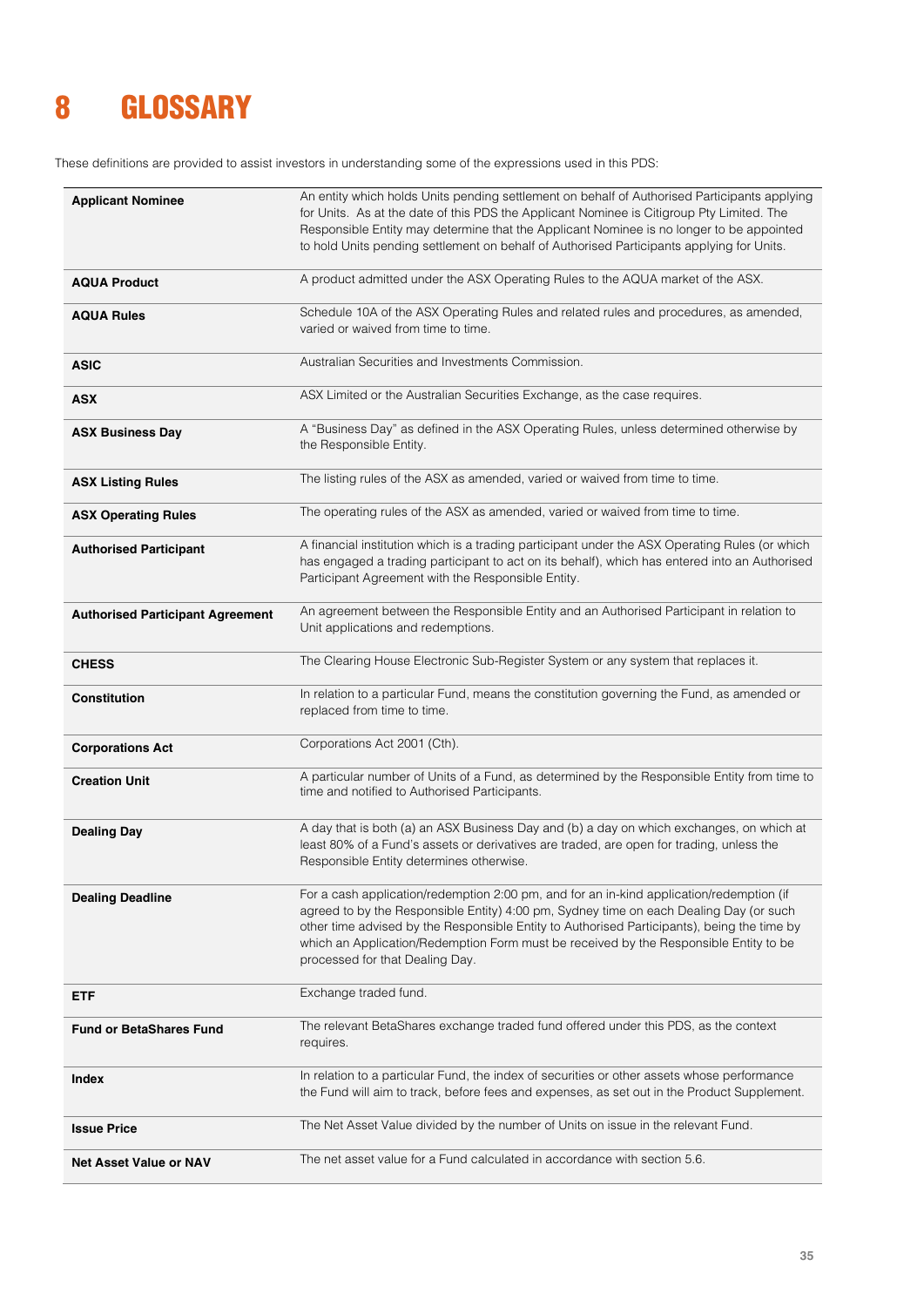| <b>Nominee Terms</b>      | In relation to an application for Units, the nominee terms made available by the Responsible<br>Entity to the applicant, as described in section 6.3. |
|---------------------------|-------------------------------------------------------------------------------------------------------------------------------------------------------|
| <b>PDS</b>                | Product Disclosure Statement.                                                                                                                         |
| <b>Product Supplement</b> | The part of this PDS appearing after section 8 that contains information specific to each<br>Fund.                                                    |
| Registrar                 | Link Market Services Limited (ABN 54 083 214 537), or any other registry that the<br>Responsible Entity appoints to maintain the register.            |
| Unit                      | A unit in the relevant Fund.                                                                                                                          |
| <b>Unitholder</b>         | A holder of a Unit.                                                                                                                                   |
| <b>Withdrawal Amount</b>  | The Net Asset Value divided by the number of Units on issue in the relevant Fund.                                                                     |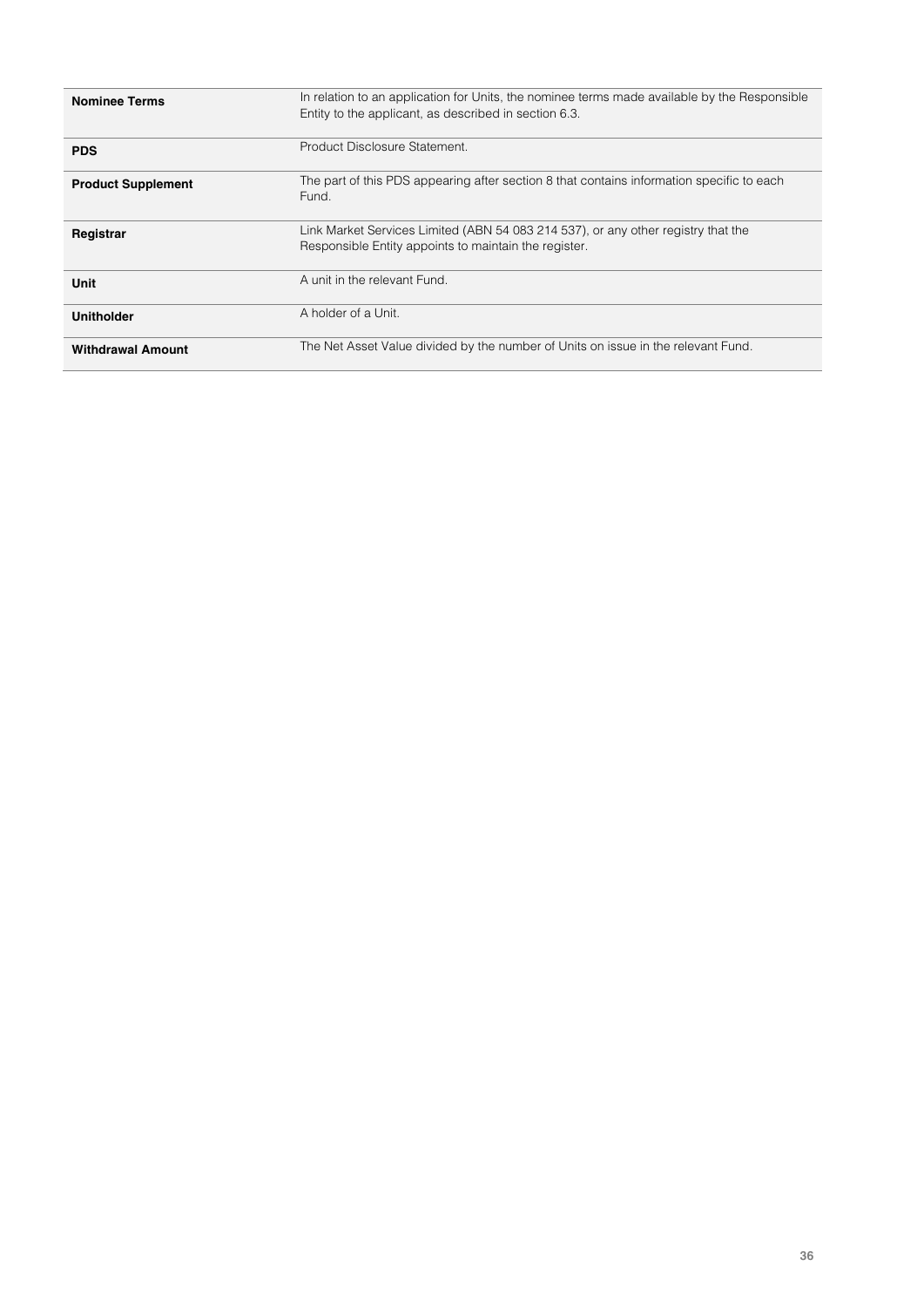## **PRODUCT SUPPLEMENT**

BetaShares Electric Vehicles and Future Mobility ETF ASX CODE: DRIV

BetaShares Future of Payments ETF ASX CODE: IPAY

BetaShares Video Games and Esports ETF ASX CODE: GAME

BetaShares Online Retail and E-Commerce ETF ASX CODE: IBUY

BetaShares Digital Health and Telemedicine ETF ASX CODE: EDOC

BetaShares Future of Food ETF ASX CODE: IEAT

BetaShares Solar ETF ASX CODE: TANN

BetaShares Global Uranium ETF ASX CODE: URNM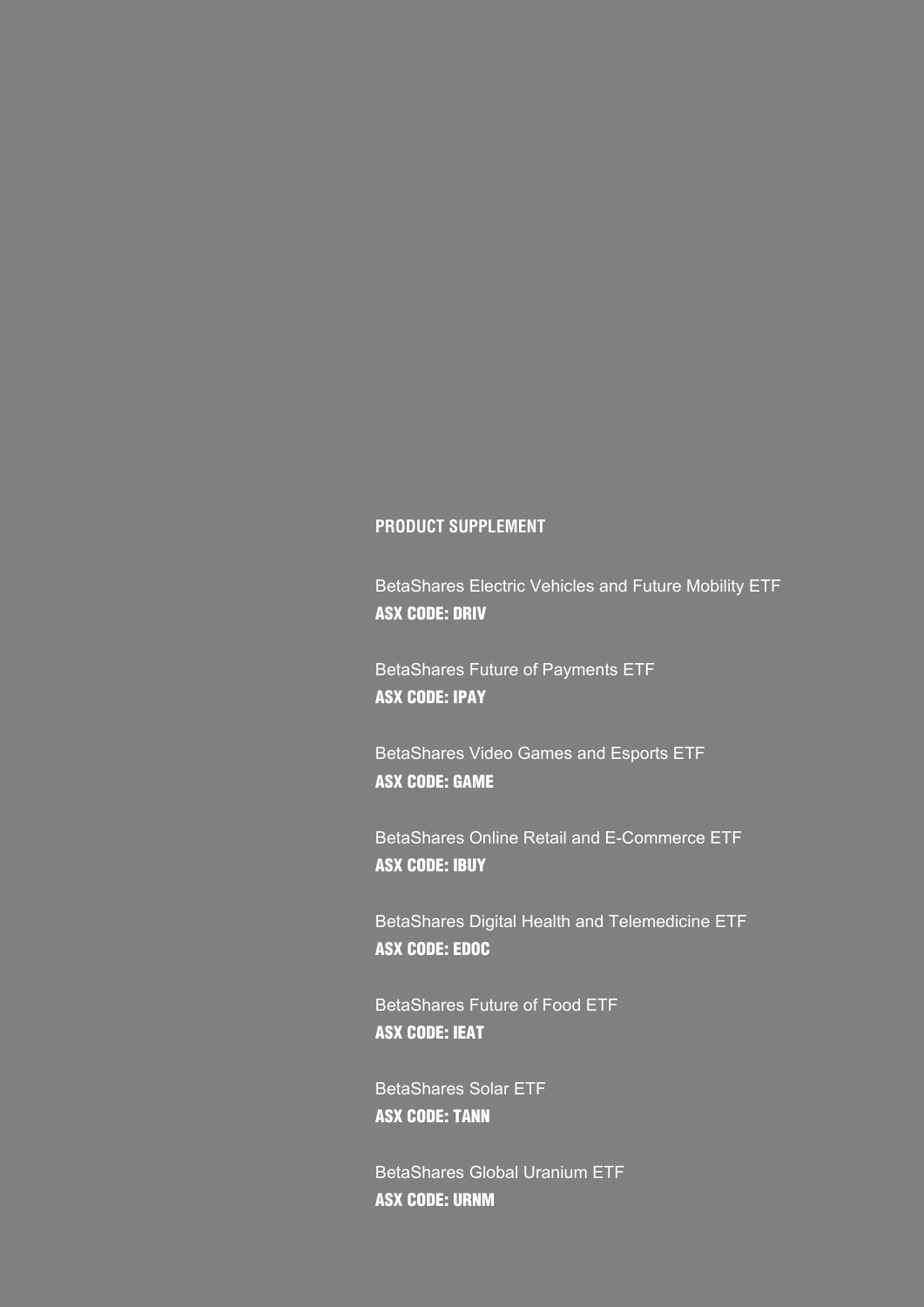## PRODUCT SUPPLEMENT

## <span id="page-38-0"></span>BETASHARES ELECTRIC VEHICLES AND FUTURE MOBILITY ETF

#### **INVESTMENT OBJECTIVE**

The investment objective of the BetaShares Electric Vehicles and Future Mobility ETF is to provide an investment return that aims to track the performance of the Solactive Future Mobility Index (the "Index"), before taking into account fees and expenses.

The Index is designed to track the performance of companies with business interests related to electric vehicles and mobility.

See "Further Information About the Index" below.

#### **GENERAL INFORMATION**

| <b>ASX</b> code                                 | DRIV                                                                                                                                                                                                                              |
|-------------------------------------------------|-----------------------------------------------------------------------------------------------------------------------------------------------------------------------------------------------------------------------------------|
| <b>Periodic distributions</b>                   | The Responsible Entity intends to make distributions at least annually. Information about the timetable for<br>distributions and any declared distribution amount will be announced via the ASX Market Announcements<br>Platform. |
|                                                 | For further information, see "Distributions" in section 2.2 of the PDS.                                                                                                                                                           |
| <b>Distribution</b><br><b>Reinvestment Plan</b> | Available.                                                                                                                                                                                                                        |
|                                                 | For further information, see "Distribution Reinvestment Plan" in section 2.2.3 of the PDS.                                                                                                                                        |

#### **FURTHER INFORMATION ABOUT THE INDEX**

The Index provider is Solactive AG ("Solactive").

To be eligible for inclusion in the Index, securities must be included in the Solactive GBS Global Markets Future Mobility All Cap USD Index GTR and be operating in one of the following categories:

- Alternative Fuel;
- Battery Makers and Charging Infrastructure;
- Future Transportation;
- Hydrogen Power;
- Innovative Driving Technology;
- Passenger Transportation and Future Trucks; and
- Smart Auto Components.
- Any security trading on an exchange in China will be excluded.

Eligible constituents are categorised as a "Pure" or "Non-pure" player:

- Pure player categories:
	- **Future Transportation;**
	- **Passenger Transportation and Future Trucks; and**
	- Smart Auto Components.
- Non-pure player categories:
	- **Alternative Fuel:**
	- Battery Makers and Charging Infrastructure;
	- **Hydrogen Power**; and
	- Innovative Driving Technology.

All Non-pure player classified companies are ranked based on their free float market capitalisation in descending order. The top 5 ranked securities within each of the four categories are identified.

All eligible securities within the Pure player category and the top 5 companies from each of the Non-pure player categories are then ranked based on their free float market capitalisation in descending order.

The top 50 securities by free float market capitalisation are included in the Index.

Index constituents are subject to the following caps initially and at each rebalance:

- each Pure player company can make up to a maximum of 8% of the Index;
- each Non-pure player company can make up to a maximum of 3% of the Index; and
- no constituent's weight may be below 0.3%.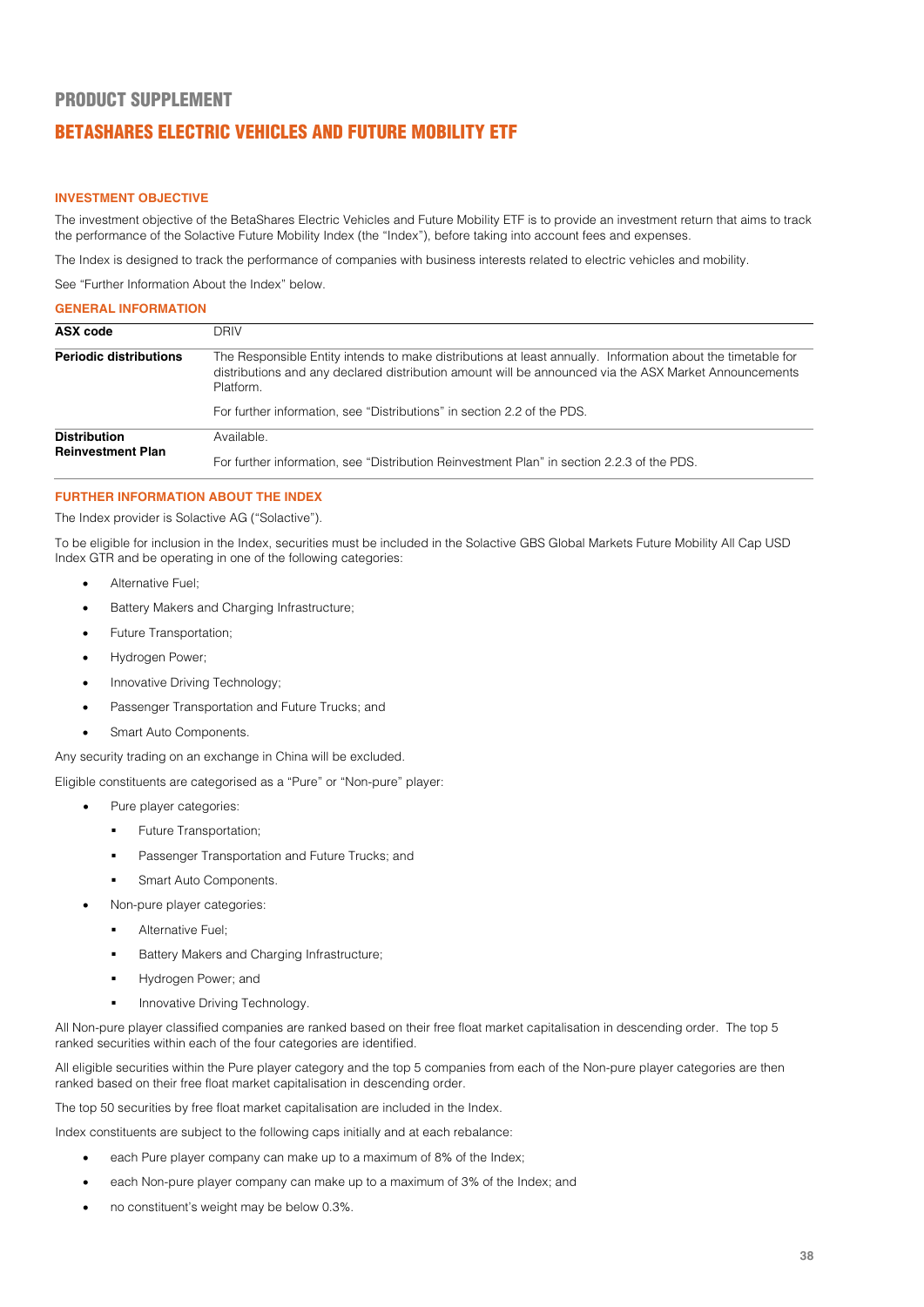The Index is normally rebalanced quarterly effective on the first Wednesday in February, May, August and November.

In order to reduce Index turnover, certain buffer rules are applied.

The nature and method of calculation of the Index may change from time to time.

Neither the Responsible Entity nor any other company in the BetaShares group has any control over, or responsibility for, the composition, calculation or availability of the Index. The Index was not created by, and is not managed by, the Responsible Entity or any of its related companies.

The Index is a net total return index, which means that it reinvests cash dividends on the relevant ex-dividend date (the date on which the relevant shares no longer come attached with the right to receive the declared dividend) and adjusts for an Index security's country of incorporation withholding rate.

The Index methodology document is available on the Fund's product page at www.betashares.com.au.

Past performance information about the Index is available from various sources, including stockbrokers, financial information websites and major data providers such as Bloomberg or Reuters. Any past performance information about the Index does not take into account fees, costs or taxes that may be incurred as a result of investing in the Fund. Past performance of the Index is not a reliable guide to future performance of the Index or the Fund.

#### **SPECIFIC RISK FACTORS**

In addition to the risk factors set out in section 4 of the PDS, the following additional risks are relevant to the Fund.

#### **Electric vehicles and future mobility companies risk**

Investments in electric vehicles and future mobility companies may be volatile. Such companies may have limited product lines, markets, and financial resources. The technology associated with many of these businesses is relatively new and is subject to risks associated with a developing industry. These companies are subject to intense competition, the risk of product obsolescence, changes in consumer preferences and increased government regulation. Many of these companies make significant expenditures on research and development, and there is no guarantee that the products produced by these companies will be successful. They are also heavily dependent on intellectual property rights, which may be challenged by other similar companies. A loss or impairment of intellectual property rights may adversely affect such companies. These types of vehicles may incorporate raw materials from companies concentrated in certain commodities, and may also rely on fuel sources that are subject to greater price fluctuations than traditional vehicle fuels, which may affect the economic performance of the companies that produce them. They are also especially at risk of hacking, other cybersecurity events, and traffic accidents related to autonomous vehicles. Such companies may currently benefit from certain government subsidies, policies and economic incentives, which may be reduced or eliminated in the future.

#### **Emerging markets risk**

Further to the description of international investment risk in section 4 of the PDS, the Index, and therefore the Fund, is expected to have some material exposure to companies in emerging markets, particularly China. This may cause the Fund to experience higher volatility of returns compared to a fund that invests solely in companies in developed markets.

#### **Industry concentration risk**

Further to the description of industry concentration risk in section 4 of the PDS, the Index, and therefore the Fund, may have a relatively high degree of exposure to securities concentrated in the U.S. and which operate in the Consumer Discretionary sector, and particularly in the Automobile Manufacturers sub-sector. This concentration may cause the Fund to experience higher volatility of returns compared to a fund that has more diverse exposure to a variety of sectors and countries.

The sectors and countries in which the Index components, and thus the Fund's investments, may be concentrated may vary as the composition of the Index changes over time.

#### **INDEX DISCLAIMER**

The Fund is not sponsored, promoted, sold or supported in any other manner by Solactive AG nor does Solactive AG offer any express or implicit guarantee or assurance either with regard to the results of using the Index and/or Index trade mark or the Index Price at any time or in any other respect. The Index is calculated and published by Solactive AG. Solactive AG uses its best efforts to ensure that the Index is calculated correctly. Irrespective of its obligations towards the Issuer, Solactive AG has no obligation to point out errors in the Index to third parties including but not limited to investors and/or financial intermediaries of the Fund. Neither publication of the Index by Solactive AG nor the licensing of the Index or Index trade mark for the purpose of use in connection with the Fund constitutes a recommendation by Solactive AG to invest capital in the Fund nor does it in any way represent an assurance or opinion of Solactive AG with regard to any investment in the Fund.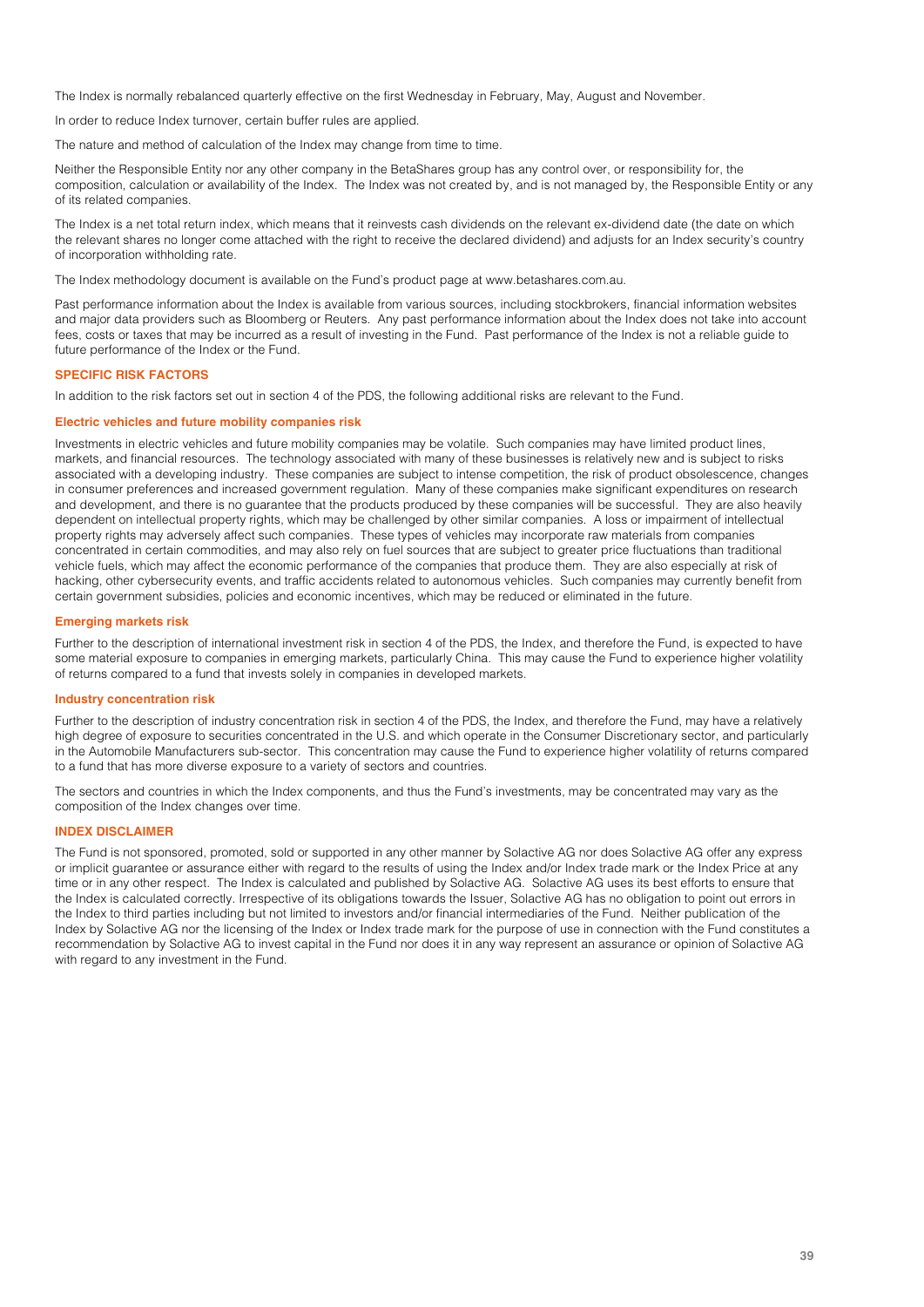## PRODUCT SUPPLEMENT

## <span id="page-40-0"></span>BETASHARES FUTURE OF PAYMENTS ETF

#### **INVESTMENT OBJECTIVE**

The investment objective of the BetaShares Future of Payments ETF is to provide an investment return that aims to track the performance of the Nasdaq CTA Global Digital Payments Index (the "Index"), before taking into account fees and expenses.

The Index is designed to track the performance of companies operating in the digital payments industry.

See "Further Information About the Index" below.

#### **GENERAL INFORMATION**

| ASX code                      | <b>IPAY</b>                                                                                                                                                                                                                       |
|-------------------------------|-----------------------------------------------------------------------------------------------------------------------------------------------------------------------------------------------------------------------------------|
| <b>Periodic distributions</b> | The Responsible Entity intends to make distributions at least annually. Information about the timetable for<br>distributions and any declared distribution amount will be announced via the ASX Market Announcements<br>Platform. |
|                               | For further information, see "Distributions" in section 2.2 of the PDS.                                                                                                                                                           |
| <b>Distribution</b>           | Available.                                                                                                                                                                                                                        |
| <b>Reinvestment Plan</b>      | For further information, see "Distribution Reinvestment Plan" in section 2.2.3 of the PDS.                                                                                                                                        |

#### **FURTHER INFORMATION ABOUT THE INDEX**

The index sponsor is Nasdaq, Inc ("Nasdaq").

To be eligible for initial inclusion in the Index, a company must meet the following criteria:

- be classified by the Consumer Technology Association ("CTA") as a mobile payments company, which includes those with exposure to:
	- Card Networks: companies that provide services for controlling where cards are accepted and to facilitate transactions between merchants and card issuers;
	- Infrastructure & Software: companies that provide hardware or software services for transacting payments across various channels, such as point-of-sale, mobile, and online;
	- Processors: companies that handle front end and back end transactions and processing from various channels, such as credit cards, debit cards, or point-of-sale payments; and
	- Solutions: companies that provide products and services for accepting payments by a variety of payment methods;
- have a minimum market capitalisation of US\$500 million;
- have a minimum three-month average daily dollar trading value of US\$1 million; and
- have a minimum free float of 20%.

In addition to the above, as part of a monthly constituent review process, recent initial public offerings with a free float adjusted market capitalisation inside the top 20% of existing holdings will also be eligible for inclusion in the Index between Index reconstitution dates.

The Index is a modified market capitalisation-weighted index.

The CTA determines the "intensity score" of each Index constituent by capturing the constituent's perceived degree of involvement within the digital payments space. The intensity score ranges from 0 to 1. Each company's free float market capitalisation is multiplied by its intensity score to derive its "Theme-Adjusted Market Capitalisation". Only securities with an intensity score equal to or exceeding 0.5 are eligible for inclusion (these are referred to as "Tier 1 Index Securities"). All Tier 1 Index Securities are ranked by their Theme-Adjusted Market Capitalisation.

In the event that the number of Tier 1 Index Securities does not exceed 30, the securities with an intensity score equal to or exceeding 0.25 and up to 0.5 are added (known as "Tier 2 Index Securities") so that the Index holds at least 30 constituents. Tier 2 Index Securities are added in order of largest adjusted market capitalisation.

Each Index constituent's initial weight is determined by dividing its Theme-Adjusted Market Capitalisation by the aggregate Theme-Adjusted Market Capitalisation of all Index constituents.

Index constituents are subject to the following caps initially and at each rebalance:

- no Index constituents' weight shall exceed 6%. The number of constituents to which this maximum applies is limited to the 5 largest by adjusted market capitalisation;
- each remaining Tier 1 Index Security's weight in the Index cannot exceed 4.5%; and
- no Tier 2 Index Security can have a weight that exceeds 2%.

A minimum weight of 0.3% will apply to each Index constituent.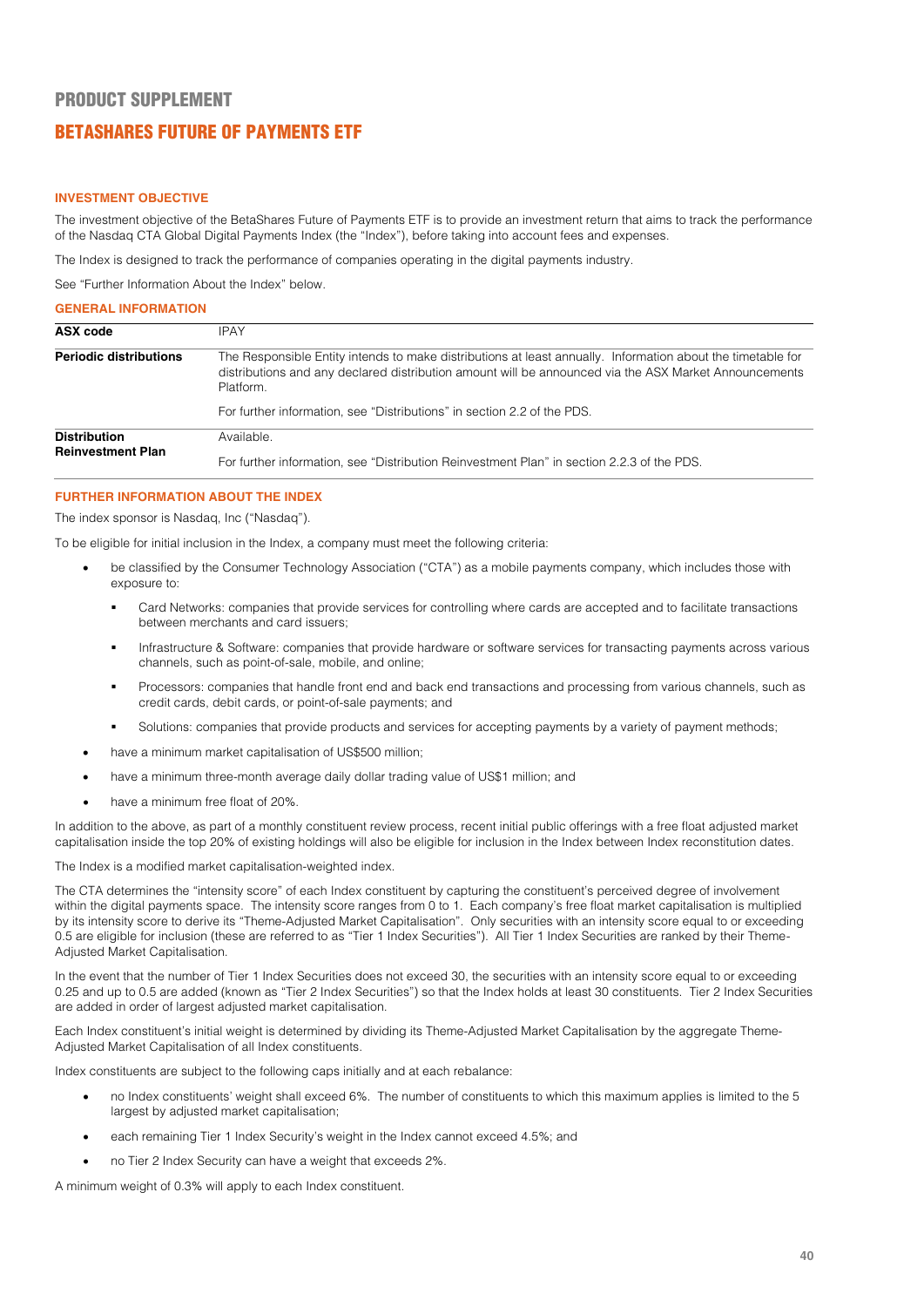The Index will hold a maximum of 50 securities (subject to the inclusion of certain companies with recent initial public offerings between Index reconstitutions, as described above).

The Index is reconstituted semi-annually in March and September, and rebalanced quarterly. Index changes become effective after the close of trading on the second Friday in March, June, September and December.

In order to reduce Index turnover, certain buffer rules are applied.

The nature and method of calculation of the Index may change from time to time.

Neither the Responsible Entity nor any other company in the BetaShares group has any control over, or responsibility for, the composition, calculation or availability of the Index. The Index was not created by, and is not managed by, the Responsible Entity or any of its related companies.

The Index is a net total return index, which means that it reinvests cash dividends on the relevant ex-dividend date (the date on which the relevant shares no longer come attached with the right to receive the declared dividend) and adjusts for an Index security's country of incorporation withholding rate.

Further information on the Index is available on the Nasdaq website a[t www.nasdaq.com](http://www.nasdaq.com/) and sub-pages.

Past performance information about the Index is available from various sources, including stockbrokers, financial information websites and major data providers such as Bloomberg or Reuters. Any past performance information about the Index does not take into account fees, costs or taxes that may be incurred as a result of investing in the Fund. Past performance of the Index is not a reliable guide to future performance of the Index or the Fund.

#### **SPECIFIC RISK FACTORS**

In addition to the risk factors set out in section 4 of the PDS, the following additional risks are relevant to the Fund.

#### **Mobile payment companies risk**

Mobile payment companies face intense competition, and are subject to increasing regulatory constraints, particularly with respect to fees, and anti-competition matters, cybersecurity and privacy. Mobile payment companies may be highly dependent on their ability to enter into agreements with merchants and other third parties to utilise a particular payment method, system, software or service, and such agreements may be subject to increased regulatory scrutiny. Such factors may adversely affect the profitability and value of such companies.

#### **Information Technology sector risk**

Information technology companies face intense competition and potentially rapid product obsolescence. They are also heavily dependent on intellectual property rights and may be adversely affected by loss or impairment of those rights. There can be no assurance these companies will be able to successfully protect their intellectual property to prevent the misappropriation of their technology, or that competitors will not develop technology that is substantially similar or superior to such companies' technology.

#### **Industry concentration risk**

Further to the description of industry concentration risk in section 4 of the PDS, the Index, and therefore the Fund, is expected to have a high degree of exposure to securities concentrated in the Information Technology sector, particularly in the U.S. This concentration may cause the Fund to experience higher volatility of returns compared to a fund that has more diverse exposure to a variety of sectors and countries.

The industries in which the Index components, and thus the Fund's investments, may be concentrated may vary as the composition of the Index changes over time.

#### **INDEX DISCLAIMER**

The Fund is not sponsored, endorsed, sold or promoted by Nasdaq, Inc. or its affiliates (NASDAQ, Inc, with its affiliates, are referred to as the "Corporations"). The Corporations have not passed on the legality or suitability of, or the accuracy or adequacy of descriptions and disclosures relating to, the Fund. The Corporations make no representation or warranty, express or implied to the owners of the Fund or any member of the public regarding the advisability of investing in securities generally or in the Fund particularly, or the ability of the Index to track general stock market performance. The Corporations' only relationship to BetaShares Holdings Pty Ltd ("Licensee") is in the licensing of the NASDAQ® registered trademarks and certain trade names of the Corporations and the use of the Index which is determined, composed and calculated by NASDAQ without regard to Licensee or the Fund. NASDAQ has no obligation to take the needs of the Licensee or the owners of the Fund into consideration in determining, composing or calculating the Index. The Corporations are not responsible for and have not participated in the determination of the timing of, prices at, or quantities of the Fund to be issued or in the determination or calculation of the equation by which the Fund is to be converted into cash. The Corporations have no liability in connection with the administration, marketing or trading of the Fund.

THE CORPORATIONS DO NOT GUARANTEE THE ACCURACY AND/OR UNINTERRUPTED CALCULATION OF THE INDEX OR ANY DATA INCLUDED THEREIN. THE CORPORATIONS MAKE NO WARRANTY, EXPRESS OR IMPLIED, AS TO RESULTS TO BE OBTAINED BY LICENSEE, OWNERS OF THE FUND, OR ANY OTHER PERSON OR ENTITY FROM THE USE OF THE INDEX OR ANY DATA INCLUDED THEREIN. THE CORPORATIONS MAKE NO EXPRESS OR IMPLIED WARRANTIES, AND EXPRESSLY DISCLAIM ALL WARRANTIES OF MERCHANTABILITY OR FITNESS FOR A PARTICULAR PURPOSE OR USE WITH RESPECT TO THE INDEX OR ANY DATA INCLUDED THEREIN. WITHOUT LIMITING ANY OF THE FOREGOING, IN NO EVENT SHALL THE CORPORATIONS HAVE ANY LIABILITY FOR ANY LOST PROFITS OR SPECIAL, INCIDENTAL, PUNITIVE, INDIRECT, OR CONSEQUENTIAL DAMAGES, EVEN IF NOTIFIED OF THE POSSIBILITY OF SUCH DAMAGES.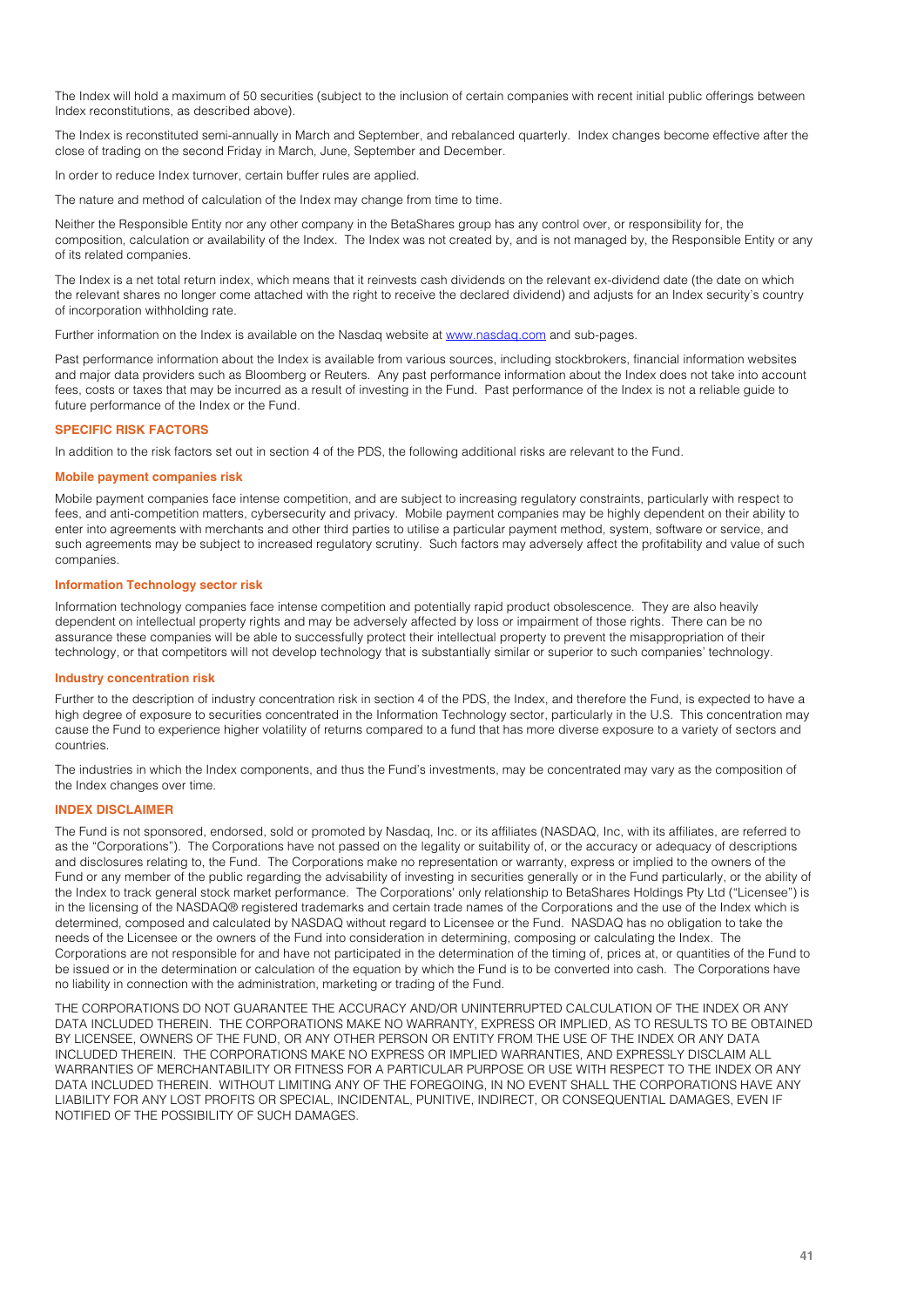## PRODUCT SUPPLEMENT

## <span id="page-42-0"></span>BETASHARES VIDEO GAMES AND ESPORTS ETF

#### **INVESTMENT OBJECTIVE**

The investment objective of the BetaShares Video Games and Esports ETF is to provide an investment return that aims to track the performance of the Nasdaq CTA Global Video Games & Esports Index (the "Index"), before taking into account fees and expenses.

The Index is designed to track the performance of companies engaged in the global Video Game and Esports industry.

See "Further Information About the Index" below.

#### **GENERAL INFORMATION**

| ASX code                                        | GAME                                                                                                                                                                                                                              |  |
|-------------------------------------------------|-----------------------------------------------------------------------------------------------------------------------------------------------------------------------------------------------------------------------------------|--|
| Periodic distributions                          | The Responsible Entity intends to make distributions at least annually. Information about the timetable for<br>distributions and any declared distribution amount will be announced via the ASX Market Announcements<br>Platform. |  |
|                                                 | For further information, see "Distributions" in section 2.2 of the PDS.                                                                                                                                                           |  |
| <b>Distribution</b><br><b>Reinvestment Plan</b> | Available.                                                                                                                                                                                                                        |  |
|                                                 | For further information, see "Distribution Reinvestment Plan" in section 2.2.3 of the PDS.                                                                                                                                        |  |

#### **FURTHER INFORMATION ABOUT THE INDEX**

The index sponsor is Nasdaq, Inc ("Nasdaq").

To be eligible for inclusion in the Index, a company must meet certain criteria, including:

- be engaged in the global Video Game and Esports industry, as determined by the Consumer Technology Association ("CTA");
- be listed on an eligible exchange as determined by Nasdag;
- have a market capitalisation of at least US\$250 million;
- have a three month average daily traded value of at least US\$1 million (if a security has less than three months of trading history, the average daily traded value is calculated using the security's entire trading history);
- have a minimum free float of at least 20%; and
- derive at least 50% of its revenue from Video Gaming and Esports.

Eligible companies must be engaged in Video Games and Esport related business according to the following sector and sub-sector definitions:

| Sectors               | <b>Definition</b>                                                                                                                                                                                                                                                                                                            |  |
|-----------------------|------------------------------------------------------------------------------------------------------------------------------------------------------------------------------------------------------------------------------------------------------------------------------------------------------------------------------|--|
| Developer / Publisher | Game developer refers to the company or organisation that designs and executes the creation<br>of video games. Game publisher refers to the company or organisation that finances the<br>development and distribution of video games. Games can be developed internally by a<br>publisher or externally by a game developer. |  |
| Esports               | Refers to the company or organisation that owns, operates, or develops professional/competitive<br>video game tournaments, leagues, teams, or viewing platforms.                                                                                                                                                             |  |
| Hardware              | Refers to the company or organisation that creates video game platforms (e.g., home and<br>portable videogame consoles).                                                                                                                                                                                                     |  |
| <b>Subsectors</b>     | <b>Definition</b>                                                                                                                                                                                                                                                                                                            |  |
| Consoles              | Refers to non-portable gaming devices that connects to a TV or monitor.                                                                                                                                                                                                                                                      |  |
| Digital / Online      | Refers to platforms and services that allow for the creation and distribution or playing of<br>amateur/non-professional games/gaming-related content online.                                                                                                                                                                 |  |
| <b>Esports Media</b>  | Refers to platforms and services that allow for the broadcast, coverage and distribution of<br>esports or professional/competitive game-related content.                                                                                                                                                                     |  |
| Mobile / Portable     | Refers to portable/handheld gaming devices such as smartphones, tablets and dedicated<br>portable gaming devices.                                                                                                                                                                                                            |  |
| PC.                   | Refers to computers such as home desktops and laptops.                                                                                                                                                                                                                                                                       |  |
| XR (AR/VR)            | Refers to virtual reality, augmented reality, or combination of ("mixed-reality") wearable devices.                                                                                                                                                                                                                          |  |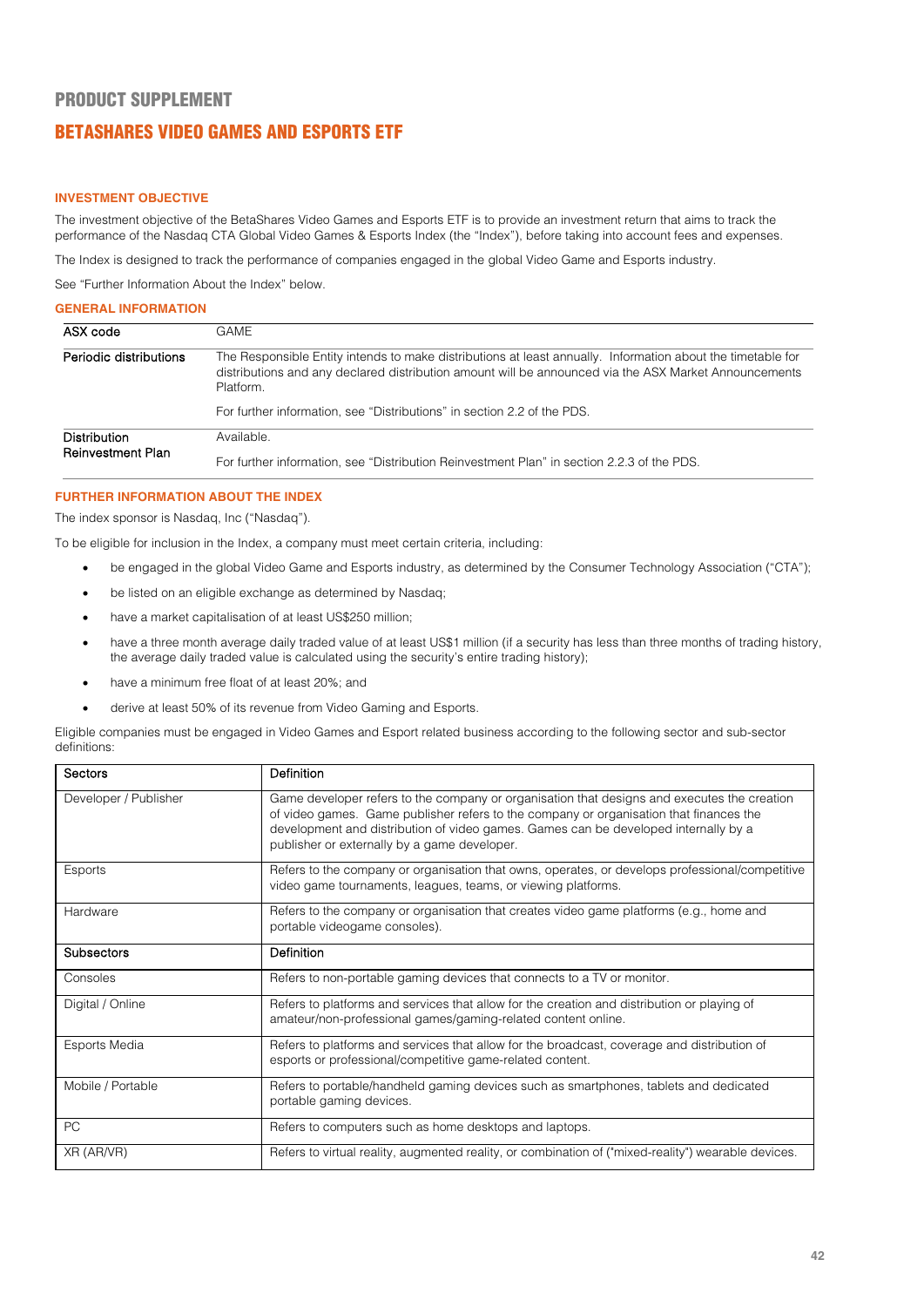Nasdaq determines the Index constituents by ranking each company by multiplying its float adjusted market capitalisation by its Video Gaming and Esports revenue percentage, to identify its "Theme-Adjusted Market Capitalisation".

The top 50 companies by Theme-Adjusted Market Capitalisation will be included in the Index (subject to the inclusion of certain companies with recent initial public offerings between Index reconstitutions, as described below).

Each security's index weight is determined by dividing its Theme-Adjusted Market Capitalisation by the aggregate Theme-Adjusted Market Capitalisation of all Index constituents.

Index constituents are subject to the following caps initially and at each rebalance:

- no constituent's weight may exceed 8%; and
- no constituent's weight may be below 0.3%.

The Index is reconstituted semi-annually in March and September ("Reconstitution Reference Date"), and rebalanced quarterly. Index changes become effective at market open on the trading day following the second Friday in March, June, September and December.

In addition to the above, as part of monthly constituent review process, recent initial public offerings that meet both the eligibility criteria described above and the following additional criteria will also be included in the Index (this may generate an Index consisting of more than 50 securities):

- the security must have begun trading on an eligible exchange after the most recent Reconstitution Reference Date and before the current rebalance reference date; and
- the security must have a market capitalisation inside the top 20% of existing holdings.

In order to reduce Index turnover, certain buffer rules are applied as at each Index rebalance.

The nature and method of calculation of the Index may change from time to time.

Neither the Responsible Entity nor any other company in the BetaShares group has any control over, or responsibility for, the composition, calculation or availability of the Index. The Index was not created by, and is not managed by, the Responsible Entity or any of its related companies.

The Index is a net total return index, which means that it reinvests cash dividends on the relevant ex-dividend date (the date on which the relevant shares no longer come attached with the right to receive the declared dividend) and adjusts for an Index security's country of incorporation withholding rate.

Further information on the Index is available on the Nasdaq website a[t www.nasdaq.com](http://www.nasdaq.com/) and sub-pages.

Past performance information about the Index is available from various sources, including stockbrokers, financial information websites and major data providers such as Bloomberg or Reuters. Any past performance information about the Index does not take into account fees, costs or taxes that may be incurred as a result of investing in the Fund. Past performance of the Index is not a reliable guide to future performance of the Index or the Fund.

#### **SPECIFIC RISK FACTORS**

In addition to the risk factors set out in section 4 of the PDS, the following additional risks are relevant to the Fund.

#### **Video gaming and esports companies risk**

Video gaming and esports companies face intense competition and potentially rapid product obsolescence, and may have limited product lines. They are also heavily dependent on intellectual property rights and may be adversely affected by loss or impairment of those rights. There can be no assurance these companies will be able to successfully protect their intellectual property to prevent the misappropriation of their technology, or that competitors will not develop technology that is substantially similar or superior to such companies' technology. They may also be subject to changes in consumer preferences. Such companies may be adversely impacted by government regulations and oversight, including with respect to privacy concerns, cybersecurity risk, and appropriateness of content for certain consumer demographics.

#### **Emerging markets risk**

Further to the description of international investment risk in section 4 of the PDS, the Index, and therefore the Fund, is expected to have some material exposure to companies in emerging markets, particularly China. This may cause the Fund to experience higher volatility of returns compared to a fund that invests solely in companies in developed markets.

#### **Industry concentration risk**

Further to the description of industry concentration risk in section 4 of the PDS, the Index, and therefore the Fund, is expected to have a high degree of exposure to securities concentrated in the Communication Services sector, and particularly the Interactive Home Entertainment sub-sector. This concentration may cause the Fund to experience higher volatility of returns compared to a fund that has more diverse exposure to a variety of sectors.

The sectors in which the Index components, and thus the Fund's investments, may be concentrated may vary as the composition of the Index changes over time.

#### **INDEX DISCLAIMER**

The Fund is not sponsored, endorsed, sold or promoted by Nasdaq, Inc. or its affiliates (NASDAQ, Inc, with its affiliates, are referred to as the "Corporations"). The Corporations have not passed on the legality or suitability of, or the accuracy or adequacy of descriptions and disclosures relating to, the Fund. The Corporations make no representation or warranty, express or implied to the owners of the Fund or any member of the public regarding the advisability of investing in securities generally or in the Fund particularly, or the ability of the Index to track general stock market performance. The Corporations' only relationship to BetaShares Holdings Pty Ltd ("Licensee") is in the licensing of the NASDAQ® registered trademarks and certain trade names of the Corporations and the use of the Index which is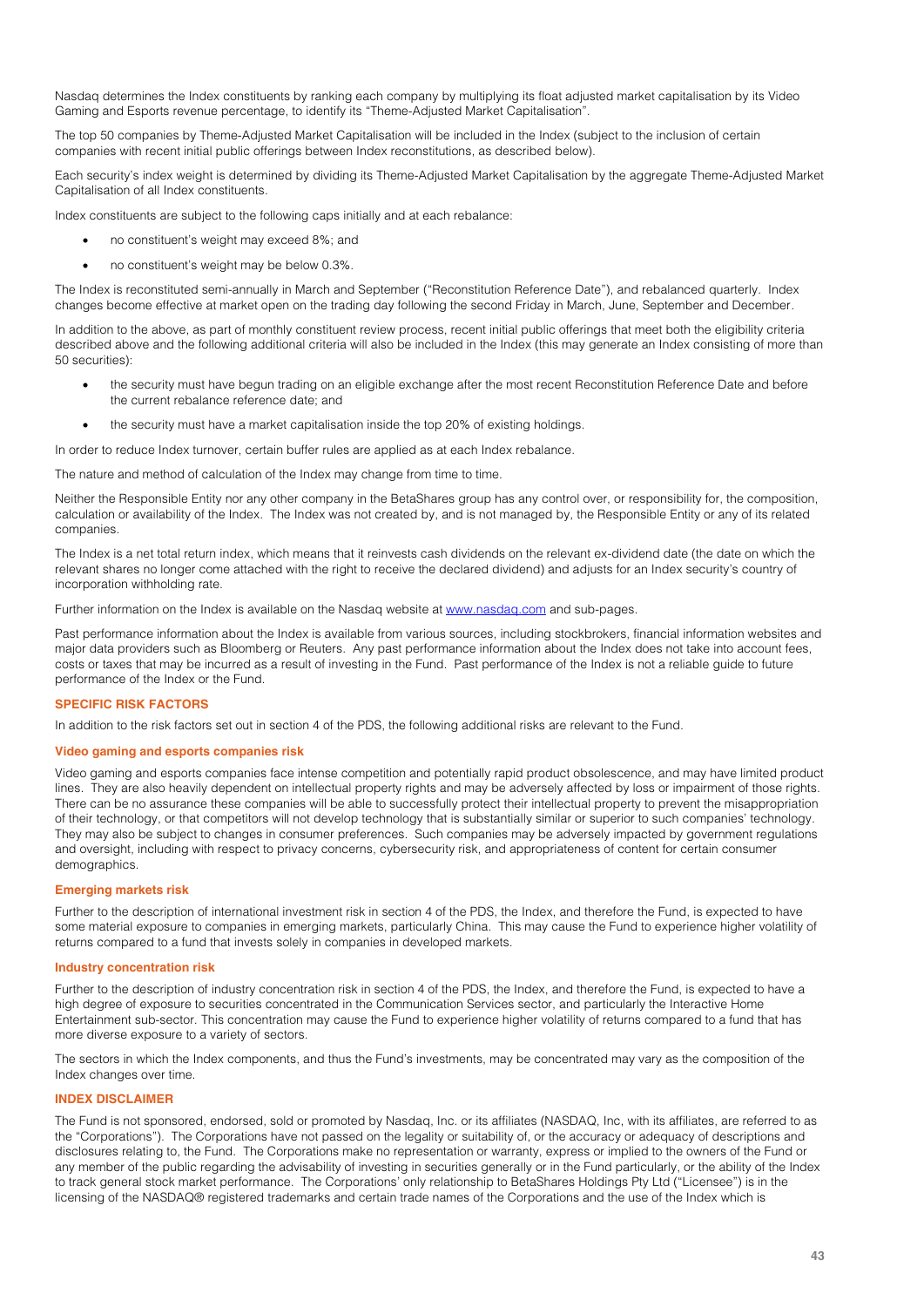determined, composed and calculated by NASDAQ without regard to Licensee or the Fund. NASDAQ has no obligation to take the needs of the Licensee or the owners of the Fund into consideration in determining, composing or calculating the Index. The Corporations are not responsible for and have not participated in the determination of the timing of, prices at, or quantities of the Fund to be issued or in the determination or calculation of the equation by which the Fund is to be converted into cash. The Corporations have no liability in connection with the administration, marketing or trading of the Fund.

THE CORPORATIONS DO NOT GUARANTEE THE ACCURACY AND/OR UNINTERRUPTED CALCULATION OF THE INDEX OR ANY DATA INCLUDED THEREIN. THE CORPORATIONS MAKE NO WARRANTY, EXPRESS OR IMPLIED, AS TO RESULTS TO BE OBTAINED BY LICENSEE, OWNERS OF THE FUND, OR ANY OTHER PERSON OR ENTITY FROM THE USE OF THE INDEX OR ANY DATA INCLUDED THEREIN. THE CORPORATIONS MAKE NO EXPRESS OR IMPLIED WARRANTIES, AND EXPRESSLY DISCLAIM ALL WARRANTIES OF MERCHANTABILITY OR FITNESS FOR A PARTICULAR PURPOSE OR USE WITH RESPECT TO THE INDEX OR ANY DATA INCLUDED THEREIN. WITHOUT LIMITING ANY OF THE FOREGOING, IN NO EVENT SHALL THE CORPORATIONS HAVE ANY LIABILITY FOR ANY LOST PROFITS OR SPECIAL, INCIDENTAL, PUNITIVE, INDIRECT, OR CONSEQUENTIAL DAMAGES, EVEN IF NOTIFIED OF THE POSSIBILITY OF SUCH DAMAGES.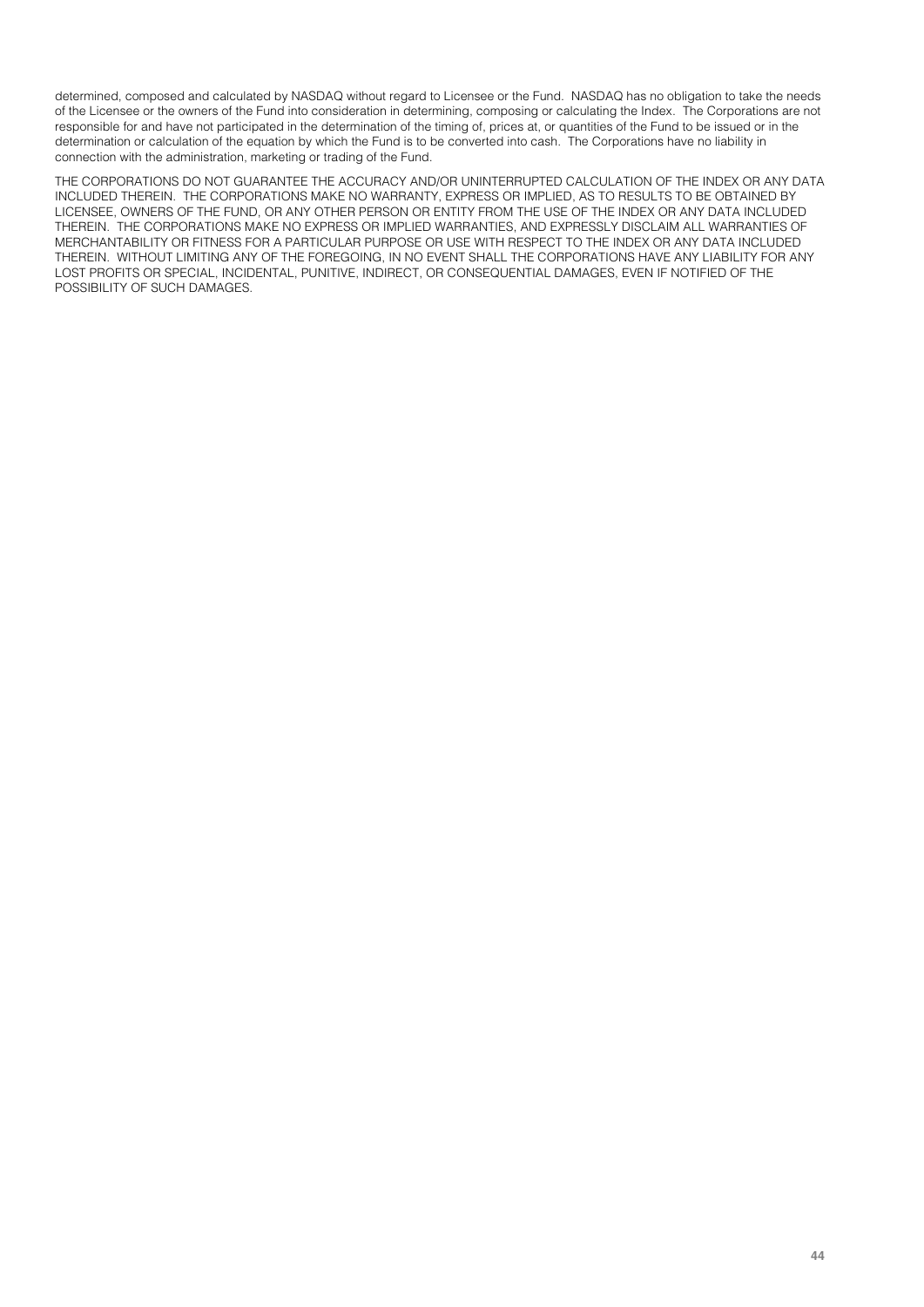## PRODUCT SUPPLEMENT

## <span id="page-45-0"></span>BETASHARES ONLINE RETAIL AND E-COMMERCE ETF

#### **INVESTMENT OBJECTIVE**

The investment objective of the BetaShares Online Retail and E-Commerce ETF is to provide an investment return that aims to track the performance of the Solactive EQM Online Retail and E-Commerce Index (the "Index"), before taking into account fees and expenses.

The Index is designed to track the performance of companies that have significant business operations in online retail or online travel, or that operate an online-based marketplace.

See "Further Information About the Index" below.

| <b>GENERAL INFORMATION</b> |                                                                                                                                                                                                                                   |  |  |
|----------------------------|-----------------------------------------------------------------------------------------------------------------------------------------------------------------------------------------------------------------------------------|--|--|
| ASX code                   | <b>IBUY</b>                                                                                                                                                                                                                       |  |  |
| Periodic distributions     | The Responsible Entity intends to make distributions at least annually. Information about the timetable for<br>distributions and any declared distribution amount will be announced via the ASX Market Announcements<br>Platform. |  |  |
|                            | For further information, see "Distributions" in section 2.2.1 of the PDS.                                                                                                                                                         |  |  |
| <b>Distribution</b>        | Available.                                                                                                                                                                                                                        |  |  |
| Reinvestment Plan          | For further information, see "Distribution Reinvestment Plan" in section 2.2.3 of the PDS.                                                                                                                                        |  |  |

#### **FURTHER INFORMATION ABOUT THE INDEX**

The Index provider is Solactive AG ("Solactive").

To be eligible for inclusion in the Index, a company must meet certain criteria, including:

- be listed on a regulated stock exchange in the form of shares tradable for foreign investors without restrictions;
- have free-float market capitalisation of at least US\$300 million;
- have a minimum free float of 20%; and
- have average daily traded value of at least US\$2 million over the last six months.

From this universe, the following companies are selected as Index components:

- companies with significant business operations in one of three online retail business segments:
	- 1. Online Retail online shopping in the form of electronic or virtual commerce which allows consumers to buy goods or services directly over the internet;
	- 2. Online Travel online booking of travel or travel-related services over the internet; and
	- 3. Online Marketplace online platform in which consumer transactions are processed by the marketplace operator and then delivered and fulfilled by participating retailers, restaurants, or wholesalers; and
- companies with at least 65% of revenues or a minimum of \$90 billion in annual retail sales derived from online and/or virtual business transactions.

A maximum of 100 companies, ranked by free-float market capitalisation, are eligible if they meet all other inclusion criteria.

Index constituents are subject to the following caps initially and at each index rebalance:

- no constituent's weight may exceed 6%; and
- no constituent's weight may be below 0.2%.

Any excess or residual weight will be distributed equally among the remaining components.

The Index is reconstituted and rebalanced quarterly at the close of trading on the first Wednesday in February, May, August and November.

In order to reduce Index turnover, certain buffer rules are applied.

The nature and method of calculation of the Index may change from time to time.

Neither the Responsible Entity nor any other company in the BetaShares group has any control over, or responsibility for, the composition, calculation or availability of the Index. The Index was not created by, and is not managed by, the Responsible Entity or any of its related companies.

The Index is a net total return index, which means that it reinvests cash dividends on the relevant ex-dividend date (the date on which the relevant shares no longer come attached with the right to receive the declared dividend) and adjusts for an Index security's country of incorporation withholding rate.

The Index methodology document is available on the Fund's product page at [www.betashares.com.au.](http://www.betashares.com.au/)

Past performance information about the Index is available from various sources, including stockbrokers, financial information websites and major data providers such as Bloomberg or Reuters. Any past performance information about the Index does not take into account fees, costs or taxes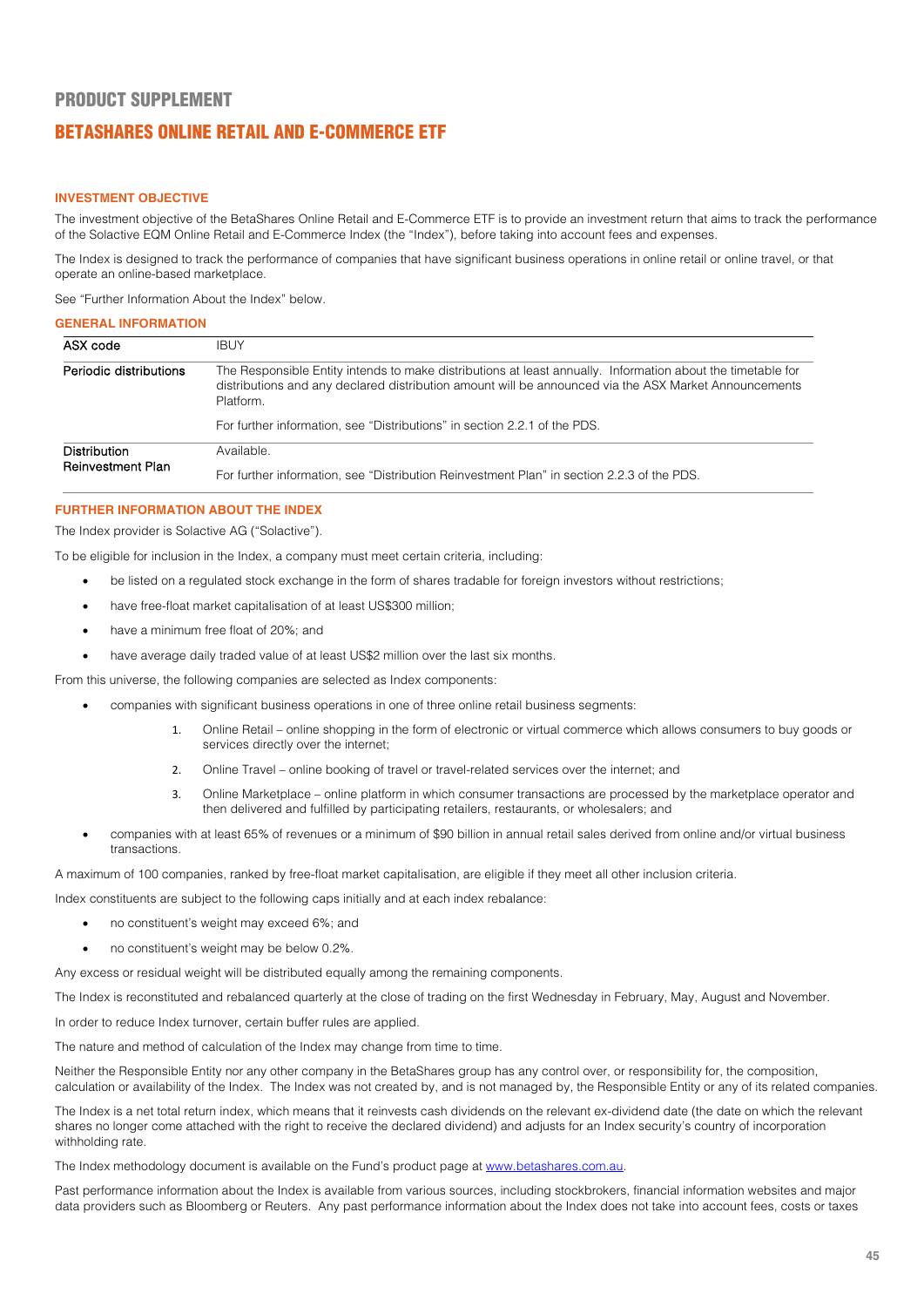that may be incurred as a result of investing in the Fund. Past performance of the Index is not a reliable guide to future performance of the Index or the Fund.

#### **SPECIFIC RISK FACTORS**

In addition to the risk factors set out in section 4 of the PDS, the following additional risks are relevant to the Fund.

#### **Consumer discretionary companies risk**

The Fund invests in consumer discretionary companies, which are companies that provide non-essential goods and services, such as retailers and providers of media and consumer services. These companies manufacture products and provide discretionary services directly to the consumer, and the success of these companies is tied closely to the performance of the overall domestic and international economy, interest rates, competition and consumer confidence. Success depends heavily on disposable household income and consumer spending. Changes in demographics and consumer tastes can also affect the demand for, and success of, consumer discretionary products in the marketplace.

#### **Internet companies risk**

Internet companies are subject to rapid changes in technology, worldwide competition, rapid obsolescence of products and services, risk of loss of intellectual property rights, cyclical market patterns, evolving industry standards, and frequent new product introductions. In addition, the stocks of some internet companies may have relatively high price-to-earnings ratios with little or no earnings histories. Many internet companies have experienced extreme price and volume fluctuations that often have been unrelated to their operating performance.

#### **Online retail risk**

Companies that operate in the online marketplace, retail and travel segments are subject to fluctuating consumer demand. Consumer access to price information for the same or similar products may cause companies that operate in the online marketplace, retail and travel segments to reduce profit margins in order to compete. Profit margins in the travel industry are particularly sensitive to seasonal demand, fuel costs, consumer perception of various risks associated with travel to various destinations, and travel restrictions associated with global events such as pandemics. Due to the nature of their business models, companies that operate in the online marketplace, retail and travel segments may also be subject to heightened cybersecurity risk, including the risk of theft or damage to vital hardware, software and information systems. The loss or public dissemination of sensitive customer information or other proprietary data may negatively affect the financial performance of such companies to a greater extent than traditional "bricks and mortar" retailers.

As a result of such companies being web-based and the fact that they process, store, and transmit large amounts of data, including personal information, for their customers, failure to prevent or mitigate data loss or other security breaches, including breaches of vendors' technology and systems, could expose companies that operate in the online marketplace, retail and travel segments or their customers to a risk of loss or misuse of such information, adversely affect their operating results, result in litigation or potential liability, and otherwise harm their businesses.

#### **Emerging markets risk**

Further to the description of international investment risk in section 4 of the PDS, the Index, and therefore the Fund, is expected to have some material exposure to companies in emerging markets, particularly China. This may cause the Fund to experience higher volatility of returns compared to a fund that invests solely in companies in developed markets.

#### **Industry concentration risk**

Further to the description of concentration risk in section 4 of the PDS, the Index, and therefore the Fund, is expected to have a high degree of exposure to securities concentrated in the Consumer Discretionary sector, and the Internet and Direct Marketing sub-sector, particularly in the U.S. and China. This concentration may cause the Fund to experience higher volatility of returns compared to a fund that has more diverse exposure to a variety of sectors and countries.

The industries in which the Index components, and thus the Fund's investments, may be concentrated may vary as the composition of the Index changes over time.

#### **INDEX DISCLAIMER**

The Fund is not sponsored, promoted, sold or supported in any other manner by Solactive AG nor does Solactive AG offer any express or implicit guarantee or assurance either with regard to the results of using the Index and/or Index trade mark or the Index Price at any time or in any other respect. The Index is calculated and published by Solactive AG. Solactive AG uses its best efforts to ensure that the Index is calculated correctly. Irrespective of its obligations towards the Issuer, Solactive AG has no obligation to point out errors in the Index to third parties including but not limited to investors and/or financial intermediaries of the Fund. Neither publication of the Index by Solactive AG nor the licensing of the Index or Index trade mark for the purpose of use in connection with the Fund constitutes a recommendation by Solactive AG to invest capital in the Fund nor does it in any way represent an assurance or opinion of Solactive AG with regard to any investment in the Fund.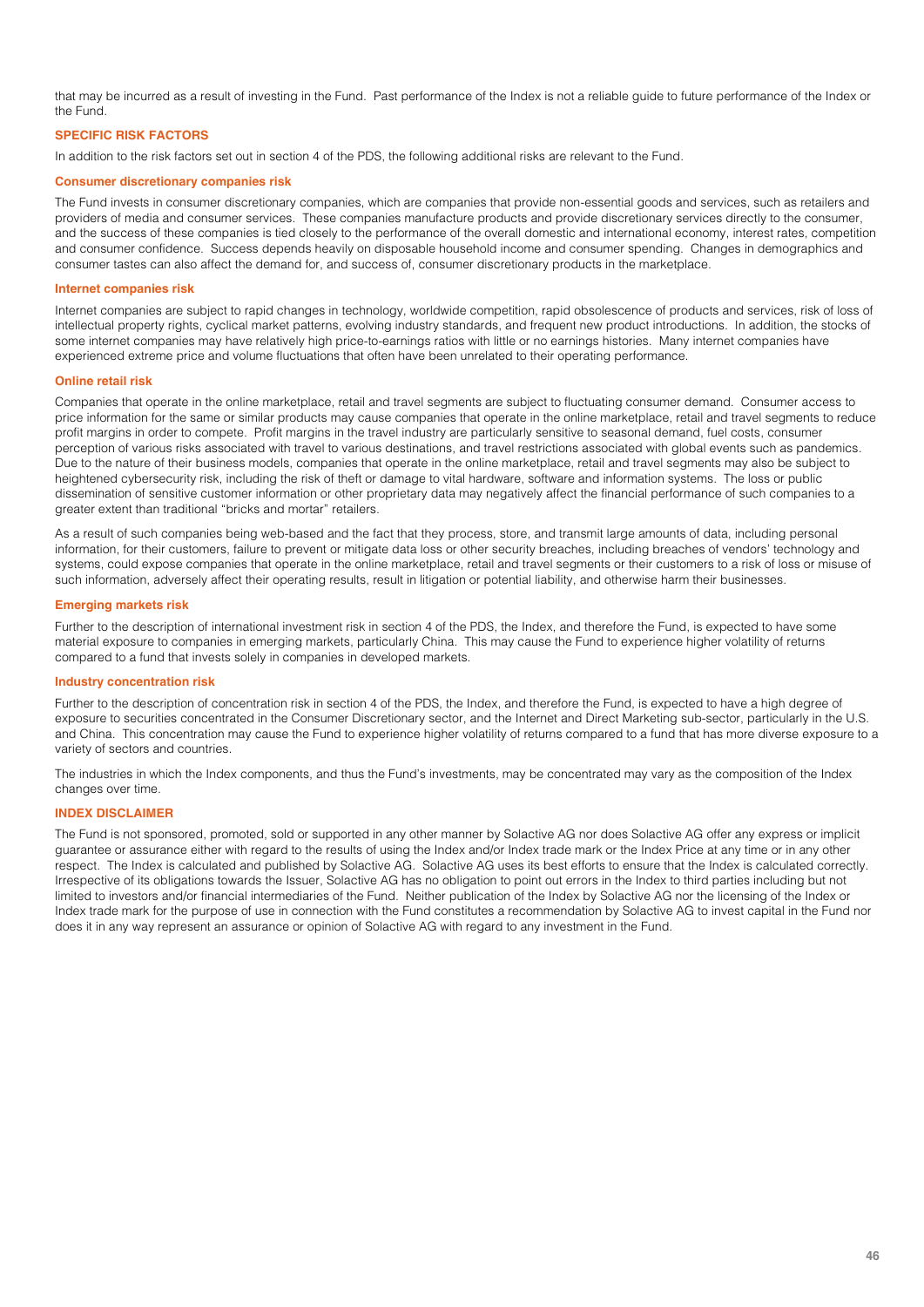## PRODUCT SUPPLEMENT

## <span id="page-47-0"></span>BETASHARES DIGITAL HEALTH AND TELEMEDICINE ETF

#### **INVESTMENT OBJECTIVE**

The investment objective of the BetaShares Digital Health and Telemedicine ETF is to provide an investment return that aims to track the performance of the NASDAQ CTA Global Digital Health Index (the "Index"), before taking into account fees and expenses.

The Index is designed to track the performance of a selection of companies engaged in the global Digital Health industry.

See "Further Information About the Index" below.

#### **GENERAL INFORMATION**

| ASX code                      | EDOC.                                                                                                                                                                                                                             |  |
|-------------------------------|-----------------------------------------------------------------------------------------------------------------------------------------------------------------------------------------------------------------------------------|--|
| <b>Periodic distributions</b> | The Responsible Entity intends to make distributions at least annually. Information about the timetable for<br>distributions and any declared distribution amount will be announced via the ASX Market Announcements<br>Platform. |  |
|                               | For further information, see "Distributions" in section 2.2 of the PDS.                                                                                                                                                           |  |
| <b>Distribution</b>           | Available.                                                                                                                                                                                                                        |  |
| <b>Reinvestment Plan</b>      | For further information, see "Distribution Reinvestment Plan" in section 2.2.3 of the PDS.                                                                                                                                        |  |

#### **FURTHER INFORMATION ABOUT THE INDEX**

The index sponsor is Nasdaq, Inc ("Nasdaq").

To be eligible for initial inclusion in the Index, each security must:

- be classified as a Digital Health related business by the Consumer Technology Association;
- be listed on an eligible exchange as determined by Nasdag;
- derive at least 50% of its revenue from the Digital Health industry;
- have a market capitalisation of at least US\$100 million;
- have a three month average daily traded value of at least US\$1 million; and
- have at least 20% of its shares on issue publicly available for trading.

The Consumer Technology Association defines Digital Health related business according to the following sectors:

| Sectors                         | Definition                                                                                                                                                                                                                                                                                                                                                                        |
|---------------------------------|-----------------------------------------------------------------------------------------------------------------------------------------------------------------------------------------------------------------------------------------------------------------------------------------------------------------------------------------------------------------------------------|
| Digital Health                  | Refers to the use of information technology/electronic communication tools,<br>services and processes to deliver health care services or to facilitate<br>hetter health                                                                                                                                                                                                           |
| <b>Medical Devices</b>          | Although a broad category, the medical devices health sector classification in<br>this category will highlight companies that develop technologies that offer<br>connectivity for data monitoring, app-connected devices, or companies involved<br>with AI-assisted/robotics-based medical devices that do not qualify fully into the<br>Artificial and Robotics classifications. |
| Remote Patient Monitoring (RPM) | RPM refers to devices and connected platforms that allow for patients to use at<br>home where medical information is transmitted to remote care providers. Blood<br>glucose monitoring, sleep apnea diagnostics equipment, and even pregnancy<br>monitoring are common RPM solutions categories.                                                                                  |
| Software                        | Refers to companies engaging in healthcare improvement solutions such as<br>patient data analytics, electronic health record (EHR) management, Artificial<br>Intelligence technology, Virtual Reality technology and other cloud-based SaaS<br>digital health products.                                                                                                           |
| Telehealth                      | Telehealth encompasses remote visits between patients and health care<br>providers, with a focus on video and text or chat-based visits.                                                                                                                                                                                                                                          |
| Wearables                       | Technology devices that can be worn by a consumer and include tracking<br>information related to health and fitness. In this index, emphasis is given to<br>wearables with mobile and online app connected platforms.                                                                                                                                                             |

All eligible securities are ranked by their Theme-Adjusted Free Float Market Capitalisation. The Theme-Adjusted Free Float Market Capitalisation is identified by multiplying each security's free float market capitalisation by its percentage of revenue derived from Digital Health related business interests.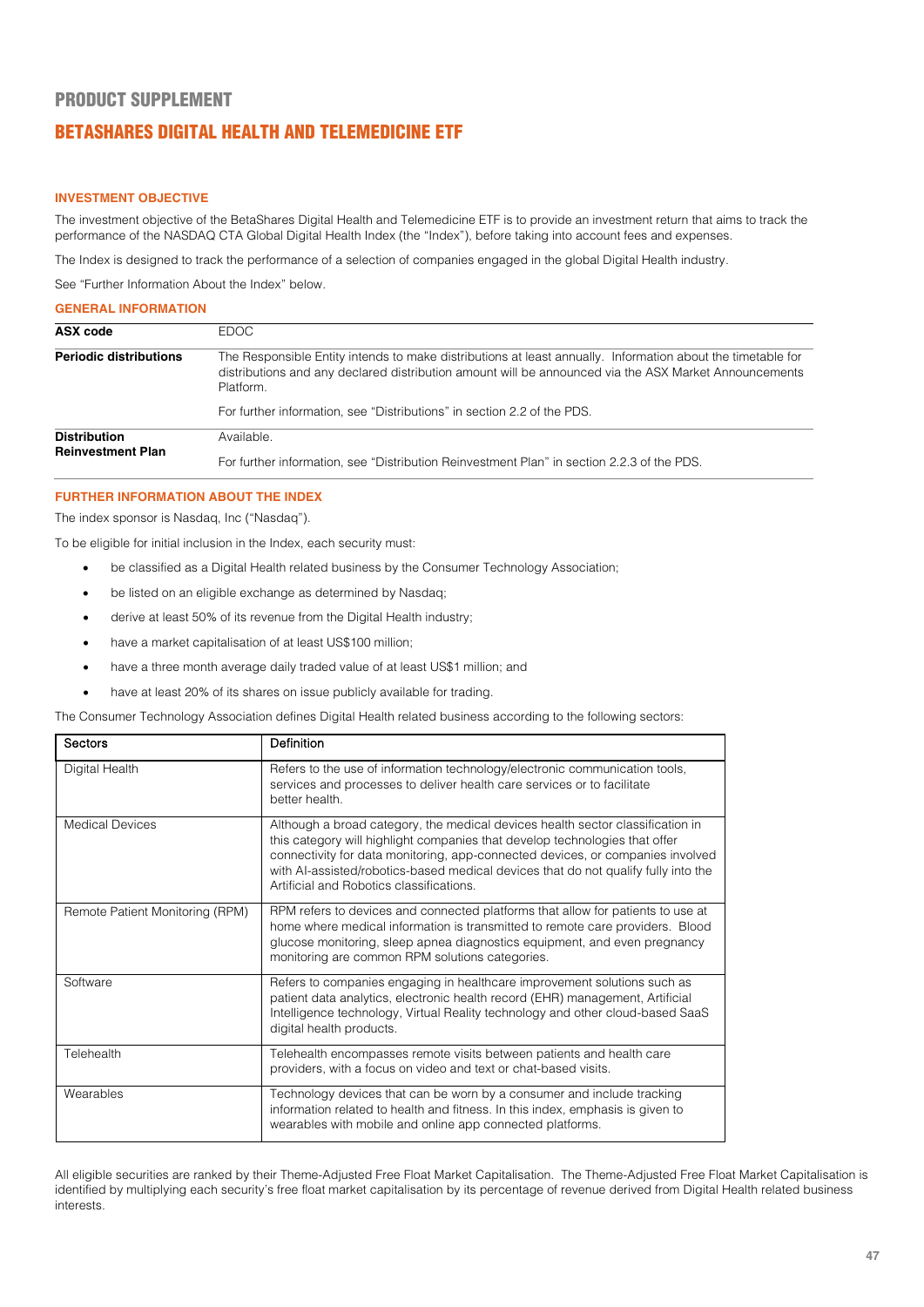Up to 50 securities are then selected based on their Theme-Adjusted Free Float Market Capitalisation ranking.

The Index is a modified free float market capitalisation-weighted index. Each security's index weight is determined by dividing its Theme-Adjusted Free Float Market Capitalisation by the aggregate Theme-Adjusted Free Float Market Capitalisation of all Index constituents.

Index constituents are subject to the following weight caps initially and at each rebalance:

- no constituent's weight may exceed 8%;
- only a top 5 constituent's weight may exceed 4%, all other constituents are capped at 4%; and
- no constituent's weight may be below 0.3%.

In order to reduce Index turnover upon review, certain buffer rules are also applied.

The Index is reconstituted semi-annually in March and September and rebalanced quarterly in March, June, September and December.

In addition to the above, as part of the monthly constituent review process, any recent initial public offering that has commenced trading on an eligible exchange and that meets the following criteria will be included in the Index (this may generate an Index consisting of more than 50 constituents):

- the security has had an average daily traded value of at least US\$1 million;
- the security has a market capitalisation of at least US\$100 million;
- the security has a market capitalisation higher than 80% of the existing constituents; and
- the security derives at least 50% of its revenue from Digital Health.

The Index is a net total return index, which means that it reinvests cash dividends on the relevant ex-dividend date (the date on which the relevant shares no longer come attached with the right to receive the declared dividend) and adjusts for an Index security's country of incorporation withholding rate.

The nature and method of calculation of the Index may change from time to time.

Neither the Responsible Entity nor any other company in the BetaShares group has any control over, or responsibility for, the composition, calculation or availability of the Index.

The Index provider is not a related company of the Responsible Entity.

Past performance information about the Index is available from various sources, including stockbrokers, financial information websites and major data providers such as Bloomberg or Reuters. Any past performance information about the Index does not take into account fees, costs or taxes that may be incurred as a result of investing in the Fund. Past performance of the Index is not a reliable guide to future performance of the Index or the Fund.

Further information on the Index is available on the Nasdaq website a[t www.nasdaq.com](http://www.nasdaq.com/) and sub-pages.

A listing of the Fund's portfolio holdings will be available daily a[t www.betashares.com.au.](http://www.betashares.com.au/)

#### **SPECIFIC RISK FACTORS**

In addition to the risk factors set out in section 4 of the PDS, the following additional risks are relevant to the Fund.

#### **Health care sector risk**

Companies in the health care sector are subject to extensive government regulation and their profitability can be significantly affected by restrictions on government reimbursement for medical expenses, rising costs of medical products and services, increased competition and pricing pressure (including price discounting), limited product lines and an increased emphasis on the delivery of health care through outpatient services. Companies in the health care sector are heavily dependent on obtaining and defending patents, which may be time consuming and costly, and the expiration of patents may also adversely affect the profitability of these companies. Health care companies may also be subject to extensive litigation based on product liability and similar claims. In addition, their products can become obsolete due to industry innovation, changes in technologies or other market developments. Many new products in the health care sector require significant research and development and may be subject to regulatory approvals, all of which may be time consuming and costly with no guarantee that any product will come to market.

In addition, digital health companies may be particularly vulnerable to cybersecurity breaches and may have limited markets, financial resources or personnel.

#### **Small and medium-sized companies risk**

The Index, and therefore the Fund, is expected to have a high degree of exposure to small and medium sized companies, as measured by market capitalisation. Such companies may be more vulnerable to adverse general market or economic developments, and their securities may be less liquid and may experience greater price volatility than larger, more established companies as a result of several factors, including limited trading volumes, products or financial resources, and less publicly available information. Accordingly, such companies are generally subject to greater market risk than larger, more established companies, and may underperform other segments of the market or the equity market as a whole. This may cause the Fund to experience higher volatility of returns compared to a fund that invests in larger, more established companies.

#### **Industry concentration risk**

Further to the description of industry concentration risk in section 4 of the PDS, the Index, and therefore the Fund, is expected to have a high degree of exposure to securities concentrated in the Digital Health sector, particularly in the U.S. This concentration may cause the Fund to experience higher volatility of returns compared to a fund that has more diverse exposure to a variety of sectors and countries.

The industries in which the Index components, and thus the Fund's investments, may be concentrated may vary as the composition of the Index changes over time.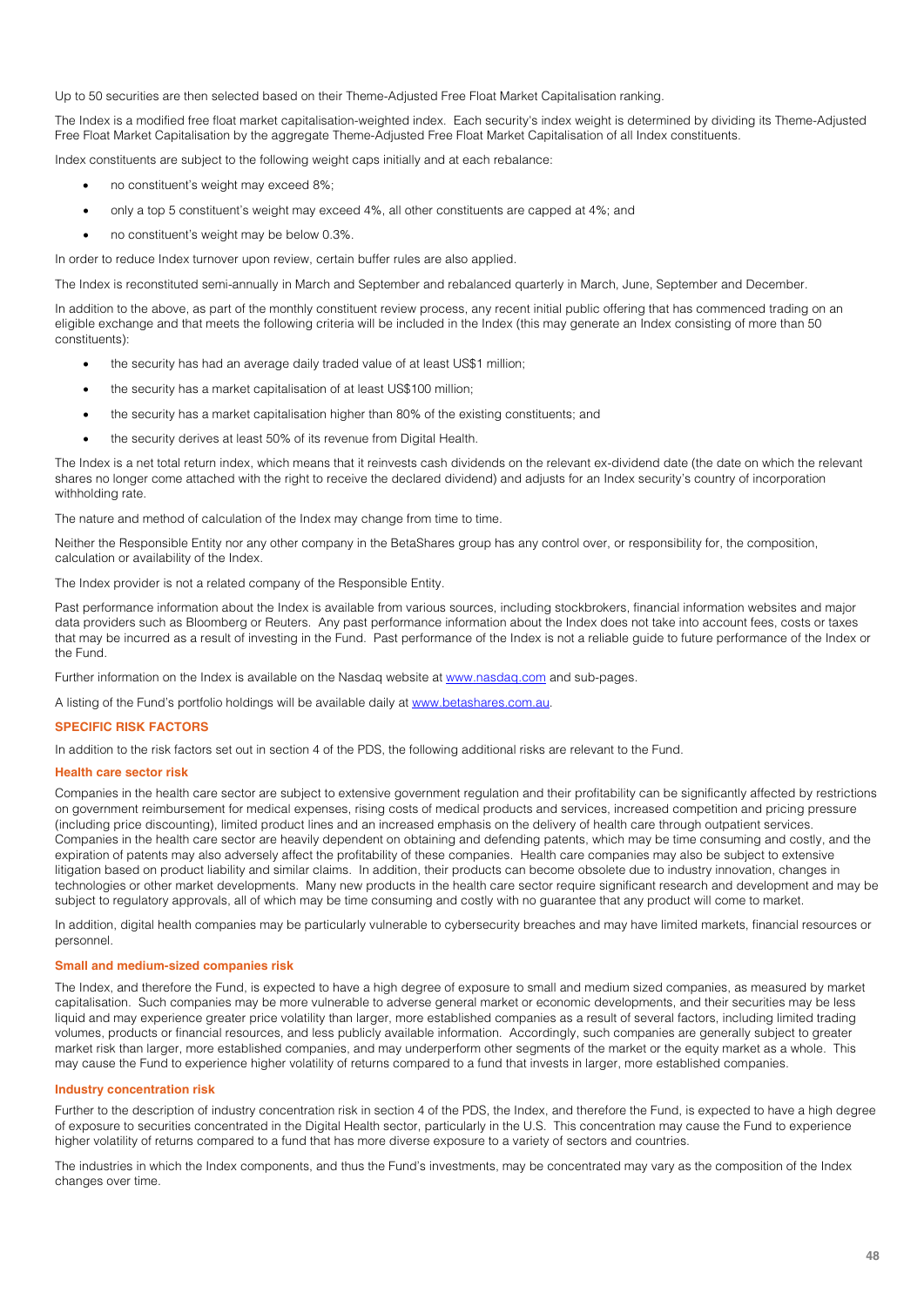#### **INDEX DISCLAIMER**

The Fund is not sponsored, endorsed, sold or promoted by Nasdaq, Inc. or its affiliates (NASDAQ, Inc, with its affiliates, are referred to as the "Corporations"). The Corporations have not passed on the legality or suitability of, or the accuracy or adequacy of descriptions and disclosures relating to, the Fund. The Corporations make no representation or warranty, express or implied to the owners of the Fund or any member of the public regarding the advisability of investing in securities generally or in the Fund particularly, or the ability of the Index to track general stock market performance. The Corporations' only relationship to BetaShares Holdings Pty Ltd ("Licensee") is in the licensing of the NASDAQ® registered trademarks and certain trade names of the Corporations and the use of the Index which is determined, composed and calculated by NASDAQ without regard to Licensee or the Fund. NASDAQ has no obligation to take the needs of the Licensee or the owners of the Fund into consideration in determining, composing or calculating the Index. The Corporations are not responsible for and have not participated in the determination of the timing of, prices at, or quantities of the Fund to be issued or in the determination or calculation of the equation by which the Fund is to be converted into cash. The Corporations have no liability in connection with the administration, marketing or trading of the Fund.

THE CORPORATIONS DO NOT GUARANTEE THE ACCURACY AND/OR UNINTERRUPTED CALCULATION OF THE INDEX OR ANY DATA INCLUDED THEREIN. THE CORPORATIONS MAKE NO WARRANTY, EXPRESS OR IMPLIED, AS TO RESULTS TO BE OBTAINED BY LICENSEE, OWNERS OF THE FUND, OR ANY OTHER PERSON OR ENTITY FROM THE USE OF THE INDEX OR ANY DATA INCLUDED THEREIN. THE CORPORATIONS MAKE NO EXPRESS OR IMPLIED WARRANTIES, AND EXPRESSLY DISCLAIM ALL WARRANTIES OF MERCHANTABILITY OR FITNESS FOR A PARTICULAR PURPOSE OR USE WITH RESPECT TO THE INDEX OR ANY DATA INCLUDED THEREIN. WITHOUT LIMITING ANY OF THE FOREGOING, IN NO EVENT SHALL THE CORPORATIONS HAVE ANY LIABILITY FOR ANY LOST PROFITS OR SPECIAL, INCIDENTAL, PUNITIVE, INDIRECT, OR CONSEQUENTIAL DAMAGES, EVEN IF NOTIFIED OF THE POSSIBILITY OF SUCH DAMAGES.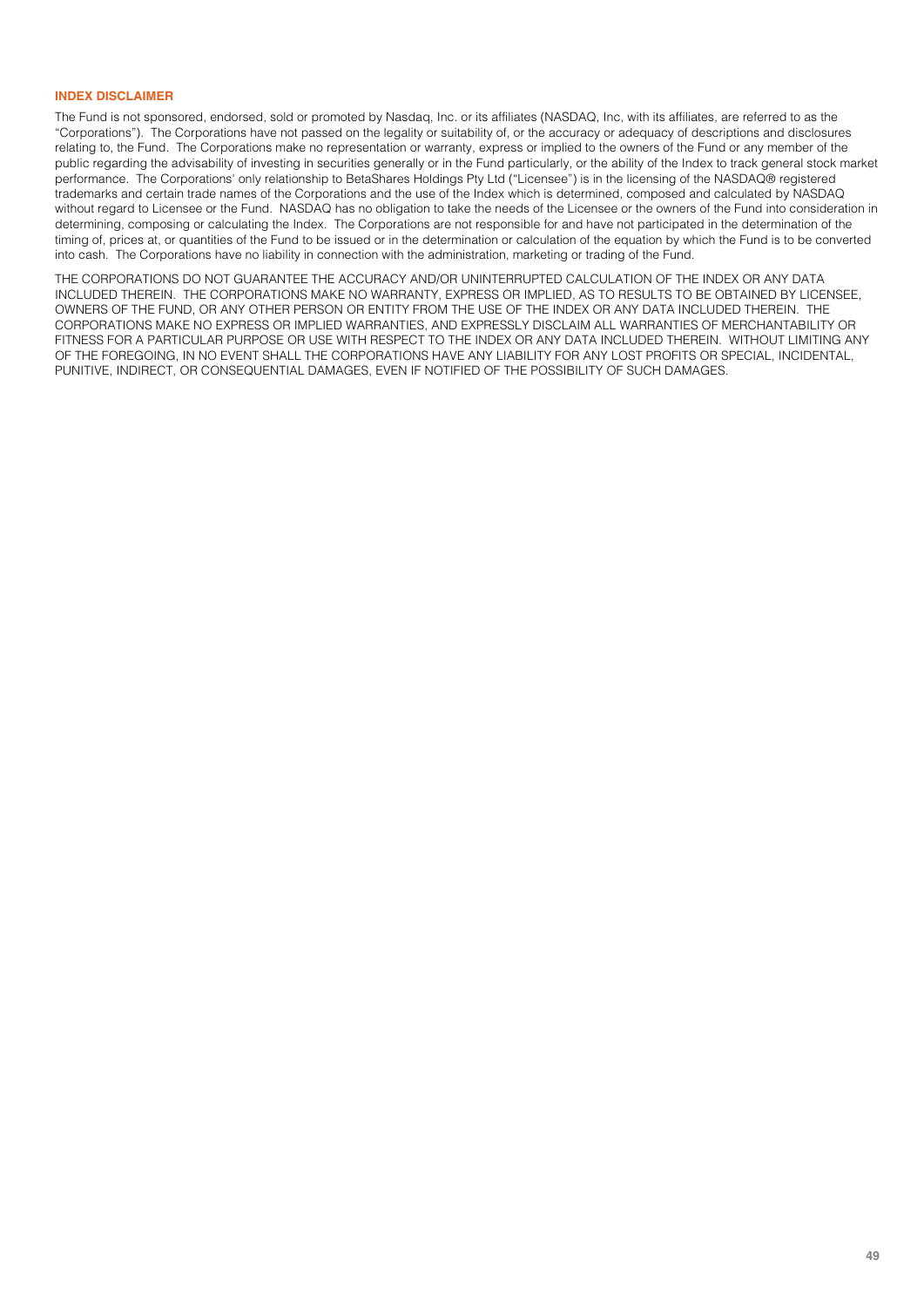## <span id="page-50-0"></span>BETASHARES FUTURE OF FOOD ETF

#### **INVESTMENT OBJECTIVE**

The investment objective of the BetaShares Future of Food ETF is to provide an investment return that aims to track the performance of the Foxberry Next Generation Foods USD Net Total Return Index (the "Index"), before taking into account fees and expenses.

The Index is designed to track the performance of companies engaged in activities that have a direct and positive impact on the next generation of food production, food chain improvements and food supply. This includes innovation in raw ingredients such as proteins and enzymes, plant based and cellular foods, smart farming, natural foods, sustainable packaging and food specific supply chain technologies.

See "Further Information About the Index" below.

#### **GENERAL INFORMATION**

| ASX code                 | IEAT                                                                                                                                                                                                                              |  |
|--------------------------|-----------------------------------------------------------------------------------------------------------------------------------------------------------------------------------------------------------------------------------|--|
| Periodic distributions   | The Responsible Entity intends to make distributions at least annually. Information about the timetable for<br>distributions and any declared distribution amount will be announced via the ASX Market Announcements<br>Platform. |  |
|                          | For further information, see "Distributions" in section 2.2.1 of the PDS.                                                                                                                                                         |  |
| <b>Distribution</b>      | Available.                                                                                                                                                                                                                        |  |
| <b>Reinvestment Plan</b> | For further information, see "Distribution Reinvestment Plan" in section 2.2.3 of the PDS.                                                                                                                                        |  |

#### **FURTHER INFORMATION ABOUT THE INDEX**

The Index provider is Foxberry Ltd ("Foxberry").

To identify Index constituents, Foxberry is assisted by the research provider, HolonIQ.

To be eligible for inclusion in the Index, a company must meet certain criteria, including that it must:

- derive revenue from food production, food chain improvement and/or food supply (collectively the "Food Thematics");
- be listed on an eligible stock exchange;
- have a market capitalisation of at least US\$100 million; and
- have a three month median daily traded value of at least US\$1 million.

Each potential constituent is provided a 'Thematic Score' of 0 to 5, which is based on its reported revenue derived from the Food Thematics (as determined by HolonIQ):

- 0 less than 10% of its revenue;
- 1 between 10% and 29% of its revenue;
- 2 between 30% and 49% of its revenue;
- 3 between 50% and 69% of its revenue;
- 4 between 70% and 89% of its revenue; and
- 5 more than 90% revenue.

Within the stock universe, companies are classified into one of the following six sub-sectors based on their primary or dominant exposure to a subsector.

| Sub-sectors                            | Description                                                                                                                                                                                                                                                                                                                          |
|----------------------------------------|--------------------------------------------------------------------------------------------------------------------------------------------------------------------------------------------------------------------------------------------------------------------------------------------------------------------------------------|
| Plant Based and Cell Cultured<br>Foods | Companies in this sub-sector develop and manufacture plant based and/or<br>cellular alternatives to meat, poultry, seafood, dairy, eggs and other foods.                                                                                                                                                                             |
| <b>Smart Farming</b>                   | Companies in this sub-sector are driving innovation in farming across a broad<br>spectrum of indoor farming (vertical, aeroponic, hydroponic and aquaponic),<br>crop yield and quality, risk management and precision/digital technologies<br>supporting the sustainable development of crops and livestock.                         |
| Natural and Alternative<br>Ingredients | Companies in this sub-sector develop natural, organic and alternative<br>ingredients including proteins and enzymes, flavours, fragrances, colours and<br>plant based ingredients.                                                                                                                                                   |
| Natural and Organic Foods              | Companies in this sub-sector include producers of natural and organic foods.<br>Food safety and testing companies in this sub-sector are engaged in providing<br>food safety solutions such as cleaning and sanitation systems and anti-microbial<br>products utilised in the processing of food and beverages. This sub-sector also |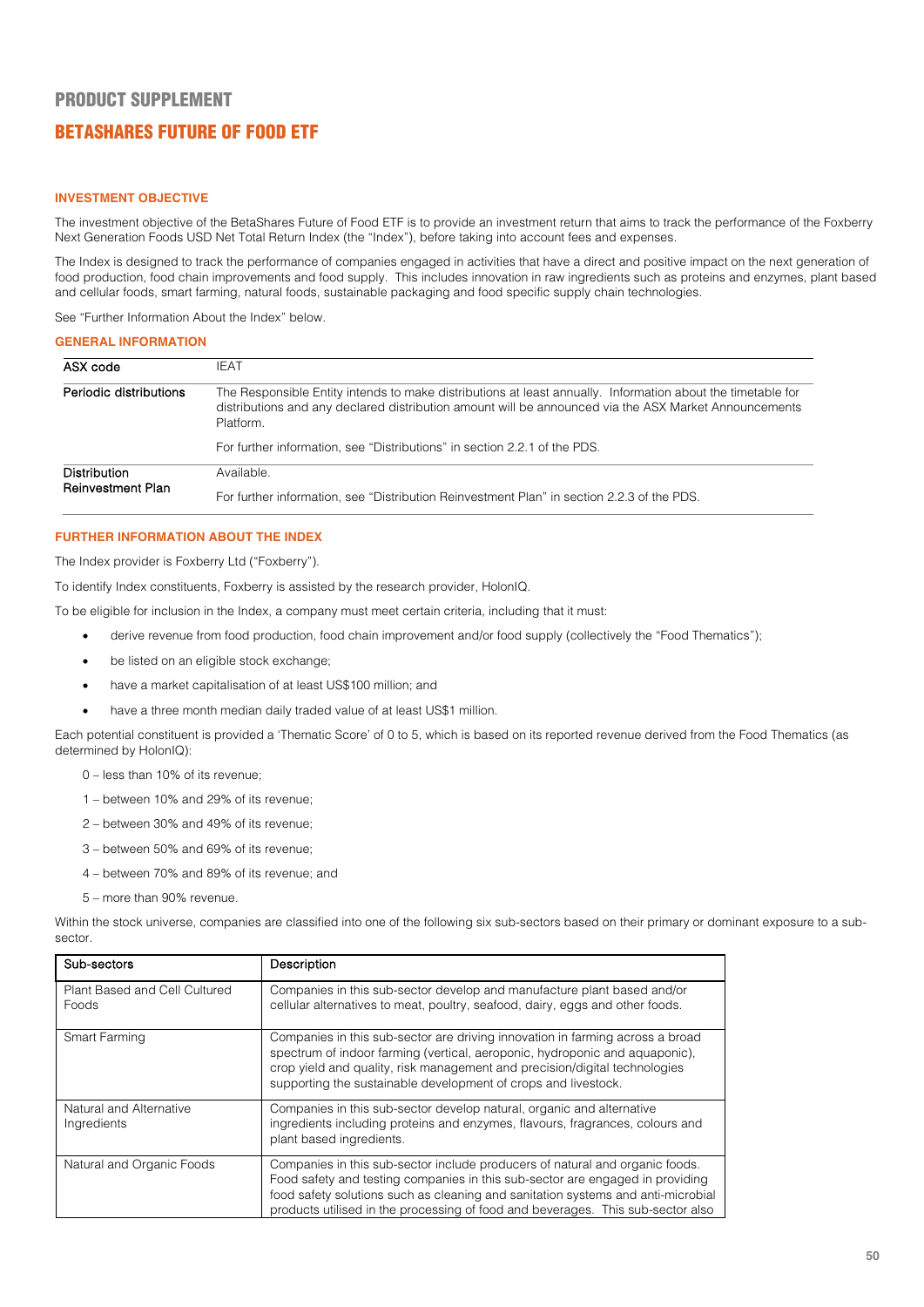|                       | includes companies engaged in the provision of instruments, software and/or<br>services related to the testing of food, soil and/or water (or a combination of the<br>above).                                                                                                                                                                                                                                                                                                                                                                                             |
|-----------------------|---------------------------------------------------------------------------------------------------------------------------------------------------------------------------------------------------------------------------------------------------------------------------------------------------------------------------------------------------------------------------------------------------------------------------------------------------------------------------------------------------------------------------------------------------------------------------|
| Sustainable Packaging | Companies in this sub-sector develop and produce sustainable packaging<br>primarily for food and beverages. This includes packaging innovation and<br>technology such as biodegradable packaging peanuts, corrugated bubble<br>wrap, air pillows made of recycled materials, cornstarch, mushroom and<br>seaweed packaging and other recycled organic matter that is compostable.<br>fibre-based packaging derived from sustainable forestry, recycled cardboard<br>and paper and eco-friendly, environmentally sustainable and recycled plastic,<br>aluminium and glass. |
| Food Supply Chain     | Companies in this sub-sector develop products and operate services including<br>picking, cleaning, peeling, sorting, packing, logistics, transportation and<br>warehousing for food and beverages. They must have material economic<br>activity directly related to innovation and sustainability in the food supply chain.                                                                                                                                                                                                                                               |

Only companies with a Thematic Score of two or more will be eligible for inclusion in the Index.

Each constituent's Thematic Score is multiplied by its market capitalisation to determine its Theme Adjusted weight. The initial weight for each constituent is determined by dividing its Theme Adjusted weight by the aggregate Theme Adjusted weights of all the Index constituents.

Index constituents are subject to the following caps initially and at each index rebalance:

- the aggregate weight of constituents with a Thematic Score of 2 is capped at 30% of the Index, with the respective constituent's weight adjusted to meet this cap; and
- no constituent's weight may exceed 6%.

Any excess or residual weight will be distributed equally among the remaining components.

Up to 50 companies will be included in the Index, based on their respective Theme Adjusted weight.

The Index is reconstituted semi-annually and rebalanced quarterly at the close of trading on the first Wednesday in February, May, August and November.

The nature and method of calculation of the Index may change from time to time.

Neither the Responsible Entity nor any other company in the BetaShares group has any control over, or responsibility for, the composition, calculation or availability of the Index. The Index was not created by, and is not managed by, the Responsible Entity or any of its related companies.

The Index is a net total return index, which means that it reinvests cash dividends on the relevant ex-dividend date (the date on which the relevant shares no longer come attached with the right to receive the declared dividend) and adjusts for an Index security's country of incorporation withholding rate.

The Index methodology document is available on the Fund's product page at [www.betashares.com.au.](http://www.betashares.com.au/)

Past performance information about the Index is available from various sources, including stockbrokers, financial information websites and major data providers such as Bloomberg or Reuters. Any past performance information about the Index does not take into account fees, costs or taxes that may be incurred as a result of investing in the Fund. Past performance of the Index is not a reliable guide to future performance of the Index or the Fund.

#### **SPECIFIC RISK FACTORS**

In addition to the risk factors set out in section 4 of the PDS, the following additional risks are relevant to the Fund.

#### **Industry concentration risk**

Further to the description of concentration risk in section 4 of the PDS, the Index, and therefore the Fund, is expected to have a high degree of exposure to securities concentrated in the agriculture and food sector. This concentration may cause the Fund to experience higher volatility of returns compared to a fund that has more diverse exposure to a variety of sectors.

The industries in which the Index components, and thus the Fund's investments, may be concentrated may vary as the composition of the Index changes over time.

#### **General agriculture and food sector risk**

The Index, and therefore the Fund, will have exposure to companies involved in the agriculture and food industry and farming-related activities. The agriculture and food industry is highly competitive and can be significantly affected by demographic and product trends, competitive pricing, food fads, marketing campaigns, environmental factors including climate change, government regulation, adverse changes in general economic conditions, agricultural commodity prices, evolving consumer preferences, nutritional and health-related concerns, food inspection and processing controls, consumer product liability claims, consumer boycotts, risks of product tampering and the availability and expense of liability insurance. Investments in agriculture-related companies are subject to commodity price volatility, adverse weather conditions, embargoes, tariffs, and adverse international economic, political, and regulatory developments. These, and other factors, may cause fluctuations in the performance of companies in this sector, and in the prices of their securities.

#### **"Future of food" companies risk**

Companies, particularly smaller companies, with activities that focus on agriculture technology and food innovation may have limited product lines, markets, financial resources or personnel. These companies typically face intense competition and potentially rapid product obsolescence regarding the technology they produce, commercialise or use. They are also heavily dependent on intellectual property rights and may be adversely affected by loss or impairment of those rights. There can be no assurance these companies will be able to successfully protect their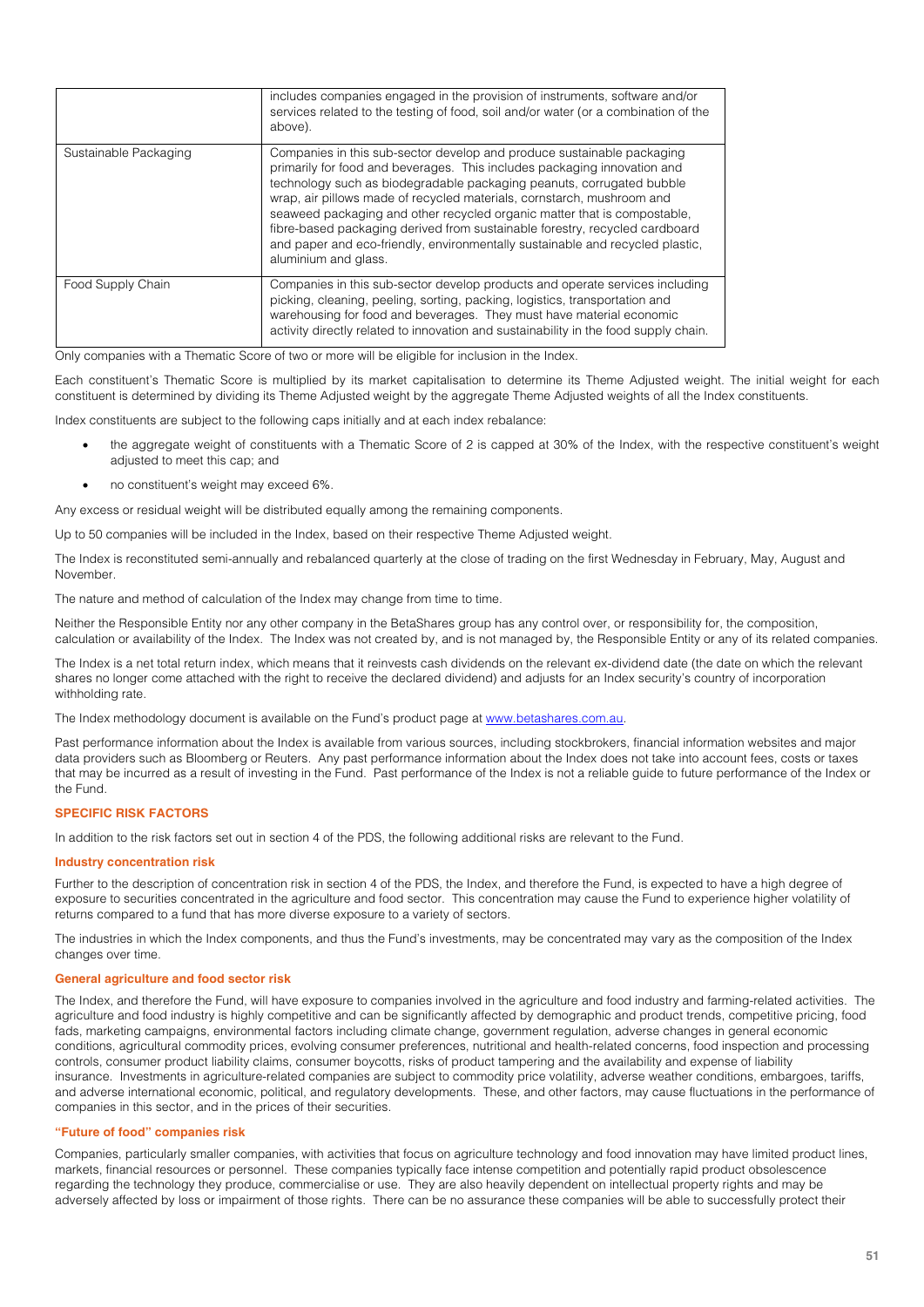intellectual property to prevent misappropriation, or that competitors will not develop technology that is substantially similar or superior to such companies' technology and/or with lower production costs. Such companies, especially smaller companies, tend to be more volatile than companies that do not rely heavily on technology.

#### **Small and medium-sized companies risk**

The Index, and therefore the Fund, is expected to have a high degree of exposure to small and medium sized companies, as measured by market capitalisation. Such companies may be more vulnerable to adverse general market or economic developments, and their securities may be less liquid and may experience greater price volatility than larger, more established companies as a result of several factors, including limited trading volumes, products or financial resources, and less publicly available information. Accordingly, such companies are generally subject to greater market risk than larger, more established companies, and may underperform other segments of the market or the equity market as a whole.

#### **INDEX DISCLAIMER**

Neither Foxberry Limited, Solactive AG, nor any of their respective affiliates (collectively, the "Index Parties") makes any representation or warranty, express or implied, to investors in the Fund or any member of the public regarding the advisability of investing in financial products generally or in the Fund particularly or the ability of the Index or any sub-indices thereto (individually and collectively, the "Index") to track general market performance. The Index Parties have no obligation to take the needs or interests of the Fund or investors in the Fund into consideration in determining, composing or calculating the Index. The Index Parties have no obligation or liability in connection with the administration, marketing or trading of the Fund.

None of the Index Parties shall be liable (whether in negligence or otherwise) to any person for any error in the Index and the Index Parties are under no obligation to advise any person of any error therein. None of Index Parties nor their respective affiliates shall have any liability for any act or failure to act by any such party in connection with the calculation, adjustment or maintenance of the Index. Although each of the Index Parties will obtain information concerning the Index from publicly available sources it believes reliable, it will not independently verify this information. Accordingly, no representation, warranty or undertaking (express or implied) is made and no responsibility is accepted by any of the Index Parties or their respective affiliates as to the accuracy, completeness and timeliness of information concerning the Index, or as to the continuance of calculation or publication of the Index.

The Fund is not sponsored, promoted, sold or supported in any other manner by Solactive AG nor does Solactive AG offer any express or implicit guarantee or assurance either with regard to the results of using the Index and/or Index trademark or the Index price at any time or in any other respect. The Index is calculated and published by Solactive AG. Solactive AG uses its best efforts to ensure that the Index is calculated correctly. Irrespective of its obligations towards the Company, Solactive AG has no obligation to point out errors in the Index to third parties including but not limited to investors and/or financial intermediaries of the Fund. Neither publication of the Index by Solactive AG nor the licensing of the Index or Index trademark for the purpose of use in connection with the Fund constitutes a recommendation by Solactive AG to invest capital in the Fund nor does it in any way represent an assurance or opinion of Solactive AG with regard to any investment in this financial instrument.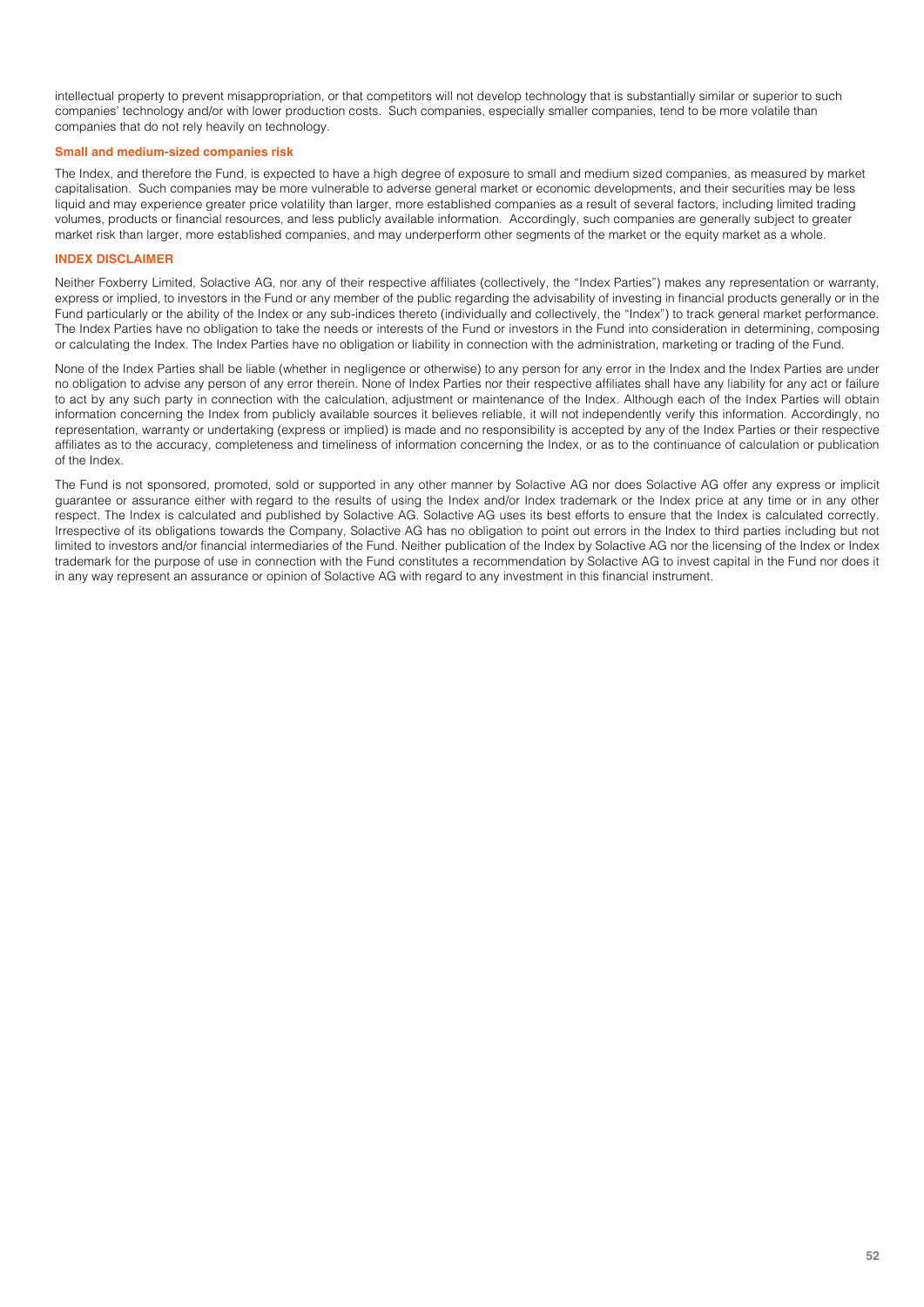## PRODUCT SUPPLEMENT

## <span id="page-53-0"></span>BETASHARES SOLAR ETF

#### **INVESTMENT OBJECTIVE**

The investment objective of the BetaShares Solar ETF is to provide an investment return that aims to track the performance of the Solactive EQM Global Solar Energy Index (the "Index"), before taking into account fees and expenses.

The Index is designed to track the performance of companies that have business interests within the solar energy industry.

See "Further Information About the Index" below.

#### **GENERAL INFORMATION**

| ASX code                                        | TANN                                                                                                                                                                                                                              |  |
|-------------------------------------------------|-----------------------------------------------------------------------------------------------------------------------------------------------------------------------------------------------------------------------------------|--|
| Periodic distributions                          | The Responsible Entity intends to make distributions at least annually. Information about the timetable for<br>distributions and any declared distribution amount will be announced via the ASX Market Announcements<br>Platform. |  |
|                                                 | For further information, see "Distributions" in section 2.2.1 of the PDS.                                                                                                                                                         |  |
| <b>Distribution</b><br><b>Reinvestment Plan</b> | Available.                                                                                                                                                                                                                        |  |
|                                                 | For further information, see "Distribution Reinvestment Plan" in section 2.2.3 of the PDS.                                                                                                                                        |  |

#### **FURTHER INFORMATION ABOUT THE INDEX**

The Index provider is Solactive AG ("Solactive").

To be eligible for initial inclusion in the Index, each security must:

- be listed on a regulated stock exchange in the form of shares tradable for foreign investors without restrictions;
- have a free float market capitalisation of at least US\$250 million;
- have average daily traded value of at least US\$2 million over the last six months; and
- derive at least 5% of their revenue from solar-related business operations, including:
	- **Fall manufacturing of photovoltaic, solar cells, and systems;**
	- **•** producing solar power generation, equipment, and components;
	- providing solar power system installation, development, and financing; and/or
	- manufacturing of solar-powered charging and energy storage systems.

Companies that have passed the above criteria will then be sceened to ensure they adhere to the UN Global Compact principles and are not involved in the following business activities:

controversial weapons:

A company will be excluded if:

- it is involved in the production, development or maintenance of anti-personnel mines, biological or chemical weapons, cluster munitions, depleted uranium, nuclear weapons, or any other weapon that violates humanitarian principles through normal use;
- it produces or develops key and dedicated components for controversial weapons;
- it is involved in the production and/or services that are tailor made for the defense industry or military;
- it has an interest of 20% or more in, or is currently 50% or more owned by, a company that is involved in the development, production, maintenance and trade of controversial weapons.
- conventional weapons:

A company will be excluded if it derives more than 10% of its revenue from the production or distribution of arms, both public and private.

tobacco:

A company will be excluded if it derives more than 5% of its revenue from tobacco manufacturing, tobacco distribution and/or the sale of tobacco products.

thermal coal:

A company will be excluded if:

- it derives more than 10% of its revenue from the exploration mining or refining of thermal coal;
- it bases 30% or more of its operations on thermal coal; or
- it produces more than 20 million tonnes of thermal coal annually and is actively expanding.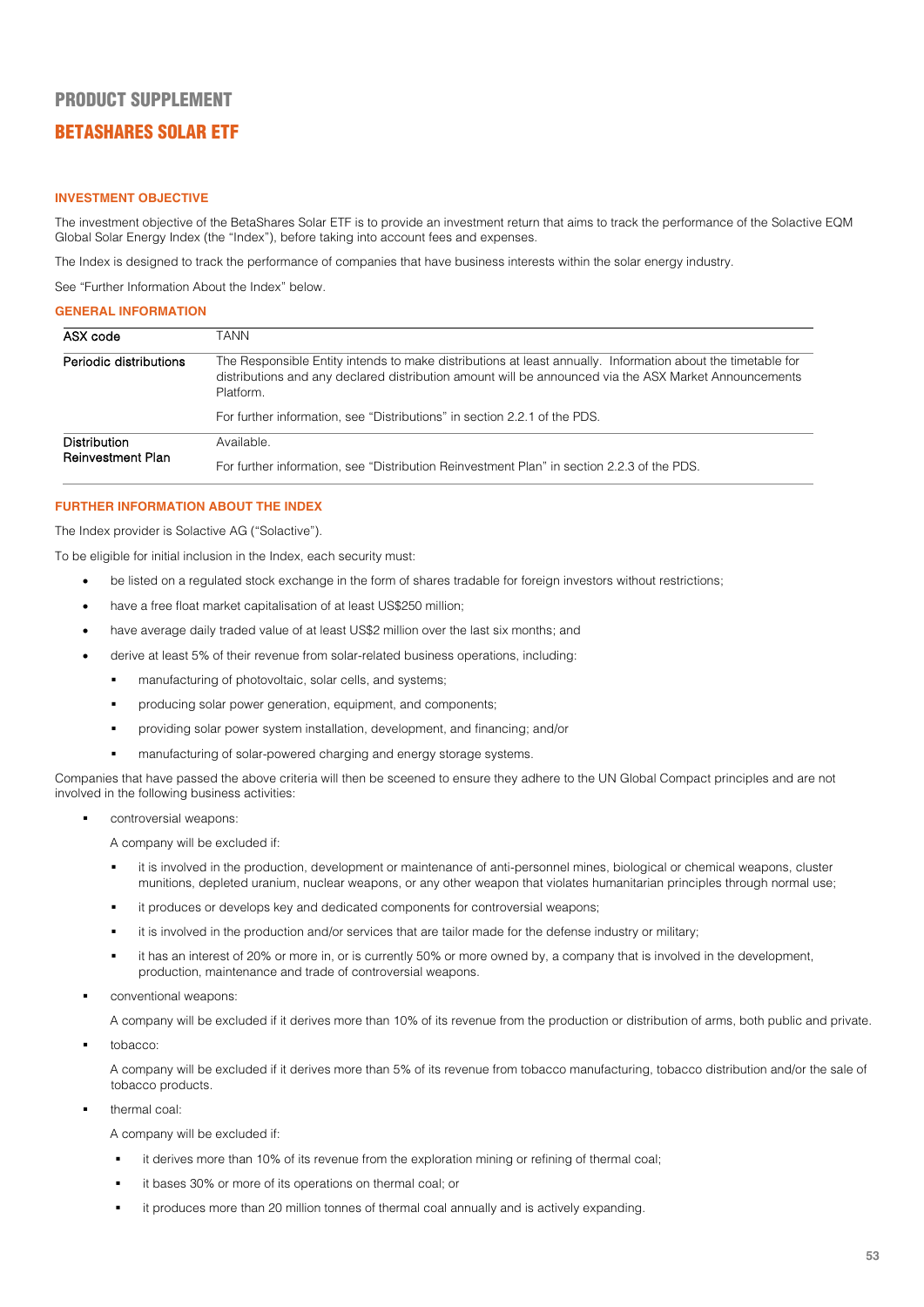Eligible constituents are categorised as "Core" or "Non-Core" and given a score of 1 or 0.5 respectively:

- Core companies (score 1): companies deriving more than 60% of revenue from solar-related business operations; and
- Non-Core companies (score 0.5): companies deriving at least 5% and up to 60% of revenue from solar business operations.

Each constituent's free float market capitalisation is multiplied by its respective score (1 or 0.5) and is then weighted in the Index based on its adjusted free float market capitalisation.

No constituent's weight in the Index can exceed 8% as at each rebalance. Any excess or residual weight will be distributed equally among the remaining constituents.

The Index is reconstituted and rebalanced quarterly at the close of trading on the first Wednesday in February, May, August and November.

The nature and method of calculation of the Index may change from time to time.

Neither the Responsible Entity nor any other company in the BetaShares group has any control over, or responsibility for, the composition, calculation or availability of the Index. The Index was not created by, and is not managed by, the Responsible Entity or any of its related companies.

The Index is a net total return index, which means that it reinvests cash dividends on the relevant ex-dividend date (the date on which the relevant shares no longer come attached with the right to receive the declared dividend) and adjusts for an Index security's country of incorporation withholding rate.

The Index methodology document is available on the Fund's product page at [www.betashares.com.au.](http://www.betashares.com.au/)

Past performance information about the Index is available from various sources, including stockbrokers, financial information websites and major data providers such as Bloomberg or Reuters. Any past performance information about the Index does not take into account fees, costs or taxes that may be incurred as a result of investing in the Fund. Past performance of the Index is not a reliable guide to future performance of the Index or the Fund.

#### **SPECIFIC RISK FACTORS**

In addition to the risk factors set out in section 4 of the PDS, the following additional risks are relevant to the Fund.

#### **Industry concentration risk**

Further to the description of concentration risk in section 4 of the PDS, the Index, and therefore the Fund, is expected to have a high degree of exposure to securities concentrated in the renewable energy sector. This concentration may cause the Fund to experience higher volatility of returns compared to a fund that has more diverse exposure to a variety of sectors.

#### **Solar energy companies risk**

Solar energy related companies may be significantly affected by competition from existing and new market participants, obsolescence of technology, changing consumer preferences, commodity price volatility, supply and demand for alternative energy sources, and contracts for alternative energy sources. These, and other factors, may cause fluctuations in the performance of companies in this sector, and in the prices of their securities.

#### **Small and medium-sized companies risk**

The Index, and therefore the Fund, is expected to have a high degree of exposure to small and medium sized companies, as measured by market capitalisation. Such companies may be more vulnerable to adverse general market or economic developments, and their securities may be less liquid and may experience greater price volatility than larger, more established companies as a result of several factors, including limited trading volumes, products or financial resources, and less publicly available information. Accordingly, such companies are generally subject to greater market risk than larger, more established companies, and may underperform other segments of the market or the equity market as a whole. This may cause the Fund to experience higher volatility of returns compared to a fund that invests in larger, more established companies.

#### **Emerging markets risk**

Further to the description of international investment risk in section 4 of the PDS, the Index, and therefore the Fund, is expected to have some exposure to emerging markets, particularly China. Emerging markets are generally considered riskier than developed markets due to factors such as lower liquidity, regulatory or geo-political developments, the increased risk of sovereign intervention, currency volatility, repatriation of both investment income and capital may be subject to restrictions, and increased legal risk. This may cause the Fund to experience higher volatility of returns compared to a fund that invests solely in companies in developed markets.

#### **Regulatory risk**

The Index, and therefore the Fund, may be affected by changes in renewable energy related government policies, incentives, subsidies and contracts for alternative energy sources, and reductions in environmental regulations or their enforcement, as well as changing legal and regulatory requirements.

#### **INDEX DISCLAIMER**

The Fund is not sponsored, promoted, sold or supported in any other manner by Solactive AG nor does Solactive AG offer any express or implicit guarantee or assurance either with regard to the results of using the Index and/or Index trade mark or the Index Price at any time or in any other respect. The Index is calculated and published by Solactive AG. Solactive AG uses its best efforts to ensure that the Index is calculated correctly. Irrespective of its obligations towards the Issuer, Solactive AG has no obligation to point out errors in the Index to third parties including but not limited to investors and/or financial intermediaries of the Fund. Neither publication of the Index by Solactive AG nor the licensing of the Index or Index trade mark for the purpose of use in connection with the Fund constitutes a recommendation by Solactive AG to invest capital in the Fund nor does it in any way represent an assurance or opinion of Solactive AG with regard to any investment in the Fund.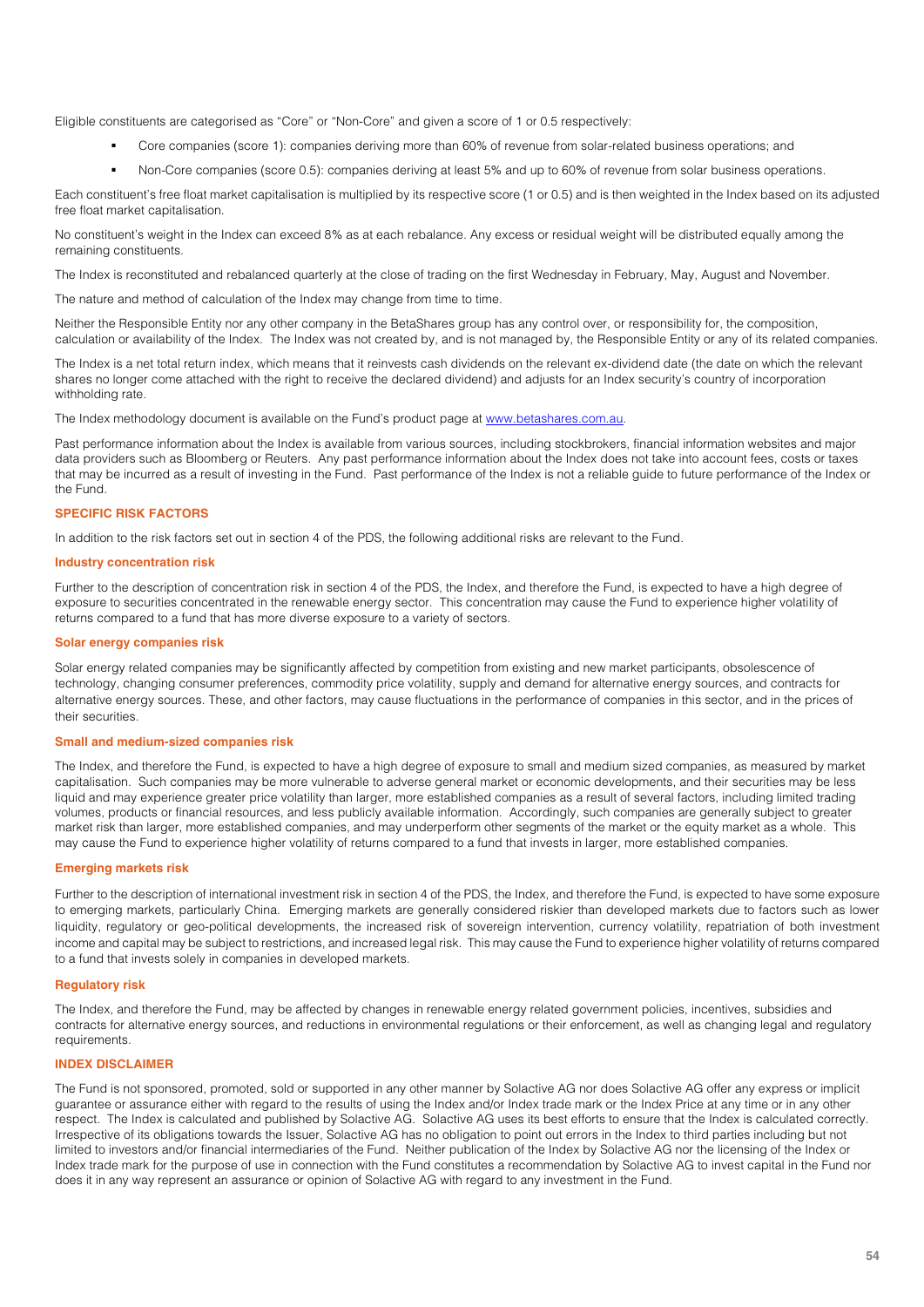## <span id="page-55-0"></span>BETASHARES GLOBAL URANIUM ETF

#### **INVESTMENT OBJECTIVE**

The investment objective of the BetaShares Global Uranium ETF is to provide an investment return that aims to track the performance of the Indxx North Shore Uranium Mining Index (the "Index"), before taking into account fees and expenses.

The Index is designed to track the performance of a selection of companies involved in the mining, exploration, development, and production of uranium, and that hold physical uranium, uranium royalties or other non-mining assets.

See "Further Information About the Index" below.

| <b>GENERAL INFORMATION</b>    |                                                                                                                                                                                                                                   |
|-------------------------------|-----------------------------------------------------------------------------------------------------------------------------------------------------------------------------------------------------------------------------------|
| <b>ASX code</b>               | JRNM.                                                                                                                                                                                                                             |
| <b>Periodic distributions</b> | The Responsible Entity intends to make distributions at least annually. Information about the timetable for<br>distributions and any declared distribution amount will be announced via the ASX Market Announcements<br>Platform. |
|                               | For further information, see "Distributions" in section 2.2.1 of the PDS.                                                                                                                                                         |
| <b>Distribution</b>           | Available.                                                                                                                                                                                                                        |
| <b>Reinvestment Plan</b>      | For further information, see "Distribution Reinvestment Plan" in section 2.2.3 of the PDS.                                                                                                                                        |

#### **FURTHER INFORMATION ABOUT THE INDEX**

The index sponsor is Indxx, LLC ("Indxx").

To be eligible for initial inclusion in the Index, each security:

- must have or expect to have a significant part of its business operations related to the uranium industry, which includes uranium mining, exploration of uranium, physical uranium investments and technologies related to the uranium industry; and
- must have a market capitalisation of at least US\$40 million.

Index constituents are subject to the following weight caps initially and at each rebalance:

- no constituent's weight may exceed 15% or be below 0.3%;
- an aggregate weight of 82.5% is assigned to uranium miners, explorers, developers and producers;
- an aggregate weight of 17.5% is assigned to entities (which may include listed investment vehicles) which hold physical uranium, uranium royalties or other non-mining assets;
- no more than five companies will have a weighting greater than 4.7%; and
- the aggregate weight of all companies with a weight greater than 5% is capped at 50%.

The securities are weighted based on their market capitalisation, subject to capping levels described above.

The Index is reconstituted and rebalanced semi-annually in March and September. The Index is a net total return index, which means that it reinvests cash dividends on the relevant ex-dividend date (the date on which the relevant shares no longer come attached with the right to receive the declared dividend) and adjusts for an Index security's country of incorporation withholding rate.

The nature and method of calculation of the Index may change from time to time.

Neither the Responsible Entity nor any other company in the BetaShares group has any control over, or responsibility for, the composition, calculation or availability of the Index.

The Index provider is not a related company of the Responsible Entity.

Past performance information about the Index is available from various sources, including stockbrokers, financial information websites and major data providers such as Bloomberg or Reuters. Any past performance information about the Index does not take into account fees, costs or taxes that may be incurred as a result of investing in the Fund. Past performance of the Index is not a reliable guide to future performance of the Index or the Fund.

Further information on the Index is available on the Indxx website a[t www.indxx.com](http://www.indxx.com/) and sub-pages.

A listing of the Fund's portfolio holdings will be available daily a[t www.betashares.com.au.](http://www.betashares.com.au/)

#### **SPECIFIC RISK FACTORS**

In addition to the risk factors set out in section 4 of the PDS, the following additional risks are relevant to the Fund.

#### **Concentration risk**

The Index, and therefore the Fund, is expected to have a high degree of exposure to securities concentrated in the energy sector and specifically the uranium industry. In addition, a large proportion of the Fund's portfolio may be represented by a relatively small number of securities. This concentration may cause the Fund to experience higher volatility of returns compared to a fund that has more diverse sector and stock exposure.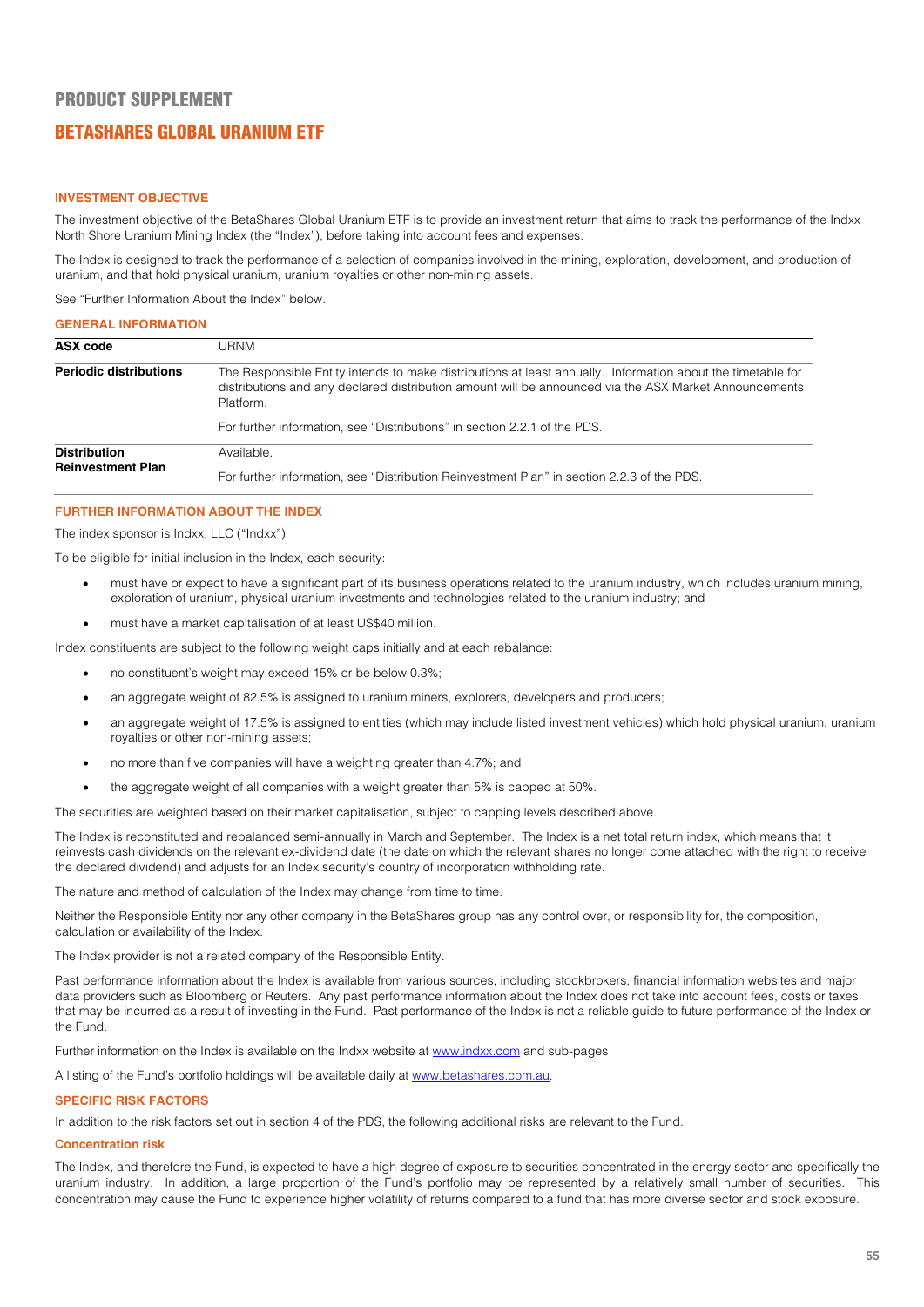#### **Uranium companies risk**

The performance of uranium companies can be expected to be influenced by movements in the price of uranium. The price of uranium may be affected by a number of factors, including changes in inflation rates, interest rates, economic conditions and political stability. In addition, uranium companies may also be significantly affected by matters such as import controls, competition, liability for environmental damage and mandated expenditures for safety and pollution control devices.

More broadly, demand for nuclear energy, and therefore uranium, may face considerable risk as a result of matters such as accidents, natural disasters, equipment failures or the mishandling of nuclear materials.

These factors may cause the Fund to experience high volatility of returns.

#### **Emerging markets risk**

Further to the description of international investment risk in section 4 of the PDS, the Index, and therefore the Fund, is expected to have material exposure to companies operating in emerging markets, particularly Kazakhstan. Emerging markets are generally considered riskier than developed markets due to factors such as lower liquidity, civil or political unrest, regulatory or geopolitical developments, the increased risk of sovereign intervention, currency volatility, repatriation of both investment income and capital may be subject to restrictions, and increased legal risk.

Uranium companies operating in certain emerging markets may also be adversely affected by regional geopolitical risks, including military conflicts, such as disruptions to transportation routes for exported products or the imposition of economic sanctions on countries with which such companies have economic ties.

These factors may cause the Fund to experience higher volatility of returns compared to a fund that invests solely in companies in developed markate

#### **Small and medium-sized companies risk**

The Index, and therefore the Fund, is expected to have a high degree of exposure to small and medium sized companies, as measured by market capitalisation. Such companies may be more vulnerable to adverse general market or economic developments, and their securities may be less liquid and may experience greater price volatility than larger, more established companies as a result of several factors, including limited trading volumes, products or financial resources, and less publicly available information. Accordingly, such companies are generally subject to greater market risk than larger, more established companies, and may underperform other segments of the market or the equity market as a whole. This may cause the Fund to experience higher volatility of returns compared to a fund that invests in larger, more established companies.

#### **Listed investment vehicle risk**

The Fund may invest in listed investment vehicles providing uranium related exposure as part of its investment strategy, which may trade at a premium or discount relative to the value of uranium assets held by the listed investment vehicle itself. The Net Asset Value of the Fund may therefore be impacted by fluctuations in the market value of any listed investment vehicle held.

#### **INDEX DISCLAIMER**

"Indxx" is a service mark of Indxx, LLC and has been licensed for use for certain purposes by the Responsible Entity. The BetaShares Global Uranium ETF is not sponsored, endorsed, sold or promoted by Indxx. Indxx, LLC makes no representation or warranty, express or implied, to the owners of the Fund or any member of the public regarding the advisability of investing in securities generally or in the Fund particularly. Indxx, LLC has no obligation to take the needs of the Responsible Entity or the unitholders of the Fund into consideration in determining, composing or calculating the underlying index. Indxx, LLC is not responsible for and has not participated in the determination of the timing, amount or pricing of the Fund units to be issued or in the determination or calculation of the equation by which the Fund units are to be converted into cash. Indxx, LLC has no obligation or liability in connection with the administration, marketing or trading of the Fund.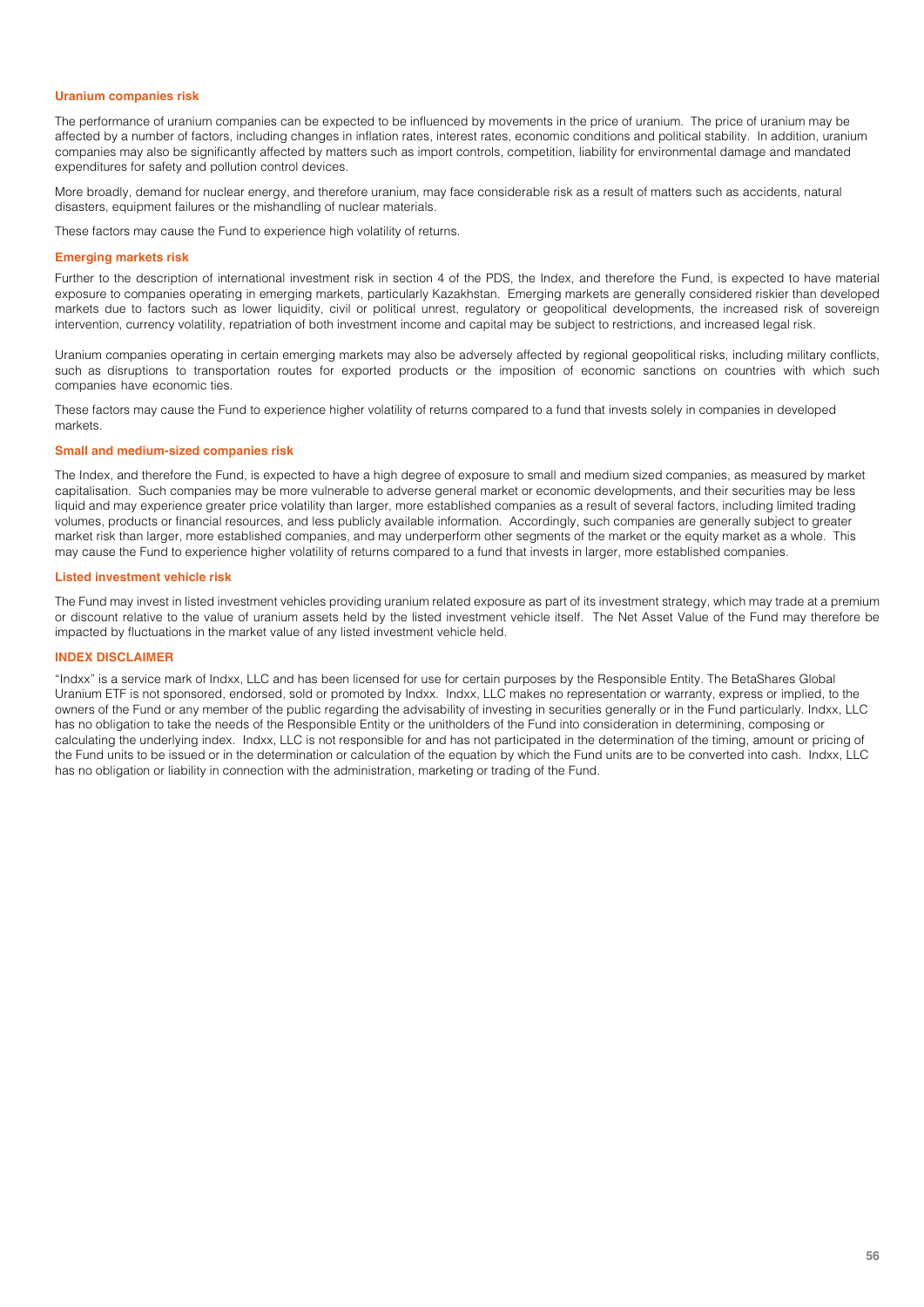THIS PAGE HAS INTENTIONALLY BEEN LEFT BLANK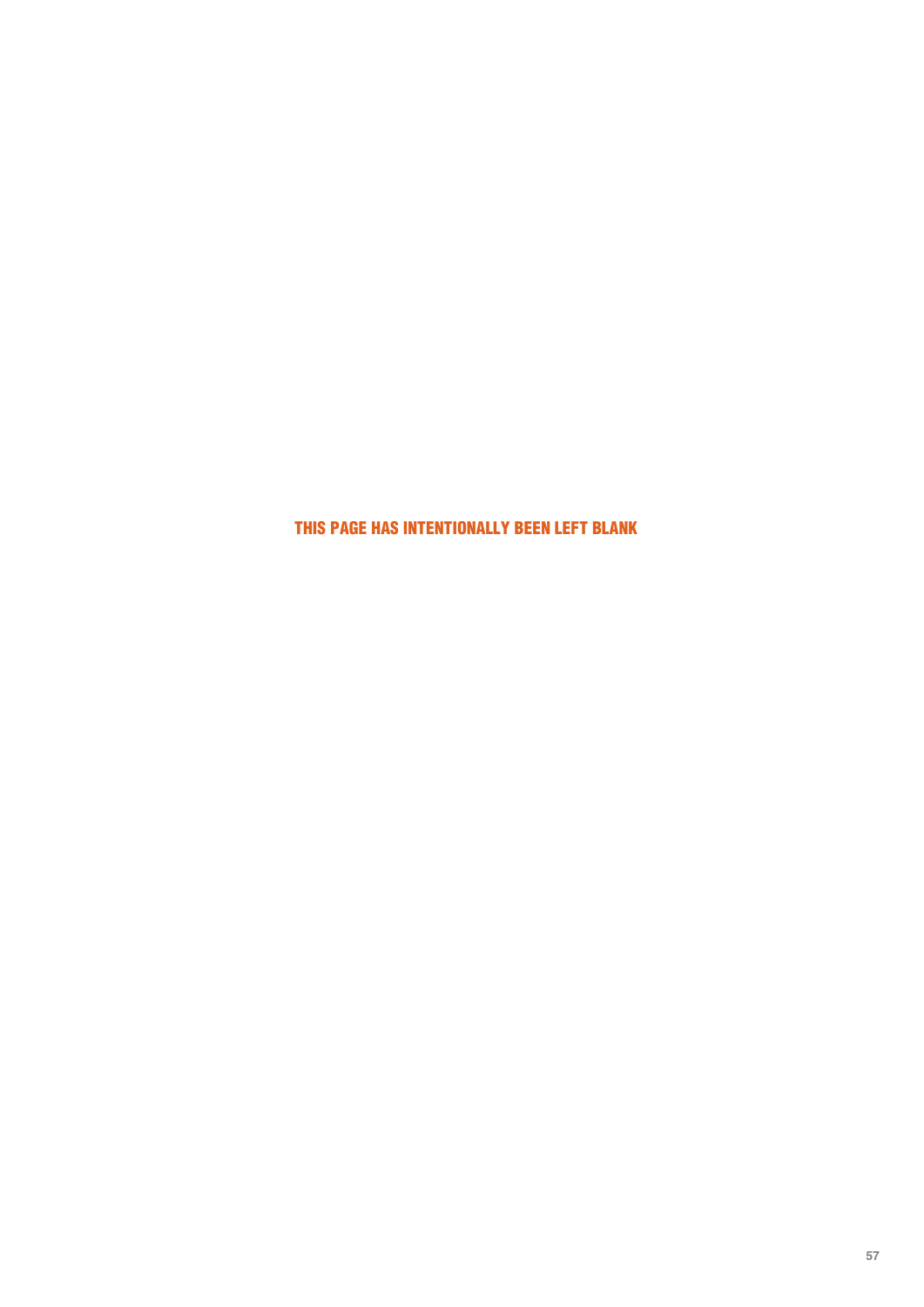## <span id="page-58-0"></span>**FORMS** APPLICATION FORM

#### Product Disclosure Statement dated 31 May 2022 issued by BetaShares Capital Ltd, ABN 78 139 566 868, AFSL 341181 as Responsible Entity.

*Please note: This form is for use by Authorised Participants. Other investors can buy Units on the ASX through a stockbroker or via a financial adviser.* 

*It is important to read the Product Disclosure Statement (PDS) carefully. If this PDS was obtained electronically, a paper copy of this PDS (including any supplementary PDS) and the Application Form will be provided free of charge upon request. If you give another person access to the Application Form you must at the same time and by the same means give the other person access to this PDS and any supplementary PDS. Capitalised terms have the same meaning as in the PDS.*

Please fax the completed Application Form to (02) 9262 4950 or scan it and send it by email to orders@betashares.com.au.

#### **APPLICANT DETAILS**

| $\text{Fax}$ ( _) |  |
|-------------------|--|

#### **NUMBER OF UNITS APPLIED FOR**

 $\mathbf{F}$ 

This Applicant hereby applies to the Responsible Entity for Units as specified below.

Please note*: The minimum application is the number of Units that constitute one Creation Unit (as described in the PDS). Applications must be made in whole multiples of Creation Units unless the Responsible Entity agrees otherwise.*

| Funu: |                  |        |           |
|-------|------------------|--------|-----------|
| □     | ASX: GAME        | $\Box$ | ASX: IBUY |
| □     | ASX: IPAY        | п      | ASX: EDOC |
| □     | <b>ASX: DRIV</b> | п      | ASX: IEAT |
| □     | ASX: TANN        | п      | ASX: URNM |

| Number of Units:                                                      |  |
|-----------------------------------------------------------------------|--|
| Application method - in-<br>kind/cash (in-kind by<br>agreement only): |  |
| Market maker name (if<br>applicable):                                 |  |

#### **ACKNOWLEDGEMENTS**

By signing this Application Form:

- I/We confirm that the representations and warranties made and given in the Authorised Participant Agreement continue to be true and correct.
- I/We confirm that all of the information in this Application Form is true and correct.
- I/We represent and warrant that I/we have received the PDS (electronic or hard copy) in Australia.
- I/We declare I/we have read the PDS and agree to be bound by the terms and conditions of the PDS and the Constitution of the Fund in which I/we are investing (as amended or replaced from time to time).
- I/We agree to the Applicant Nominee holding Units on the applicant's behalf pending settlement of this application in accordance with the Nominee Terms, if required, as determined by the Responsible Entity.
- I/We covenant, for the benefit of the Applicant Nominee, to be bound by the Nominee Terms, if applicable.
- I/We understand that none of BetaShares Holdings Pty Ltd, BetaShares Capital Ltd or their related entities, directors or officers guarantees the performance of, the repayment of capital invested in, or the payment of income from the Fund.
- I/We acknowledge that an investment in Units is subject to risk which may include possible delays in repayment and loss of income and capital invested.
- I/We declare that the applicant has the capacity and power to make an investment in accordance with the application.
- I/We declare that in making a decision to invest the only information and representations provided by the Responsible Entity are those contained in this PDS to which this application relates.
- I/We understand the risks of the investment and have obtained all professional financial and taxation advice independently of the Responsible Entity as we consider necessary prior to deciding to invest in the Fund.
- I/We acknowledge that I/we have read and understood the privacy disclosure statement in the PDS and agree to information about the applicant being collected, used and disclosed in accordance with that statement.
- If signed under power of attorney, the/each attorney verifies that no notice or revocation of that power has been received.
- I/We intend this Application Form to take effect as a deed poll.

#### **Applicant signatures**

| Signature of Authorised Person            |  |
|-------------------------------------------|--|
| Name of Authorised Person (block letters) |  |
|                                           |  |
| Signature of Authorised Person            |  |
| Name of Authorised Person (block letters) |  |
|                                           |  |
|                                           |  |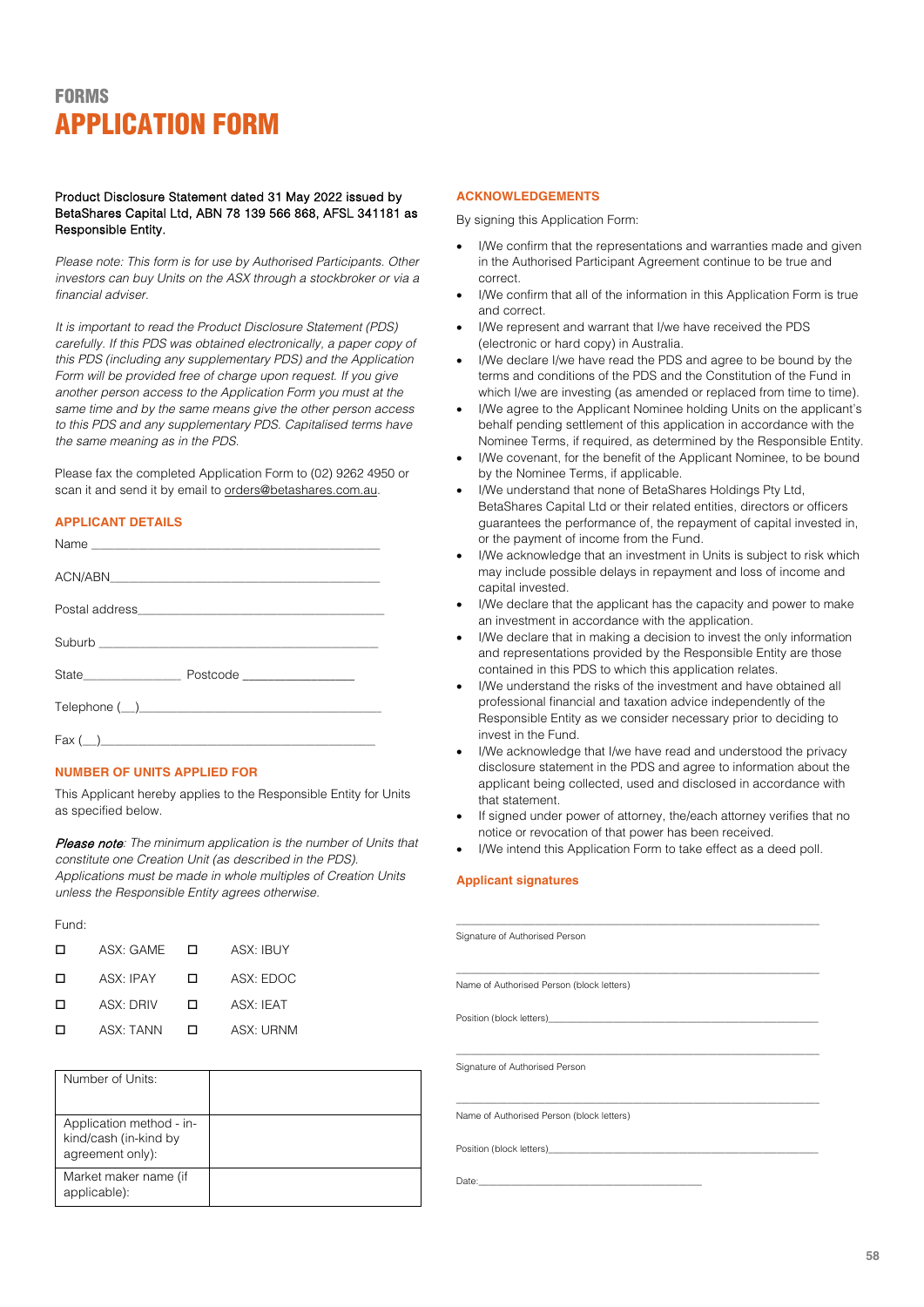## <span id="page-59-0"></span>**FORMS** REDEMPTION FORM

#### Product Disclosure Statement dated 31 May 2022 issued by BetaShares Capital Ltd, ABN 78 139 566 868, AFSL 341181 as Responsible Entity.

*Please note: This form is for use by Authorised Participants (and other Unitholders where they have a right to redeem Units as described in the PDS). Unitholders can also sell Units on the ASX through a stockbroker or via a financial adviser.* 

*It is important to read the Product Disclosure Statement (PDS) carefully. If this PDS was obtained electronically, a paper copy of this PDS (including any supplementary PDS) and the Redemption Form will be provided free of charge upon request. Capitalised terms have the same meaning as in the PDS.*

Please fax the completed Redemption Form to (02) 9262 4950 or scan it and send it by email to orders@betashares.com.au.

#### **UNITHOLDER DETAILS**

#### **NUMBER OF UNITS TO BE REDEEMED**

We hereby request the Responsible Entity to redeem Units as specified below.

Please note*: The minimum redemption is the number of Units that constitute one Creation Unit, unless the PDS provides otherwise. Redemptions must be made in whole multiples of Creation Units unless the Responsible Entity agrees otherwise.*

Fund:

| п | ASX: GAME        | $\Box$ | $ASX \cdot IRI$ JY |
|---|------------------|--------|--------------------|
| п | ASX: IPAY        | $\Box$ | ASX: EDOC          |
| п | <b>ASX: DRIV</b> | $\Box$ | $ASX \cdot IFAT$   |
| п | ASX: TANN        | п.     | ASX: URNM          |

| Number of Units:                                                    |  |
|---------------------------------------------------------------------|--|
| Redemption method -<br>in-kind/cash (in-kind by<br>agreement only): |  |
| Market maker name (if<br>applicable):                               |  |

#### **SIGNATURE BY REDEEMING UNITHOLDER**

By signing this Redemption Form:

- If an Authorised Participant, I/we confirm that the representations and warranties made and given in the Authorised Participant Agreement in relation to redemption requests continue to be true and correct.
- I/We confirm that I/we am/are entitled to deliver or arrange delivery of the Units the subject of the redemption request to the Responsible Entity or its custodian.
- I/We agree to reimburse and indemnify the Responsible Entity for all taxes, duties and charges imposed against the Responsible Entity or its agents that may be assessed against the Responsible Entity as a result of my/our entitlement to the capital or distributable income of the Fund (Taxation Amount).
- I/We authorise the Responsible Entity to deduct from my/our income distributions payable from the Fund, on account of the Taxation Amount which the Responsible Entity is or may become liable to pay in respect of my/our entitlement to the capital or distributable income of the Fund.
- I/We confirm that I/we have read and understood the PDS as it relates to redemptions.
- If signed under power of attorney, the/each attorney verifies that no notice or revocation of that power has been received.

#### **Applicant signatures**

| Signature of Authorised Person            |  |
|-------------------------------------------|--|
| Name of Authorised Person (block letters) |  |
|                                           |  |
| Signature of Authorised Person            |  |
|                                           |  |
| Name of Authorised Person (block letters) |  |
|                                           |  |